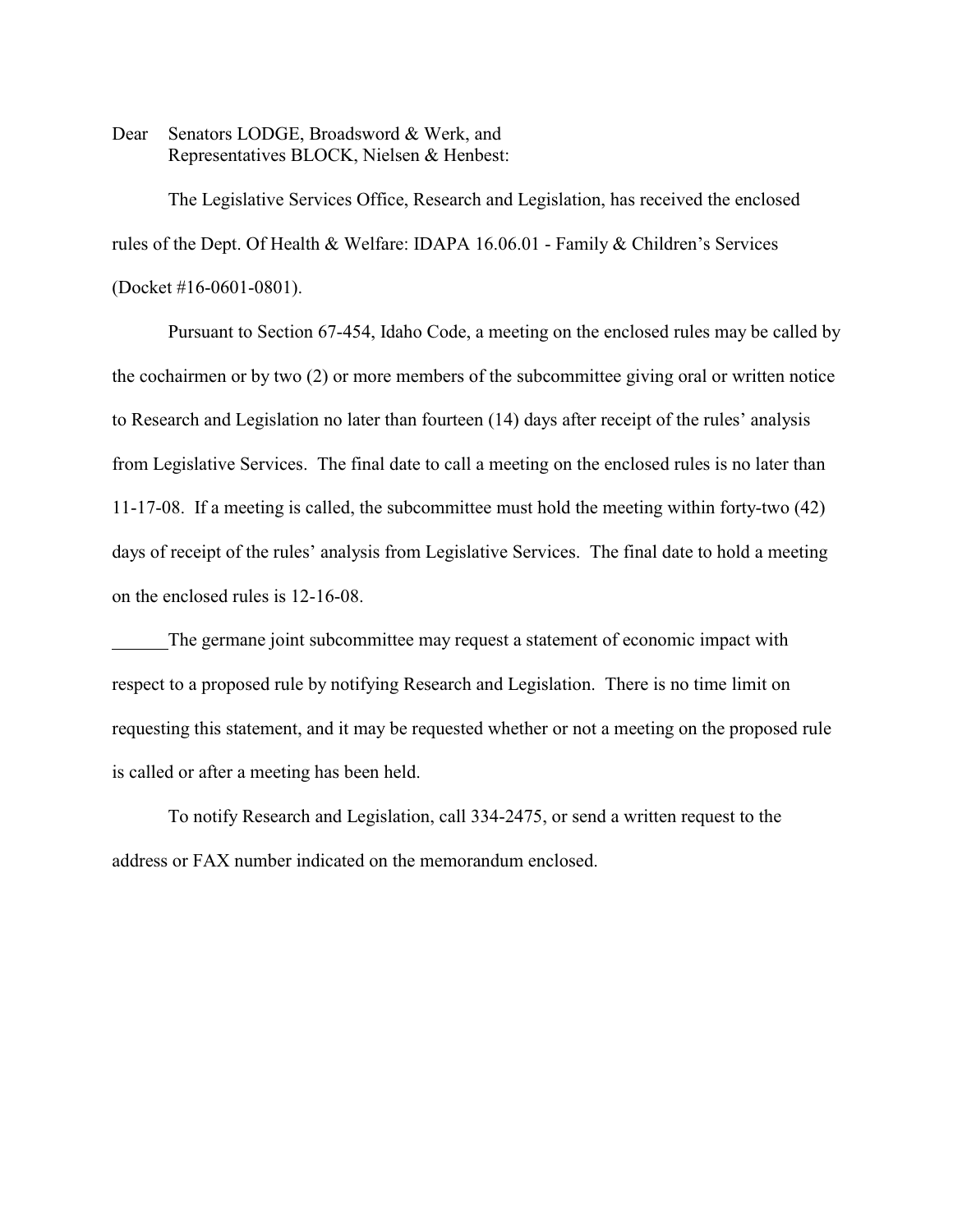# **MEMORANDUM**

| TO:             | Rules Review Subcommittee of the Senate Health & Welfare Committee and the<br>House Health & Welfare Committee             |
|-----------------|----------------------------------------------------------------------------------------------------------------------------|
| <b>FROM:</b>    | Research & Legislation Staff - Paige Alan Parker                                                                           |
| <b>DATE:</b>    | October 27, 2008                                                                                                           |
| <b>SUBJECT:</b> | Department of Health and Welfare - IDAPA 16.06.01 - Family and Children's<br>Services (Docket No. 16-0601-0801 (Proposed)) |

By this Proposed Rule docket, the Department of Health and Welfare amends chapter 06.01 of title 16, Idaho Administrative Code (Docket No. 16-0601-0801), dealing with the rules governing family and children's services (hereinafter, "proposed rule").

The present IDAPA chapter 16.06.01 was considered by the 2008 Legislature as a temporary and proposed rule in Docket No. 16-0601-0701, which revamped the Child Protection Central Registry. According to the Department, the Legislature expressed some concerns in approving that Docket, including clarification of due process language and replacing the term, "a reasonable person would conclude," with the more objective "evidence-based." The Department seeks to address those issues in this proposed rule. In addition, the proposed rule: reflects the transfer rules regarding children's mental health services to new IDAPA chapter 16.07.37, which is reflected in Docket No. 16-0737-0801; updates the rules regarding federally-funded adoption and foster care assistance (title IV-E) to align with recent [unidentified] changes to federal statutes; updates the adoption rules to reflect recent streamlining and decentralization of the Department's adoption process; changes the chapter title to "Child and Family Services;" and makes technical language changes.

According to the Department, the proposed rule is authorized pursuant to sections 16- 1629, 16-2102, 39-1209 through 39-1211, 39-5603, 39-7501, 56-202(b), 56-204A, 56-803, 56- 1003, 56-1004 and 56-1004A, Idaho Code, as well as title IV-E, section 471(a)(14) and 473(c)(3)(B) of the Social Security Act.

Section 16-1629, Idaho Code, is part of the Child Protective Act, and provides the powers and the duties of the Department thereunder, including maintaining a central registry for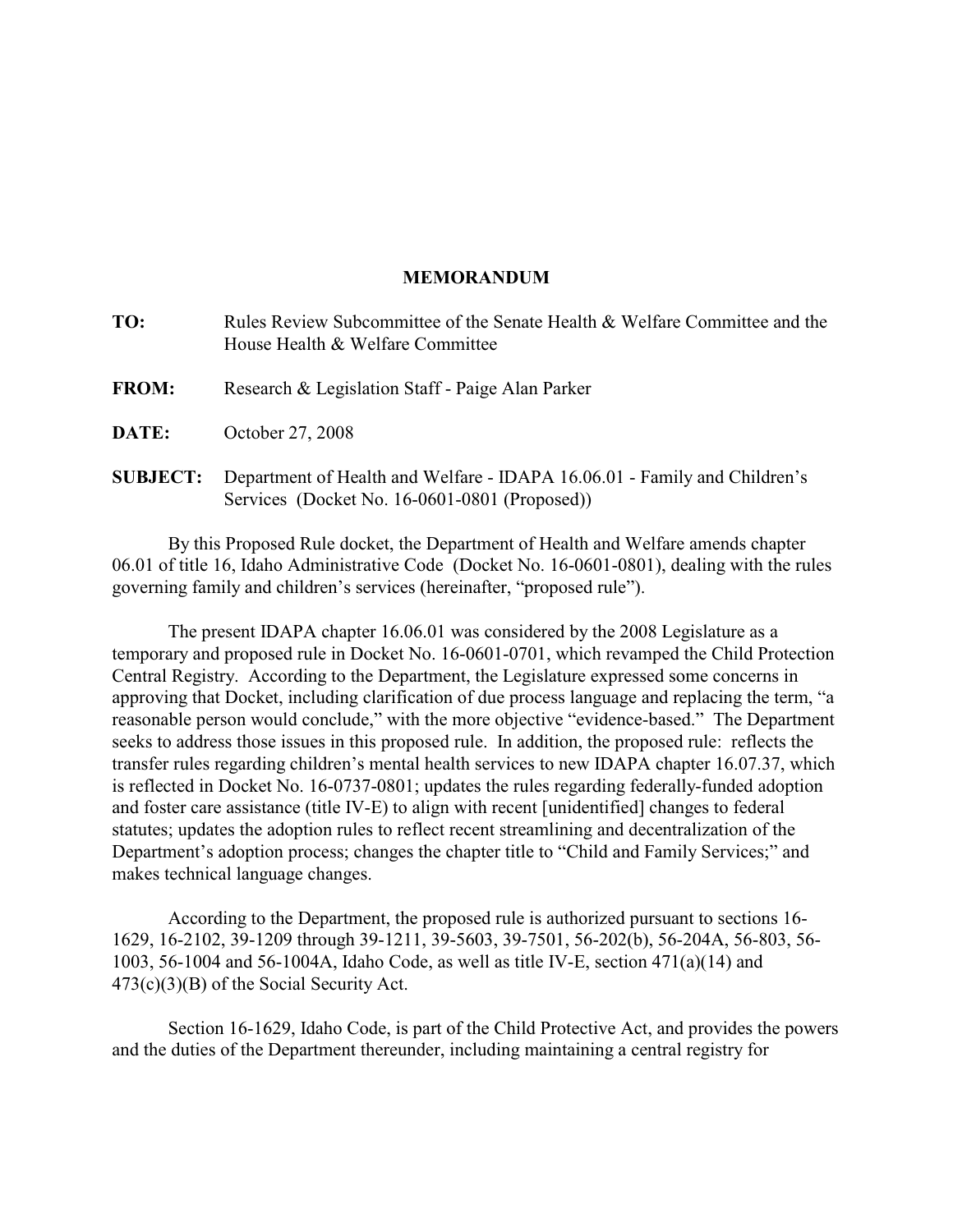reporting child neglect, abuse and abandonment information and establishing appropriate administrative procedures for processing complaints of child neglect, abuse and abandonment. Section 16-2102, Idaho Code, is part of the Interstate Compact on the Placement of Children, and provides authority for the Governor to execute a child placement compact with other states.

Chapter 12, title 39, Idaho Code, is the Child Care Licensing Reform Act. Sections 39- 1209 through 39-1211, Idaho Code, grant the Idaho board of health and welfare the power to promulgate appropriate rules to implement and enforce listed standards with regard to the licensing of children's agencies, children's residential care facilities, and private foster homes. With regard to private foster homes, section 39-1211, Idaho Code, grants the Department the power to promulgate and enforce rules to assure the safety and adequate physical care of children and to require that foster parents be physically and emotionally suited to care for children and to deal with problems presented by these children.

Section 39-5603, Idaho Code, grants the Department's director the authority to promulgate and adopt appropriate rules necessary to implement and enforce standards for the provision of personal assistance services (i.e., services ordered by a physician or authorized provider that involve personal and medically oriented tasks dealing with the functional needs of the participant and accommodating the participant's needs for long-term maintenance, supportive care or instrumental activities of daily living). Section 39-7501, Idaho Code, enacts into law the interstate compact on adoption and medical assistance. Article IV of that compact addresses adoption assistance; article V addresses medical assistance.

Section 56-202(b), Idaho Code, requires the Department's director to promulgate, adopt and enforce such rules and such methods of administration as may be necessary or proper to carry out the provisions of title 56, Idaho Code, which deals with public assistance and welfare. Section 56-203B, Idaho Code, provides that payment of public assistance for the benefit of any dependent child creates a debt due or owing to the Department by the parent or responsible party and creates a subrogation interest in the Department. Section 56-204A, Idaho Code, requires the Department to adopt appropriate rules related to children's services.

Section 56-1003, Idaho Code, provides powers and duties to the Department's director in the area of public health; section 56-1004, Idaho Code, provides administrative powers and duties to the Department's director. Section 56-1004A, Idaho Code, adopted in 2005 and amended in 2006, deals specifically with criminal history and background checks. Subsection (1) authorizes the Department to conduct such checks of individuals who provide care or services to vulnerable adults or children and who are identified in rule as being required to have such a check. Subsection (2) describes the information that must or may be contained in such a check. Subsection (3) requires the Department to promulgate rules to further define those individuals who are required to have a background check.

The Social Security Act was enacted in 1935 and has been amended at least 22 times since then. The Social Security Act is not compiled as such, at least in any readily available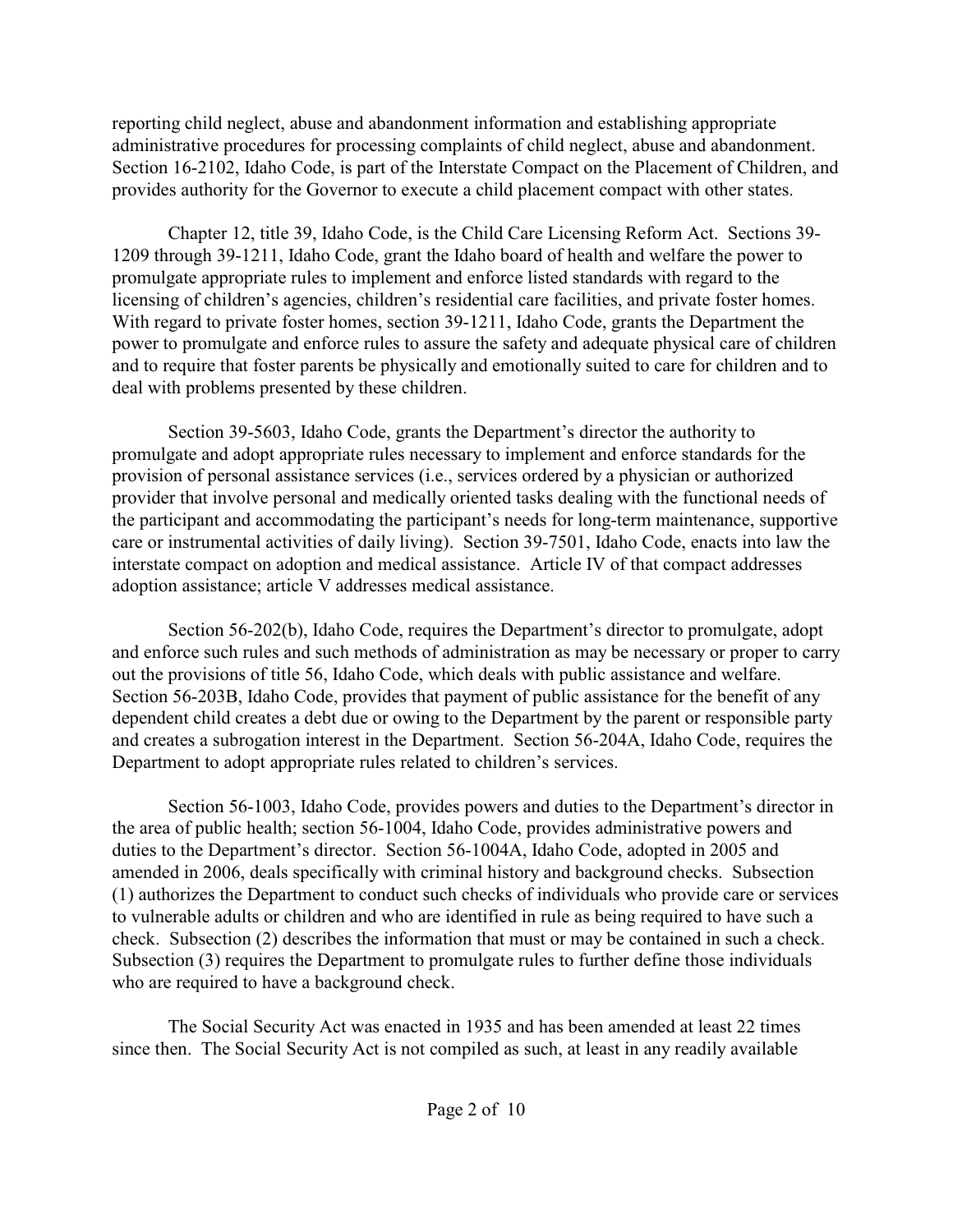online reference, but, instead, is codified in the United States Code (USC). The Department has chosen to cite to title IV-E, sections  $471(a)(14)$  and  $473(c)(3)(B)$  of the Act which provides no guidance as to the content of those sections. Far better practice would be to cite to the USC.

According to the Department, no fee or charge is imposed, decreased or increased by the proposed rule. The Department estimates that there will be an estimated annual cost for sending substantiated letters by certified mail, return receipt requested of \$5,900 and a one-time cost of \$2,000 for changes related to the Central Registry portions of the Department's child welfare information system (FOCUS), for an estimated total cost of \$7,900 for implementation of changes to the Child Protection Central Registry

According to the Department, negotiated rulemaking was not conducted because the amendments to the Child Protection Central Registry contain changes agreed upon by the Department and the 2008 Legislature. The Department states that public hearings will be scheduled if requested in writing by 25 persons, a political subdivision or an agency not later than October 15, 2008. The Department will accept written comments through October 22, 2008.

# **ANALYSIS**

As the Department has noted, some provisions of IDAPA chapter 16.06.01, Child and Family Services (the new title pursuant to the proposed rule), have been carried over to new IDAPA chapter 16.07.37, Children's Mental Health Services (hereafter "new chapter"). This has been done either through deleting and transferring or copying existing rule sections, sometimes as amended by the proposed rule, to the new chapter.

The multiple specific rule changes or deletions that reflect the changed chapter title or scope of the chapter, including the deleted references to seriously emotionally disturbed children or children in care due to an emotional or behavioral disturbance or like reference, will not be called out in this memorandum. This memorandum will also not dwell on the purely technical and housekeeping changes, including changes that reflect the chapter's new title.

# **A. Standard Rule Sections.**

The proposed rule deletes several Idaho Code citations as legal authority, reflecting the refocusing of IDAPA chapter 16.06.01, due the transfer of children's mental health services to the new chapter. Section 000. The scope of IDAPA chapter 16.06.01 has been reduced as a result of the new chapter. Sections 001.02.a and b. However, the deletion of the chapter's scope with regard to "family services to support the education, training and employment programs being provided for public assistance and Food Stamp recipients," is unrelated to the new chapter. Existing section 001.02.c. The proposed rule provides a new chapter goal: "the safety, permanency, and well-being of children, as well as promoting the stability and security of Indian tribes and families." Section 001.03.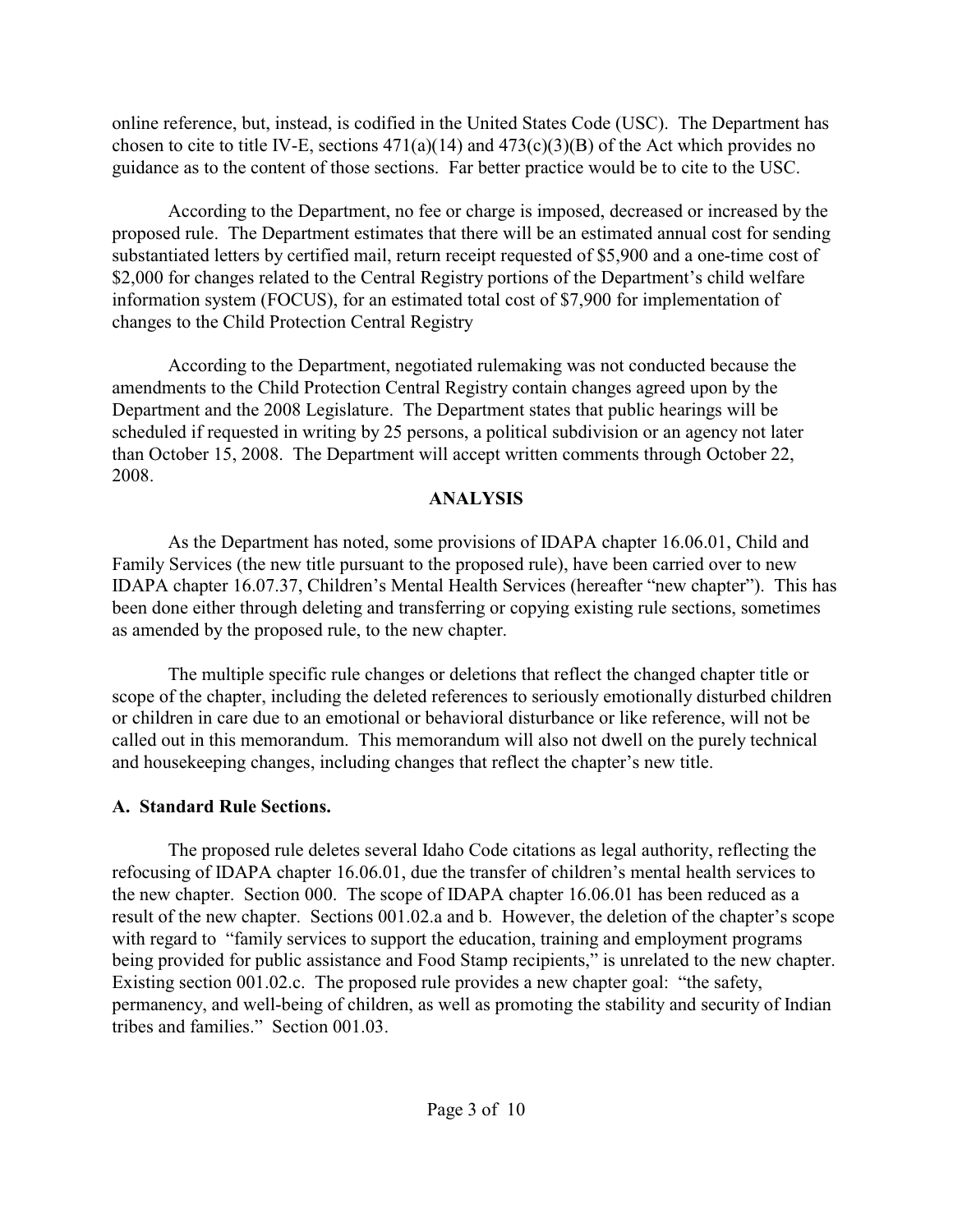# **B. Definitions.**

A number of definitions have been deleted by the proposed rule: "child mental health," "child mental health services," "day treatment services," "FOCUS (Family Oriented Community User System," "purchase of services," "serious emotional disturbance (SED)," "social service block grant" and "target population." Of these, "child mental health services" and "serious emotional disturbance (SED)" have been moved to the new chapter.

One definition, "IV-E foster care," existing section 010.01, has been moved and renamed "title IV-E foster care" section 013.05. The definition "voluntary service agreement" has been modified to reflect the transfer of children's mental health services to the new chapter. Section 013.10.

The definition of "case management" includes planning for permanency under the proposed rule. Section 010.08. Under the proposed rule, the "compact administrator" no longer coordinates the interstate transfers of persons requiring special services or the out-of-state placement of a child according to the Interstate Compact on Mental Health, sections 66-1201 et seq., Idaho Code. Sections 010.12 and 030.08.

Psychologists, counselors and family therapists as direct service personnel working in regional Child and Family Services Programs have been removed from the definition of "family service worker". Section 011.06. The definition of "respite care" has been modified by the proposed rule to remove language requiring the care be provided outside the home of the usual care provider and has been clarified to provide that an episode of the respite care ranges from a partial day up to 14 consecutive days. Section 012.15. The definition of "unmarried parents' services" has been modified to indicate that such services are provided in accordance with section 56-204A, Idaho Code. Section 013.09. Section 56-204A(b), Idaho Code, gives the Department rulemaking authority for services to unmarried parents, which may be necessary to assure or provide adequate care, and to safeguard the rights and promote the well-being of such parents and their infants.

One new definition is included in the proposed rule, "responsible party," which means "an individual such as a Department social worker, clinician, or contracted service provider who maintains responsibility and authority for case planning and case management." Section 012.16.

# **C. General Requirements and Services.**

The proposed rule modifies a number of rule provisions to reflect that a legal guardian is not financially responsible for the child in care. Sections 020.05.b, 436.01, 436.02, 438, 439 and 440. The proposed rule has also clarified a number of existing rules to include "abandonment" as one of the child "at risk" categories. Sections 030.04, 030.05, 030.06, 405.05.b and 554.

Under the proposed rule, community support services do not include psychosocial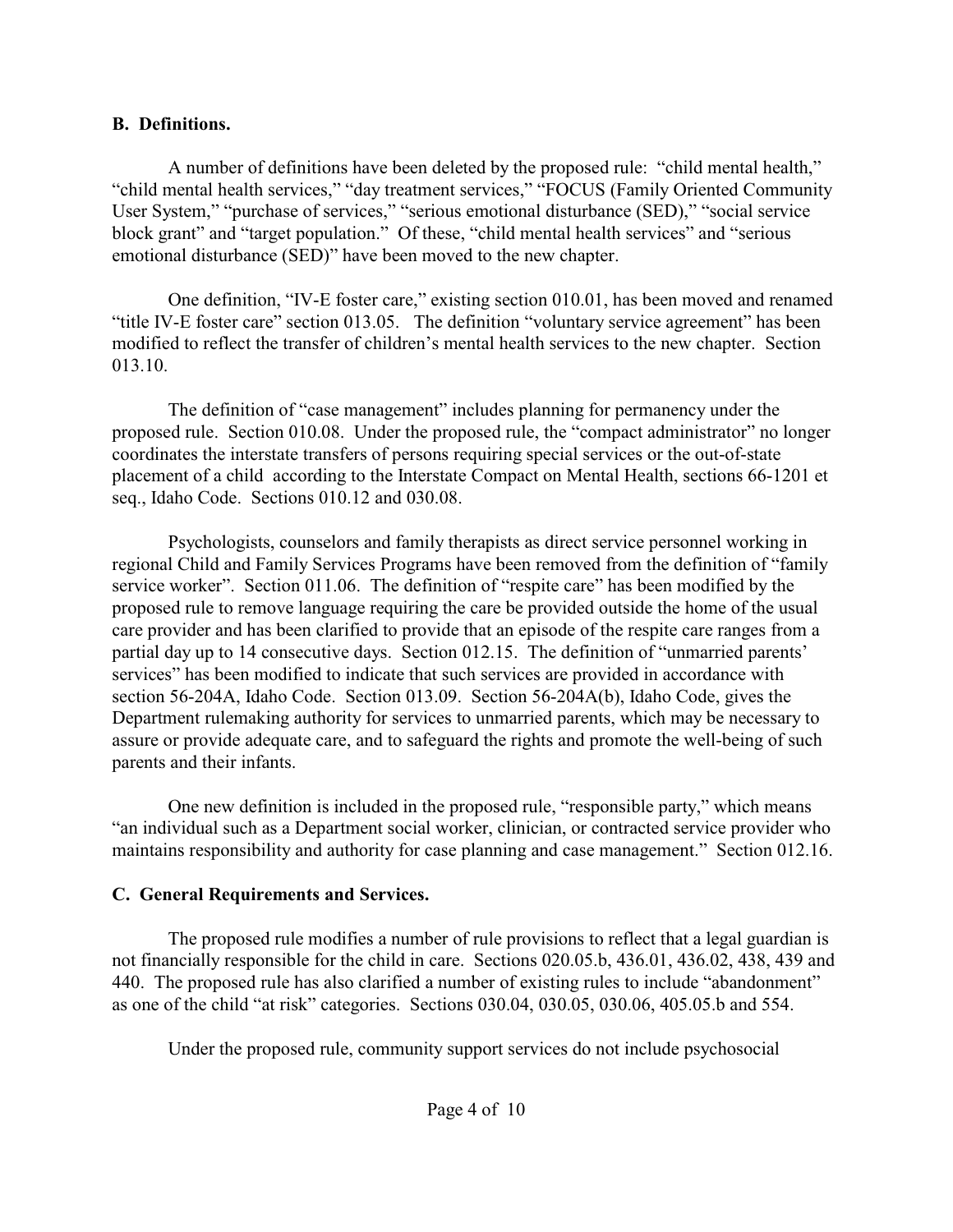rehabilitative services, companion services and day treatment. Section 030.07.

Eligibility requirements for independent living under the proposed rule distinguish between current and former foster youth. Current foster youth must be between 15 to 19 years of age, be currently under Department or tribal care and authority pursuant to court order or voluntary agreement, and been in foster care or similar eligible setting for a minimum of 90 days. Section 030.09.a. Former foster youth must be between 15 to 21 years of age, and be currently under Department or tribal care pursuant to court order or voluntary agreement, been in foster care or similar eligible setting for a minimum of 90 days after reaching 15 years of age or between 18 to 21 years of age, provide verification of meeting the independent living eligibility criteria of another state and be an Idaho resident. Section 030.09.b.

The proposed rule deletes "pre-authorization of care" from the list of regulatory activities and services which assist the Department in meeting the goals of safety, permanency, health and well-being for children and families. Section 030.11. The goals of family services practice have been deleted by the proposed rule. Existing section 040.

The proposed order prioritizes the placement preferences when recommending and making permanency decisions: (1) return home if safe to do so; (2) adoption or legal guardianship by a relative or kin; (3) adoption or legal guardianship by a non-relative; and (4) another planned permanent living arrangement such as long-term foster care. Section 050.14.

The proposed rule no longer subjects the confidentiality of family case records or the overall protection and disclosure of Department records to IDAPA 16.05.01, Use and Disclosure of Department Records. Section 060.02 and existing section 070.

# **D. Reviews and Hearings.**

Under the proposed rule, the Department will conduct a "case review" [an "individual family case review" under the existing rule] when a judicial review does not occur at the end of six months for any child in alternate care placement. Section 240. The proposed rule requires that an Indian child's tribe and Indian custodian be provided with notice of the six-month review. Section 240.01. Parties receiving notice will be given the opportunity to "participate," rather than the opportunity "for face-to-face discussion including attending, asking questions and making statement" under the existing rule. Section 204.02. The six-month review panel is to be chosen by the Department's Child and Family Services program manager (or designee), rather than by the regional director, as specified in the existing rule. Section 240.03.

The proposed rule clarifies that the permanency hearing must be held twelve months after the child is placed in alternative care and no later than twelve months thereafter as long as the child remains in alternative care. Section 250. The proposed rule requires that an Indian child's tribe and Indian custodian be included in the permanency hearing. Section 250.01. The proposed rule no longer requires the court to review the Department's reasons for placing the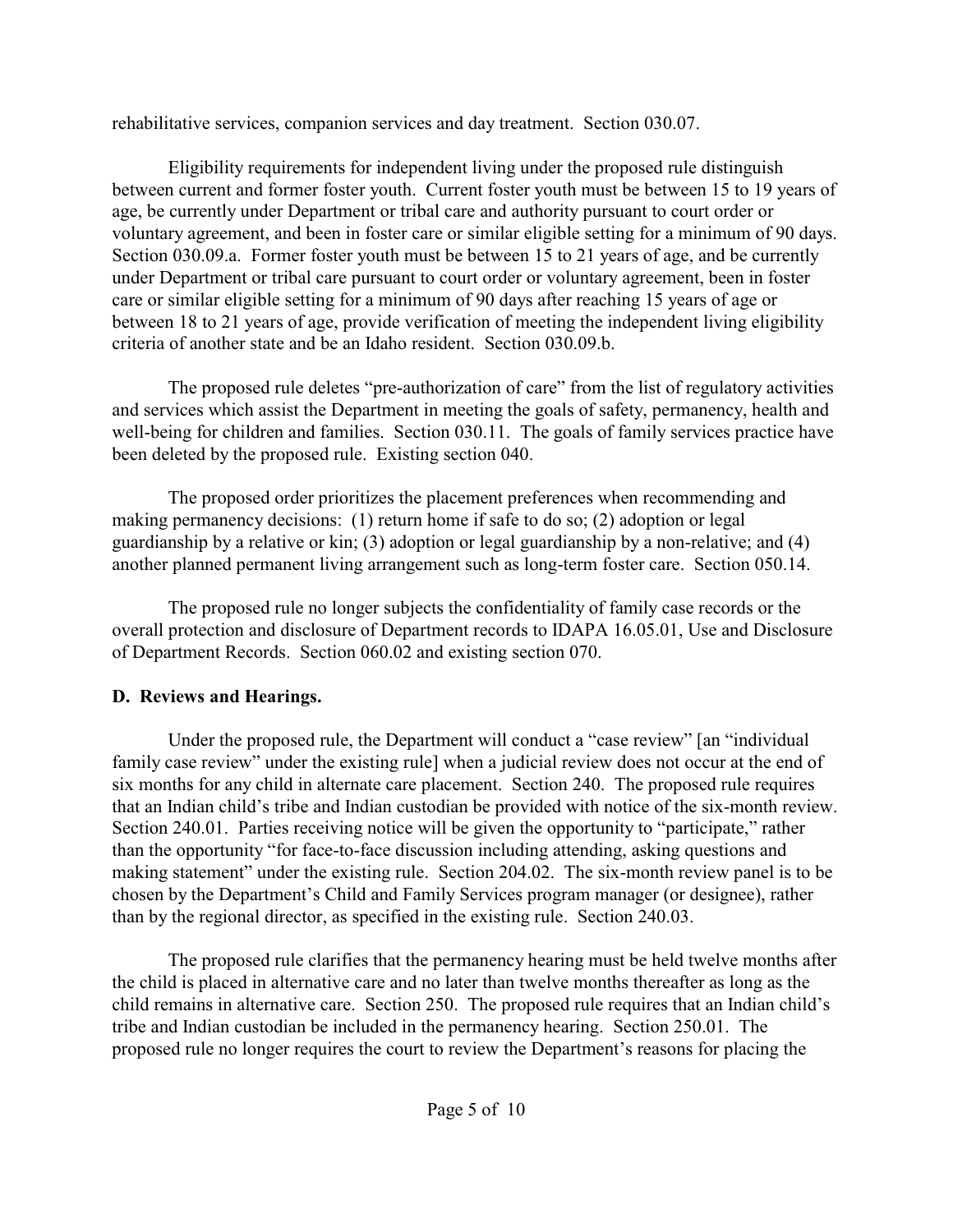child in long-term alternate care when the Department has documented compelling reasons for not terminating the parent and child relationship in the alternate care plan. Section 250.02.b.

The proposed rule also clarifies that one of the purposes of the federally mandated Citizen Review Panels is to make recommendations for improving the child welfare system. Section 251.

# **E. Alternate (Out-of-Home) Care.**

An annually monitored Department goal under the proposed rule is not more than 25% of the foster youth will be in foster care longer than 24 months. Section 404.

The proposed rule deletes the requirement that a child of appropriate developmental age participate in establishing a schedule for frequent and regular visits by the family and the family services worker. Section 405.05. Face-to-face contact with a child by the responsible party (Department social worker, clinician or contracted service provider) must occur at least monthly and may occur in settings other than where the child resides as long as the contact occurs where the child resides a minimum of once every 60 days. Section 405.05.a. Such contact for a child placed in an in-state group or residential care facility (an "intensive treatment facility" under the existing rule) located a significant distance from the responsible party's office must occur once every 90 days with telephone contact occurring at least monthly. Section 405.05.c. For children in out-of-state placements through the Interstate Compact on the Placement of Children, face-toface must be made by the Idaho responsible party, representative of the placement state or a contracted private agency at least every six months. Section 405.05.e.

The proposed rule eliminates the presumption that the discharge planning, developed with all interested parties, occurs specifically when the discharge is from alternate care into family services. Section 405.06.

The proposed rule clarifies that the alternate care plan is to be written and specifies that the plan must be developed within 30 days after a child has been placed in alternate care (rather than after the decision has been made to do so). Section 422.02. Also clarified is that all parties involved in developing the alternate care plan will be asked (rather than "required") by the Department to sign that plan. Section 422.02.c.i.

# **F. Eligibility and Funding Information.**

Clarified by the proposed rule is that the Department will reimburse alternate care providers (rather than "foster parents') moneys paid by parents for the cost of their child's room and board. Section 436.02.b.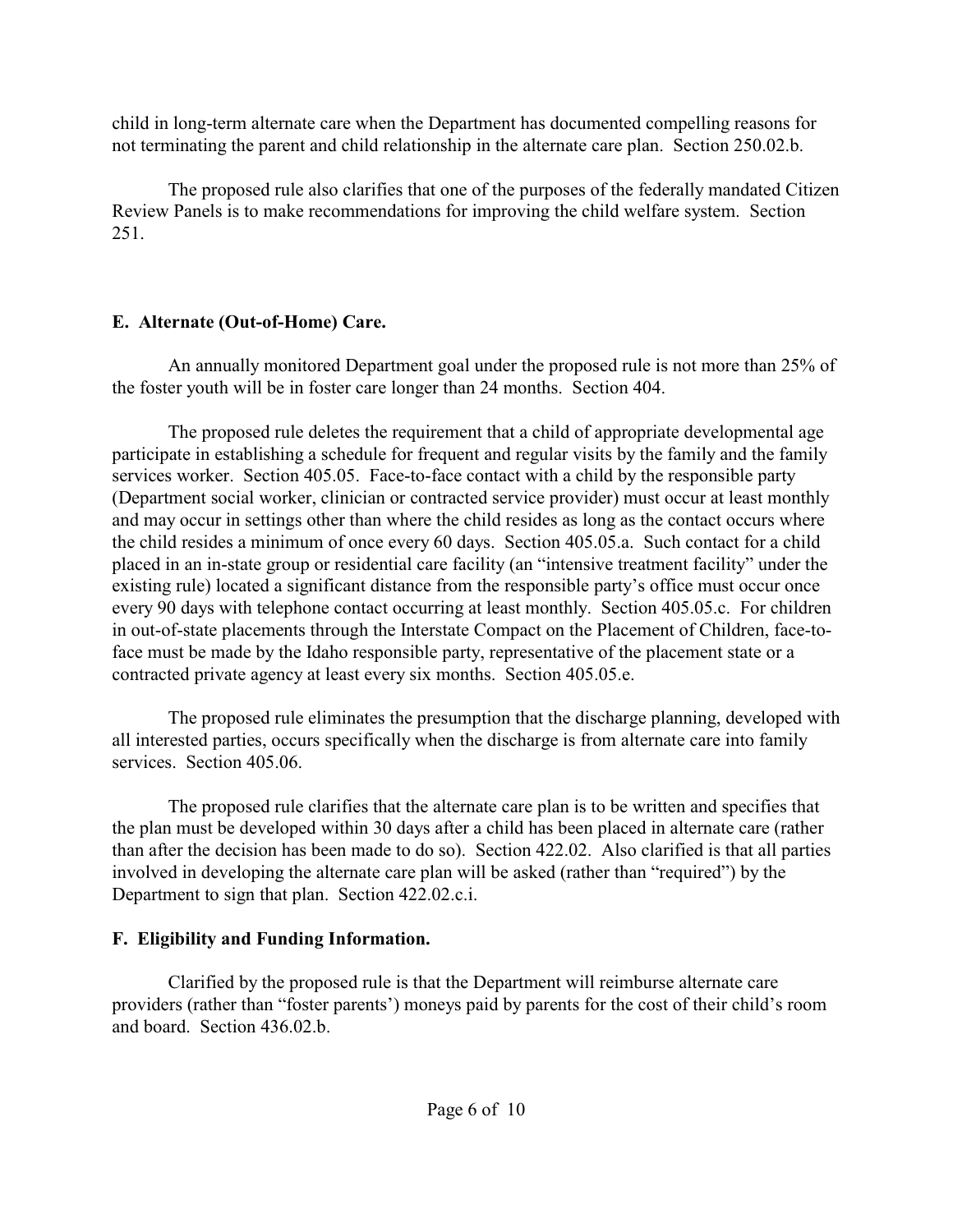# **G. Licensure and Reimbursement of Alternate Care Providers.**

Similarly, the proposed rule reflects that payments from the Department are to be made to the family alternate care providers, rather than to foster care providers. Sections 483 and 484. The proposed rule clarifies that school fees due upon enrollment are paid directly to the school or to the alternate care providers. Section 483.03.

The proposed rule deletes the characterization of additional payments to alternate care providers for required additional care as "specialized." Section 484. Qualifying for additional payment is the highest levels of need item of "severe emotional or behavioral disturbance," an undefined term under the proposed rule. Section 484.03.a. The proposed rule provides that placement of children with "severe emotional or behavioral problems" into a residential care facility ("intensive treatment facility" under the existing rule) is based on the documented needs of the child and the inability of less restrictive settings to meet those needs. Section 487.

# **H. Child Protection Services.**

The proposed rule clarifies that substantiation of child abuse, neglect or abandonment may be established by a court in an adjudicatory hearing, section 560.01.b, and deletes the "reasonable person" standard from the alternate "established by evidence" method of substantiating such abuse, neglect or abandonment, section 560.01.e.

The proposed rule clarifies that names on the Child Protection Central Registry may be released with the written consent of the individual on whom the Department criminal history and background check is being conducted (rather than the person requesting the check) in accordance with Department rule. Section 562. [Note: even with this clarification, the rule is somewhat confusing since it suggests that Registry "names" may be released with the consent of a person on whom a check is being conducted.]

Section 563 has been amended by the proposed rule to provide for the assignment of a level of risk, Level One through Level Three, once an incident of abuse, neglect or abandonment has been substantiated. Under the existing rule there are four levels.

 Level Two under the proposed rule has been amended to eliminate the "potentially dangerous" qualifier to: drug paraphernalia, manufacture of controlled substances and chemical components used in the manufacture of controlled substances, section 563.02.c; restraint or confinement of a child, section 563.02.g; and medical neglect, section 563.02.f. Under Level Three, the "potentially dangerous" qualifier has been eliminated from" lack of supervision, section 563.03.a; failure to protect from abuse, neglect or abandonment, section 563.03.b; and failure to discharge parental responsibilities, section 563.03.c. The proposed rule also applies "harm to the health, safety or well-being standard of the child" to all qualifying Level Three behaviors, rather than just the "failure to discharge parental responsibilities" behavior.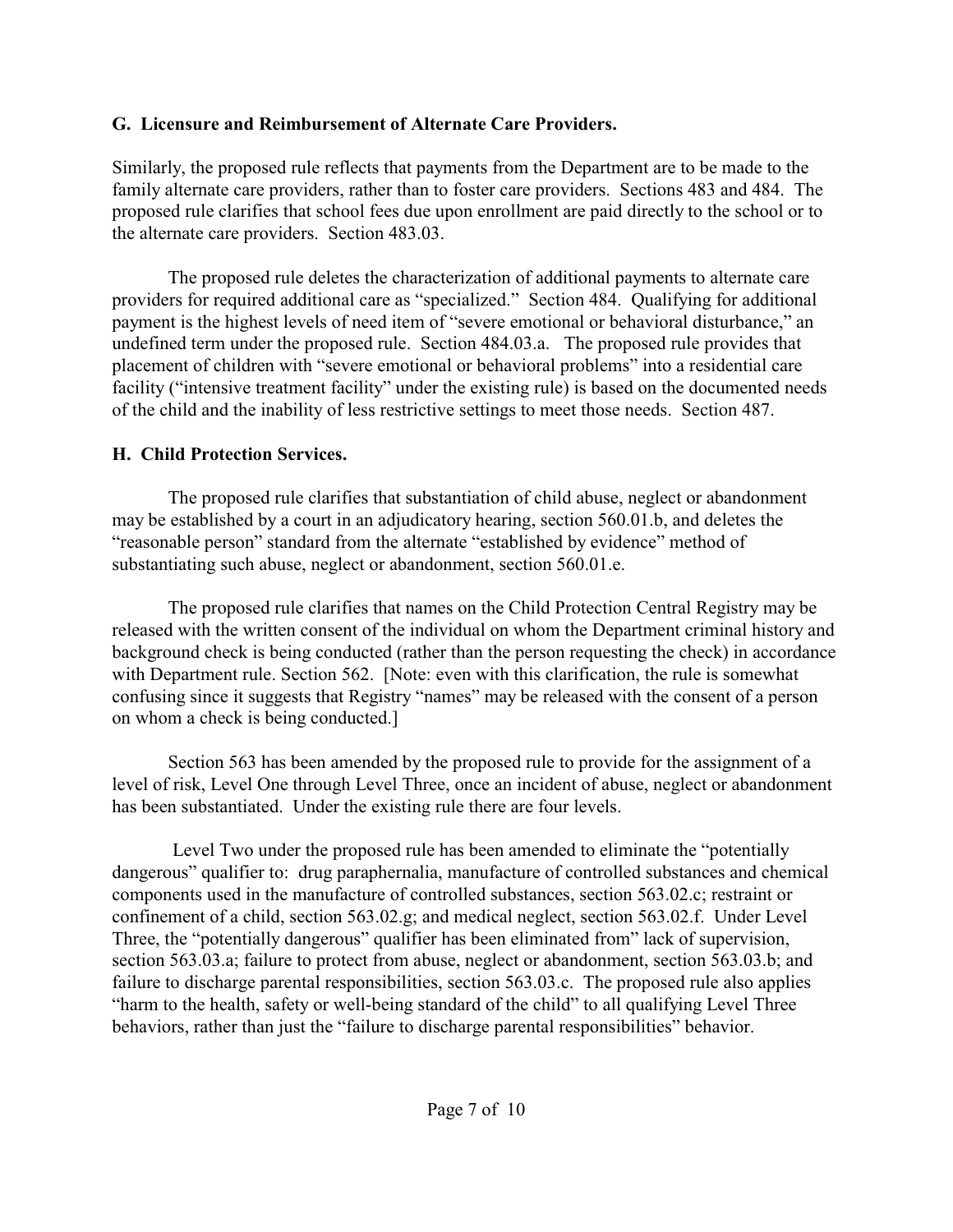Child Protection Level Four, behaviors that have been determined to pose a low risk of future harm to children which do not qualify for placement on the Registry, has been deleted by the proposed rule. Existing section 563.04.

The proposed rule creates new section 564, which sets forth the required procedure to be followed before an individual's name is placed on the Registry. This procedure includes: specified notice to the individual of a substantiated incident; the automatic placing of the individual's name on the Registry if the individual does not request review within 28 days; administrative review by the FACS Division Administrator if review is timely requested; and notice to the individual of the Division Administrator's decision, with specified information, including the right to appeal, required to be included in the notice of an adverse decision placing the individual's name on the Registry.

The proposed rule also creates a new section 565, permitting an individual whose name was placed on the Registry prior to October 1, 2007, to file a petition to have his name removed. This new section represents a reorganization of the information contained in existing rule 564.04.

Section 566 of the proposed rule sets for the procedure for removing an individual's name from the Registry. The proposed rule clarifies that to be eligible to file the name removal petition, the required minimum time on the Registry must have elapsed and that an individual with a Level One designation is not eligible to file a petition.

# **I. Children's Mental Health Services.**

Deleted by the proposed rule and moved to the new chapter, in whole or in part, are the following existing rule sections: section 640, child mental services; section 641, outcomes; 642.04, access to services, use of public funds and benefits; section 645, fee determination for services other than out-of-home care.

The proposed rule deletes (and does not move to the new chapter): subsections 01, local resources and plan development, 02, payment for treatment and 03, involuntary placement under the Children's Mental Health Services Act, of section 642, access to services; section 644, sliding scale fee table on annual household income; subsection 02, approval to file a petition, of section 711, decision and approval process for termination of parent and child relationship (TPR).

# **J. Termination of Parent-Child Relationship.**

The proposed rule requires that any recommendation to the Child and Family Services program manager regarding the termination of parental rights must receive written approval by the program manager before a petition to terminate may be filed. Section 711.

[Note: The existing rule citation to section 16-1610(b)(2)(iv), Idaho Code, purporting to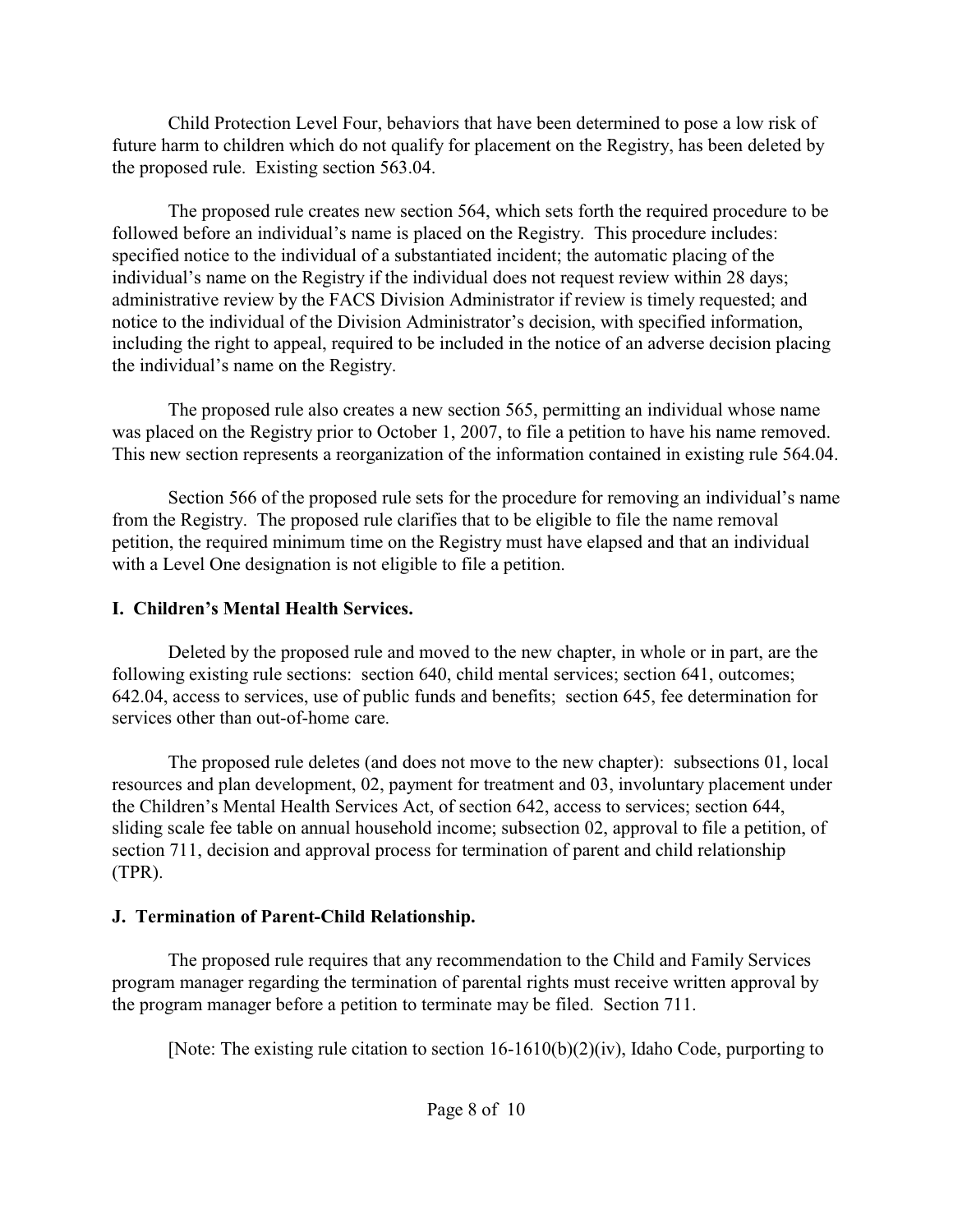provide a definition of "reasonable efforts," is in error. Existing section 720.02. As far as can be determined, "reasonable efforts" is not defined in Idaho Code.]

# **K. Becoming an Adoptive Parent.**

The proposed rule deletes the requirement that the original and one copy of the completed home study and all supporting documentation must be submitted to the State Adoption Program specialist immediately upon approval of the supervisor. Section 762.03. The proposed rule clarifies that the adoptive parent must keep the agency or certified adoption profession that completed the home study of any changes in the family's circumstances. The proposed rule deletes the requirement that an applicant maintain contact with the Department on an annual basis and, in the absence of contact, the Department initiate contact (and provide written verification of such contact as an update to the adoption home study) on an annual basis to confirm the accuracy of information in the files and the status of the application. Section 763.

The proposed rule no longer requires the adoptive home study or an update of that study to contain a photograph of the adopting family. Sections 770.04 and 880.02. The proposed rule requires adoption application and any subsequent such application to contain at least three satisfactory references, one of which may be from a person related to the applicant, and provide addition references upon request of the children's agency. Sections 770.04 and 880.01. New section 771 requires that an adoptive home study be updated on an annual basis, defining a "current home study" as one that has been completed within the previous twelve months.

# **L. The Adoptive Placement.**

The proposed rule simply provides that independent adopting placements are handled under section 16-1506, Idaho Code, deleting the details from section 850, independent, relative and stepparent adoptions. Deleted by the proposed rule is the requirement that the final decision to remove a child from a prospective adoptive home be reported to the State Adoption Program specialist. Section 870. Adoptive parents, who have experienced a successful adoption and wish to reapply, must submit three references, down from four references in the existing rule. Section 880.01.

# **M. Certified Adoption Professional.**

An applicant requesting to become a Certified Adoption Professional must complete a Department criminal history and background check in accordance with Department rule. Section 889.03. If the professional does not apply for recertification within four years in accordance with rule, the certification will lapse, requiring a new application with specified documentation. Section 890.03 If the individual filing the new application has received a Department criminal history and background check within three years of the application and has not resided outside of Idaho since then, a name-based background check by the Idaho State Police and a check of the Idaho Child Protection Central Registry, the Idaho Adult Protection Registry and the Idaho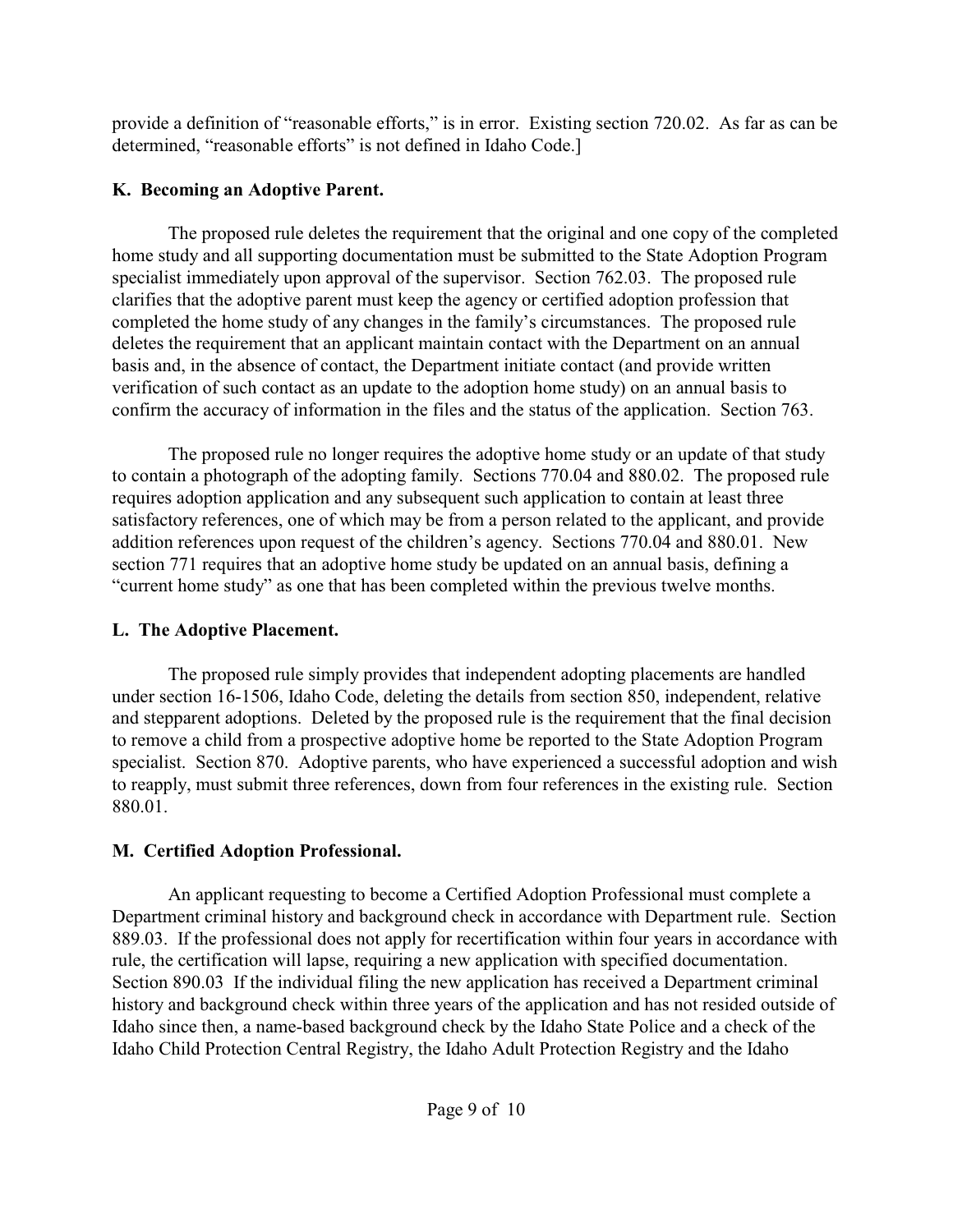Sexual Offender Registry is required to determine if any disqualifying crimes or appearances are found. Section 890.03.a. If the applicant has resided outside Idaho during the three years, a new Department criminal history and background check is required. Section 890.03.b.

# **N. Adoption Assistance.**

The proposed rule deletes the requirement that an Aid to Families with Dependent Children (AFDC) eligible child must meet the AFDC criteria in the month the adoption petition is filed to be eligible for adoption assistance. Section 900.01.a. One factor used to qualify a child as "special needs" is an order terminating parental rights from a court of competent jurisdiction or an Abandonment Certificate (or equivalent) from a domestic or foreign governmental entity establishing that the child cannot or should not be returned to the home of the parents. Section 900.02.a.

Under the proposed rule, an adoption assistance program agreement must specify: that there will be an annual review of each agreement by the Department to evaluate the need for continued subsidy and the amount of subsidy; that the agreed type and amount of assistance may be adjusted only with the concurrence of the adoptive parent(s) based upon changes in the needs of the child or changes in the circumstances of the adoptive family; and that the assistance is subject to the continuing availability of funds. The proposed rule deletes the requirement that the agreement provide the date of annual renewals or that payments begin after the final certified copy of the Order of Adoption is received by the Department. Section 911.01.

# **SUMMARY**

The Department's proposed rule dealing with the Child Protection Central Registry appears to be authorized under sections 16-1629, 39-1211, 56-202(b), 56-204A, and 56-1004A , Idaho Code.

cc: Department of Health and Welfare Tamara Prisock, & Kathy Morris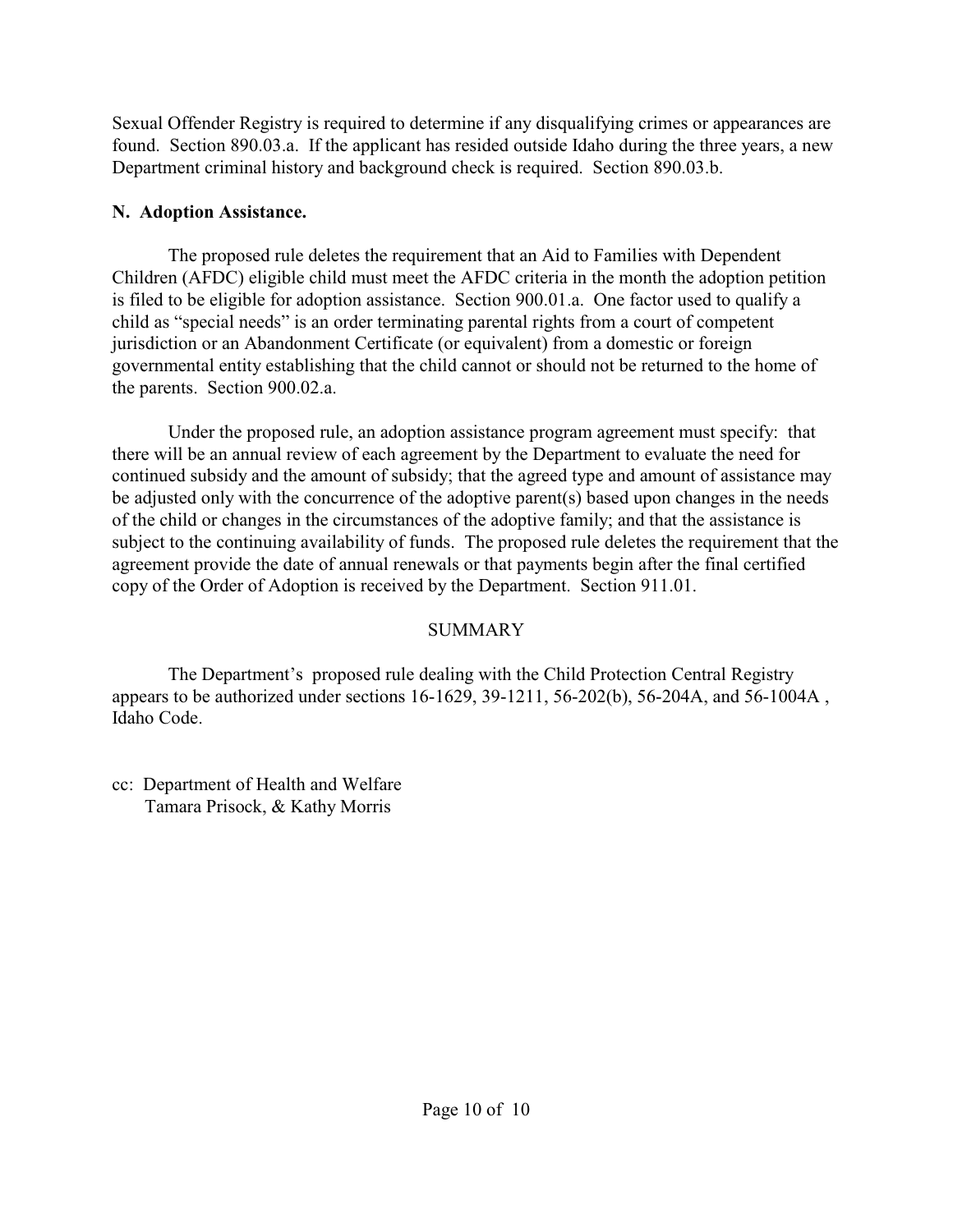# **IDAPA 16 - DEPARTMENT OF HEALTH AND WELFARE**

# **16.06.01 - RULES GOVERNING FAMILY AND CHILDREN'S SERVICES**

# **DOCKET NO. 16-0601-0801**

# **NOTICE OF RULEMAKING - PROPOSED RULE**

**AUTHORITY:** In compliance with Section 67-5221(1), Idaho Code, notice is hereby given that this agency has initiated proposed rulemaking procedures. The action is authorized pursuant to Sections: 16-1629, 16-2102, 39-1209 through 1211, 39-5603, 39-7501, 56-202(b), 56-204A, 56-803, 56-1003, 56-1004, and 56-1004A, Idaho Code; also Social Security Act, Title IV-E, Sections  $471(a)(14)$  and  $473(c)(3)(B)$ .

**PUBLIC HEARING SCHEDULE:** Public hearing(s) concerning this rulemaking will be scheduled if requested in writing by twenty-five (25) persons, a political subdivision, or an agency, not later than Wednesday, October 15, 2008.

The hearing site(s) will be accessible to persons with disabilities. Requests for accommodation must be made not later than five  $(5)$  days prior to the hearing, to the agency address below.

**DESCRIPTIVE SUMMARY:** The following is a nontechnical explanation of the substance and purpose of the proposed rulemaking.

The following changes are being made to this chapter of rules:

- 1. The 2008 Legislature passed rule changes related to the revamped Child Protection Central Registry, but expressed some concerns. This docket makes changes that address those concerns, including: clarification of due process language, replacement of references to what "a reasonable person would conclude" with more objective "evidence-based" language, and other changes to clarify the intent of the rule.
- 2. The rules for children's mental health services are being deleted from this chapter and are being moved into new chapter IDAPA 16.07.37, "Children's Mental Health Services," publishing in this bulletin under Docket No. 16-0737-0801.
- 3. The rules regarding federally-funded adoption and foster care assistance (Title IV-E) are being updated to align with recent changes to the federal statutes that govern this program.
- 4. The rules regarding adoption are being updated to reflect recent streamlining and decentralization of the Department's adoption process.
- 5. Finally, the title of the chapter is being amended to: "Child and Family Services." Other minor corrections and revisions are being made to the rule to assure consistent use of terminology and to comply with the Department's plain language standards.

**FEE SUMMARY:** The following is a specific description of the fee or charge imposed or increased: NA

**FISCAL IMPACT:** The following is a specific description, if applicable, of any fiscal impact on the state general fund greater than ten thousand dollars (\$10,000) during the fiscal year.

The only rule changes in this docket that will have a fiscal impact are those related to the Child Protection Central Registry:

- 1. Estimated *annual* costs for sending substantiated letters by certified mail, return receipt requested: \$5,900.
- 2. Estimated *one-time* cost for changes related to the Department's automated system (FOCUS) used to manage the data for the Child Protection Central Registry: \$2000.

Total estimated cost for implementation of rule changes related to the Child Protection Central Registry: \$7,900.

**NEGOTIATED RULEMAKING:** Pursuant to 67-5220(1), Idaho Code, negotiated rulemaking was not conducted.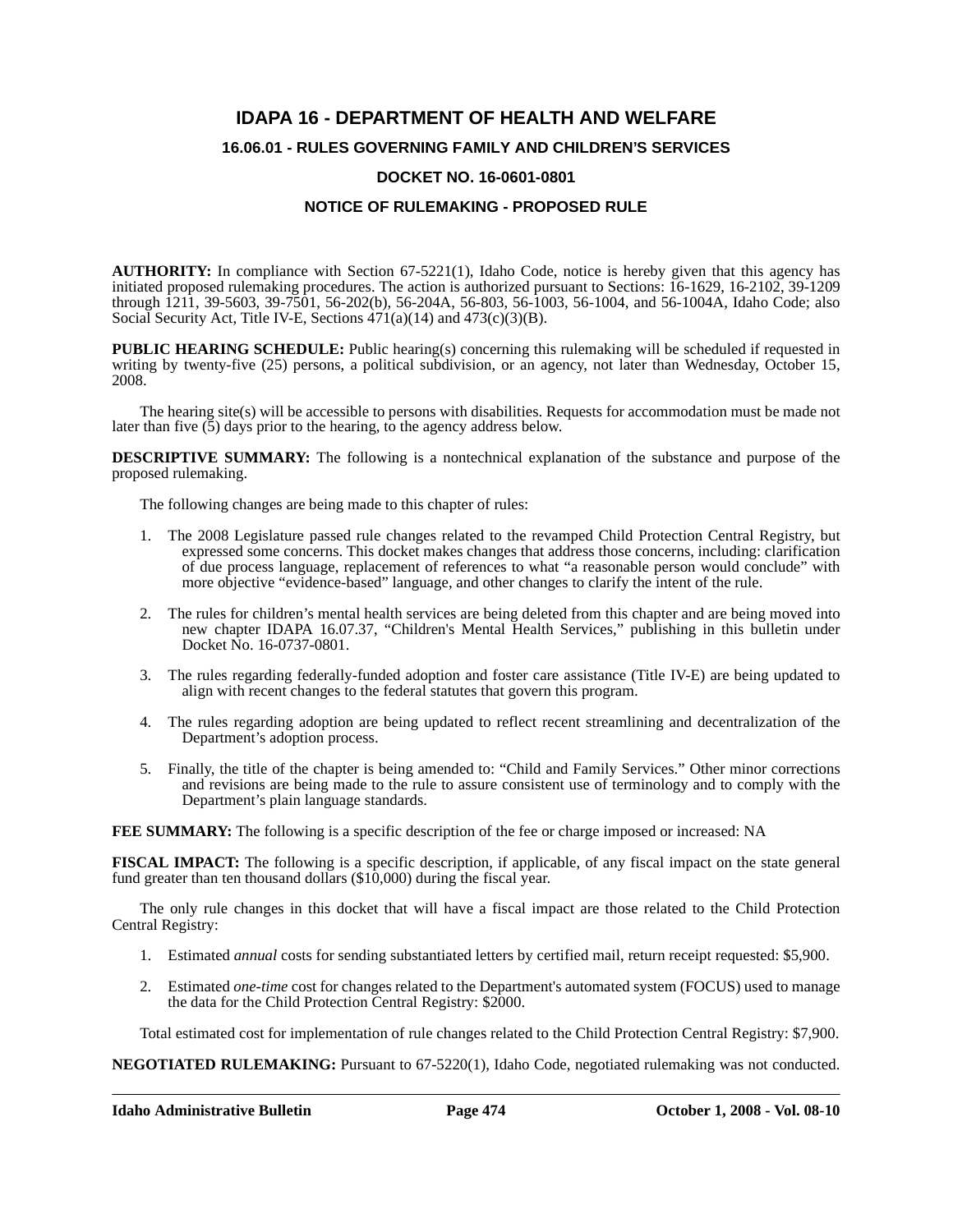The amendments to the Child Protection Central Registry contain changes agreed upon by the Department and the 2008 Legislature. The children's mental health services rules being moved into new chapter IDAPA 16.07.37 are being negotiated under that docket. The Title IV-E changes were made to align the rule with changes in federal law and therefore are not subject to negotiation. The remaining changes were either clerical corrections or edits made to align the rules with the Department's current business process and plain language standards.

**ASSISTANCE ON TECHNICAL QUESTIONS, SUBMISSION OF WRITTEN COMMENTS:** For assistance on technical questions concerning the proposed rule, contact Kathy Morris at (208) 334-5706.

Anyone may submit written comments regarding this proposed rulemaking. All written comments must be directed to the undersigned and must be delivered on or before Wednesday, October 22, 2008.

DATED this 20th day of August, 2008.

DHW - Administrative Procedures Section 450 West State Street - 10th Floor P.O. Box 83720 Boise, Idaho 83720-0036 phone: (208) 334-5564; fax: (208) 334-6558 e-mail: dhwrules@dhw.idaho.gov

# **THE FOLLOWING IS THE TEXT OF DOCKET NO. 16-0601-0801**

#### **16.06.01 -** *RULES GOVERNING FAMILY AND* **CHILD***REN'S* **AND FAMILY SERVICES**

#### **000. LEGAL AUTHORITY.**

The Idaho Legislature has delegated to the Department, or the Board of Health and Welfare, or both jointly, the responsibility to establish and enforce such rules and methods of administration as may be necessary or proper to administer social services to people who are in need, under the following Sections: 16-1629, 16-2102, *16-2406, 16- 2423, 16-2433,* 39-1209 through 1211, 39-5603, 39-7501, 56-202(b), *56-203B,* 56-204A, 56-803, 56-1003, 56-1004, and 56-1004A, Idaho Code.

#### **001. TITLE,** *AND* **SCOPE, AND GOAL.**

**01. Title**. These <u>title of these</u> rules *are to be cited in full as Idaho Department of Health and Welfare*<br>IDAPA 16.06.01, "*Rules Governing Family and* Children's <u>and Family</u> Services." (3-18-99)( *Rules,* is IDAPA 16.06.01, "*Rules Governing Family and* Child*ren's* and Family Services." *(3-18-99)*( )

**02. Scope**. These rules are established to govern the statewide provision of: (3-18-99)

**a.** *Family s*Services associated with child protection, *behavioral and emotional disorders, substance abuse,* alternate care, and adoption*s*; and *(3-18-99)*( )

**b.** As resources are available, services aimed at preventing child *protective, and severe behavioral and emotional problems from impinging upon families and communities; and* abuse, neglect, and abandonment.

 $(3-18-99)$ 

*c. Family services to support the education, training and employment programs being provided for public assistance and Food Stamp recipients. (3-18-99)*

**Idaho Administrative Bulletin Page 475 October 1, 2008 - Vol. 08-10**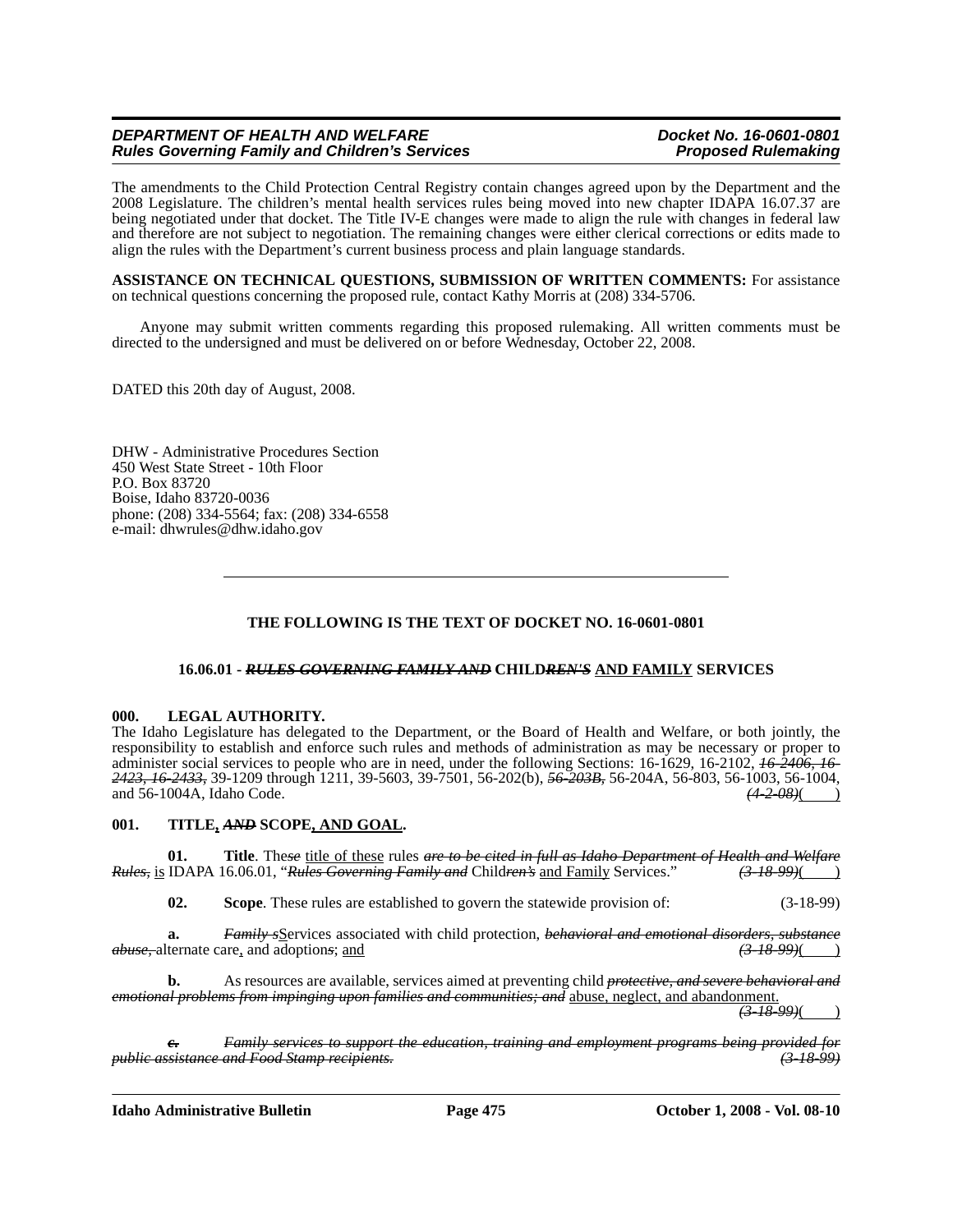**03. Goal**. The goal of all Child and Family Services programs is the safety, permanency, and wellbeing of children, as well as promoting the stability and security of Indian tribes and families.

# *(BREAK IN CONTINUITY OF SECTIONS)*

#### **010. DEFINITIONS AND ABBREVIATIONS A THROUGH E.**

For the purposes of these rules, the following terms are used *as defined in Section 010*:  $(3-30-07)($ 

*01. IV-E Foster Care. Child care provided in lieu of parental care in a foster home, children's agency or institution eligible to receive Aid to Dependent Children under Title IV-E of the Social Security Act. (3-18-99)*

**021.** Adoption Assistance. Funds provided to adoptive parent(s) of <u>a</u> child<del>ren</del> who *have* has special who could not be adopted without financial or medical assistance.  $\left(3,30,07\right)$ needs or who could not be adopted without financial or medical assistance.

**0***3***2. Adoption Services**. Protective services through which a child*ren are* is provided with a permanent home<sub>s</sub>, under new legal parentage, including transfer of the mutual rights and responsibilities that prevail in the parent-child relationship. *(3-30-07)***(** *(3-30-07)*(

**0***4***3. Alternate Care**. Temporary living arrangements, when necessary for a child to leave his own home, through a variety of foster care, respite care, residential treatment and institutional resources, *in accordance with* under the protections established in Public Law 96-272, the federal "Adoption Assistance and Child Welfare Act of 1980" as amended by Public Law 105-89, the Adoption and Safe Families Act of 1997, the Child Protective Act, Section 16-1601 et seq., Idaho Code, and the Indian Child Welfare Act, 25 USC Sections 1901-1963.

*(3-30-01)*( )

**0***5***4. Alternate Care Plan**. A federally-required component of the Family Plan for a child*ren* in alternate care. The alternate care plan contains elements related to reasonable efforts, the family's plan, the child's alternate care provider, compelling reasons for not terminating parental rights, Indian status, education, immunization, medical and other information important to the day-to-day care of the child.  $(5-3-03)($ 

**0***6***5. Area of Concern**. Circumstances that brought a child and family to the attention of the Department. These circumstances typically involve safety issues that put the child at risk of harm. (3-30-07)

**076.** Assessment. The first step in the planning process, the outcome of which is the systematic documentation of the family's areas of concern, their strengths, and desired outcomes. (3-30-07)

**0***8***7. Board**. The Idaho State Board of Health and Welfare. (3-18-99)

048. Case Management. A change-oriented service to families that assures and coordinates the provision of family risk assessment, family *case* service planning, treatment *and other services*, planning for permanency, protection, advocacy, review and reassessment, documentation, and timely closure of a case.

*(3-30-07)*( )

*1***09. Certified Adoption Professional (formerly "qualified individual")**. An individual certified by the Department who meets the qualifications specified in Section 889 of these rules for completion of pre-placement adoption home studies, reports to the court under the Termination of Parent and Child Relationship and Adoption of Children Acts, and placement supervision reports. (3-20-04)

*11. Child Mental Health. All of the following children under eighteen (18) years of age must be served without regard to income or type of health insurance: (3-30-07)*

*a. Those who have a serious emotional disturbance or a grave disability due to a serious mental illness; and (3-30-01)*

**Idaho Administrative Bulletin Page 476 October 1, 2008 - Vol. 08-10**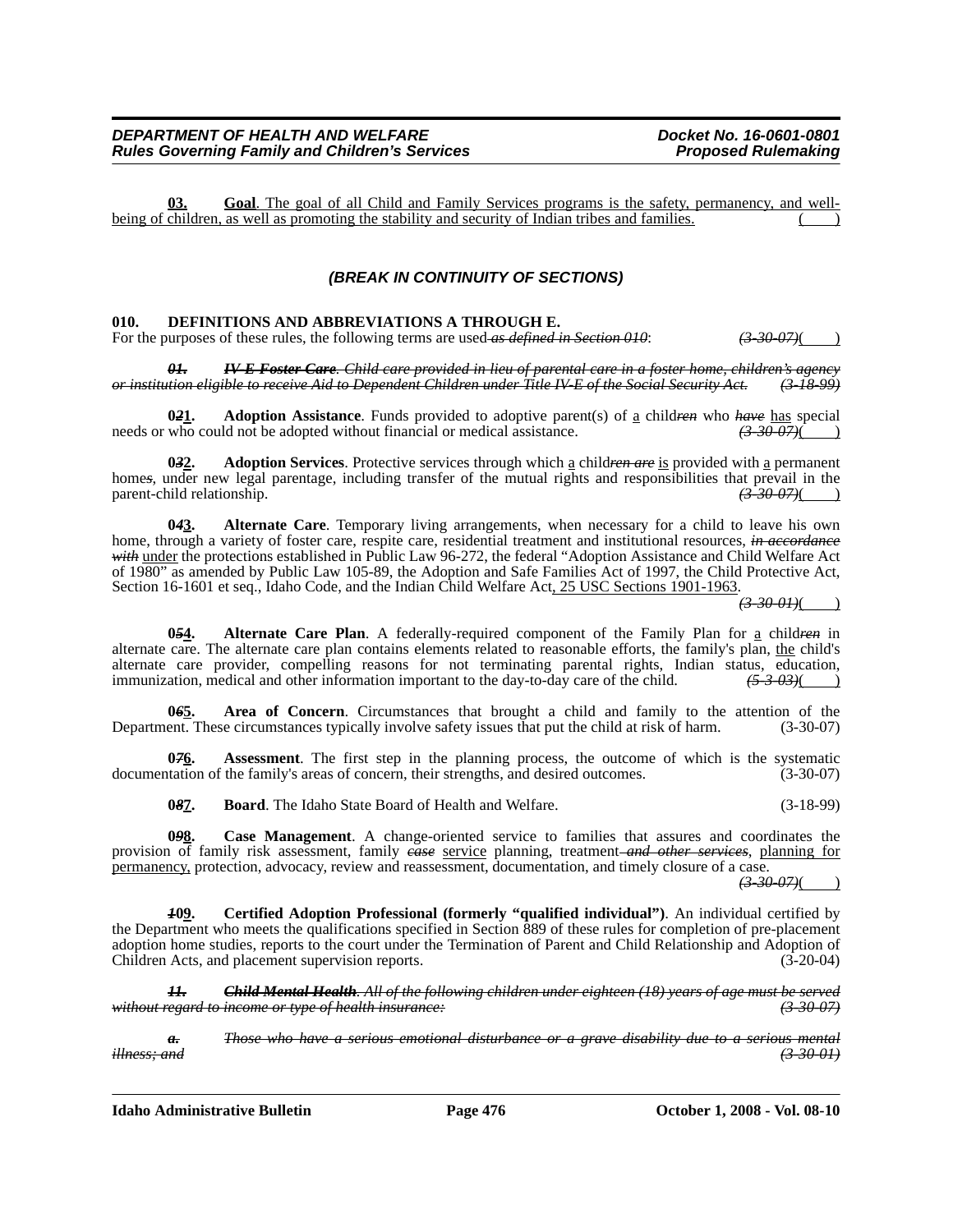*b. Present a significant risk of harm to themselves or to others, due to their mental illness; and (3-30-01)*

**e.** Because of their mental illness are at risk for out of home placements or are currently in out of *home placement and lack adequate resources to participate in their community's non-public system of care; (3-30-01)*

#### *d. Are involuntarily committed to the Department for out-of-home placement. (3-30-01)*

*12. Child Mental Health Services. Services provided in response to the needs of children with a serious emotional disturbance and their families. These services are provided in accordance with the provisions of Section 16-2402 et seq., Idaho Code, the "Children's Mental Health Services Act." (3-30-01)*

**1***3***0. Child Protection**. All children under eighteen (18) who have been harmed or threatened with harm by a person responsible for their health or welfare through non-accidental physical or mental injury, sexual abuse (as defined by state law) or negligent treatment or maltreatment, including the failure to provide adequate food, clothing or shelter must be served without regard to income. (3-30-07)

**1***4***1. Child Protective Services**. Services provided in response to potential, alleged, or actual abuse, *abandonment or* neglect, <u>or abandonment</u> of individuals under the age of eighteen (18) in accordance with the provisions of Section 16-1601 et seq., Idaho Code, the "Child Protective Act." (3-18-99) provisions of Section 16-1601 et seq., Idaho Code, the "Child Protective Act."

**1***5***2. Compact Administrator**. The individual designated to coordinate interstate transfers of persons requiring special services in accordance with the provisions of Section 16-2101 et seq., Idaho Code; "Interstate Compact on the Placement of Children," Section 16-1901 et seq., Idaho Code; *or the "Interstate Compact on Mental Health," Section 66-1201 et seq., Idaho Code;* or the "Interstate Compact on Adoption and Medical Assistance,"<br>Section 39-7501 et seq., Idaho Code. Section 39-7501 et seq., Idaho Code.

**1***6***3. Day Care for Children**. Care and supervision provided for compensation during part of a twentyfour (24) hour day, for a child or children not related by blood or marriage to the person or persons providing the care, in a place other than the child's or children's own home or homes. (3-18-99)

17. *Day Treatment Services. Intensive nonresidential services that include an integrated educational, clinical, social, vocational and family interventions provided on a regularly scheduled, typically daily, basis. (3-18-99)*

**1***8***4. Department**. The Idaho Department of Health and Welfare. (3-18-99)

**1***9***5. Deprivation**. One of the factors used in determining Aid to Families with Dependent Children -- Foster Care (AFDC-FC) eligibility for children in foster care. Deprivation is a lack of, or interruption in, the maintenance, physical care, and parental guidance a child ordinarily receives from one (1) or both parents. A child is deprived by the continued absence of a parent, incapacity of a parent, death of a parent, unemployment or underemployment of the principal wage earner parent. (3-30-07) underemployment of the principal wage earner parent.

**Desired Result**. Behaviorally-specific description of how the family circumstances will look when the risk factors that brought a child and family to the Department's attention, either no longer exist or are significantly reduced. (3-30-07)

*2***17. Director**. The Director of the Idaho Department of Health and Welfare or his designee. (3-30-07)

*22***18. Extended Family Member of an Indian Child**. As defined by the law, or custom of an Indian child's tribe or, in the absence of such law or custom, a person who has reached the age of eighteen (18) and who is an Indian child's grandparent, aunt or uncle, brother or sister, brother-in-law or sister-in-law, niece or nephew, first or second cousin, or stepparent. (3-30-01) second cousin, or stepparent.

## **011. DEFINITIONS AND ABBREVIATIONS F THROUGH K.**

**Idaho Administrative Bulletin Page 477 October 1, 2008 - Vol. 08-10**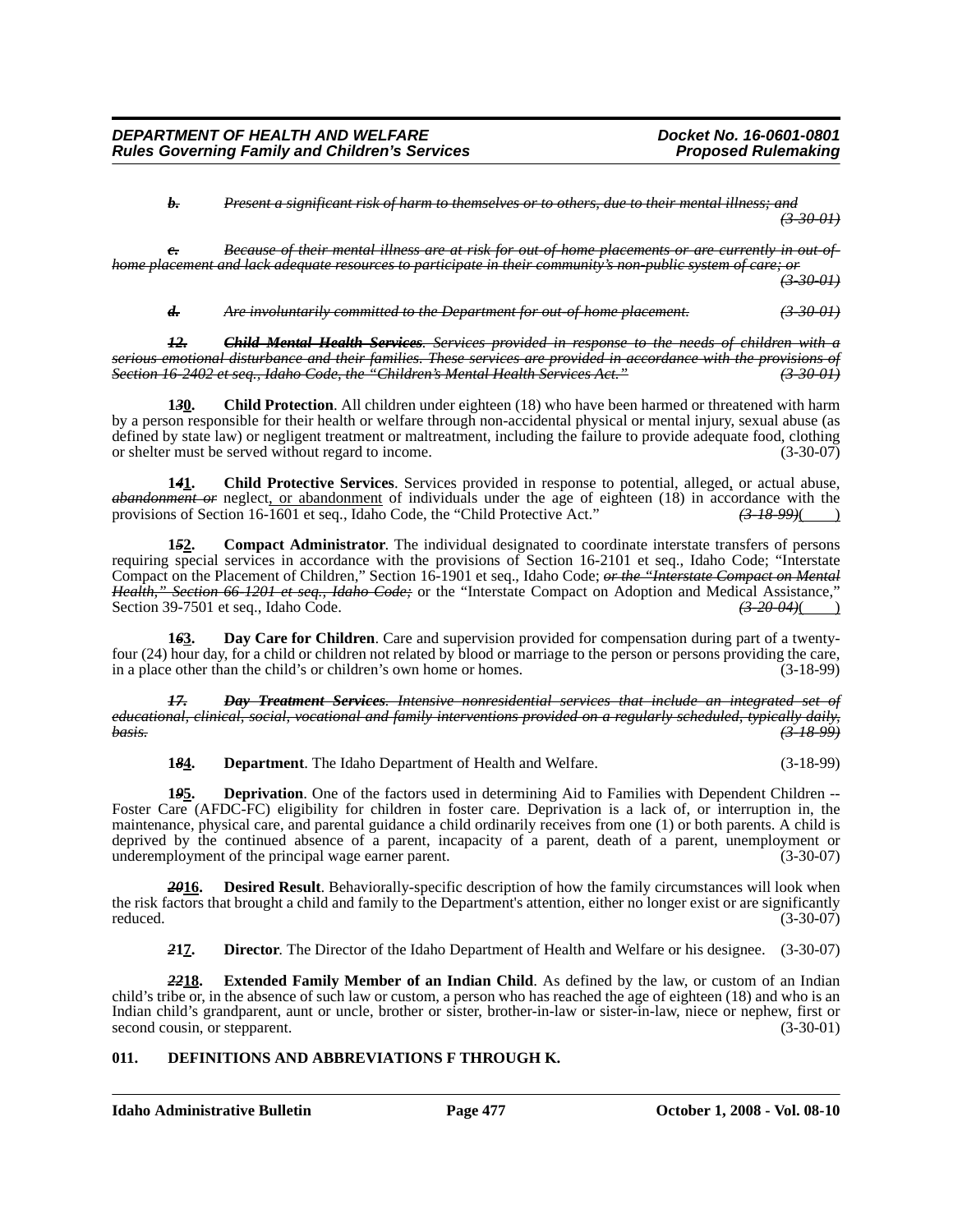For the purposes of these rules, the following terms are used-as defined in Section 011:  $(3-30-07)($ 

**01.** Family. Parent(s), legal guardian(s), related individuals including birth or adoptive immediate family members, extended family members and significant other individuals, who are included in the family plan. (5-3-03)

**02.** *Family and* **Children's and Family Services**. Those programs and services directed to families lies.  $\frac{1}{3}$   $\frac{30}{97}$  (i) and children, administered by the Department and provided in accordance with these rules.

**Family Assessment**. An ongoing process based on information gained through a series of meetings with a family to gain mutual perception of strengths and resources that can support them in creating long-term solutions related to identified service needs and safety threats to family integrity, unity, or the ability to care for their<br>(3-30-07) members.  $(3-30-07)$ 

**04. Family Case Record**. Electronic and hard copy compilation of all documentation relating to a ncluding, but not limited to, legal documents, identifying information, and evaluations.  $\left(3\text{-}30\text{-}01\right)(\text{C})$ family, including, but not limited to, legal documents, identifying information, and evaluations.

**05. Family (Case) Plan**. Also referred to as a family service plan. A written document that serves as the guide for provision of services. The plan, developed with the family, clearly identifies who does what, when, how and why. The family plan incorporates any special plans made for individual family members. If the family includes an Indian child, or child's tribe, tribal elders or leaders should be consulted early in the plan development. (3-30-07)

**06. Family Services Worker**. Any of the direct service personnel, including social workers, *psychologists, counselors and family therapists,* working in regional *Family and* Child*ren's* and Family Services Programs. *(3-20-04)*( )

**07. Field Office**. A Department of Health and Welfare service delivery site. (3-18-99)

*08. FOCUS (Family Oriented Community User System). This is the Department's computer information system used by Family and Children's Services personnel to maintain federally-required child welfare information. FOCUS provides a case management system for Child Protection, Adoptions, Children's Mental Health, Interstate Compact, and Independent Living for the Department. (3-30-07)*

**0***9***8. Goal**. A statement of the long term outcome or plan for the child and family. (3-18-99)

*1***09. Guardianship Assistance**. State benefits provided to legal guardian(s) for the support of a child for whom efforts to place for adoption have been unsuccessful and who would otherwise remain in the guardianship of the Department of Health and Welfare. For a child to come into the Department's guardianship, parental rights must have been terminated. (3-30-07)

**1***1***0. Immediate Safety Assessment**. Standardized protocol for contact between a family services worker and a family to objectively determine if safety threats, risks, or immediate service needs exist that require further *Family and* Child*ren's* and Family Services response. *(3-30-07)*( )

**121.** Independent Living. Services provided to eligible foster or former foster youth, ages fifteen (15)  $\gamma$ -one (21), designed to support a successful transition to adulthood. (3-30-01) to twenty-one  $(21)$ , designed to support a successful transition to adulthood.

**1***3***2. Indian**. Any person who is a member of an Indian tribe or who is an Alaska Native and a member of a Regional Corporation as defined in 43 U.S.C. 1606. (3-18-99)

**1***4***3. Indian Child**. Any unmarried person who is under the age of eighteen (18) who is: (3-18-99)

- **a.** A member of an Indian tribe, or (3-18-99)
- **b.** Eligible for membership in an Indian tribe and the biological child of a member of an Indian tribe. (3-18-99)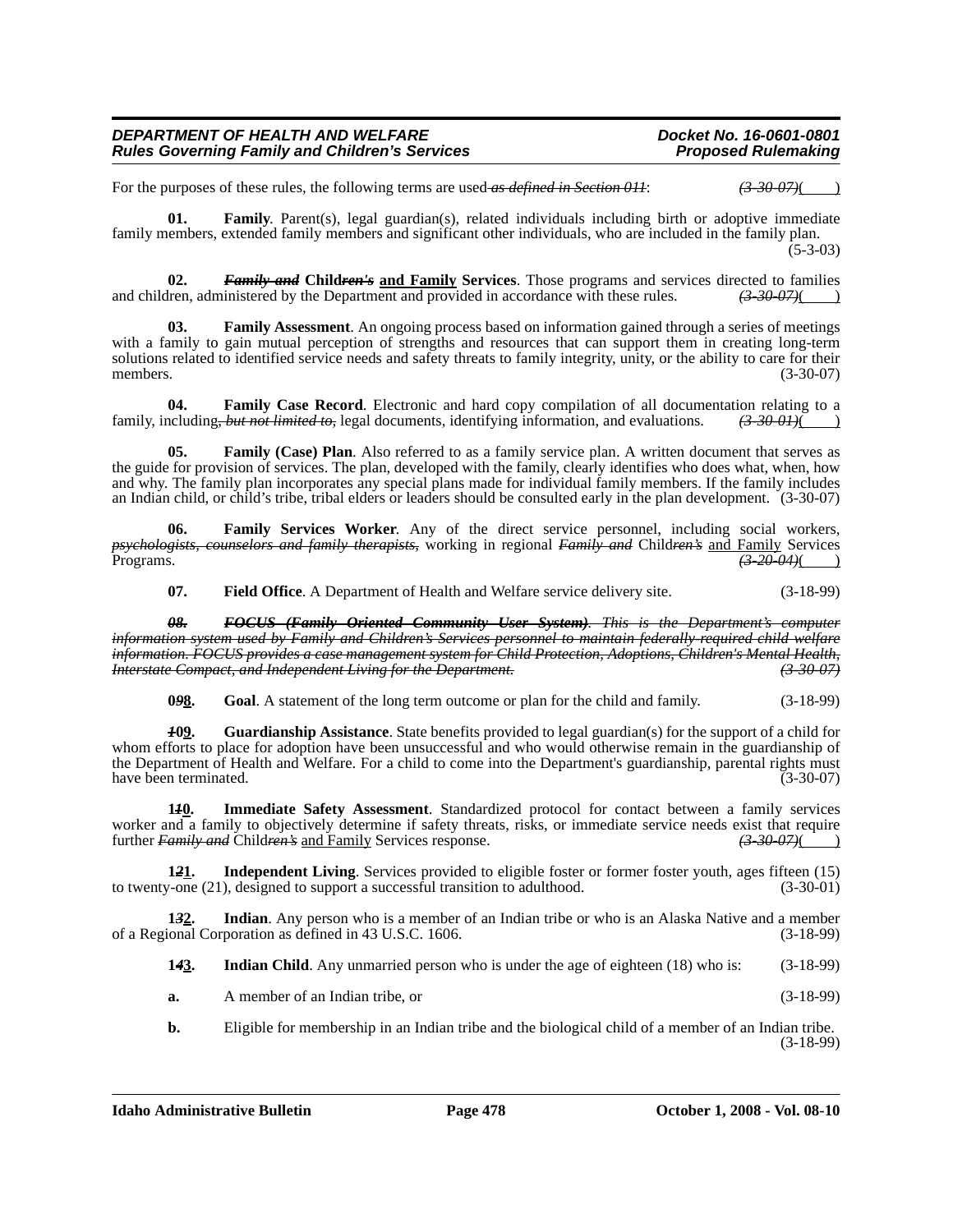**1***5***4. Indian Child Welfare Act (ICWA)**. The Indian Child Welfare Act, 25 U.S.C. 1901, et seq.  $(3-18-99)$ 

#### **1***6***5. Indian Child's Tribe**. (3-18-99)

**a.** The Indian tribe in which an Indian child is a member or eligible for membership, or (3-18-99)

**b.** In the case of an Indian child who is a member of or eligible for membership in more than one (1) tribe, the Indian tribe with which the Indian child has the more significant contacts. (3-18-99)

**1***7***6. Indian Tribe**. Any Indian Tribe, band, nation, or other organized group or community of Indians recognized as eligible for the services provided to Indians by the Secretary because of their status as Indians, including any Alaska Native village as defined in 43 U.S.C. 1602(c). including any Alaska Native village as defined in  $43 \text{ U.S.C. } 1602(c)$ .

**1***8***7. Intercountry Adoption Act of 2000 (P.L. 106-279)**. Federal law designed to protect the rights of, and prevent abuses against children, birth families, and adoptive parents involved in adoptions (or prospective adoptions) subject to the Convention on Protection of Children and Cooperation in Respect of Intercountry Adoption, and to insure that such adoptions are in the children's best interests; and to improve the ability of the federal government to assist U.S. citizens seeking to adopt children from abroad and residents of other countries party to the Convention seeking to adopt children from the United States. (5-3-03)

**1***9***8. Interethnic Adoption Provisions of 1996 (IEPA)**. IEPA prohibits delaying or denying the placement of a child for adoption or foster care on the basis of race, color or national origin of the adoptive or foster parent(s), or the child involved. (5-3-03)

*20***19. Interstate Compact on the Placement of Children (ICPC)**. Interstate Compact on the Placement of Children (ICPC) in Chapter 21, Title 16, Idaho Code, ensures that the jurisdictional, administrative and human rights obligations of interstate placement or transfers of children are protected. (3-20-04) rights obligations of interstate placement or transfers of children are protected.

**2***1***0. Kin**. Non-relatives who have a significant, family-like relationship with a child. Kin may include godparents, close family friends, clergy, teachers and members of a child's Indian tribe. Also known as fictive kin. (3-30-01)

#### **012. DEFINITIONS AND ABBREVIATIONS L THROUGH R.**

For the purposes of these rules, the following terms are used-as defined in Section 012:  $(3-30-07)()$ 

Legal Guardianship. A judicially-created relationship, including one made by a tribal court, between a child and a relative or non-relative caretaker which is intended to be permanent and self-sustaining as evidenced by the transfer to the caretaker of the following parental rights with respect to the child: protection, education, care and control of the person, custody of the person, and decision making. The term "legal guardian" means the caretaker in such a relationship. For purposes of these rules a child must be in Department guardianship at the time the Petition for Legal Guardianship is filed with the court. Department guardianship may only take place when there has been a termination of parental rights. (5-3-03)

**02.** Licensed. Facilities or programs are licensed in accordance with the provisions of IDAPA ("Rules Governing Standards for Child Care Licensing." (3-30-07) 16.06.02, "Rules Governing Standards for Child Care Licensing."

**03. Licensing**. See IDAPA 16.06.02, "Rules Governing Standards for Child Care Licensing," Section 100. (3-30-07)

**04. Medicaid**. See "Title XIX." (3-30-01)

**05. Multiethnic Placement Act of 1994 (MEPA)**. MEPA prohibits states or public and private foster care and adoption agencies that receive federal funds from delaying or denying the placement of any child solely on the basis of race, color or national origin. (3-18-99) the basis of race, color or national origin.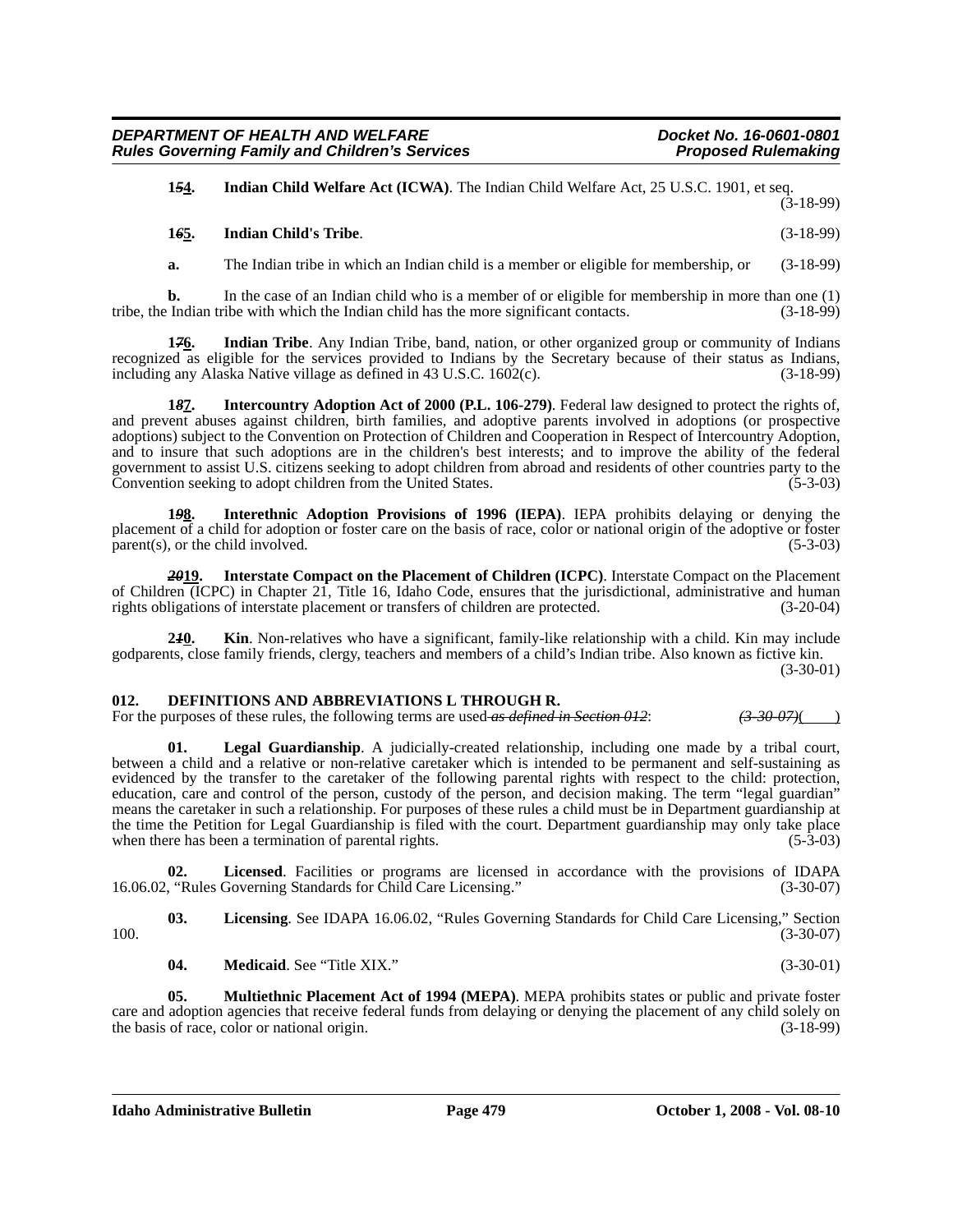**06.** Parent $(\ast)$ . *The*  $\Delta$  person(s) who, by birth or through adoption, is considered legally responsible for a child. *For purposes of these rules, when it is necessary to be more specific, identifiers will be added to parent(s): birth parent(s), foster parent(s), adoptive parent(s), step-parent(s), and pre-adoptive parent(s).* The term "legal guardian(s)" is not included in the definition of parent(s). guardian $\left(\frac{s}{s}\right)$ " is not included in the definition of parent $\left(\frac{s}{s}\right)$ .

**07.** Permanency Planning. A primary function of family services initiated in all cases to identify programs, services and activities designed to establish permanent home and family relationships for children within a reasonable amount of time. (3-18-99)

**08. Personal Care Services (PCS)**. Services to eligible Medicaid recipients that involve personal and medically-oriented tasks dealing with the physical or functional impairments of the individual. (3-18-99)

**09. P.L. 96-272**. Public Law 96-272, the federal "Adoption Assistance and Child Welfare Act of 1980." (3-30-01)

**10. P.L. 105-89**. Public Law 105-89, the federal "Adoptions and Safe Families Act of 1997," amends P.L. 96-272 and prohibits states from delaying or denying cross-jurisdictional adoptive placements with an approved  $f_{\text{amily.}}$  (3-30-01)  $(3-30-01)$ 

**11. Planning**. An orderly rational process which results in identification of goals and formulation of timely strategies to fulfill such goals, within resource constraints. (3-30-01)

*12. Purchase of Services. Provision of services to children and families by local agencies or individuals who contract with DHW. (3-30-01)*

**1***3***2. Qualified Expert Witness--ICWA**. A person who is most likely to be a qualified expert witness in the placement of an Indian child is: (3-18-99)

**a.** A member of the Indian child's tribe who is recognized by the tribal community as knowledgeable in tribal customs pertaining to family organization and child rearing practices; (3-18-99)

**b.** An individual who is not a tribal member who has substantial experience in the delivery of child and family services to Indians and extensive knowledge of prevailing social and cultural standards and child rearing practices within the Indian child's tribe; (3-18-99)

**c.** A professional person who has substantial education and experience in a pertinent specialty area and substantial knowledge of prevailing social and cultural standards and child rearing practices within the Indian community; or  $(3-18-99)$ 

**d.** An individual regarded as being a qualified expert who is referred by the Indian child's tribe, the Department's ICWA Specialist, or the Bureau of Indian Affairs. (3-18-99)

**1***4***3. Relative**. Person related to a child by blood, marriage, or adoption. (3-30-01)

**1***5***4. Reservation**. Indian country as defined in 18 U.S.C. Section 1151, and any lands, not covered under such section, title to which is either held by the United States in trust for the benefit of any Indian tribe or individual or held by any Indian tribe or individual subject to a restriction by the United States against alienation. Such term includes but is not limited to the Kootenai Reservation, the Coeur d'Alene Reservation, the Nez Perce Reservation, the Duck Valley Reservation, and the Shoshone-Bannock Reservation. (3-18-99)

**1***6***5. Respite Care**. Time-limited care provided to children. Respite care is utilized in circumstances which require short term, temporary *placement* care of a child *from the home of their usual care giver to that of another licensed or agency approved family* by a licensed or agency-approved caregiver different from his usual caregiver. *In general, i*The duration of an episode of respite *placement is* care ranges from one (1) partial day up to fourteen (14) consecutive days. fourteen (14) consecutive days.  $\overline{(3-30-01)}$   $\overline{(3-30-01)}$ 

**16. Responsible Party**. An individual such as a Department social worker, clinician, or contracted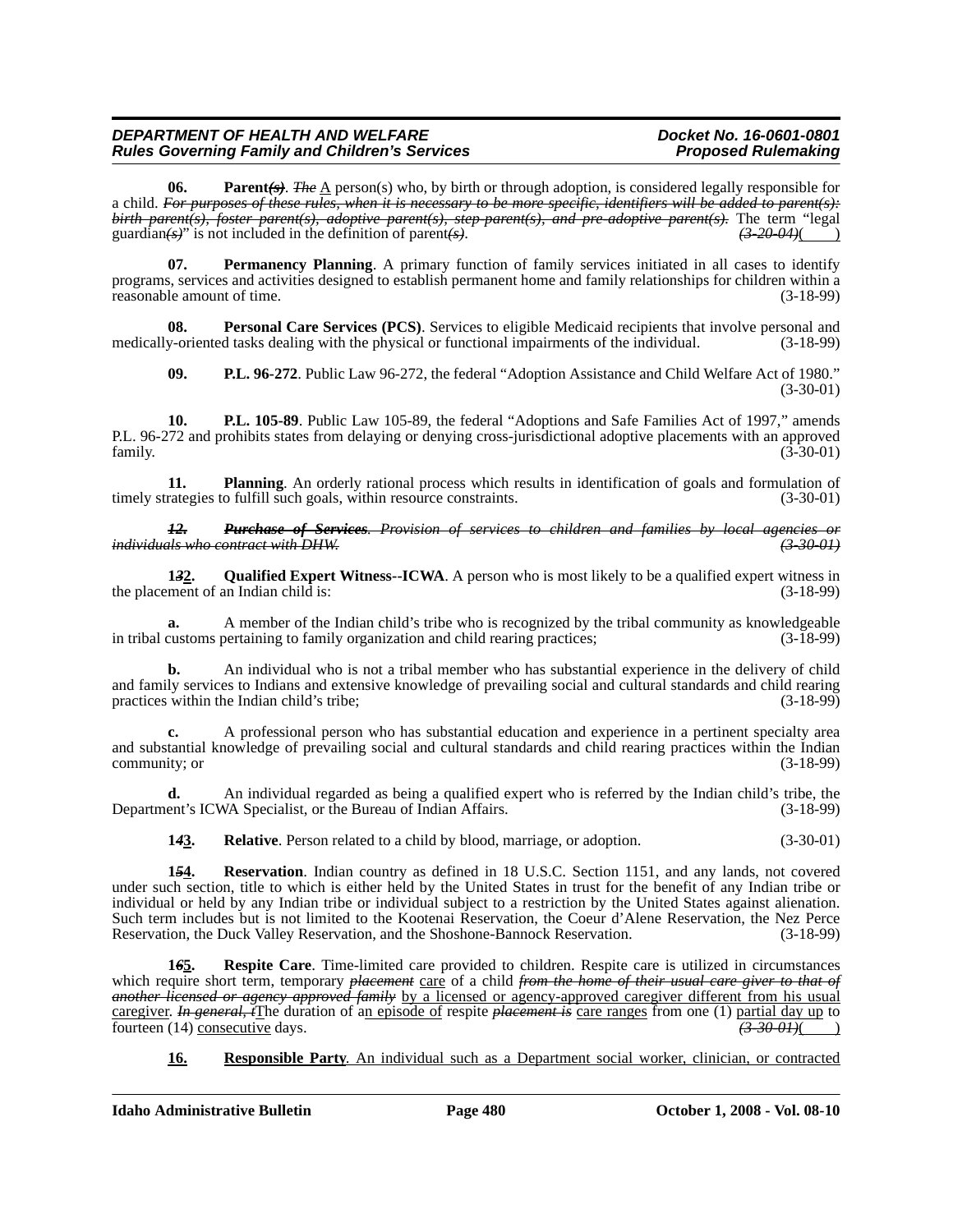service provider who maintains responsibility and authority for case planning and case management.

# **013. DEFINITIONS AND ABBREVIATIONS S THROUGH Z.**

For the purposes of these rules, the following terms are used as defined in Section 013:  $(3-30-07)($ 

**01. SSI (Supplemental Security Income)**. Income maintenance grants for eligible persons who are aged, blind, or disabled. These grants are provided under Title VI of the Social Security Act and are administered by the Social Security Administration and local Social Security Offices. (3-18-99)

**Safety Plan.** Plan developed by the Department and a family which assures the immediate safety of a child who has been determined to be conditionally safe or unsafe. (3-30-01)

**03.** *Serious Emotional Disturbance (SED). An emotional or behavioral disorder neuropsychiatric condition which results in a serious disability, which requires sustained treatment interventions and causes the child's functioning to be impaired in at least one (1) of the following areas: thought, perception, affect and behavior. A disorder is considered to be a serious disability if it causes substantial impairment in functioning. Functional impairment is assessed using the Child and Adolescent Functional Assessment Scale (CAFAS). Substantial impairment requires a full eight (8) scale score of eighty (80) or higher with "moderate" impairment in at least one (1) of the following three (3) scales: Self-harmful behavior; Moods/emotions; or thinking. A substance abuse disorder, conduct disorder, or developmental disorder, alone does not constitute a serious emotional disturbance, although one (1) or more of these conditions may co-exist with serious emotional disturbance.(3-30-07)*

*04. Social Service Block Grant. The social service block grant funds are federal funds provided to states to assist in the development of comprehensive social service programs to help those with special needs to achieve and maintain a greater degree of economic self support and self reliance, to prevent neglect, abuse, or exploitation of children and adults who are unable to protect their own interests, to prevent or reduce inappropriate institutional care, and to secure referral or admission for institutional care when other forms of care are not appropriate. (3-18-99)*

**05<u>3</u>. TAFI**. Temporary Assistance to Families in Idaho. (3-18-99)

*06. Target Population. Group of persons, residing within a defined geographical area, who are identified as being at risk for an adverse social or health condition or combination of conditions and whom the program is designed to serve.* 

0<del>71</del> Title IV-E. Title under the Social Security Act which provides funding for foster care maintenance and adoption assistance payments for certain eligible children. (3-20-04)

**05. Title IV-E Foster Care**. Child care provided in lieu of parental care in a foster home, children's agency or institution eligible to receive Aid to Dependent Children under Title IV-E of the Social Security Act.  $($  )

**086.** Title XIX (Medicaid). Title under the Social Security Act which provides "Grants to States for Assistance Programs." (3-18-99) Medical Assistance Programs."

**0***9***7. Title XXI**. (Children's Health Insurance Program). Title under the Social Security Act which provides access to health care for uninsured children under the age of nineteen (19). (3-18-99)

*1***08. Tribal Court**. A court with jurisdiction over child custody proceedings and which is either a Court of Indian Offenses, a court established and operated under the code or custom of an Indian tribe, or any other administrative body of a tribe which is vested with authority over child custody proceedings. (3-18-99)

*1109.* Unmarried Parents' Services. *Unmarried parent(s) s*Services *are* aimed at achieving or maintaining self-reliance or self-support for unmarried parent*(*s*)*. These services include counseling for *all* any unmarried parent*(*s*)* who need such service in relation to their plans for their children and arranging for and paying for prenatal and confinement care for the well-being of the parent and infant. Services for unmarried parents are provided in accordance with Section 56-204A, Idaho Code. *(3-30-07)*( )

**Idaho Administrative Bulletin Page 481 October 1, 2008 - Vol. 08-10**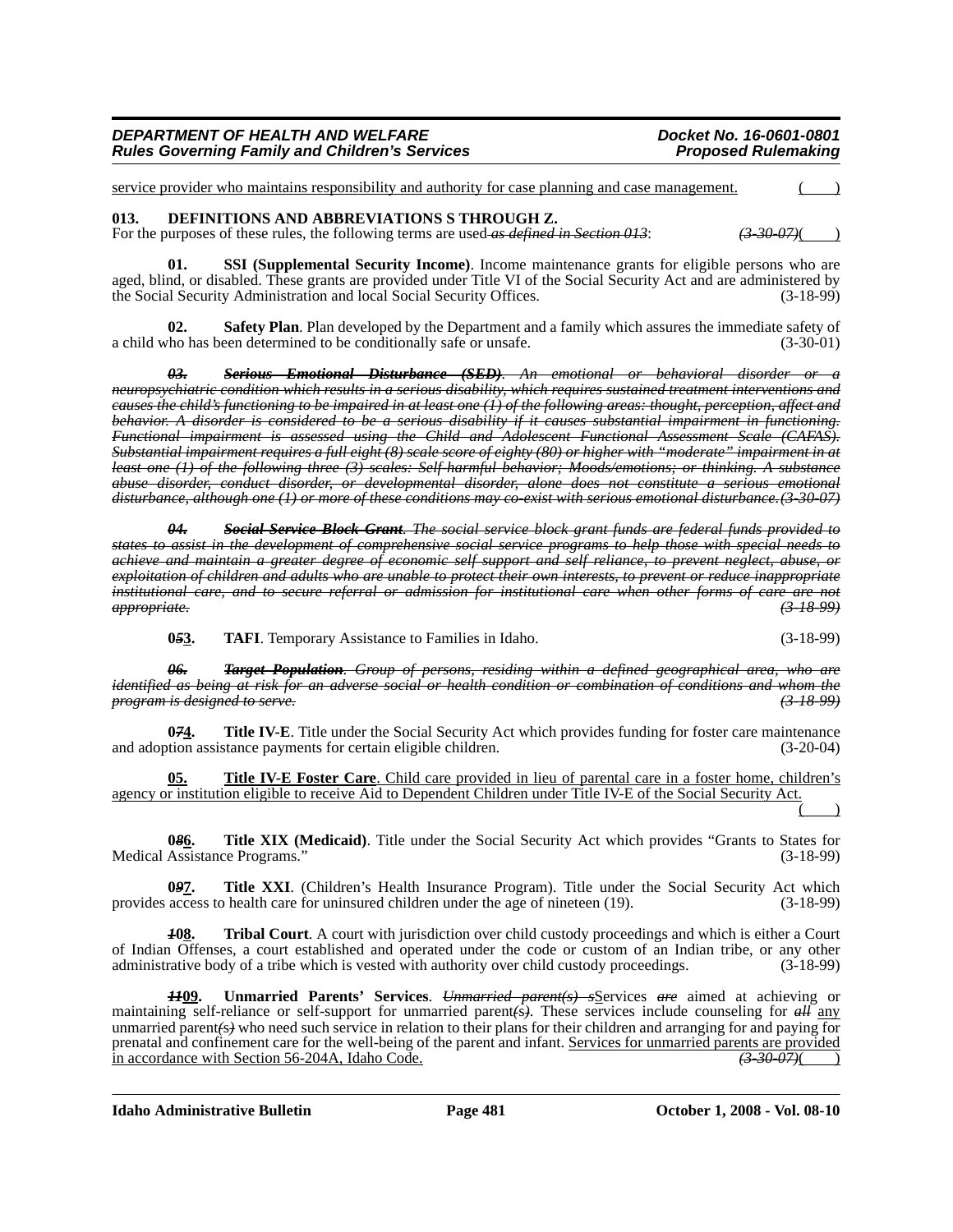**1***2***0. Voluntary Services Agreement**. A written and executed agreement between the Department and parent<del>(</del>s) or legal guardian(s) regarding the goal, areas of concern, desired results, and task responsibility, including payment. A children's mental health family services plan is the Voluntary Service Agreement. (3-30payment. *A children's mental health family services plan is the Voluntary Service Agreement. (3-30-07)*()

# **014. -- 019. (RESERVED).**

#### **GENERAL REQUIREMENTS AND SERVICES (Sections 020 -- 239)**

#### **020. GENERAL REQUIREMENTS APPLICABLE TO ALL** *FAMILY AND* **CHILD***REN'S* **AND FAMILY SERVICES PROGRAMS.**

**01.** Information, Referral and Screening. All residents of the state of Idaho, regardless of the of their residency or their income are entitled to receive, upon referral or request:  $(3-30-07)$ duration of their residency or their income are entitled to receive, upon referral or request:

**a.** Accurate and current information about services to children and families provided through the Department. (3-18-99) Department. (3-18-99)

**b.** Referral to other appropriate public or private services available in the community; and  $(3-18-99)$ 

**c.** A screening to determine service needs and safety threats that can be addressed through *Family and* Child*ren's* and Family Services. *(3-30-07)*( )

**02. Initiating** *Family and* **Child***ren's* **and Family Services**. *Family and c*Child*ren's* and Family services are initiated upon referral for services that the program is legally mandated to provide or after completion of a written voluntary request for services. Efforts will be made to identify any Indian children in the family and all possible tribes in which a child may be a member or eligible for membership.  $(3-30-07)($ 

**03. Individual Authorized to Request Voluntary Services**. Requests for voluntary services must be made by a family member or by an authorized representative, or by someone acting on behalf of an incompetent or incapacitated person. (3-30-07)

**04. Record of Request for Services**. The date of referral or request for services will be documented in ds of the field office. (3-30-07) the records of the field office.

**05.** Information to Be Provided to Family. Upon referral or application for services, the family worker must inform the family that: (3-30-07) services worker must inform the family that:

**a.** They have the right to accept or reject services offered by the Department, except those services imposed by law or by a court order; (3-18-99)

**b.** Fees may be charged for certain services, and that the parent(s)  $\theta r$  legal guardian(s) has financial bility for the child in care: responsibility for the child in care;

**c.** They have the right to pursue an administrative appeal of any decision of *Family and* Child*ren's* and Family Services relating to them, including *but not limited to* any decision not to provide services or to discontinue planned services; the Department's failure to act upon a referral or request for services within thirty (30) days; or an decision to remove a child from an alternate care placement unless court-ordered or court-authorized.

*(3-18-99)*( )

#### **021. -- 029. (RESERVED).**

#### **030. CORE** *FAMILY AND* **CHILD***REN'S* **AND FAMILY SERVICES.**

The following core services are the state and federally mandated services provided by or through regional *Family and*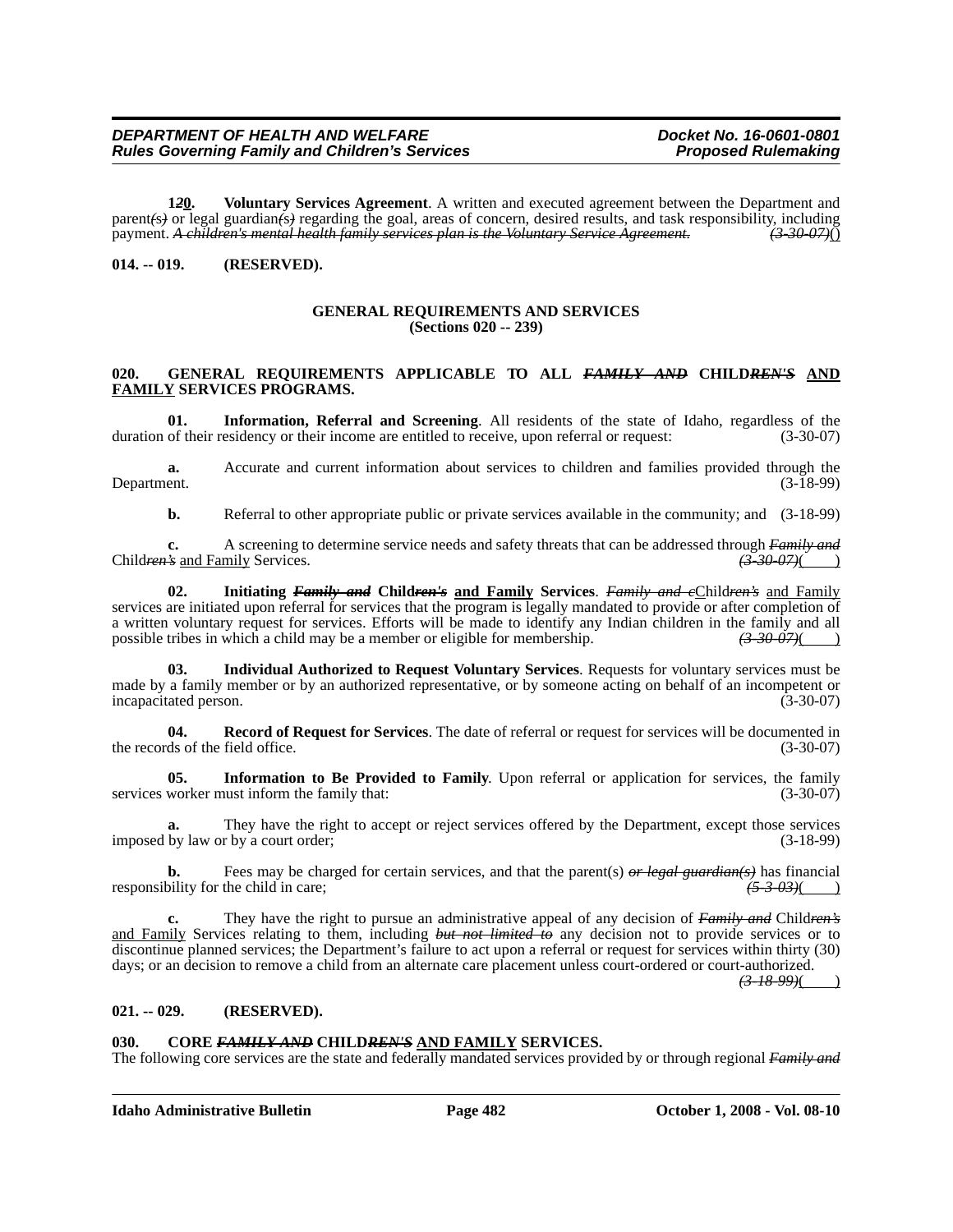Child*ren's* and Family Services offices: *(3-30-01)*( )

**01. Crisis Services**. Crisis Services are an immediate response to assure safety when a child is believed to be in imminent danger as a result of child abuse, or neglect, or *to be in imminent danger of causing life-threatening harm to self or someone else due to a serious emotional disturbance* abandonment. Crisis services require immediate access to services, twenty-four (24) hours per day, seven (7) days per week to assess risk and place in alternate care, if<br>necessary, to assure safety for the child. necessary, to assure safety for the child. *(3-30-01)***( )**  $(3-30-01)$ 

*02. Service Management. Also referred to as case management. The goals of service management are to assure and coordinate family assessment, service planning, treatment and other services, protection of children, planning for permanency, advocacy, review and reassessment, documentation and timely closure of cases. (3-30-01)*

**0***3***2. Screening Services**. Initial contact with families and children to gather information to determine whether or not the child meets eligibility criteria to receive child protection or adoption services *as a member of the target population for Child Protection, Adoptions, and/or Children's Mental Health Services*. When eligibility criteria is not met for Department mandated services, appropriate community referrals are made.  $\left(3-30-0.01\$ is not met for Department mandated services, appropriate community referrals are made.

**0***4***3. Assessment and Safety/Service Planning Services**. Process in which the safety threats to the child, and the family's concerns, strengths, and resources are identified. Based on this assessment, a written plan is developed together by the worker, the family and other interested parties. Each plan *will identify* must have a longterm goal<sub>7</sub> that identifies behaviorally-specific and measurable desired results<sub>7</sub> and has specific tasks which that identify who, how, and when the tasks will be completed.  $\left(3-30-07\right)$ identify who, how, and when the tasks will be completed.

**054.** Preventative Services. Community-based services which support children and families and are designed to reduce the risk of child abuse, *and* neglect, *as well as serious emotional disturbance* or abandonment. These services can involve direct services, but are primarily implemented through community education, and partnerships with other community agencies such as schools and courts.  $(3-30-01)$ 

**Court-Ordered Services**. These services primarily involve court-ordered investigations  $\neq$  or assessments of situations where children are believed to be at risk due to child abuse, *or* neglect, or *a harm to themselves or others due to the presence of a severe emotional disturbance* abandonment.

**0***7***6. Alternate Care (Placement) Services**. Temporary living arrangements outside of the family home for children and youth who are victims of child abuse, *or* neglect, or *children and youth with a severe emotional disturbance* abandonment. These out of home placements are arranged for and financed in full or in part by the Department. Alternate care is initiated through either a court order or voluntarily through an out-of-home placement agreement. Payment will be made on behalf of a child placed in the licensed home of an individual or relative, a public or private child care institution, a home licensed, approved or specified by an Indian child's tribe, or in a statelicensed public child care institution accommodating no more than twenty-five (25) children. Payments may be made to individuals or to a public or private child placement or child care agency. to individuals or to a public or private child placement or child care agency.

**087.** Community *Treatment* **Support** Services. Services provided to a child and family in a community-based setting which are designed to increase the strengths and abilities of the child and family and to preserve the family whenever possible. Services include*, but are not limited to:* respite care*;* and family preservation*; psychosocial rehabilitative services, companion services and day treatment*. *(3-30-01)*( )

**0***9***8. Interstate Compact on Out-of-State Placements**. Where necessary to encourage all possible positive contacts with family, including extended family, placement with family members or others who are outside the state of Idaho will be considered. On very rare occasion the Department may contract with a residential facility out of state if it best serves the needs of the child and is at a comparable cost to facilities within Idaho. When out-ofstate placement is considered in the permanency planning for a child, such placement will be coordinated with the respective interstate compact administrator according to the provisions of Section 16-2101 et seq., Idaho Code, the "Interstate Compact on the Placement of Children*" and Section 66-1201 et seq., Idaho Code, the "Interstate Compact on Mental Health.*" Placements must be in compliance with all state and federal laws.

**Independent Living**. *The assessment, planning, and provision of s*Services, including assessment and planning, provided to eligible youth to promote self-reliance and successful transition to adulthood. *Eligibility*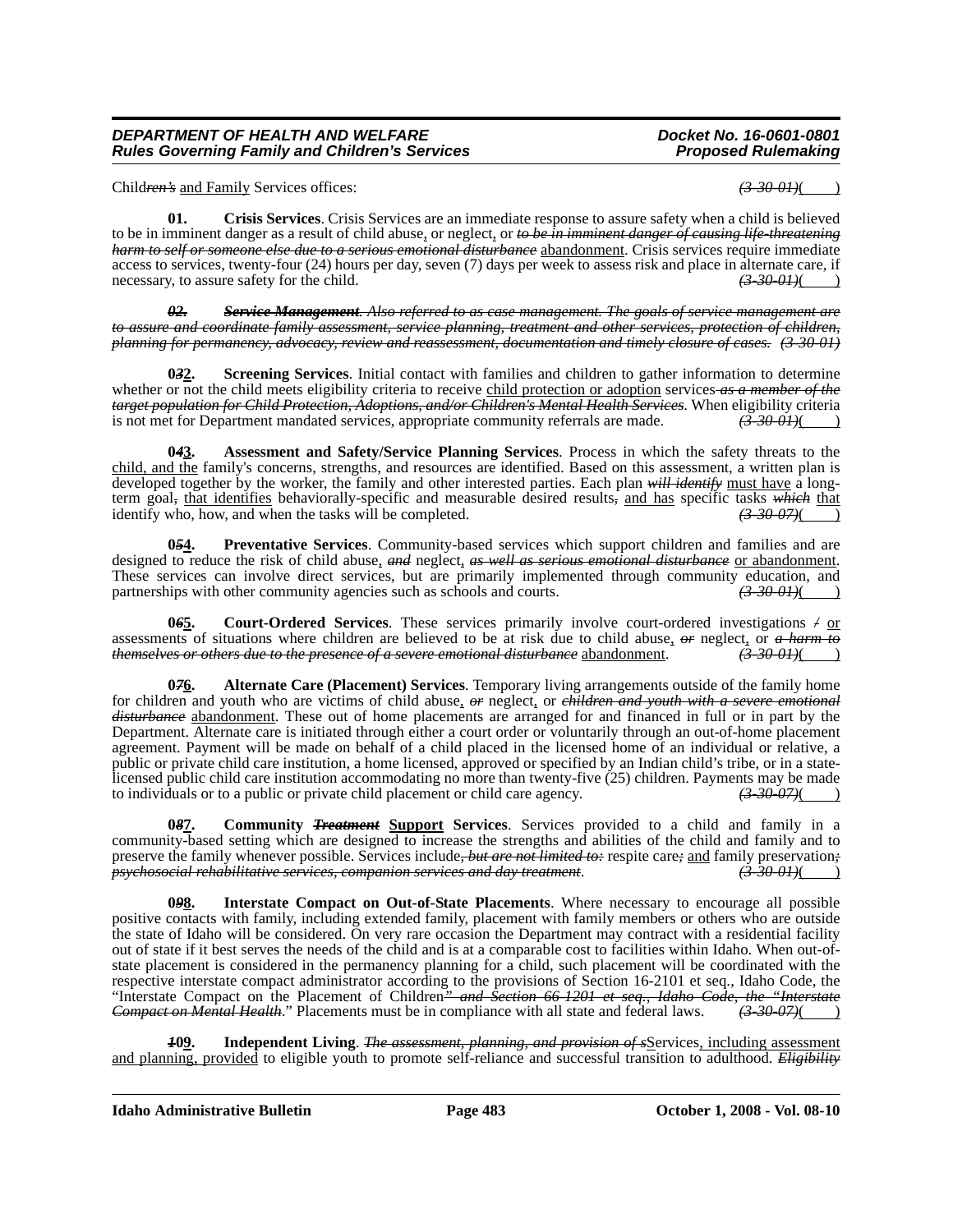# *DEPARTMENT OF HEALTH AND WELFARE Docket No. 16-0601-0801 Rules Governing Family and Children's Services* Physics And *Proposed Rulemaking*

|                                         | requirements for Independent Living services include: youth must be between fifteen (15) and twenty-one (21) years<br>of age; youth's care must be the responsibility of the Department or tribal agency as established by a court order or<br>voluntary agreement with the youth's family; and placed in foster care or similar setting for ninety (90) consecutive<br>days. Once established, a youth's eligibility is maintained up to their twenty-first birthday, regardless of whether they |                            |
|-----------------------------------------|---------------------------------------------------------------------------------------------------------------------------------------------------------------------------------------------------------------------------------------------------------------------------------------------------------------------------------------------------------------------------------------------------------------------------------------------------------------------------------------------------|----------------------------|
|                                         | eontinue to be the responsibility of the Department, tribe, or are in foster care.                                                                                                                                                                                                                                                                                                                                                                                                                | <del>(3 30 01)</del> (     |
| <u>a.</u><br>current foster youth must: | Eligibility Requirements for Current Foster Youth. To be eligible for independent living services, a                                                                                                                                                                                                                                                                                                                                                                                              |                            |
| <u>i.</u>                               | Be fifteen $(15)$ to nineteen $(19)$ years of age:                                                                                                                                                                                                                                                                                                                                                                                                                                                |                            |
| 11.                                     | Currently be under Department or tribal care and placement authority established by a court order<br>or voluntary agreement with the youth's family, or be under a voluntary agreement for continued care if the youth is<br>between eighteen (18) and nineteen (19) years of age; and                                                                                                                                                                                                            |                            |
| iii.                                    | Have been in foster care or similar eligible setting for a minimum of ninety (90) total days.                                                                                                                                                                                                                                                                                                                                                                                                     |                            |
| b.<br>former foster youth must:         | Eligibility Requirements for Former Foster Youth. To be eligible for independent living services, a                                                                                                                                                                                                                                                                                                                                                                                               |                            |
| <u>i.</u>                               | Be a former foster youth who is currently under twenty-one (21) years of age; and                                                                                                                                                                                                                                                                                                                                                                                                                 |                            |
| 11.                                     | Have been under Department or tribal care and placement authority established by a court order or<br>voluntary agreement with the youth's family, or under a voluntary agreement for continued care after the youth has<br>reached eighteen (18) years of age; and                                                                                                                                                                                                                                |                            |
| 111.                                    | Have been placed in foster care or similar eligible setting for a minimum of ninety (90) days total<br>after reaching fifteen (15) years of age; or                                                                                                                                                                                                                                                                                                                                               |                            |
| 1V.                                     | Be eighteen $(18)$ to twenty-one $(21)$ years of age, provide verification of meeting the Independent<br>Living eligibility criteria in another state, and currently be a resident of Idaho.                                                                                                                                                                                                                                                                                                      |                            |
| $c_{\cdot}$                             | Eligibility Limit. Once established, a youth's eligibility is maintained up to his twenty-first<br>birthday, regardless of whether he continues to be the responsibility of the Department, tribe, or be in foster care.                                                                                                                                                                                                                                                                          |                            |
| 170.                                    | Adoption Services. Department services designed to promote and support the permanency of<br>children with special needs through adoption. This involves the legal and permanent transfer of all parental rights and<br>responsibilities to the family assessed as the most suitable to meet the needs of the individual child. Adoption services<br>also seeks to build the community's capacity to deliver adoptive services.                                                                    | $(3-30-01)$                |
| 121.<br>are not limited to:             | Administrative Services. Regulatory activities and services which assist the Department in<br>meeting the goals of safety, permanency, health and well-being for children and families. These services include-but                                                                                                                                                                                                                                                                                | $\left(3\,30\,01\right)()$ |
| a.                                      | Child care licensing;                                                                                                                                                                                                                                                                                                                                                                                                                                                                             | $(3-30-01)$                |
| b.                                      | Day care licensing;                                                                                                                                                                                                                                                                                                                                                                                                                                                                               | $(3-30-01)$                |
| c.                                      | Community development; and                                                                                                                                                                                                                                                                                                                                                                                                                                                                        | $\frac{(3-30.01)}{)}$      |
| d.                                      | Contract development and monitoring; and                                                                                                                                                                                                                                                                                                                                                                                                                                                          |                            |
| $e_{\overline{\cdot}}$                  | Pre-authorization of care.                                                                                                                                                                                                                                                                                                                                                                                                                                                                        |                            |
| <u>өз9.</u><br><del>031.</del>          | (RESERVED).                                                                                                                                                                                                                                                                                                                                                                                                                                                                                       |                            |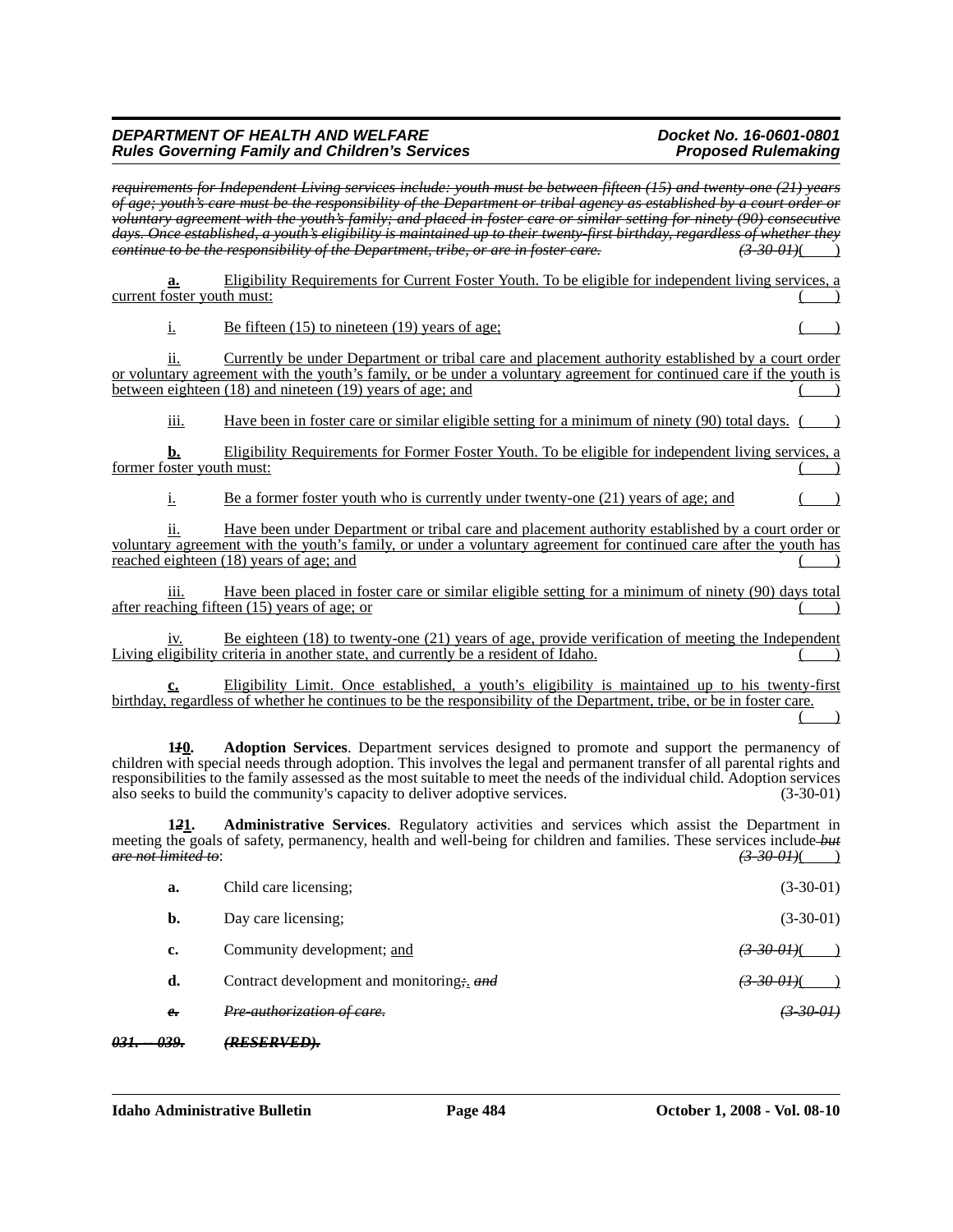#### *040. FAMILY SERVICES PRACTICE.*

*The goal of all Family and Children's Services Programs is the safety, permanency and well-being of children, as well as promoting the stability and security of Indian tribes and families. These goals are achieved through documented compliance with the Idaho's Child Protective Act, Children's Mental Health Services Act, Adoption of Children Act, and Termination of Parent and Child Relationship Act, and the following federal public laws: Adoption Assistance and Child Welfare Act; the Adoption and Safe Families Act; the Multiethnic Placement Act and its Interethnic Adoption Provisions; and the Indian Child Welfare Act. (3-30-01)*

# **0***4***31. -- 049. (RESERVED).**

## **050. PROTECTIONS AND SAFEGUARDS FOR CHILDREN AND FAMILIES.**

The federal and state laws which are the basis for these rules include a number of mandatory protections and safeguards which are intended to assure timely permanency for children and to protect the rights of children, their families and their tribes. (3-30-01) (3-30-01)

**01. Reasonable Efforts**. Services offered or provided to a family intended to prevent or eliminate the need for removal of the child from the family, to reunify a child with their family, and to finalize a permanent plan*, or prevent a seriously emotionally disturbed child from having to move to a more restrictive setting*. The following *E*efforts must be made *as follows* and specifically documented by the Department in reports to the court. The court will make the determination of whether or not the Department's efforts were reasonable. will make the determination of whether or not the Department's efforts were reasonable.  $\left(53-03\right)$  ( $\left(53-03\right)$ )

**a.** Efforts to prevent or eliminate the need for a child to be removed from his home; *and*

*(5-3-03)*( )

**b.** Efforts to return a child home are not required due to a judicial determination of aggravated ances: and (5-3-03) circumstances; and

**c.** Efforts to finalize a permanent plan, so that each child in the Department's care will have a family on the child can have a safe and permanent home. (5-3-03) with whom the child can have a safe and permanent home.

**02. Active Efforts**. For an Indian child, a description of the active efforts made to provide remedial services and rehabilitative programs designed to prevent the breakup of the Indian family; that these efforts have proved unsuccessful; and that based on qualified expert information, continued custody by the parent(s) or Indian custodian(s) is likely to result in serious emotional or physical damage to the child. (5-3-03)

**03. ICWA Preferences**. If appropriate, application of the placement preference for placement in accordance with the Indian Child Welfare Act, or a detailed explanation of good cause for not applying the preferences. (3-18-99) preferences.  $(3-18-99)$ 

**04.** Least Restrictive Setting. Efforts will be made to assure that any child in the Department's care-<br>especially those children in care due to an emotional or behavioral disturbance, resides in the least restrictive, mo family-like setting possible. Placement will be made in the least restrictive setting and in close proximity to the parent(s) or if not, written justification that the placement is in the best interest of the child. For an Indian child, placement in the least restrictive setting is that setting which most approximates a family and is within reasonable proximity to the child's home taking into account any special needs of the child.  $\left(3-30-07\right)\left(4-30-0$ proximity to the child's home taking into account any special needs of the child.

**05. Legal Requirements for Indian Children**. In the case of an Indian child, notice of the pending proceeding must be sent by Certified Mail, Return Receipt Requested to the parent(s) or Indian custodian(s) and the Indian child's tribe, including notice of their right to intervene; their right to twenty (20) days additional time to prepare for the proceeding; the right to appointment of counsel if the parent(s) or Indian custodian(s) is indigent; the right to examine all documents filed with the court upon which placement may be based; and the right to withdraw consent to a voluntary foster placement. (3-30-07)

**06. Visitation for Child's Parent(s) or Legal Guardian(s)**. Visitation arrangements must be provided ild's parent(s) or legal guardian(s) unless visitation is contrary to the child's safety. (3-30-07) to the child's parent(s) or legal guardian(s) unless visitation is contrary to the child's safety.

**07. Notification of Change in Placement**. Written notification to the child's parent(s) or legal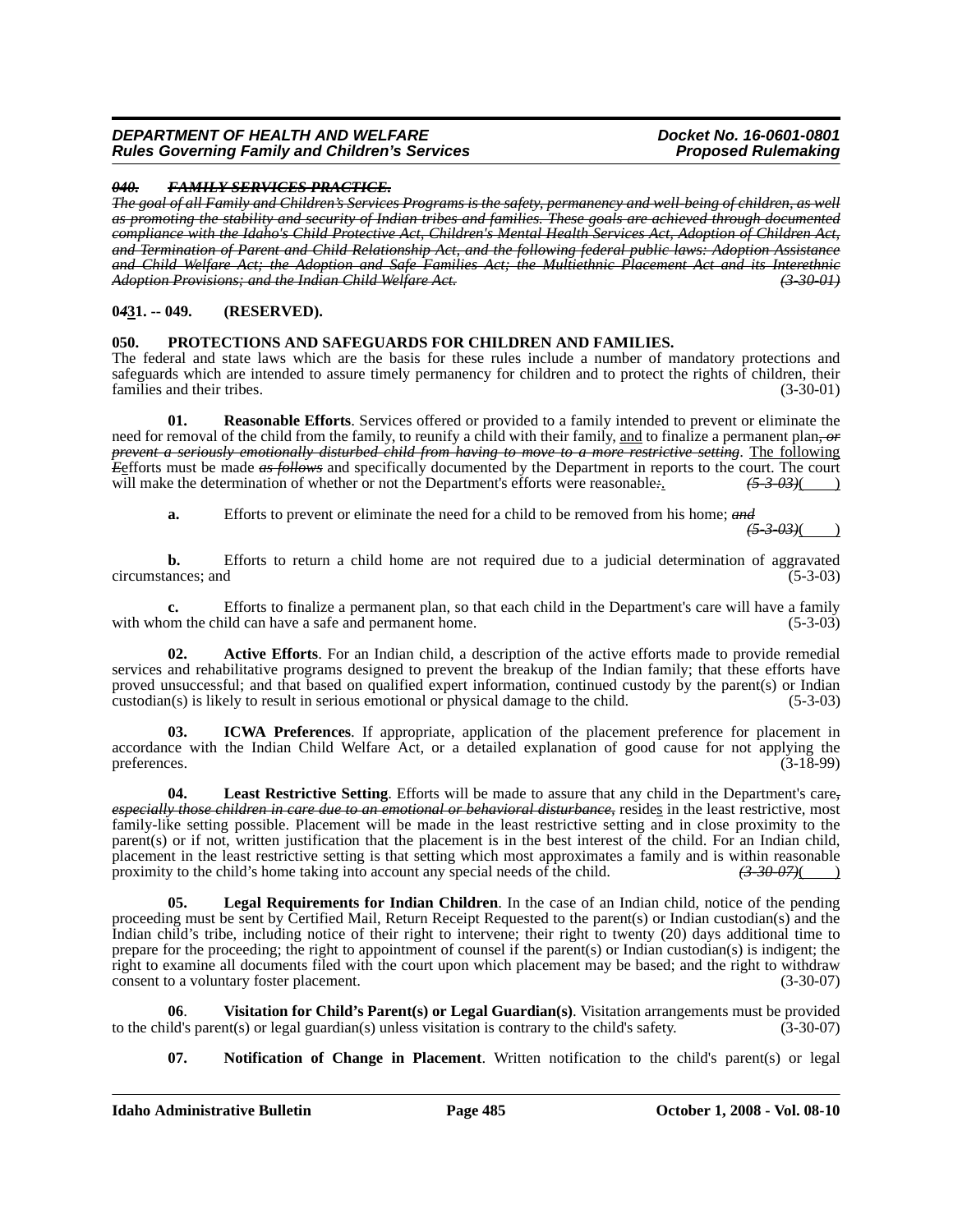guardian(s) within seven (7) days of a change of placement of the foster child if a child is relocated to another foster care setting, or similar notice to the parent(s) or Indian custodian(s) of an Indian child, and the Indian child's tribe, which includes the information described in Section 051 of these rules entitled Notice Required for ICWA. (5-3-03)

**08. Notification of Change in Visitation**. Written notification to the child's parent(s) or legal guardian(s) if there is to be a change in their visitation schedule with their child or ward in foster care. (5-3-03)

**09. Notification of Right to Participate and Appeal**. Written notification to the child's parent(s) or legal guardian(s) must be made regarding their right to discuss any changes and the opportunity to appeal if they disagree with changes in placement or visitation. (3-30-07)

**10. ICWA Placement Preferences**. Compliance with the foster care placement preferences of the hild Welfare Act. (3-18-99) Indian Child Welfare Act.

**11. Compliance with Requirements of the Multiethnic Placement Act and Interethnic Adoption Provisions.** (3-30-01)

# **12. Family Decision Making and Plan Development**. (3-30-01)

**a.** A family plan will be completed within thirty (30) days of the date the case was opened. (3-30-07)

**b.** Families will be given ample opportunity to participate in the identification of areas of concern, their strengths and developing service goals and tasks. The family plan and any changes to it must be signed and dated by the family. If the family refuses to sign the plan, the reason for their refusal will be documented on the plan. (3-30-07)

**c.** Plans are to be reviewed with the family no less frequently than once every three (3) months. When there are major changes to the plan including a change in the long term goal, the family plan must be renegotiated by the Department and the family as well as signed by the family. A new plan must be negotiated at least annually.

(3-30-01)

**13. Compelling Reasons**. Reasons why the parental rights of a parent of a child in the Department's care and custody should not be terminated when the child has been in the custody of the Department for fifteen (15) out of the most recent twenty-two (22) months. These reasons must be documented in the Alternate Care Plan, in a report to the court, and the court must make a determination if the reasons are sufficiently compelling. A compelling reason must be documented when a child's plan for permanency is not adoption, guardianship, or return home. When compelling reasons are not appropriate, the petition for termination of parental rights must be filed by the end of the child's fifteenth month in foster care. (5-3-03)

**14. ASFA Placement Preferences**. The following placement preferences will be *used* considered in the order listed below when recommending and making permanency decisions:  $(3-30-01)$ 

| a.                     | Return home if safe to do so:                        | $(3-30-01)$            |
|------------------------|------------------------------------------------------|------------------------|
| b.                     | Adoption or legal guardianship by a relative or kin; | <del>(3-30-01)</del> ( |
| $e_{\overline{\cdot}}$ | Adoption or legal guardianship by kin;               | (3300)                 |
| dc.                    | Adoption or legal guardianship by non-relative;      | $(3-30-01)$            |
|                        |                                                      |                        |

*e***d.** *Other* Another planned permanent *placement* living arrangement such as long-term foster care.

*(3-30-01)*( )

#### **051. NOTICE REQUIRED FOR ICWA.**

Wherever these rules require notice to the parent(s) or custodian(s) and tribe of an Indian child, notice *shall* must also be provided to the Secretary of the Interior by certified mail with return receipt requested to Department of the Interior, Bureau of Indian Services, Division of Social Services, Code 450, Mail Stop 310-SIB, 1849 C Street, N.W.,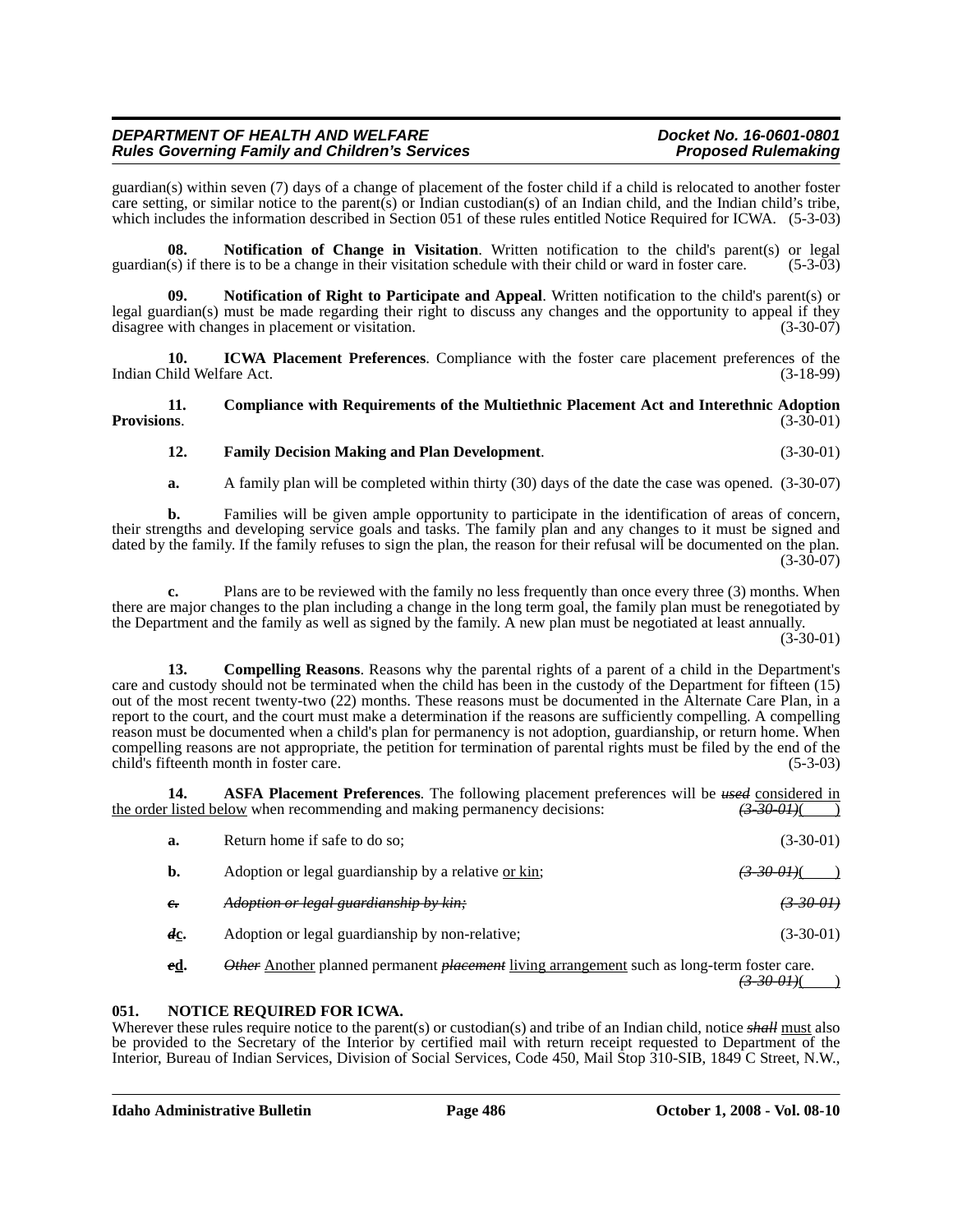Washington, D.C. 20240. In addition, *pursuant to* under 25 CFR Section 23.11, copies of such notices *shall* must be sent by certified mail with return receipt requested to the Portland Area Director, Bureau of Indian Affairs, 911 NE 11th Avenue, Portland, OR 97232. If the identity or location of the parent(s) or Indian custodian(s) and the tribe cannot be determined, notice of the proceeding *shall* must be given to the Secretary, who *shall* must provide notice to the parent(s) or Indian custodian(s) and tribe.  $\frac{(5-3.03)}{(2.5-3.03)}$ the parent(s) or Indian custodian(s) and tribe.

# **052. -- 059. (RESERVED).**

# **060. FAMILY CASE RECORDS.**

**01. Electronic and Physical Files**. The Department *shall* will maintain an electronic file and a physical file containing information on each family receiving services. The physical file *shall* will contain nonelectronic documentation such as originals and/or original copies of all court orders, birth certificates, social security cards and assessment information which is original outside the Department.  $\left(3\right.30\right.01\text{)}$ cards and assessment information which is original outside the Department.

**02. Storage of Records**. All physical family case records *shall* must be stored in a secure file storage area, away from public access and retained not less than five (5) years after the case is closed, after which they may be destroyed*, except complete family case records involving adoptive placements shall be forwarded to the Department's central adoption unit for permanent storage. Case records involving Indian children shall be available at any time at the request of an Indian child's tribe or the Secretary of the Interior*. *The confidentiality of family case records is to be maintained in accordance with the provisions of Idaho Department of Health and Welfare Rules, IDAPA 16.05.01, "Use and Disclosure of Department Records."* 

Exception for Adoption Records. Complete family case records involving adoptive placements must be forwarded to the Department's central adoption unit for permanent storage.

**b.** Exception for Case Records Involving an Indian Child. A case record involving an Indian child must be available at any time at the request of an Indian child's tribe or the Secretary of the Interior.

# *061. -- 069. (RESERVED).*

#### *070. STANDARDS FOR SAFEGUARDING INFORMATION CONCERNING APPLICANTS AND RECIPIENTS OF SERVICES.*

*Protection and disclosure of Department records is governed by Idaho Department of Health and Welfare Rules, IDAPA 16.05.01, "Use and Disclosure of Department Records." (3-18-99)*

**0***7***61. -- 239. (RESERVED).**

# **REVIEWS AND HEARINGS**

**(Sections 240 -- 399)**

## **240. SIX-MONTH REVIEWS** *CONDUCTED BY THE DEPARTMENT* **FOR CHILDREN IN ALTERNATE CARE PLACEMENT.**

*Unless* When a judicial review does not occur*s* at the end of a six (6) month period *in a Child Protective Act placement or other out of home placement including placements under the Children's Mental Health Services Act, placements of children where the Department is the child's guardian* for any child in alternate care placement, the Department will conduct an *individual family* case review to assure compliance with all applicable state and federal laws, and to ensure the plan focuses on the goals of safety, permanency and well-being of the child.  $(3-30-07)$ 

**01.** Notice of Six Month Review. The parent(s) or legal guardian(s), foster parent(s) of a child, and any preadoptive parent(s) or relative(s) providing care for the child *and an Indian child's tribe, if appropriate*, are to be provided with notice of *and an opportunity* their right to be heard in the six *(6)*-month review. In the case of an Indian child, the child's tribe and Indian custodian (if there is one), must also be provided with notice. This must not be construed to require that any foster parent, preadoptive parent, or relative providing care for the child be made a party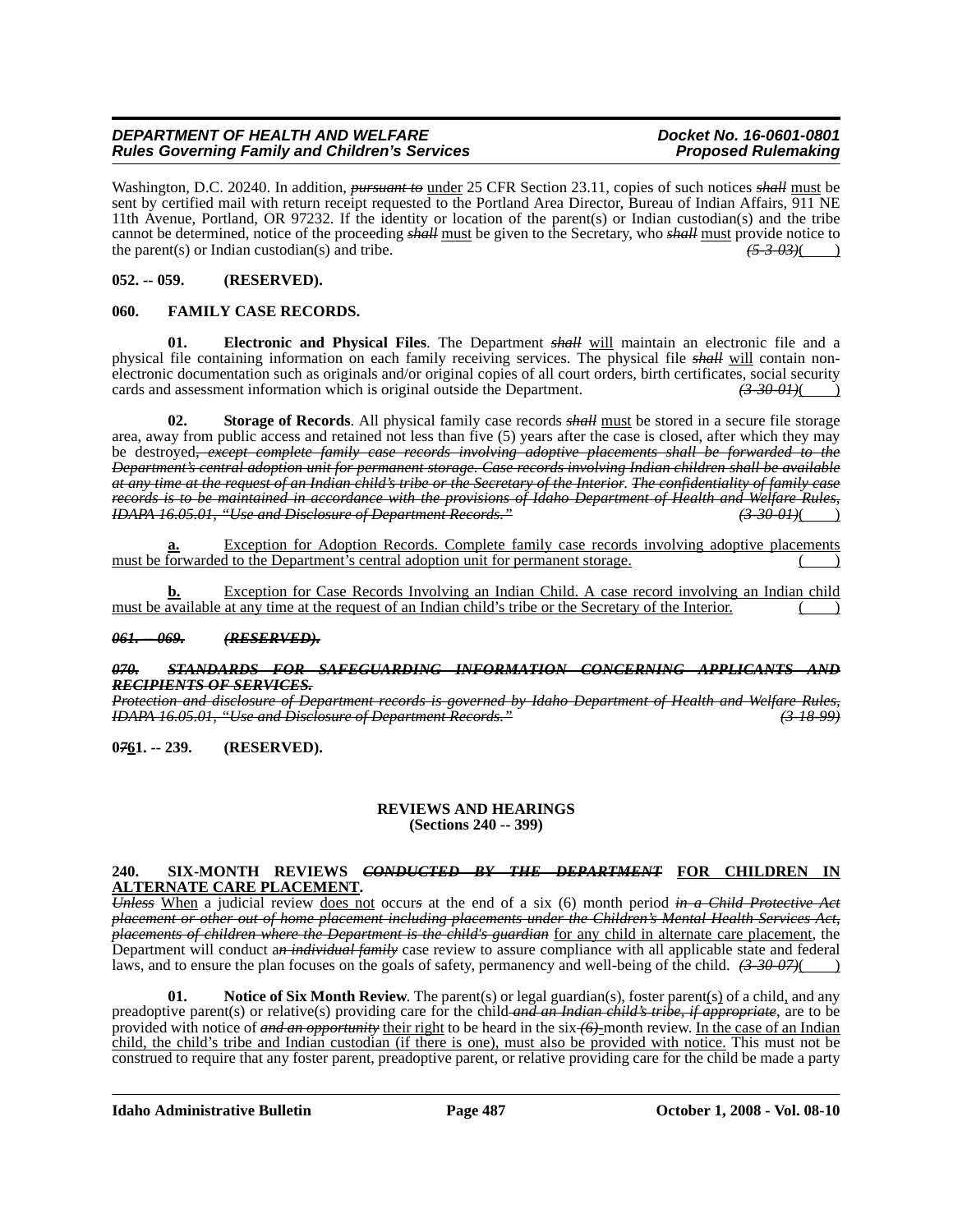*solely* to the review <u>solely</u> on the basis of <u>the receipt of</u> such notice *and opportunity to be heard*. Participants have the right to be represented by the individual of their choice.  $\overrightarrow{(3.30.07)}}$ right to be represented by the individual of their choice.

**Procedure in the Six Month Review**. The parties who received notice will be given the opportunity *for face-to-face discussion including attending, asking questions and making statements* to participate in the case review. *(3-30-07)*( )

**03. Members of Six-Month Review Panel**. The six-month review *team* panel must include a Department employee who is not in the direct line of supervision in the delivery of services to the child or parent(s) or legal guardian(s) being reviewed. The review panel may include agency staff, staff of other agencies, officers of the court, members of Indian tribes, and citizens qualified by experience, professional background, or training. Members of the panel will be chosen by *the regional director* and receive instructions from the *Family and* Department's Child<del>ren's</del> and Family Services Program Manager or his designee, to enable them to understand the review process and their roles as participants. (3.30.07)( and their roles as participants.

**04. Considerations in Six-Month Review**. Whether conducted by the court in a review hearing or a Department review panel, under State law, Federal law and regulation,  $\frac{at \text{ least}}{at \text{ least}}$  each of the following must be addressed in a six-month review: addressed in a six-month review:

**a.** Determine the extent of compliance with the family services plan; (5-3-03)

**b.** Determine the extent of progress made toward alleviating or mitigating the causes necessitating the placement; (5-3-03) placement;  $(5-3-03)$ 

**c.** Review compliance with the Indian Child Welfare Act, when applicable; (5-3-03)

**d.** Determine the safety of the child, the continuing need for and appropriateness of the child's placement; and (5-3-03)

**e.** Project a *likely* date by which the child may be returned and safely maintained at home or placed tion, legal guardianship, or other permanent placement.  $\frac{(5-3-0.3)}{(5-3-0.3)}$ for adoption, legal guardianship, or other permanent placement.

**Recommendations and Conclusions of Six-Month Review Panel**. Following the six-month review, written conclusions and recommendations will be provided to all participants, subject to Department safeguards for confidentiality. The *decision* <u>document containing the written conclusions and recommendations</u> must<br>also *provide* include appeal rights. also *provide* include appeal rights.

# **241. -- 249. (RESERVED).**

#### **250. PERMANENCY HEARINGS.**

By the provision of Public Law 105-89, Adoption and Safe Families Act, and Idaho Code, every child in alternate care under state supervision must  $\frac{d}{dS}$  have a permanency hearing conducted by the court or a court designee. Permanency hearings *shall* must be held no later than every twelve (12) months after the date of the child's *removal* placement in alternate care and no later than every twelve (12) months thereafter as long as the child remains *under the care and custody of the Department* in alternate care. A twelve (12) month permanency hearing *shall* will be held by the court having jurisdiction in the case, if that is the preference of the court. If the court does not wish to conduct this hearing, the court may appoint a hearing officer. The appointed hearing officer may not be supervised or reimbursed by the Department.  $\left(3-30-01\right)\left(4-30-01\right)$ reimbursed by the Department.

**01. Attendance at Permanency Hearings**. The permanency hearing *shall* includes, at a minimum, the child's parent(s) or legal guardian(s), foster parent(s) of a child, and any preadoptive parent(s) or relative(s) providing care for the child*, and/or the child's Indian tribe, if appropriate*. In the case of an Indian child, the child's tribe and Indian custodian (if there is one), must also be included in the permanency hearing. Parties *shall* will be provided, by the court, with written notice of the hearing and *opportunity* of their right to be heard. This *shall* is not be construed to require that any foster parent, preadoptive parent, or relative providing care for the child be made a party to the hearing solely on the basis the receipt of such notice and opportunity to be heard.  $(53.03)()$ hearing solely on the basis the receipt of such notice and opportunity to be heard.  $(5\frac{3}{9})(\frac{1}{2})$ 

**Idaho Administrative Bulletin Page 488 October 1, 2008 - Vol. 08-10**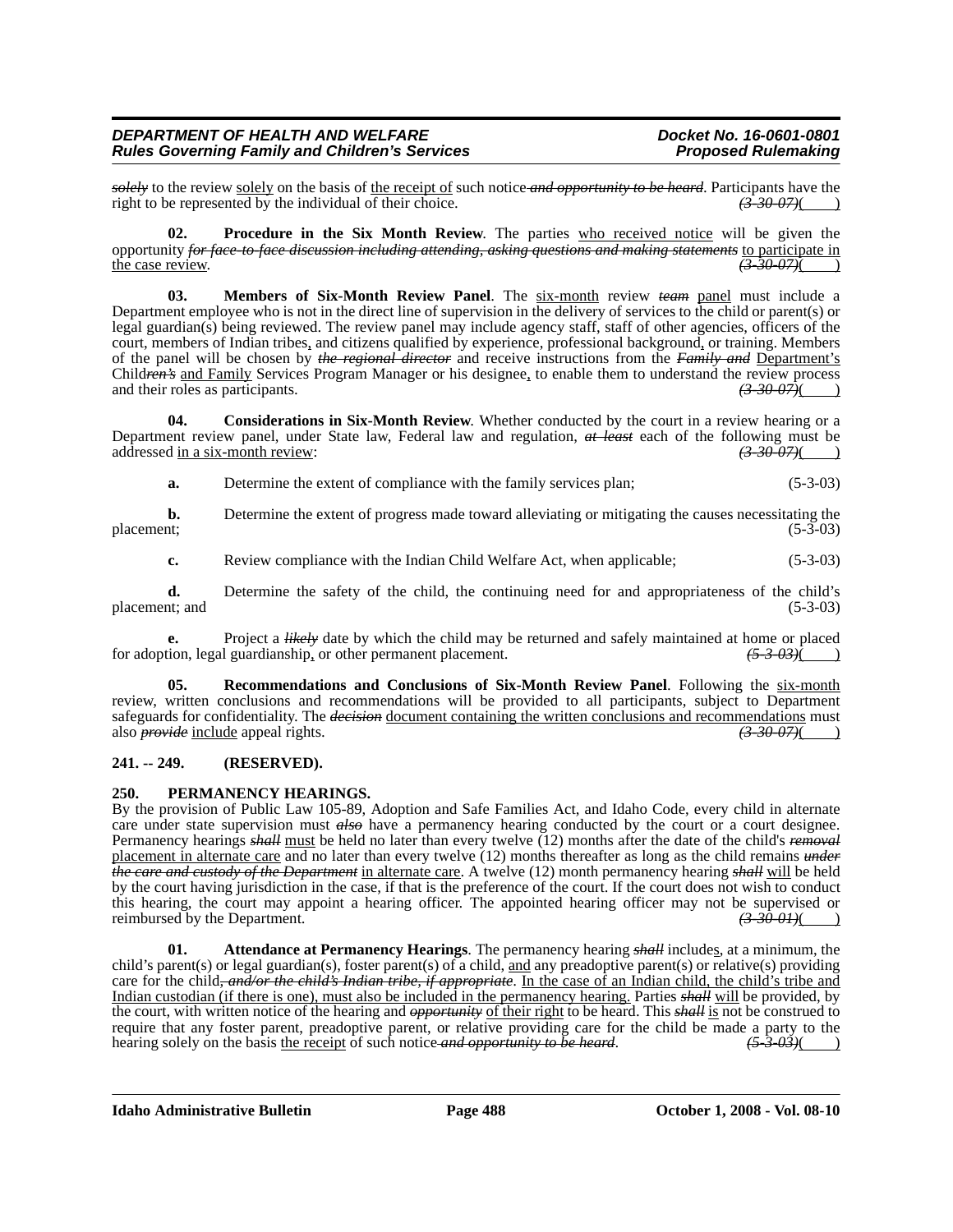# *Rules Governing Family and Children's Services* **02. Judicial Determinations**. (3-30-01)

**a.** The court, or *designee* an officer *shall* designated by the court, will determine if the Department has made reasonable efforts to finalize a permanent plan for the child and issue an order specifying the permanent plan. *(3-30-01)*( )

**b.** In cases where the Department has documented, in the alternate care plan component of the family's service plan, compelling reasons for not terminating the parent and child relationship *and for placing the child in long-term alternate care*, the court *shall* reviews and determines if the compelling reasons exist.

 $(5 - 3 - 03)$ 

# **251. CITIZEN REVIEW PANELS.**

To meet the federal requirement for Citizen Review Panels, *T*the Department *shall have* has established a Citizen Review Panel*s* in each region to review child protection cases and make recommendations for improving the child welfare system. *(3-18-99)*( )

# **252. -- 399. (RESERVED).**

# **ALTERNATE (OUT-OF-HOME) CARE (Sections 400 -- 424)**

# **400. AUTHORITY FOR ALTERNATE CARE SERVICES.**

Upon approval of the regional *Family and* Children's and Family Services Program Manager or his designee, the Department may provide or purchase alternative care under the following conditions:  $\left(3.3007\right)(1)$ Department may provide or purchase alternative care under the following conditions:

#### **01. Department Custody**. When the child is in the legal custody or guardianship of the Department; or (3-18-99)

**02. Voluntary Placement**. Upon agreement with the parent(s) or legal guardian(s) when circumstances interfere with their provision of proper care or they are no longer able to maintain a child *with serious emotional disturbance* in their home and they can benefit from social work and treatment services. A service plan and an out-ofhome placement agreement must be developed between the Department and the family. The service plan will identify areas of concern, goals, desired results, time frames, tasks and task responsibilities. The out-of-home placement agreement will include the terms for reimbursement of costs with any necessary justification for deviation from Child Support guidelines. A voluntary agreement for out-of-home placement entered into between the Department and the parent(s) or legal guardian(s) of a minor child may be revoked at any time by the child's parent(s) or legal guardian(s). A contract between the Department and the service provider, if applicable, must also be in effect. Voluntary out-ofhome placements exceeding one hundred eighty (180) days without a judicial determination that it is in the best interests of the child to continue his current placement, cannot be reimbursed by Title IV-E funds.  $\left(3\text{-}30\text{-}07\right)\left(2\text{-}0.025\right)$ 

# **401. CONSIDERATIONS FOR PLACEMENT IN ALTERNATE CARE.**

The Department *shall* will make meaningful reasonable attempts, both verbally and in writing, to inform in priority order, individuals identified below of the potential imminent placement and the requirements for consideration as a placement resource. The Department *shall* will place children in a safe and trusted environment consistent with the best interest and special needs of the children as required by P.L.96-272, Section 475(5). Ideally, placement priority *shall* will be given in the following order: (a) Immediate family; (b) Extended family members; (c) Non-family members with a significant established relationship with the child; (d) other licensed foster parent(s). Upon immediate contact with persons in categories a) through d) above, and after preliminary screening, within seventytwo (72) hours of decision to place, Departmental staff *shall* will make reasonable attempts to inform immediate family members of the way to become a placement resource. Alternate care placement *shall* will in all cases include consideration of: consideration of:  $\left(5-3-03\right)$  (5-3-03)

**01. Family Assessment**. The family assessment conducted in accordance with the provisions of the actice Manual. (3-30-01) FACS Practice Manual.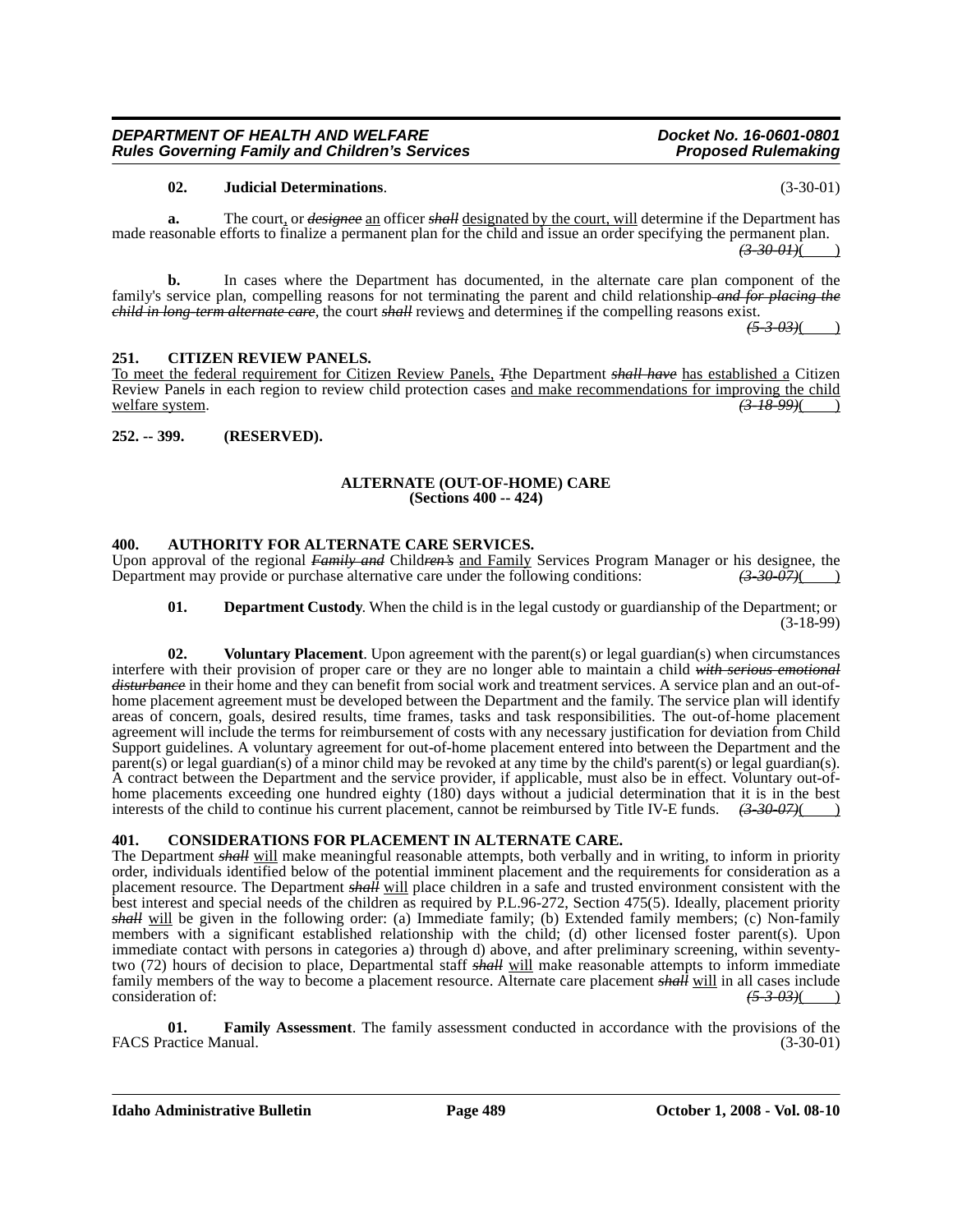**02. Ability of Providers**. The ability of potential alternate care providers to address and be sensitive to the unique and individual needs of the child and ability to comply and support the plan for the child and their family. (3-18-99)

**03. Family Involvement**. The involvement of the family in planning and selecting the placement. The Department *shall* will use a family unity meeting concept making reasonable efforts to gather immediate and extended family members and other significant supporters to identify family strengths relevant to creating a safe environment for the child. This process will be fully reported to the court along with resulting plans and commitments. *(3-18-99)*( )

# **402. INVOLUNTARY PLACEMENT OF INDIAN CHILDREN.**

Involuntary placement of an Indian child in foster care must be based upon clear and convincing evidence, including information from qualified expert witnesses, that the continued custody of the child by the parent(s) or Indian custodian(s) is likely to result in serious emotional or physical damage to the child. Foster care placement *shall* must be in the least restrictive setting that most approximates a family and in which any special needs may be met. In the absence of good cause to the contrary, a preference shall must be given to placement with:  $\frac{(5-3-0.3)}$ absence of good cause to the contrary, a preference *shall* must be given to placement with:

**01. Extended Family**. A member of the Indian child's extended family; (3-18-99)

**02. Foster Home Approved by Tribe**. A foster home licensed, approved, or specified by the Indian child's tribe; (3-18-99)

**03. Licensed Indian Foster Home**. An Indian foster home licensed or approved by an authorized non-Indian licensing authority; or (3-18-99)

**04. Indian Institution**. An institution for children approved by an Indian tribe or operated by an Indian organization that has a program suitable to meet the child's needs. (3-18-99)

## **403. DATE A CHILD ENTERED FOSTER CARE.**

A child is considered to have entered foster care on the date the child is actually removed from their home. All foster care benefits and eligibility determinations *shall* must be based on this date. All periodic reviews, permanency hearings, and time frames for termination of parental rights *shall* must be based on the date the child entered foster care. *(5-3-03)*( )

# **404.** *(RESERVED)* FOSTER CARE GOAL.

| It is the goal of the Department that not more than twenty-five percent $(25%)$ of foster vouth will be in foster care |  |  |  |  |
|------------------------------------------------------------------------------------------------------------------------|--|--|--|--|
| longer than twenty-four (24) months. The Department will monitor this goal annually.                                   |  |  |  |  |

#### **405. ALTERNATE CARE CASE MANAGEMENT.**

Case management must continue while the child is in alternate care and must ensure the following: (3-30-07)

**01. Preparation for Placement**. Preparing a child for placement in alternate care is the joint responsibility of the child's family, the child (when appropriate), the family services worker and the alternate care provider. (3-30-07) provider.  $(3-30-07)$ 

**02. Information for Alternate Care Provider**. The Department and the family must inform the alternate care provider of their roles and responsibilities in meeting the needs of the child including: (3-30-07)

**a.** Any medical, health and dental needs of the child including the names and address of the child's health and educational providers, a record of the child's immunizations, the child's current medications, the child's known medical problems and any other pertinent health information concerning the child; (3-18-99)

- **b.** The name of the child's doctor; (3-18-99)
- **c.** The child's current functioning and behaviors; (3-18-99)
- **d.** The child's history and past experiences and reasons for placement into alternate care; (3-30-01)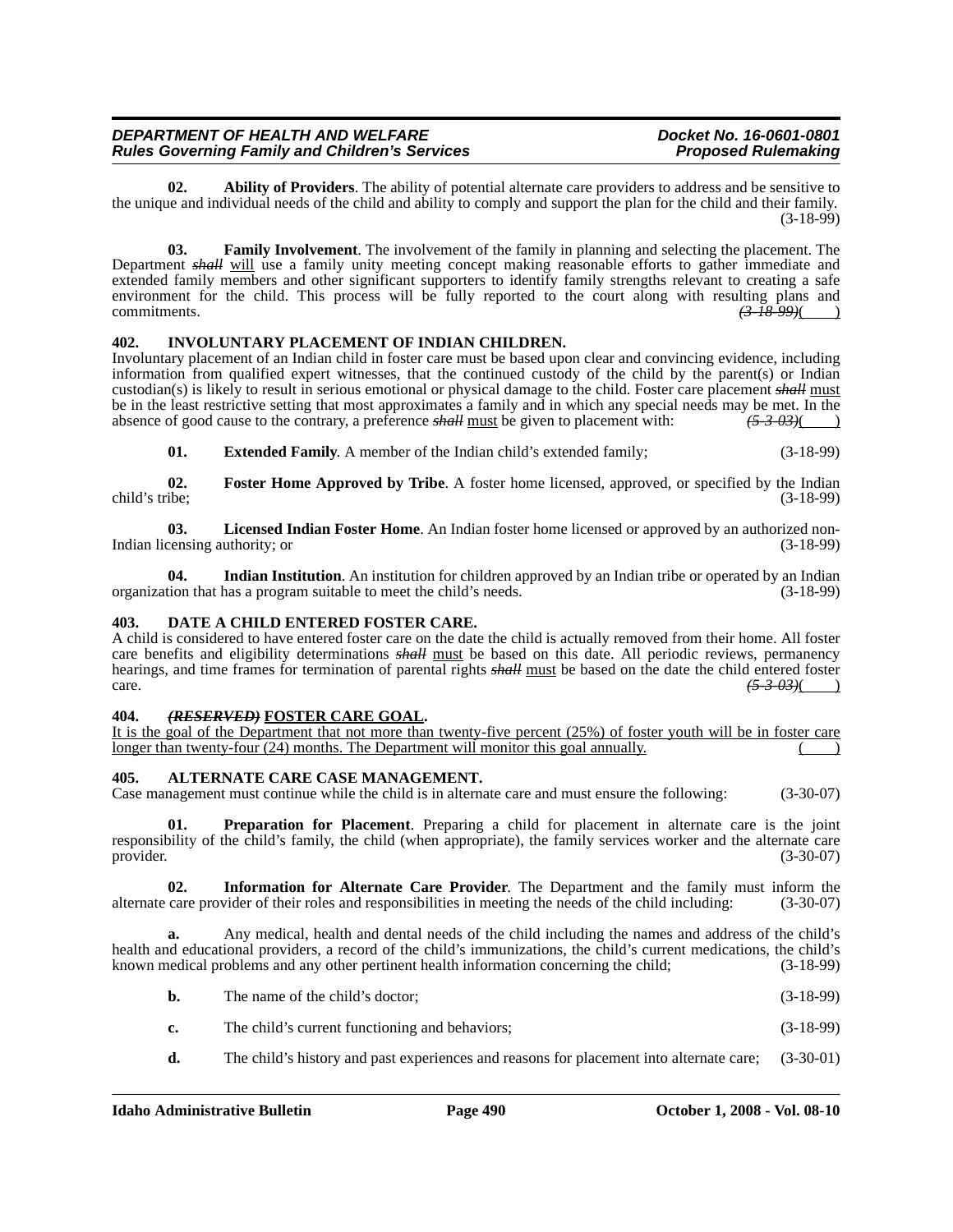| е. | The child's cultural and racial identity;                                    | $(3-18-99)$ |
|----|------------------------------------------------------------------------------|-------------|
| f. | Any educational, developmental, or special needs of the child;               | $(3-18-99)$ |
| g. | The child's interest and talents;                                            | $(3-18-99)$ |
| h. | The child's attachment to current caretakers;                                | $(3-18-99)$ |
| i. | The individualized and unique needs of the child;                            | $(3-18-99)$ |
| j. | Procedures to follow in case of emergency; and                               | $(3-18-99)$ |
|    | $\lambda$ and the distribution of the distribution of the state of $\lambda$ |             |

**k.** Any additional information, that may be required by the terms of the contract with the alternate care provider. (3-18-99)

**03.** Consent for Medical Care. Parent(s) or legal guardian(s) must sign a Departmental form of consent for medical care and keep the family services worker advised of where they can be reached in case of an emergency. Any refusal to give medical consent must be documented in the family case record. (3-30-07)

**04. Financial Arrangements**. The family services worker must assure that the alternate care provider understands the financial and payment arrangements and that necessary Department forms are completed and submitted. (3-30-07)

**05.** Contact with Child. The family, the family services worker, and the alternate care provider and *the child, if of appropriate developmental age,* must establish a schedule for frequent and regular visits *to* with the child by the family and by the family services worker or designee. child by the family and by the family services worker or designee.

**a.** Face-to-face contact *in the alternate care setting* with *the* a child by the *family services worker* responsible party must occur at least monthly or more frequently depending on the needs of the child or the provider, or both, and the stability of the placement. Face-to-face contact may be made in settings other than where the child resides as long as contact between the responsible party and the child occurs where the child resides a minimum of once every sixty (60) days. *(3-30-07)*( )

**b.** The Department will have strategies in place to detect abuse,  $\theta$  reglect, or abandonment of in alternate care.  $\theta$ children in alternate care.

**c.** *Regular* Face-to-face contact *with children placed in intensive treatment facilities* between the responsible party and a child placed in an in-state group or residential care facility, *in or out-of-state, must occur at* located a significant distance from the responsible party's office is required a minimum of once every ninety (90) days. Communication by phone between the responsible party and the child must occur at least monthly.

*(3-30-07)*( )

**d.** Frequent and regular contact between the child and parents and other family members will be encouraged and facilitated unless it is specifically determined not to be in the best interest of the child. Such contact will be face-to-face if possible, with this contact augmented by telephone calls, written correspondence, pictures and the use of video and other technology as may be relevant and available. (3-30-07)

**e.** *When a child is placed in foster care in another state, a Department family services worker must maintain at least monthly contact with the child and family with whom he has been placed as long as the state of Idaho has custody of the child. The supervising agency in the state where the child is living is required to maintain monthly, face-to-face contact with the child and the family and make quarterly reports to the Department in accordance with arrangements made through the Interstate Compact on the Placement of Children.* Children who are in out-of-state placements through the Interstate Compact on the Placement of Children (ICPC) must be contacted face-to-face no less frequently than every six (6) months, by either the responsible party in Idaho, by a representative of the state in which the child is placed, or by a private agency contracted by either.  $\left(3.30-07\$ of the state in which the child is placed, or by a private agency contracted by either.

**Idaho Administrative Bulletin Page 491 October 1, 2008 - Vol. 08-10**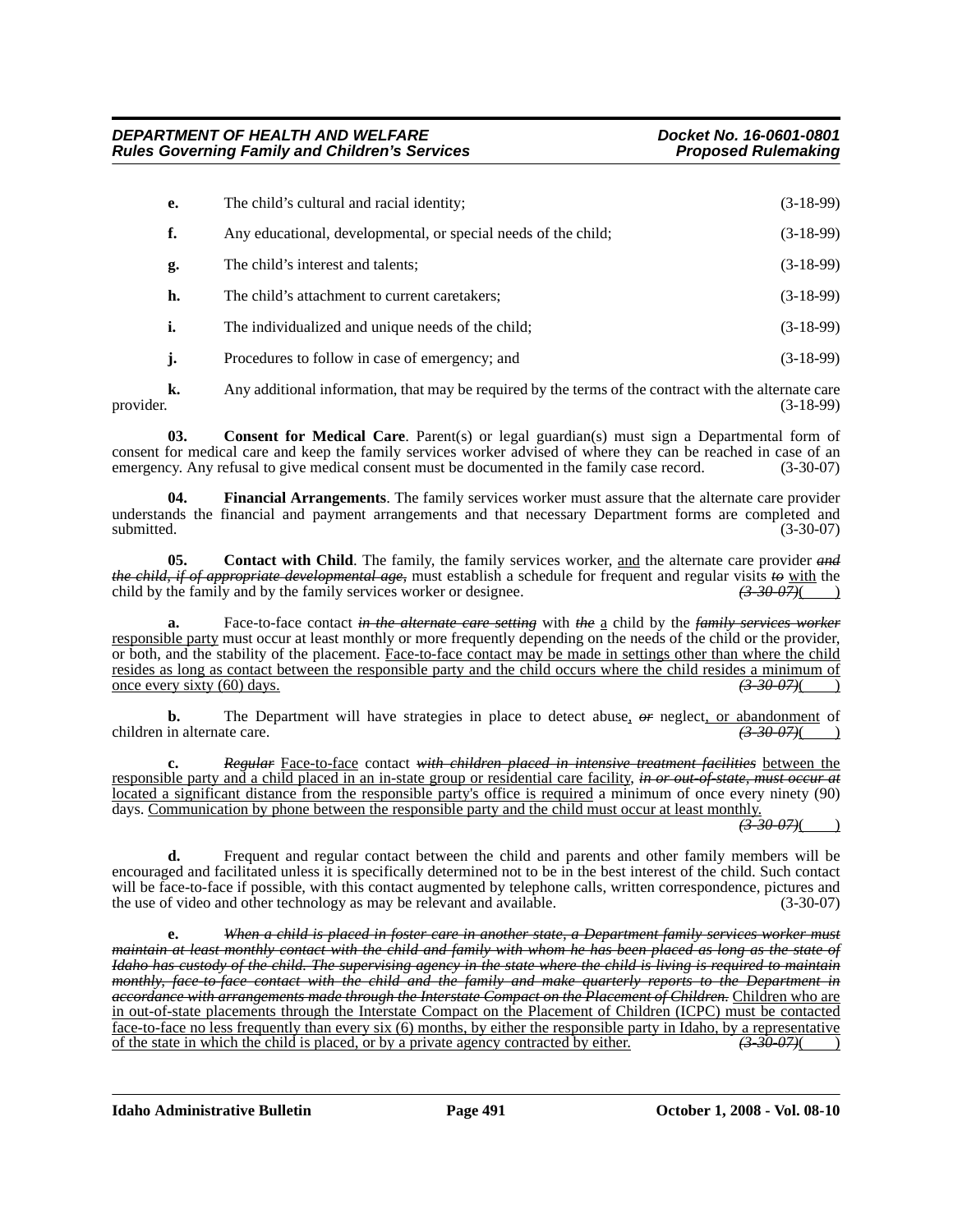**06. Discharge Planning**. Planning for discharge from alternate care *into family services that follow alternate care* will be developed with all concerned parties. Discharge planning will be initiated at the time of placement and completed prior to the child's return home or to the community.  $(3-30-07)$ 

**07. Transition Planning**. Planning for discharge from alternate care into a permanent placement will be developed with all concerned parties. Discharge planning will be initiated at the time of placement and completed<br>prior to the child's return home or to the community. (3-30-07) prior to the child's return home or to the community.

**08. Financial and Support Services**. As part of the discharge planning, Departmental resources will be coordinated to expedite access to Department financial and medical assistance and community support services.

(3-30-07)

## **406. -- 421. (RESERVED).**

## **422. ALTERNATE CARE PLANNING.**

Alternate care planning is mandated by the provisions of Sections  $471(a)(15)$  and  $475$ , P.L.96-272. (3-18-99)

**01. Alternate Care Plan Required**. Each child receiving alternate care under the supervision of the state *shall* must have a standardized written alternate care plan.  $(3-30-01)$ 

**a.** The purpose of the alternate care plan *shall be* is to facilitate the safe return of the child to his or her own home as expeditiously as possible or to make other permanent arrangements for the child if such return is not feasible.  $\left(3\frac{18}{99}\right)$ feasible. *(3-18-99)*( )

**b.** The alternate care plan *shall* must be included as part of the family service plan.  $(3-30-01)$ 

**02.** *Development of the* **Written Alternate Care Plan**. The Department must have completed a written alternate care plan shall be developed within thirty (30) days after *a decision has been made to place* a child has been placed in alternate care.

**a.** *The* A parent*(s)* or legal guardian*(s)* and the child, to the extent possible, *shall* are to be involved in planning, selecting, and arranging the alternate care placement and any subsequent changes in placement.

*(5-3-03)*( )

**b.** The <u>alternate care</u> plan *shall* <u>must</u> include documentation that *the* a parent *(s)* or legal guardian *(s)* have been provided written notification of: *(5-3-03)*(*5-3-03)*(

i. Visitation arrangements made with the alternate care provider, including any changes in their visitation schedule; (3-18-99)

ii. Any change of placement *immediately, and at the latest within seven (7) days*, when the child is relocated to another alternate care or institutional setting immediately, and no later than seven (7) days after placement; and *(3-18-99)*( )

iii. Their right to discuss any changes and to seek recourse if they disagree with any changes in<br>n or other alternate care arrangements. (3-30-01) visitation or other alternate care arrangements.

**c.** All parties involved in <u>developing</u> the alternate care plan, including the alternate care provider,  $\frac{1}{5}$  or legal guardian( $\frac{1}{5}$ ), and the child, if of appropriate developmental age:  $\frac{(5-3-0.3)}{(5-3-0.3)}$ parent(s) or legal guardian(s), and the child, if of appropriate developmental age:

i. Will be *required* asked by the Department to sign the alternate care plan which includes a statement indicating that they have read and understood the alternate care plan; and  $(3-18-99)$ 

ii. Will receive a copy of the alternate care plan <u>from the Department</u>.  $(3-18-99)$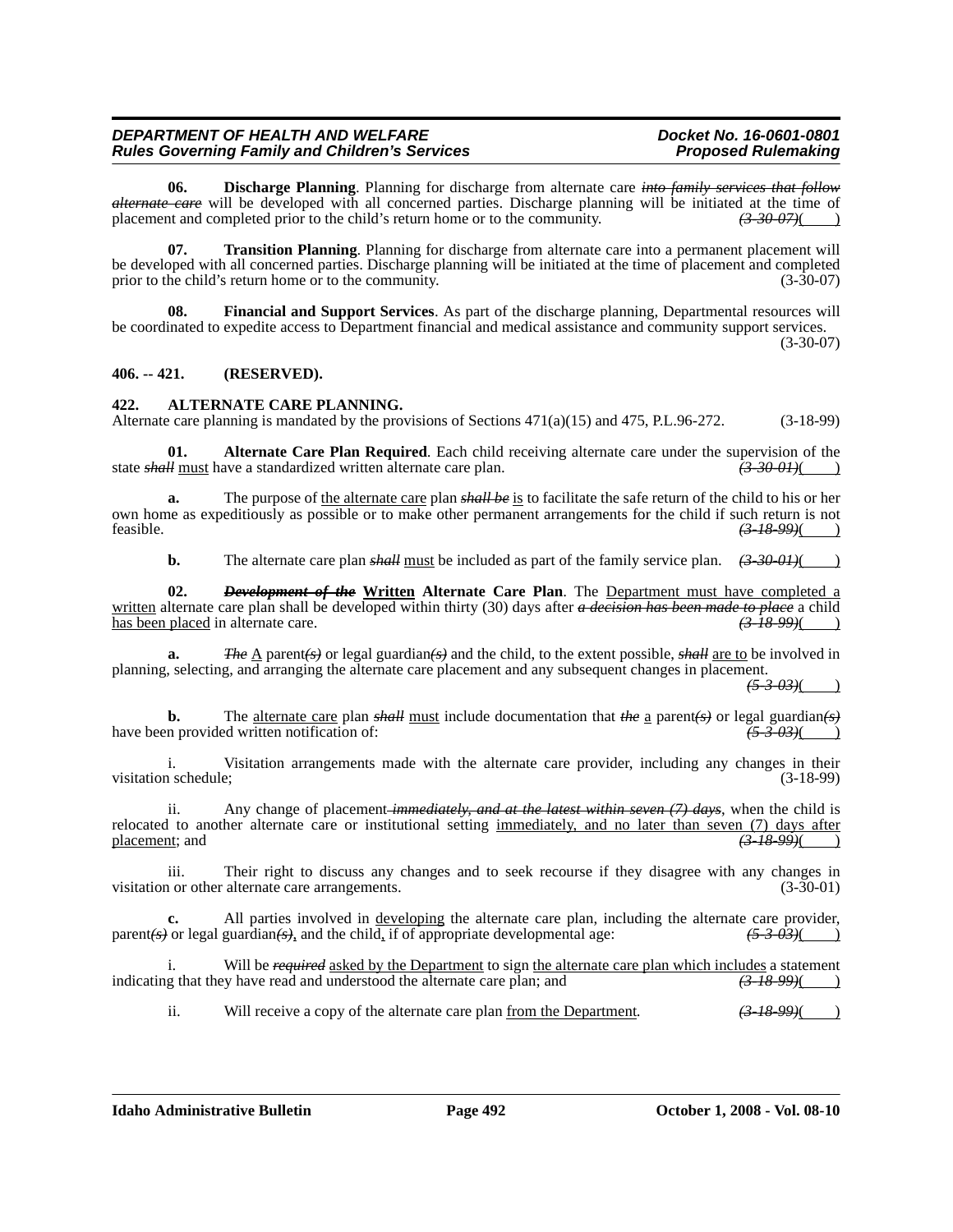# *(BREAK IN CONTINUITY OF SECTIONS)*

## **426. AFDC-FC ELIGIBILITY REQUIREMENTS.**

A child is eligible for AFDC-FC if he meets each of the eligibility requirements listed in Table 426.

|     | <b>AFDC-FC ELIGIBILITY REQUIREMENTS -- TABLE 426</b>                                   |                                                                                                                                                                                                                                                                                                                                                                                                                                                                                                                                                                                                                                                                                                                                                                                                                                                                                                                                 |  |  |  |
|-----|----------------------------------------------------------------------------------------|---------------------------------------------------------------------------------------------------------------------------------------------------------------------------------------------------------------------------------------------------------------------------------------------------------------------------------------------------------------------------------------------------------------------------------------------------------------------------------------------------------------------------------------------------------------------------------------------------------------------------------------------------------------------------------------------------------------------------------------------------------------------------------------------------------------------------------------------------------------------------------------------------------------------------------|--|--|--|
|     | <b>CONDITION</b>                                                                       | <b>DESCRIPTION</b>                                                                                                                                                                                                                                                                                                                                                                                                                                                                                                                                                                                                                                                                                                                                                                                                                                                                                                              |  |  |  |
| 01. | <b>Financial Need.</b>                                                                 | A child is in financial need if, in the month court action to remove him from his<br>home was initiated, or the month the voluntary out-of-home placement<br>agreement is signed:<br>He was receiving AFDC;<br>He would have been eligible to receive AFDC if an application had been filed on<br>his behalf; or<br>He lived with his parent(s) or other caretaker relative(s) at some time within six (6)<br>prior months and would have qualified for AFDC in the month of court action or<br>voluntary placement if an application had been filed and he lived with a parent(s)<br>or other specified relative(s) in that month.                                                                                                                                                                                                                                                                                             |  |  |  |
| 02. | <b>Voluntary Placement in</b><br><b>Foster Home</b><br>or Voluntary<br>Relinquishment. | A foster care placement is voluntary if the parent(s) has a written voluntary<br>services agreement with the Department to place the child in foster care. The<br>parent retains parental rights and may terminate the agreement at any time.<br>A voluntary relinquishment is not a voluntary placement. A voluntary<br>relinquishment occurs when parent(s) permanently gives up rights to a child. A<br>court order is required for a voluntarily relinquished child to qualify for AFDC-FC.                                                                                                                                                                                                                                                                                                                                                                                                                                 |  |  |  |
| 03. | Age, Residence,<br>Citizenship,<br>and Deprivation.                                    | The other AFDC requirements the child must meet are:<br>Age;<br>Residence;<br>Citizenship;<br>Deprivation; and<br>The AFDC resource limit.                                                                                                                                                                                                                                                                                                                                                                                                                                                                                                                                                                                                                                                                                                                                                                                      |  |  |  |
| 04. | <b>Court Ordered</b><br>Removal.                                                       | A child not voluntarily placed must have been removed from the parent(s) or other<br>caretaker relative(s) by court order.<br>The initial court order must state remaining in the home would be "contrary to the<br>welfare" of the child.<br>For children removed on or after October 1, 1983, the court order must include a<br>determination that reasonable efforts were made to prevent or eliminate the need<br>for removal of the child. This judicial determination must be made within sixty<br>(60) days of removal of the child from his home.<br>The court order must state what reasonable efforts were made considering the<br>family's circumstances and the safety of the child when the child is removed from<br>the home in an emergency.<br>When there is a judicial determination of Aggravated Circumstances, the court<br>order must state that no reasonable efforts to reunify the family are required. |  |  |  |
| 05. | <b>Custody and</b><br>Placement.                                                       | The child's placement and care are the Department's responsibility. The child must<br>live in a licensed foster home, licensed institution, licensed group home, or in a<br>licensed relative's home.                                                                                                                                                                                                                                                                                                                                                                                                                                                                                                                                                                                                                                                                                                                           |  |  |  |

**Idaho Administrative Bulletin Page 493 October 1, 2008 - Vol. 08-10**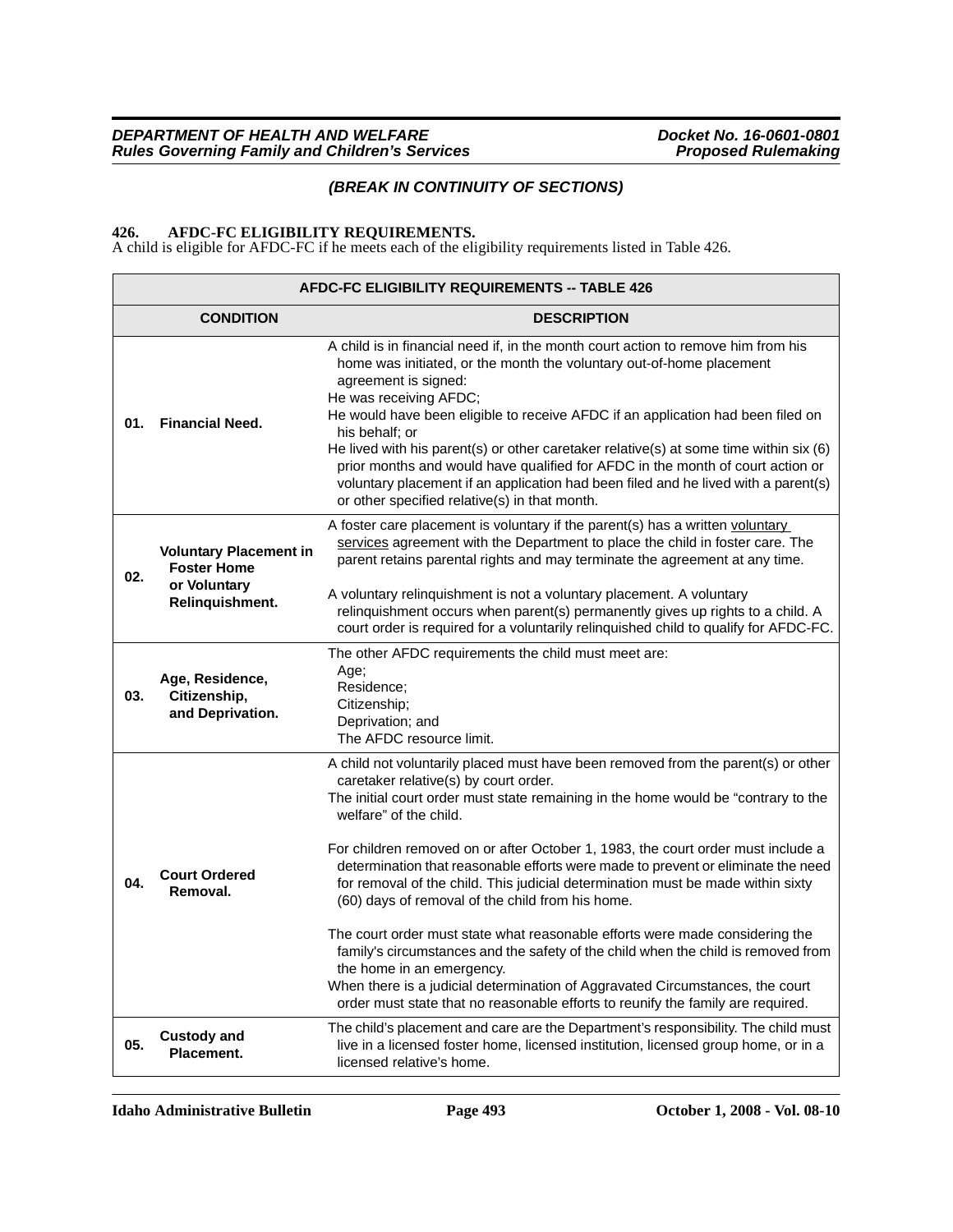*(4-6-05)*( )

## **427. DETERMINATION OF ELIGIBILITY FOR ADC-FC.**

The family services workers *shall* must initiate an application to ensure that eligibility for ADC-FC is made, or that the child is clearly ineligible because of family resources. The worker *shall* must maintain documentation of the eligibility determination or ineligibility in the case record of the child, and arrangements for parental support. If the child is ineligible for AFDC-FC, the family services worker must determine whether the child qualifies for Medicaid as a Title XIX foster child. *(3-30-01)*( )

# *(BREAK IN CONTINUITY OF SECTIONS)*

## **432. TITLE XIX FOSTER CHILD.**

A foster child residing in a foster home, children's agency or children's institution approved by the Department is eligible for Title XIX Medicaid if he satisfieds all of the following conditions:  $\overrightarrow{(3,30,01)}}$ eligible for Title XIX Medicaid if he satisfie*d*s all of the following conditions: *(3-30-01)*( )

| 01. | <b>Eligibility Conditions.</b> A foster child is eligible if: | $(3-30-01)$ |
|-----|---------------------------------------------------------------|-------------|
|     |                                                               |             |

**a.** He is under age twenty-one (21); (3-30-01)

**b.** He is not a recipient of AFDC-FC or SSI;  $(3-30-01)$ 

**c.** A Departmental program other than the Medical Assistance or Welfare Programs has assumed full or partial financial responsibility for him;

**d.** His countable resources do not exceed the AFDC resource limit. In addition to the AFDC resource exclusions, the child may have an additional amount up to five thousand dollars (\$5,000) excluded if held in trust for him; (3-30-01)

**e.** After applying the applicable AFDC income exclusions and earned income disregards, an additional income disregard of seventy dollars (\$70) is deducted; and (3-30-01)

**f.** Total income must not exceed two hundred thirteen dollars (\$213) monthly. (3-30-01)

**02. Ongoing Eligibility**. If a foster child is determined eligible to receive Title XIX Medicaid, the following provisions apply: (3-30-01)

**a.** His eligibility must be redetermined at least once every six (6) months. (3-30-01)

**b.** His eligibility must cease and other funding sources for medical care must be utilized if the foster home's license is revoked or expires and an application for license renewal is not on file, or if the child returns to his own home even if the Department retains legal custody of such child. (3-30-01) own home even if the Department retains legal custody of such child.

**Hospitalized Foster Child**. Where a child who is otherwise eligible for Title XIX Medicaid as a foster child is placed in a hospital prior to being physically placed in foster care, the child is considered to be living in a licensed foster care situation if the regional team appointed to review hospitalization of foster children certified in writing that the plan for the child is to place him in foster care immediately upon discharge from the hospital. The certification must include the estimated date on which the child will enter foster care. (3-30-01)

# **433. INCOME, BENEFITS AND SAVINGS OF CHILDREN IN FOSTER CARE.**

On behalf of the child and with the assistance of RDU staff, family services workers *shall* is required to identify and apply for income or benefits from (one (1) or) every available source including Social Security, veterans' benefits, tribal benefits, or estates of deceased parents. The address of the payee *shall* must be DHW-FACS-RDU, 450 West State Street, P. O. Box 83720 Boise, ID 83720-0036. *(3-30-01) (3-30-01) (3-30-01)*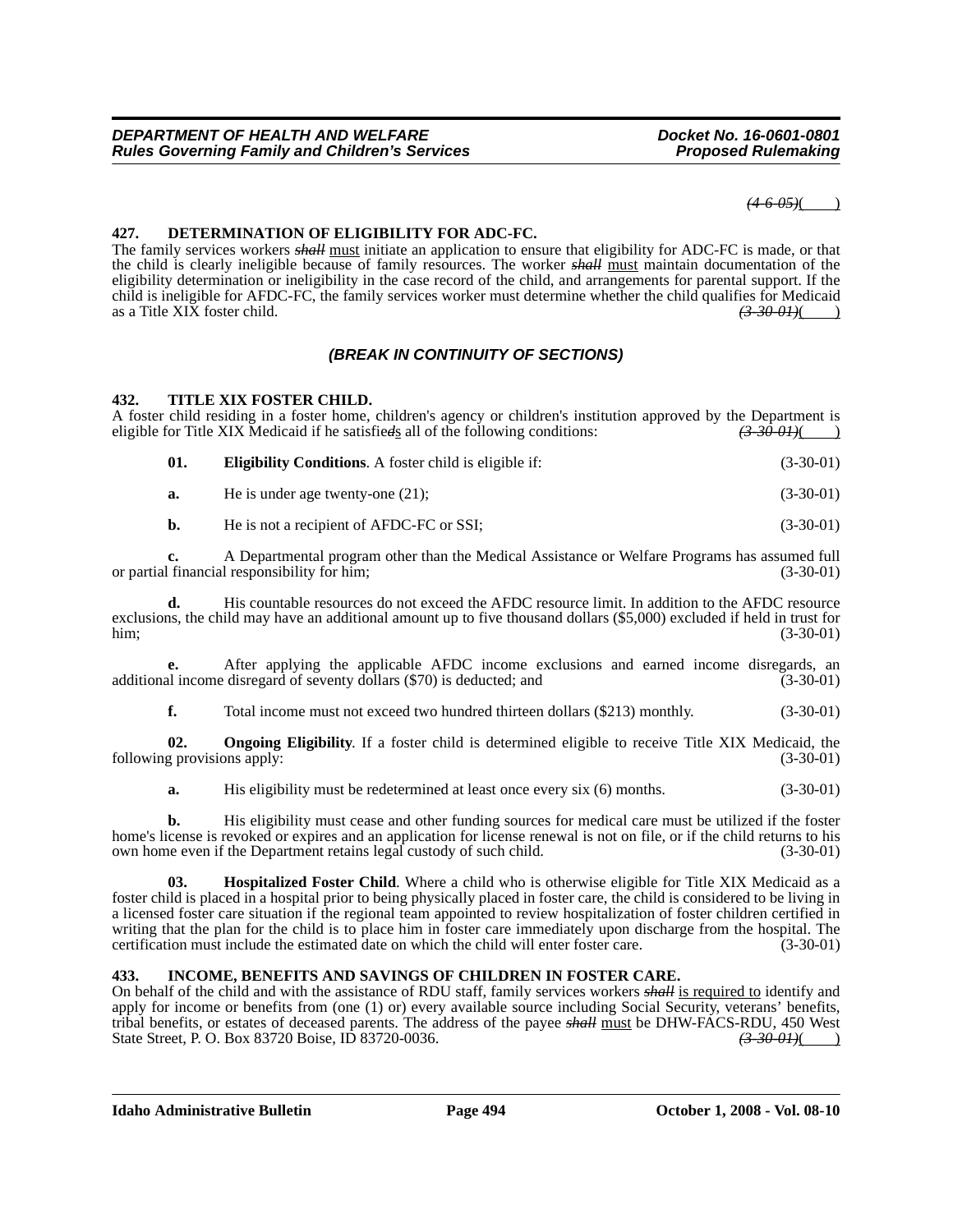# **434. FORWARDING OF BENEFITS.**

If the Department is receiving benefits and the child is returned to the home of the parent(s) or legal guardian(s) or relatives for a trial visit, Child Support Services *shall* <u>must</u> be notified by memo from a family services worker giving<br>the name and address of the person to whom these benefits *shall* are to be forwarded. the name and address of the person to whom these benefits *shall* are to be forwarded.

**01. Return to Alternate Care**. If the child returns to alternate care, the Department *shall* must be immediately of the correct payee. notified immediately of the correct payee.

**02. Review After Six Months**. If an alternative care placement continues for a period of six (6) months, a careful review must be initiated to determine if a change of payee must be accomplished. (3-18-99)

# *(BREAK IN CONTINUITY OF SECTIONS)*

## **436. PARENTAL FINANCIAL SUPPORT FOR CHILDREN IN ALTERNATE CARE.**

In accordance with Section 56-203B, Idaho Code, parents are responsible for costs associated with the care of their child  $\theta$ r children. Upon consideration of any in alternate care for a child:  $(3-18-99)($ child *or children. Upon consideration of any* in alternate care for a child:

**01. Notice of Parental Responsibility**. The Department *shall* will provide the parents(s) *or legal guardian(s)* with written notification of their responsibility to contribute toward the cost of their child's support, treatment, and care, including *but not limited to* clothing, medical, incidental, and educational costs. *(5-3-03)*( )

**02. Financial Arrangements with** *the* **Parent(s)** *or Legal Guardian(s)*. Parent(s) are responsible to reimburse the Department for the costs of alternate care *W*when their child*ren are* is placed in alternate care *pursuant to* in accordance with a court order or voluntary placement agreement*, the parent(s) or legal Guardian(s) shall be expected to reimburse the Department for the costs of care*. *(5-3-03)*( )

**a.** The amount of support *shall be* is based on the parent*(*s'*) or legal guardian(s)* income, the costs of care for the child, and any unique circumstances affecting the parent*(*s*) or legal guardian(s)* ability to pay.

*(5-3-03)*( )

**b.** Every *family shall be* parent is expected to contribute to the cost of their child's care, but no *family shall* parent will be asked to pay more than the actual cost of care, including clothing, medical, incidental and educational costs. The cost of room and board *shall* must be paid by the parent(s) *or legal guardian(s)* to the Department, and the Department *shall* will in turn *pay* reimburse the *foster parents* alternate care providers. *(5-3-03)*( )

#### **437. ACCOUNTING AND REPORTING.**

*DHW* The Department's Division of Family and Community Services, Resource Development Unit *shall* must account for the receipt of funds and develop reports showing how much money has been received and how it has been utilized.<br>  $\left(3-30-0.01\right)$ utilized. *(3-30-01)*( )

#### **438. SUPPORT AGREEMENT FOR VOLUNTARY PLACEMENTS.**

If the placement is voluntary, the parent(s) *or legal guardian(s) shall* must sign an agreement that specifies the amount of support to be paid, when it is to be paid the payee and the address to which it is to be paid. *(5-3-03)*( )

#### **439. SUPPORT IN COURT-ORDERED PLACEMENT.**

In the case of a court-ordered placement, if no support agreement has been reached with the parent(s) *or legal guardian(s)* prior to the custody or commitment hearing, the Department's report to the Court *shall* will indicate the necessity to hold a support hearing. necessity to hold a support hearing.

#### **440. INSURANCE COVERAGE.**

The parent(s) or legal guardian(s) *shall* must inform the Department of all insurance policies covering the child, including names of carriers, and policy or subscriber numbers. If medical, health and/or dental insurance coverage is available for the child, the parent(s) *or legal guardian(s) shall* must acquire and maintain such insurance.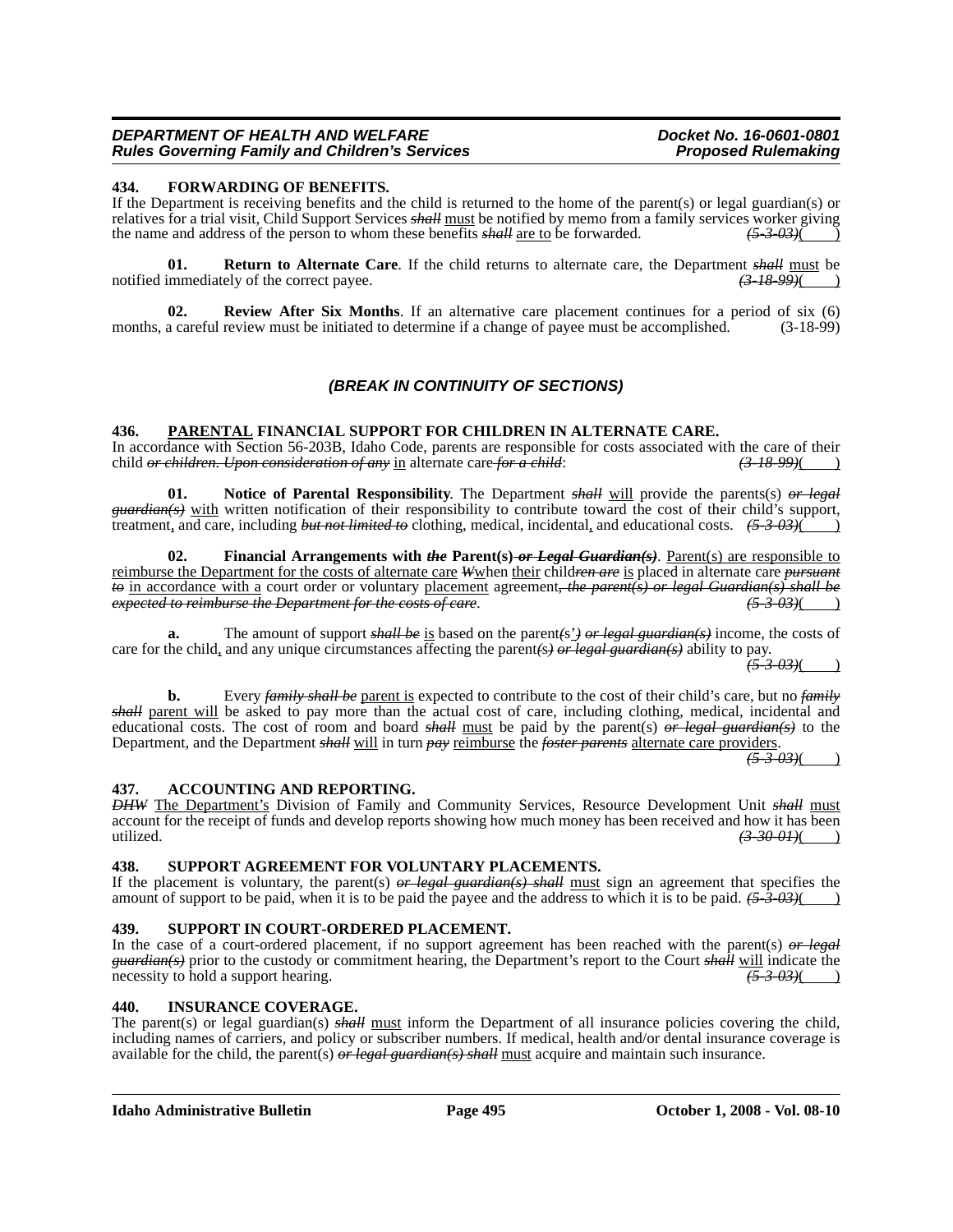*(5-3-03)*( )

# **441. REFERRAL TO CHILD SUPPORT SERVICES.**

The *family shall be referred to the State Child Support Agency* Department will refer the parent(s) to the Bureau of Child Support Services for support payment arrangements. *(3-18-99)*( )

**01. Assignment of Child Support**. The Department through the Bureau of Child Support Services *shall* will secure assignment of any support due to the child while in alternate care. Social Security and Supplemental Security Income benefits are specifically aimed at meeting the child's needs and therefore will follow the child in placement and the Department *shall* <u>must</u> request to be named payee for all funds for placements extending over thirty (30) days. (3.48.99)( thirty (30) days. *(3-18-99)*( )

**02. Collection of Child Support**. The Department *shall* must take action to collect any child support ordered in a divorce decree.  $\overline{(3.18-99)}$  ( $\overline{(3.18-99)}$ )

#### **MEDICAL AND DENTAL FOR CHILDREN IN OUT-OF-HOME CARE (Sections 442 -- 479)**

#### **442. MEDICAID FOR CHILDREN IN ALTERNATE CARE.**

Every child placed in alternate care *shall* will receive a medical card each month.

#### **443. EPSDT SCREENING.**

Children in alternate care *shall* will receive the Early Periodic Screening, Diagnosis and Treatment (EPSDT) services allowable under Medicaid. Those children already receiving Medicaid at the time of placement *shall* will be screened within thirty (30) days after placement. Children not receiving Medicaid at the time of placement *shall* will receive a screening within thirty (30) days from the date Medicaid eligibility is established.  $(3-18-99)$  (a) screening within thirty (30) days from the date Medicaid eligibility is established.

### **444. MEDICAL EMERGENCIES.**

In case of serious illness, the alternate care provider *shall* must notify the child's doctor and the Department immediately. The parent(s) or legal guardian(s) or the court in an emergency, or the Department if it is the guardian of the child, have the authority to consent to major medical care or hospitalization.  $\left(5-3-03\right)\left(1-\right)$ 

#### **445. DENTAL CARE.**

#### Each child age three (3) who is placed in alternate care must receive a dental examination as soon as possible after placement, but not later than ninety (90) days, and thereafter according to a schedule prescribed by the dentist. (3-30-07)

**01. Costs Paid by Medicaid**. If dental care not included in the state medical assistance program is recommended, a request for payment *shall* must be submitted to the state Medicaid dental consultant.

*(3-18-99)*( )

**02. Emergencies**. For children in shelter care, emergency dental services *shall* will be provided for and by the Department, if there are no other financial resources available.  $\left(3-18-99\right)$ paid for by the Department, if there are no other financial resources available.

#### **446. COSTS OF PRESCRIPTION DRUGS.**

The Department *shall* will purchase prescribed drugs, at the Medicaid rate, for a child in alternate care through participating pharmacists, in excess of the Medicaid monthly maximum.  $\left(\frac{3-18-99}{2}\right)$ participating pharmacists, in excess of the Medicaid monthly maximum.

# *(BREAK IN CONTINUITY OF SECTIONS)*

# **451. DRIVERS' TRAINING AND LICENSES FOR CHILDREN IN ALTERNATE CARE.**

No Department employee or foster parent is allowed to sign for any foster child's driver's license or permit without

**Idaho Administrative Bulletin Page 496 October 1, 2008 - Vol. 08-10**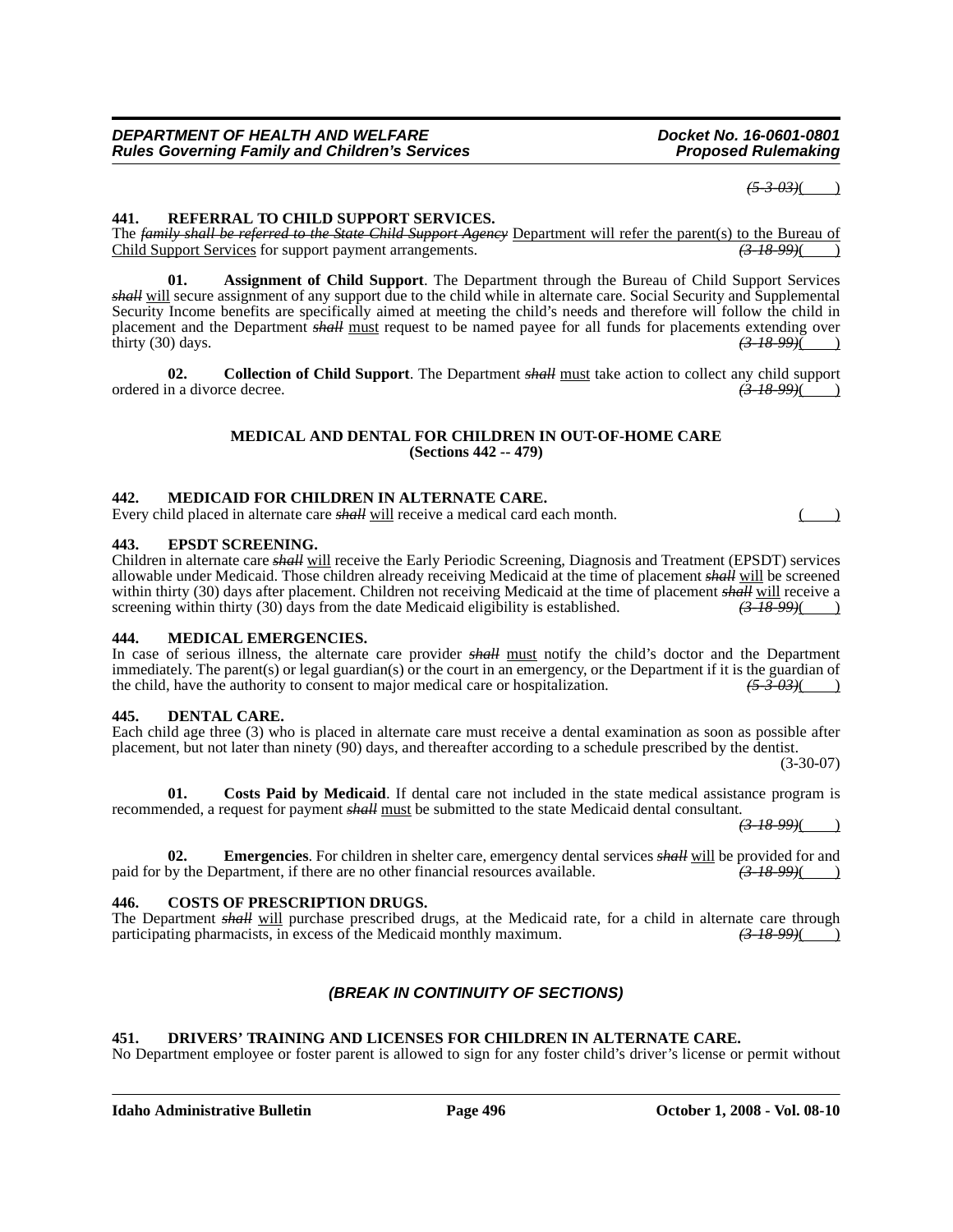written authorization from the *Family and* Child*ren's* and Family Services Program Manager. Any Department employee or foster parent signing for a foster child's driver's license or permit without the approval of the *Family and* Child*ren's* and Family Services Program Manager assumes full personal responsibility and liability for any driving related damages that may be assessed against the child. Those damages will not be covered by the Department's insurance.  $\left(3.30-0.07\right)$ insurance. *(3-30-07)*( )

**01. Payment by Department**. The Department may make payments for driver's training, licenses and permits for children in the Department's guardianship when obtaining a driver's license is part of an older teen's Independent Living Plan. (3-30-01)

**02. Payment by Parent(s) or Legal Guardian(s)**. The parent(s) or legal guardian(s) of children in foster care may authorize drivers' training, provide payment and sign for drivers' licenses and permits. (5-3-03)

# *(BREAK IN CONTINUITY OF SECTIONS)*

## **481. FACILITIES OPERATED BY THE STATE.**

Facilities operated by the State and providing care for children *pursuant to* under these rules *shall* must meet the standards for child care licensure. *(3-18-99)*( )

# *(BREAK IN CONTINUITY OF SECTIONS)*

#### **483. PAYMENT TO FAMILY** *FOSTER CARE* **ALTERNATE CARE PROVIDERS.**

Monthly payments for care provided by *foster care families* family alternate care providers are:

|                          | Family Foster Alternate Care Payments - Table 483 |  |  |  |
|--------------------------|---------------------------------------------------|--|--|--|
| $13 - 18$<br>հ-12<br>ი-5 | Ages                                              |  |  |  |
| \$300<br>\$431<br>\$274  | Monthly Room and Board                            |  |  |  |

*(4-6-05)*( )

**01. Gifts**. An additional thirty dollars (\$30) for Christmas gifts and twenty dollars (\$20) for birthday gifts *shall* will be paid in the appropriate months. *(3-18-99)*( )

**02. Clothing**. Costs for clothing *shall* will be paid, based upon the Department's determination of each child's needs. All clothing purchased for a child in alternate care becomes the property of the child.

*(3-18-99)*( )

**03.** School Fees. School fees due upon enrollment  $\frac{\partial H}{\partial l}$  will be paid directly to the school or to the care providers, based upon the Department's determination of the child's needs.  $\left(\frac{3-18-99}{2}\right)$ alternate care providers, based upon the Department's determination of the child's needs.

#### **484.** *SPECIALIZED FOSTER CARE* **ADDITIONAL PAYMENTS TO FAMILY ALTERNATE CARE PROVIDERS.**

For those children who require additional care above room, board, shelter, daily supervision, school supplies, personal incidentals, the Department may pay the *foster care* family alternate care provider an additional amount *for specialized foster care above the basic foster care rate* to the amount paid under Section 483 of these rules. *The specialized foster care* This family alternate care rate is based upon a *continuous* ongoing assessment of the child's circumstances which necessitate special rates as well as the care provider's ability, activities, and involvement in addressing those special needs. Additional Proayment will be made as follows:  $\left(3-30-0.01\right)$ addressing those special needs. Additional *P*payment will be made as follows:

**01. Lowest Level of Need** *for Specialized Care*. Ninety dollars (\$90) per month for a child*ren*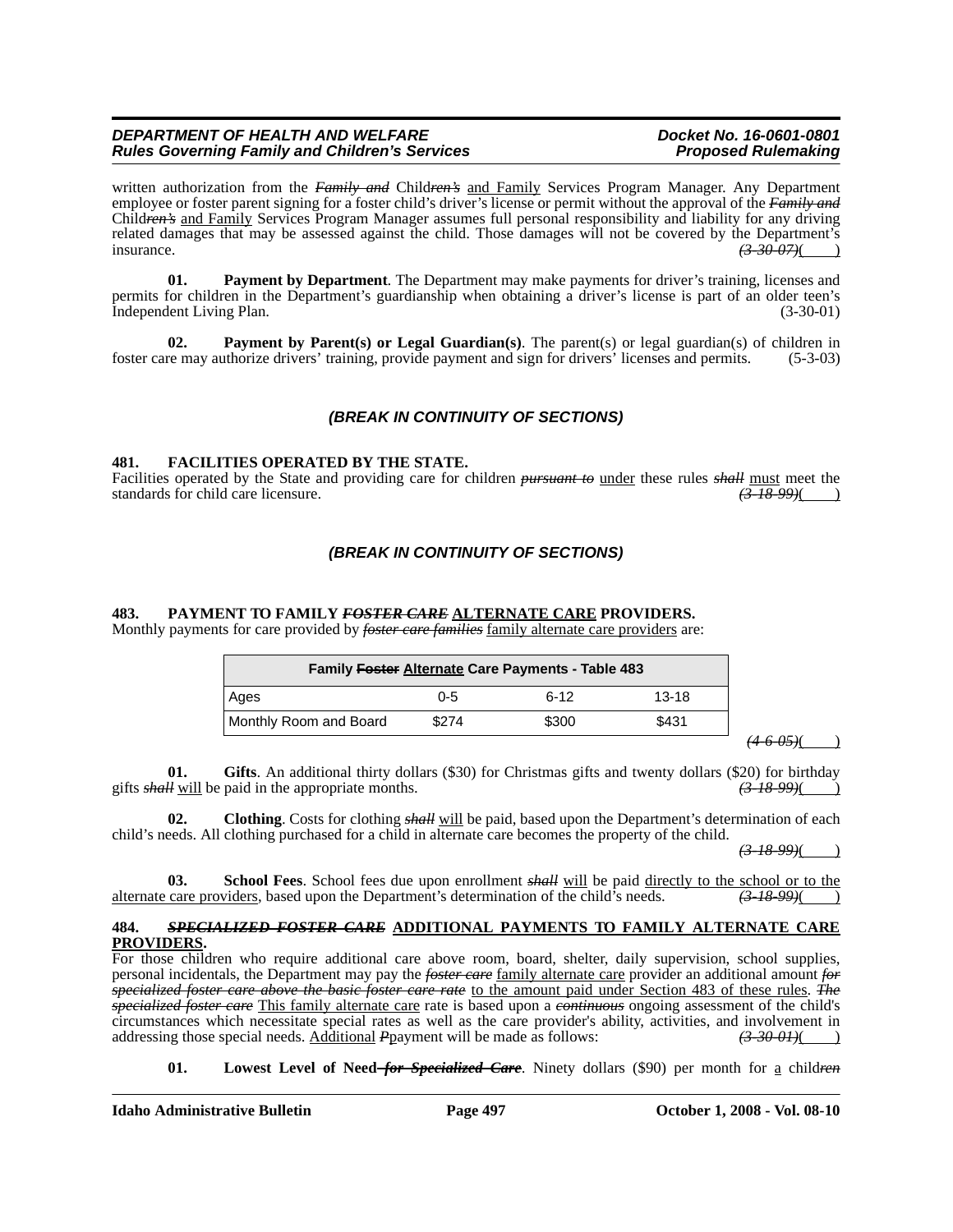| DEPARTMENT OF HEALTH AND WELFARE                      |
|-------------------------------------------------------|
| <b>Rules Governing Family and Children's Services</b> |

| requiring a mild degree of <i>specialized</i> care for documented conditions including <i>but not limited to</i> : (3-18-99) |                                                        |             |
|------------------------------------------------------------------------------------------------------------------------------|--------------------------------------------------------|-------------|
| a.                                                                                                                           | Chronic medical problems;                              | $(3-18-99)$ |
| b.                                                                                                                           | Frequent, time-consuming transportation needs;         | $(3-18-99)$ |
| c.                                                                                                                           | Behaviors requiring extra supervision and control; and | $(3-30-01)$ |
| d.                                                                                                                           | Need for preparation for independent living.           | $(3-18-99)$ |

**02. Moderate Level of Need** *for Specialized Care*. One hundred fifty dollars (\$150) per month for a child*ren* requiring a moderate degree of *specialized* care for documented conditions including *but not limited to*:  $(3, 18, 00)$ ( )

|    |                                                            | $\sqrt{2}$                  |
|----|------------------------------------------------------------|-----------------------------|
| а. | Ongoing major medical problems;                            | $(3-18-99)$                 |
| b. | Behaviors that require immediate action or control; and    | $(3-30-01)$                 |
| c. | Alcohol or <i>drug abuse</i> other substance use disorder. | <del>(3-18-99)</del> (* * * |

**03.** Highest Level of Need-for Specialized Care. Two hundred forty dollars (\$240) per month for a child*ren* requiring an extraordinary degree of *specialized* care for documented conditions including *but not limited to*:  $(3-18.99)$ ( )

| a. | <i>Serious</i> Severe emotional or behavioral disturbance; | <del>(3-18-99)</del> ( |
|----|------------------------------------------------------------|------------------------|
| b. | Severe developmental disability; and                       | $(3-30-01)$            |
| c. | Severe physical disability such as quadriplegia.           | $(3-18-99)$            |

**04. Reportable Income**. *Specialized care* Additional payments for more than ten (10) qualified *foster* children received during any calendar year must be reported as income to the Internal Revenue Service.

*(3-18-99)*( )

# *(BREAK IN CONTINUITY OF SECTIONS)*

# **486. GROUP FOSTER CARE.**

Group foster care is for children who generally require more structured activities and discipline than found in a family setting. Examples are intermediate residential treatment, short-term group care, and emancipation homes. (3-18-99)

**01.** Referral -- Group Foster Care. Any referral of a child to a group foster care facility where the Department would be making full or partial payment *shall* must be prior authorized by the *Family and* Child*ren's* and Family Services Program Manager or designee.

**02.** Placement. Placement *shall be* is based on the documented service needs of each child and the f the group care provider to meet those needs.  $\left(3-18-99\right)$  ( ability of the group care provider to meet those needs.

**03. Payment -- Group Foster Care**. Payment *shall* will be *pursuant to* in accordance with the contract authorized by the regional director or division administrator, based on the needs of the children being placed and the services to be provided.  $\overline{(3.18.99)}}$ services to be provided.

# **487.** *INTENSIVE TREATMENT* **RESIDENTIAL CARE FACILITIES.**

*Children with serious emotional and/or behavior disturbance may be placed in individualized day treatment or residential care.* Placement into a residential care facility for children with a severe emotional or behavioral problems

**Idaho Administrative Bulletin Page 498 October 1, 2008 - Vol. 08-10**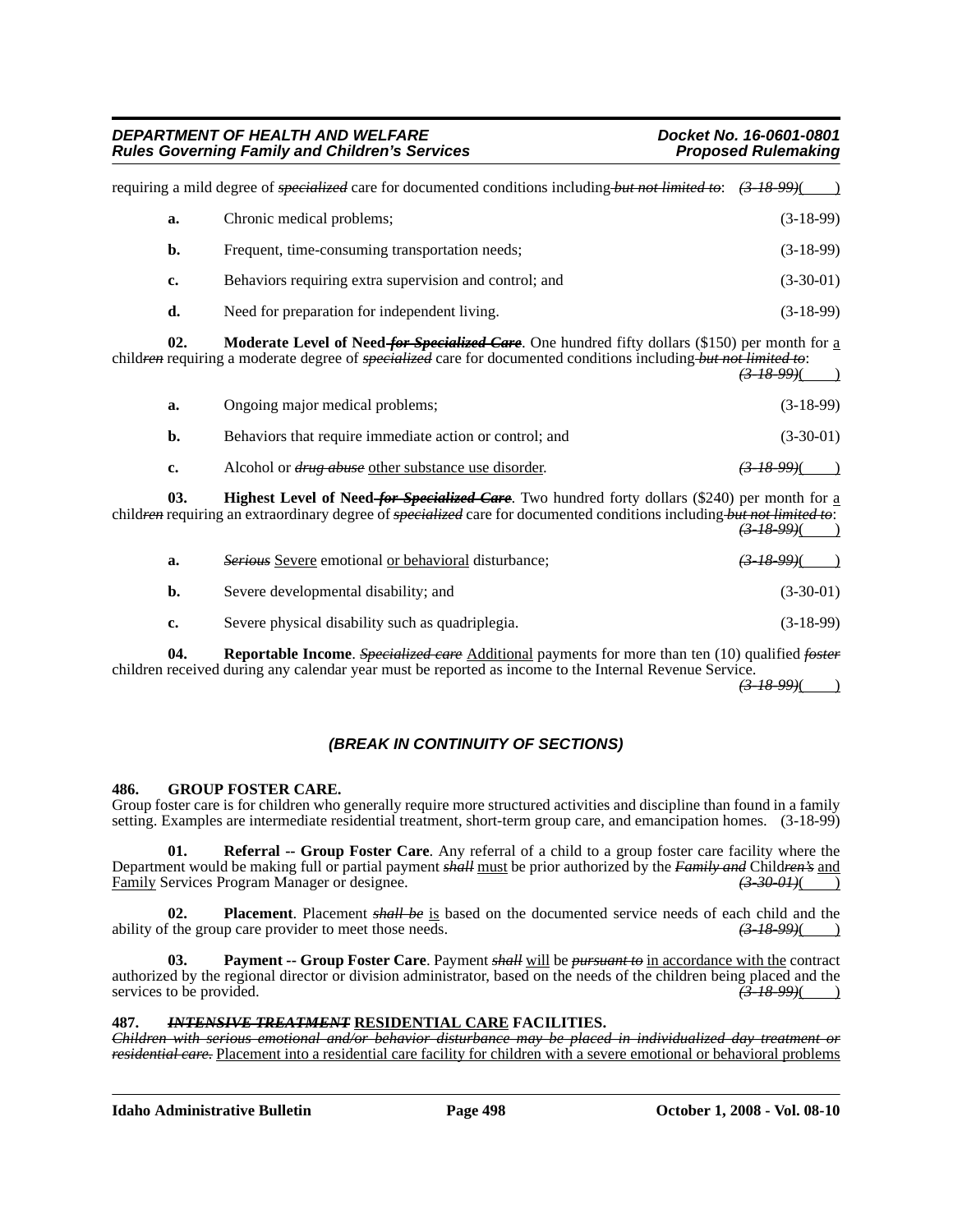is based on the documented needs of the child and the inability of less restrictive settings to meet the child's needs. *(3-18-99)*( )

**01. Referral** *-- Intensive Treatment*. Any referral of a child to a*n intensive treatment* residential care facility where the Department would be making full or partial payment *shall* must be prior authorized by the *Family*<br> *and* Children's Services and Family Program Manager or designee. (3-30-01) *and* Child*ren's* Services and Family Program Manager or designee. *(3-30-01)*( )

**02.** Payment—*Intensive Care*. When care is purchased from private providers, payment *shall* must be made *pursuant to* in accordance with a contract authorized by the *Family and* Child*ren's* Services and Family Program Manager, based on the needs of each child being placed and the services to be provided. When care is provided in facilities operated by the Department, payment *shall* will be arranged in cooperation with Department fiscal officers. fiscal officers. *(3-30-01)*( )

# *(BREAK IN CONTINUITY OF SECTIONS)*

# **550. CHILD PROTECTION SERVICES.**

Sections 56-204A, 56-204B, 16-1601, 16-1629 and 16-2001, Idaho Code, make the Department an official child protection agency of state government dealing with situations of reported child abuse, *abandonment, or* neglect, or abandonment. A respectful, non-judgmental approach should be the policy for assessments, especially during the initial contact with the family. Training in communication would include multicultural and diversity issues and interest-based conflict resolution.  $\frac{(4-2-0.06)}{(4-2-0.06)}$ interest-based conflict resolution.

# **551. REPORTING ABUSE,** *ABANDONMENT OR* **NEGLECT, OR ABANDONMENT.**

Professionals and other persons identified in Section 16-1619, Idaho Code, have a responsibility to report abuse, *abandonment or* neglect, or abandonment and are provided protection for reporters. *(3-18-99)*( )

**01. Ministers**. Duly ordained ministers of religion are exempt from reporting  $\theta f$  child abuse, and or abandonment if: neglect, or abandonment if:

**a.** The church qualifies as tax-exempt under 26. U.S.C. 501(c)(3); (3-18-99)

**b.** The confession or confidential communication was made directly to the duly ordained minister of religion; and (3-18-99) (3-18-99)

**c.** The confession was made in the manner and context which places the duly ordained minister of religion specifically and strictly under a level of confidentiality that is considered inviolate by canon law or church doctrine. (3-18-99) doctrine. (3-18-99)

**02. Health and Welfare Employees**. All Department of Health and Welfare personnel are responsible for recognizing and immediately reporting to *Family and* Child*ren's* and Family Services or to law enforcement any concern regarding abuse, *abandonment or* neglect, or abandonment of a child or children. Failure to report as required by Section 16-1619(b), Idaho Code, is a misdemeanor. *(3-18-99)*( )

# **552. REPORTING SYSTEM.**

Each region of the Department *shall* maintains a system for receiving and responding to reports or complaints on a twenty four (24) hour per day, seven (7) day per week basis throughout the entire region. The region *shall* will advertise the system to the public throughout the region and ensure the accurate recording of as many facts as possible at the time of the report.  $(3-18-99)$ 

# **553. ASSIGNING REPORTS FOR RISK ASSESSMENT.**

The Department *shall* must assign all reports of possible abuse, *abandonment and* neglect, or abandonment of children for risk assessment, unless the field office has knowledge or information that discredits the report beyond a reasonable doubt. *(3-30-01)* (*3-30-01)*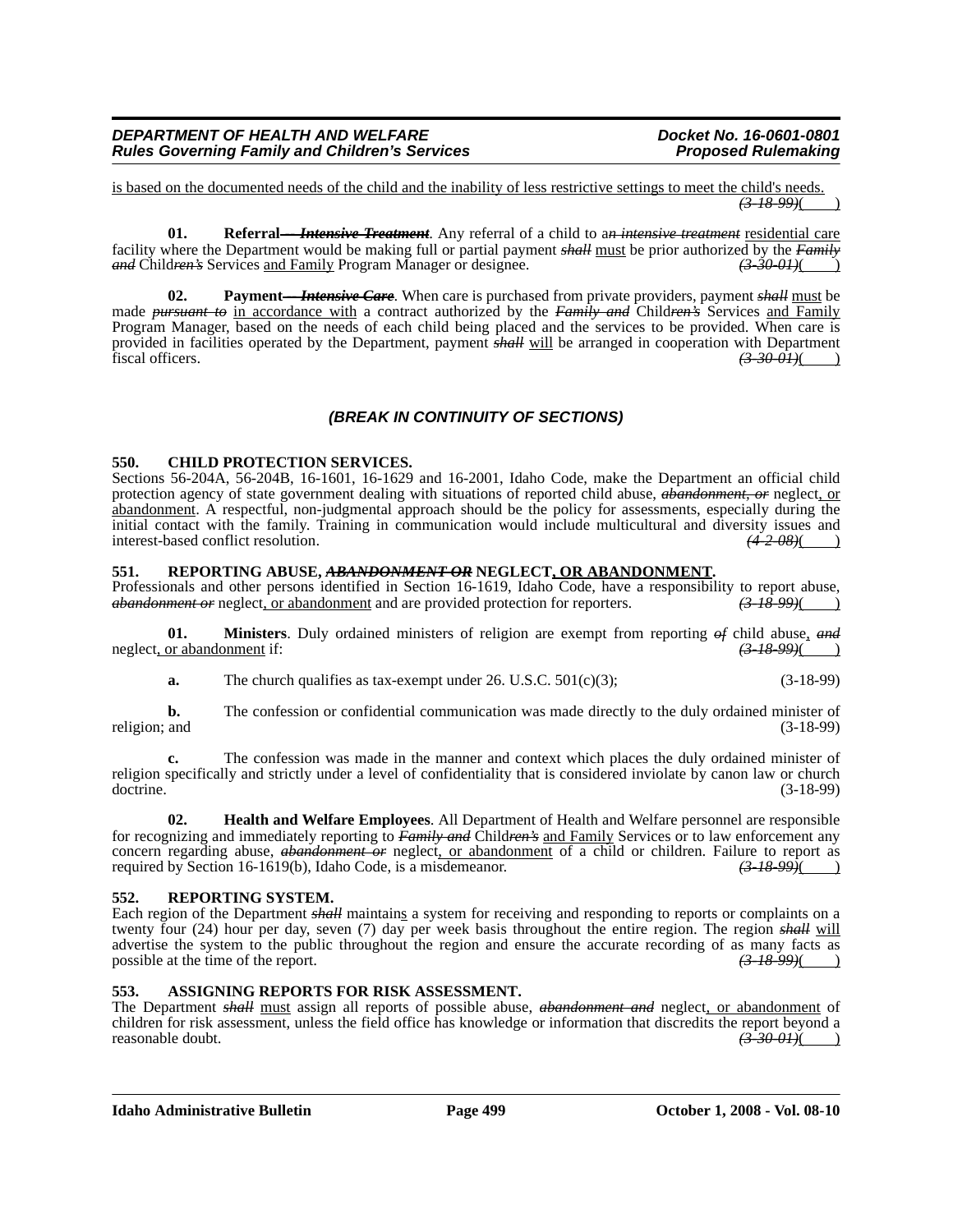# **554. RESPONSE PRIORITIES.**

The Department must use the following statewide standards for responding to allegations of abuse, neglect, or abandonment, using the determination of risk to the child as the primary criterion. Any variance from these response standards must be documented in the family's case file with a description of action taken, and must be reviewed and signed by the *Family and* Child*ren's* and Family Services Supervisor. *(3-30-07)*( )

**01. Priority I**. The Department must respond immediately if a child is in immediate danger involving a life-threatening or emergency situation. Emergency situations include sexual abuse when a child may have contact with the alleged perpetrator and circumstances indicate a need for immediate response. Law enforcement must be notified and requested to respond or to accompany a family services worker. Every attempt should be made to coordinate the Department's assessment with law enforcement's investigation. The child must be seen by a Department family services worker, law enforcement, and medical personnel if applicable, immediately unless written regional protocol agreements direct otherwise. All allegations of physical abuse of a child through the age of six (6) or with profound developmental disabilities should be considered under Priority I unless there is reason to believe that the child is not in immediate danger. (3-30-07)

**02. Priority II**. A child is not in immediate danger but allegations of abuse, including physical or sexual abuse, or serious physical or medical neglect are clearly defined in the referral. Law enforcement must be notified within twenty-four (24) hours. The child must be seen by the family services worker within forty-eight hours (48) of the Department's receipt of the referral. Law enforcement must be notified within twenty-four (24) hours of receipt of all Priority II referrals which involve concerns of abuse, *or* neglect, or abandonment. *(3-30-07)*( )

**03. Priority III**. A child may be in a vulnerable situation because of services needs which, if left unmet, may result in harm, or a child is without parental care for safety, health and well being. The child and parent(s) or legal guardian(s) will be interviewed for substantiation of the facts, and to assure that there is no abuse, *or* neglect, or abandonment by parent(s) or legal guardian(s). A family services worker must respond within three (3) calendar days and the child must be seen by the worker within five (5) calendar days of the Department's receipt of the referral. referral. *(3-30-07)*( )

**04. Notification of the Person Who Made the Referral**. The Department must notify the person who made the child protection referral of the receipt of the referral within five (5) days. (3-30-07)

# **555. SUPERVISORY REVIEW - CERTAIN PRIORITY I AND II CASES.**

In all Priority I and II cases where the alleged victim of *neglect,* abuse, neglect, or abandonment is through the age of six (6), review by supervisory or team of all case documentation and other facts *shall* will be conducted within fortyeight (48) hours of initiation of the risk assessment. Such review *shall* will be documented in the file with the signature of the supervisor or team leader, time and date, whether additional risk related issues will be pursued and by whom, and any planning for initiation of services. whom, and any planning for initiation of services.

# **556. REPORTS INVOLVING INDIAN CHILDREN.**

Possible abuse, *abandonment, or* neglect, or abandonment of a child who is known or suspected to be Indian *shall* will be reported to appropriate tribal authorities immediately. If the reported incident occurs off a reservation, the Department *shall* will perform the investigation. The Department *shall* will also investigate incidents reported on a reservation if requested to do so by appropriate authorities of the tribe. A record of any response *shall* will be maintained in the case record and written documentation *shall* will be provided to the appropriate tribal authorities.

*(3-18-99)*( )

#### **557. REPORTS INVOLVING MILITARY FAMILIES.**

Reports of possible child abuse, *abandonment or* neglect, or abandonment involving a military family *shall* must be reported in accordance with the provisions of any agreement with the appropriate military family advocacy representative, in accordance with the provisions of Section 811 of Public Law 99-145. Child abuse, *abandonment or* neglect, or abandonment of a child on a military reservation falls under federal jurisdiction. *(3-18-99)*( )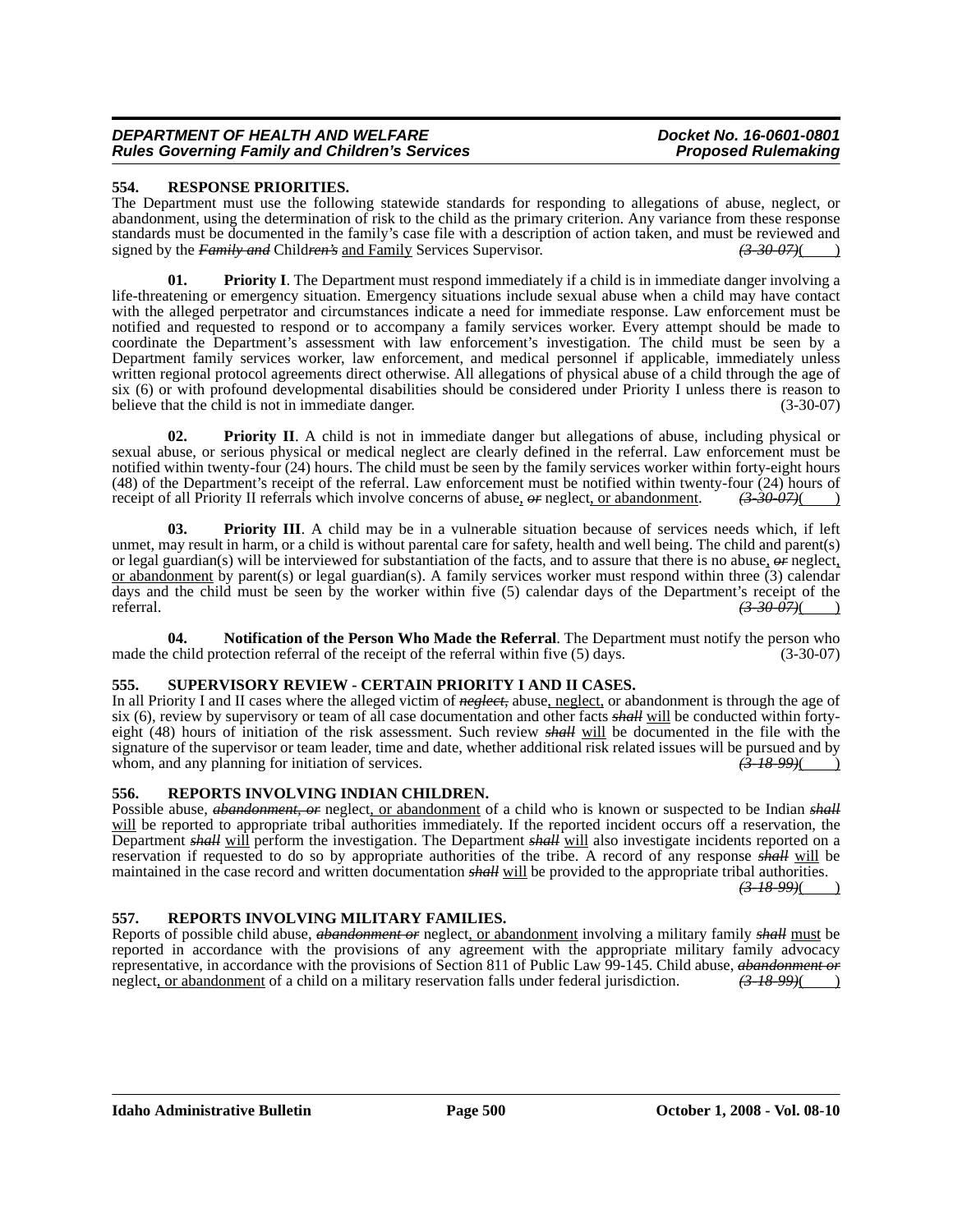# *(BREAK IN CONTINUITY OF SECTIONS)*

#### **560. DISPOSITION OF CHILD PROTECTION REPORTS.**

Within five (5) days following completion of risk assessments, the Department will determine whether the reports are substantiated or unsubstantiated. All persons who are the subject of a child protection risk assessment will be notified of the disposition of the assessment. (4-2-08)

**01. Substantiated**. Child abuse, *abandonment, or* neglect, or abandonment reports are substantiated by one (1) or more of the following:  $(4-2-0.06)$ 

**a.** Witnessed by a family services worker, as defined in Section 011 of these rules; (4-2-08)

**b.** A court determines, in an adjudicatory hearing, that a child comes within the jurisdiction of the otective Act, Title 16, Chapter 16, Idaho Code;  $\frac{(4-2.08)()}{2}$ Child Protective Act, Title 16, Chapter 16, Idaho Code;

| $c_{\cdot}$ | A confession: | $(4-2-08)$ |  |
|-------------|---------------|------------|--|
|-------------|---------------|------------|--|

**d.** Corroborated by physical or medical evidence; or (4-2-08)

**e.** Established by evidence that *would lead a reasonable person to conclude,* that it is more likely than not that abuse, *abandonment, or* neglect, or abandonment occurred.  $(4-2-0.08)($ 

**02. Unsubstantiated**. Child abuse, *abandonment, or* neglect, or abandonment reports are unsubstantiated when they are not found to be substantiated under Subsection 560.01 of this rule. For intradepartmental statistical purposes, the Department will indicate whether the unsubstantiated disposition of the risk assessment was due to:  $(42.08)($ risk assessment was due to: *(4-2-08)*( )

| a. | Insufficient evidence: or |  | $(5-3-03)$ |  |  |
|----|---------------------------|--|------------|--|--|
|----|---------------------------|--|------------|--|--|

**b.** An erroneous report. (4-2-08)

## **561. CHILD PROTECTION CENTRAL REGISTRY.**

The Adam Walsh Child Protection and Safety Act of 2006, P.L. 109-248, July 27, 2006, 120 Stat. 587, has directed the states to establish a central registry for the purpose of sharing information about persons who have substantiated reports of abuse, *abandonment, or* neglect, or abandonment against children. The Child Protection Central Registry was established under the authority of Section 16-1629(3), Idaho Code. The primary purpose of the Child Protection Central Registry is to aid the Department in protecting children and vulnerable adults from individuals who have previously abused, neglected, or abandoned children. The Child Protection Central Registry maintained by the Department is separate and apart from the central registry for convicted sexual offenders maintained by the Idaho State Police under Title 18, Chapter 83, Idaho Code. The Child Protection Central Registry provisions in this chapter of rules apply to risk assessments conducted by the Department after October 1, 2007.  $(42.08)()$ of rules apply to risk assessments conducted by the Department after October 1, 2007. *(4-2-08)*( )

# **562. CONFIDENTIALITY OF THE CHILD PROTECTION CENTRAL REGISTRY.**

The names on the Child Protection Central Registry are confidential and may only be released with the written consent of the individual *requesting a* on whom a Department criminal history and background check*,* is being conducted, in accordance with IDAPA 16.05.06, "Criminal History and Background Checks," unless otherwise required by federal or state law. No information is released regarding the severity or type of child abuse, *abandonment, or* neglect, or abandonment. *(4-2-08)*( )

## **563.** *SUBSTANTIATED REPORTS* **LEVELS OF RISK ON THE CHILD PROTECTION CENTRAL REGISTRY.**

*The name of an individual for whom* When an incident of abuse, *abandonment, or* neglect, or abandonment has been substantiated, *will be entered into the Child Protection Central Registry based on the designated* a level of risk is assigned to the incident. The level of risk *will be* is determined by the severity and type of the abuse, *abandonment, or* neglect, or abandonment and the potential risk of future harm to a child. The highest level of risk is designated as Level One and the lowest level of risk is Level *Four* Three. *After an individual has been placed on the Child*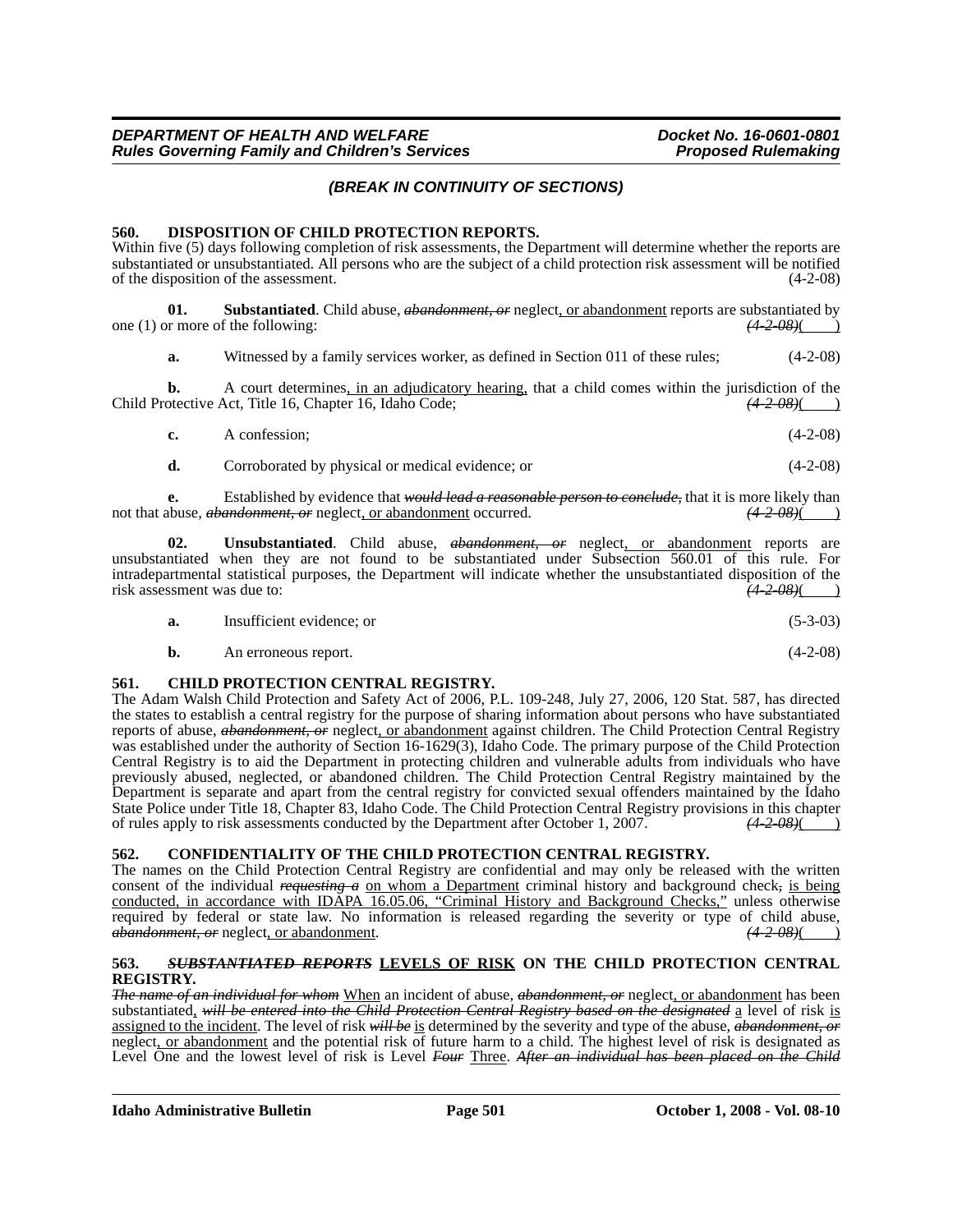*Protection Central Registry, the Department will notify him in writing that he has been placed on the registry, the risk level assigned and the basis for the Department's decision, the procedures for filing an appeal under IDAPA 16.05.03. "Rules Governing Contested Case Proceedings and Declaratory Rulings," and the procedures for filing a petition for removal from the Child Protection Central Registry in accordance with Section 564 of these rules.*

*(4-2-08)*( )

**01. Child Protection Level One**. An individual with a Level One designation has been determined to pose a high to severe risk to children. Names of individuals for whom an incident of abuse, *abandonment, or* neglect, <u>or abandonment</u> has been substantiated for any of the following will remain permanently on the Child Protection<br>Central Registry at Level One.  $\frac{(4-2-0.8)}{(4-2-0.6)}$ Central Registry at Level One.

| a. | Sexual Abuse as defined in Section 16-1602(1)(b), Idaho Code; | $(4-2-08)$ |
|----|---------------------------------------------------------------|------------|
|----|---------------------------------------------------------------|------------|

**b.** Sexual Exploitation as defined in Sections 18-1506 and 18-1507, Idaho Code;  $(4-2-08)$ 

**c.** Physical abuse as described in Section 16-1602(1)(a), Idaho Code, that causes life-threatening,  $\alpha$ , or disfiguring injury or damage: (4-2-08) disabling, or disfiguring injury or damage;

**d.** Neglect as described in Section 16-1602(25), Idaho Code, that results in life-threatening, disabling, or disfiguring injury or damage;  $(4-2-08)$ 

**e.** Abandonment as described in Section 16-1602(2), Idaho Code, that results in life-threatening, <br>*e.* or disfiguring injury or damage: (4-2-08) disabling, or disfiguring injury or damage;

|  | Death of a child: | $(4-2-08)$ |
|--|-------------------|------------|
|--|-------------------|------------|

**g.** Torture of a child as described in Section 18-4001, Idaho Code; (4-2-08)

**h.** Aggravated Circumstances as described in Section 16-1619(6)(d), Idaho Code; or (4-2-08)

**i.** Occurrence of two (2) or more separate, substantiated incidents of abuse, *abandonment*, *or* neglect, or abandonment, each of which falls under the circumstances listed under Subsection 563.02 of this rule.

 $(4 - 2 - 08)$ 

**02. Child Protection Level Two**. An individual with a Level Two designation has been determined to pose a medium to high risk to children and will remain on the Child Protection Central Registry for a minimum of ten (10) years. After the end of the ten-year (10) period, an individual may petition the Department to request his name be removed from the Child Protection Central Registry in accordance with Section 56*4*6 of these rules. Names of individuals for whom an incident of abuse, *abandonment*, or neglect, or abandonment has been substantiated for any of the following will be given the designation of Level Two.  $\frac{(4-2-0.8)}{(4-2-0.0)}$ of the following will be given the designation of Level Two.

**a.** Prenatal use of any controlled substance as defined under Section 37-2701(e), Idaho Code, except as prescribed by a medical professional; (4-2-08)

**b.** Administering or knowingly allowing a child to absorb or ingest one (1) or more controlled substances as defined under Section 37-2701(e), Idaho Code, except in the amount prescribed for the child by a medical professional; (4-2-08)

|  | Child exposed to <i>potentially dangerous</i> : | $(4 - 2 - 08)$ |
|--|-------------------------------------------------|----------------|
|--|-------------------------------------------------|----------------|

i. Drug paraphernalia, as defined in Section  $37-2701(n)$ , Idaho Code; (4-2-08)

ii. Manufacture of controlled substances, as defined under Section 37-2701(e), Idaho Code, and Section  $37-2701(r)$ , Idaho Code; or (4-2-08)

iii. Chemical components used in the manufacture of controlled substances, as defined under Section 37-2701(e), Idaho Code. (4-2-08)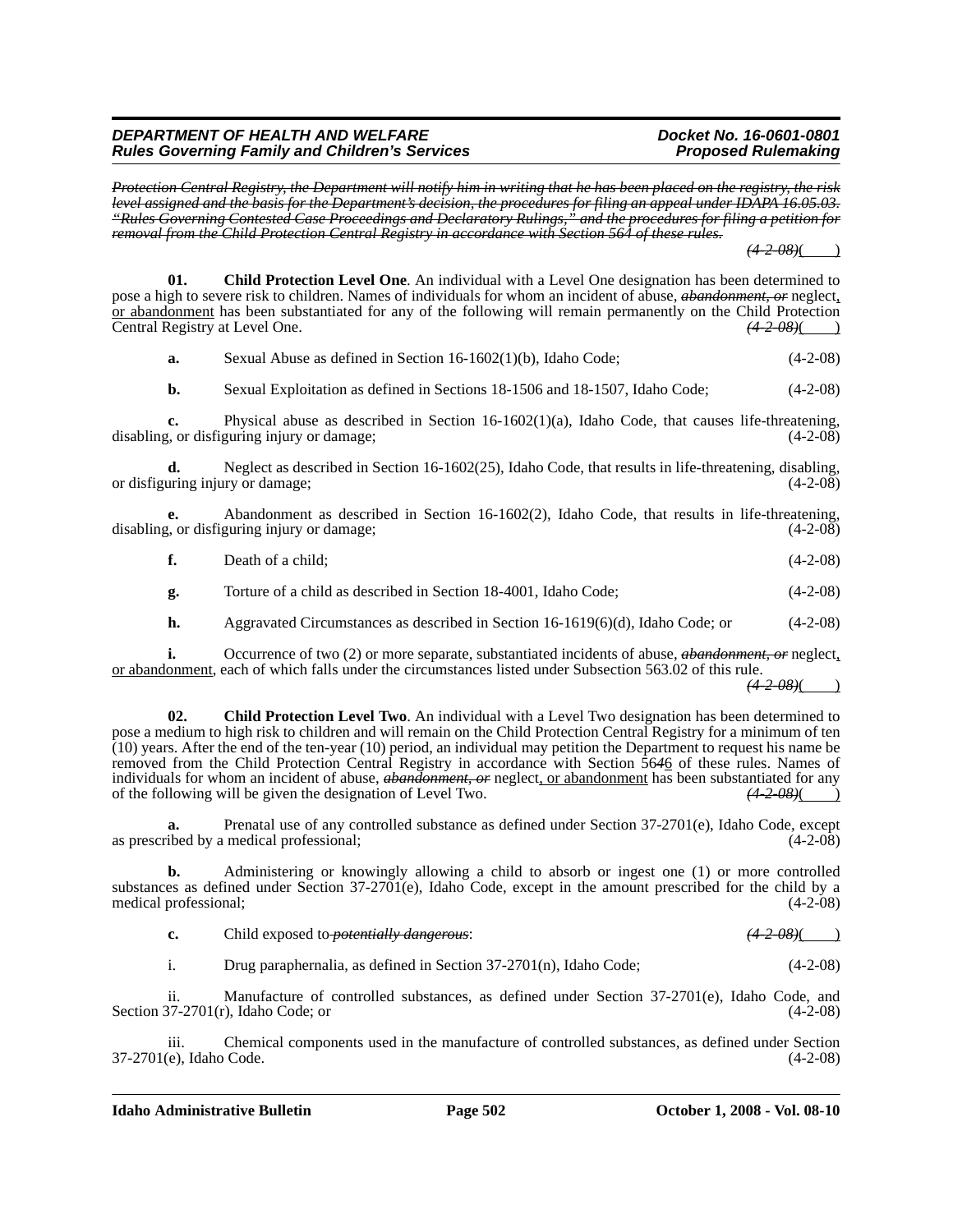**f.** The restraint or confinement of a child that *is potentially dangerous or* poses a substantial risk of causing life-threatening, disabling, or disfiguring injury or damage; *(4-2-08)*( )

**g.** Medical neglect as described in Section 16-1602(25), Idaho Code, that *is potentially dangerous or* ubstantial risk of resulting in life-threatening, disabling, or disfiguring injury or damage;  $(4-2-08)($ poses a substantial risk of resulting in life-threatening, disabling, or disfiguring injury or damage;

**h.** Malnutrition as established by medical evidence; or (4-2-08)

**d.** Failure to thrive caused by abuse, *abandonment, or* neglect, or abandonment, as established by

**e.** Physical abuse as described in Section 16-1602(1)(a), Idaho Code, *abandonment as described in*

**e.** Physical abuse as described in Section 16-1602(1)(a), Idaho Code, abandonment as described in

medical evidence;  $(4-2-0.08)$ 

*Section 16-1602(2), Idaho Code, or* neglect as described in Section 16-1602(25), Idaho Code, or abandonment as described in Section 16-1602(2), Idaho Code, that results in neither disabling nor disfiguring injury or damage, but<br>may require medical or other treatment:<br>(4.2.08) may require medical or other treatment;  $(4-2.08)$  (and the state of the state of the state of the state of the state of the state of the state of the state of the state of the state of the state of the state of the state

Section 16-1602(2), Idaho Code, or neglect as described in Section 16-1602(25), Idaho Code, that results in neither disabling nor disfiguring injury or damage, but may require medical or other treatment; (4-2-08)

**i.** Occurrence of two (2) or more separate, substantiated incidents of abuse, *abandonment*, *or* neglect, or abandonment, each of which falls under the circumstances listed under Subsection 563.03 of this rule.

*(4-2-08)*( )

**03. Child Protection Level Three**. An individual with a Level Three designation has been determined to pose a mild to medium risk *to children and* of harm to the health, safety, or well-being of a child. The name of that individual will remain on the Child Protection Central Registry for a minimum of five (5) years. After the end of the five-year (5) period, an individual may petition the Department to request his name be removed from the Child Protection Central Registry in accordance with Section 56*4*6 of these rules. Names of individuals for whom an incident of abuse, *abandonment, or* neglect, or abandonment has been substantiated for any of the following are given the designation of Level Three.  $(4.2-0.08)$ 

**a.** Lack of supervision-that is potentially dangerous; *(4-2-08)*  $(4-2-08)$ 

**b.** Failure to protect from abuse, *abandonment, or* neglect<u>, or abandonment</u> as described in Section (Idaho Code. *that is potentially dangerous*: (4-2-08)( 16-1602, Idaho Code, that is potentially dangerous;

**c.** Failure to discharge parental responsibilities described under Section 16-1602(23), Idaho Code*, in situations that are potentially dangerous or pose a substantial risk of harm to the health, safety, welfare, or well***being of a child**; or *(4-2-08)***( ) is a child in the case of a child**; or *(4-2-08)***(** 

**d.** Physical abuse as described in Section 16-1602(1)(a), Idaho Code, or neglect as described in Section 16-1602(25), Idaho Code, that causes minor injuries or damage that does not require medical treatment. (4-2-08)

*04. Child Protection Level Four. An individual with a Level Four designation has been determined to pose a low risk of future harm to children and will not be placed on the Child Protection Central Registry. Names of individuals who are substantiated for any of the following are given the designation of Level Four. (4-2-08)*

| $\theta$ .         | Mild physical neglect due to poverty issues, including no heat or utilities;                     | <del>(4-2-08)</del> |
|--------------------|--------------------------------------------------------------------------------------------------|---------------------|
| $h_{\tau}$         | Minor injury of a child while parent was attempting to protect himself or another;               | $(4\ 2\ 08)$        |
| $e_{\overline{z}}$ | Unsanitary house with timely clean up; or                                                        | $(4 - 2 - 08)$      |
| $\boldsymbol{d}$   | Circumstances in which parent(s) cannot safely provide for their child because the child poses a |                     |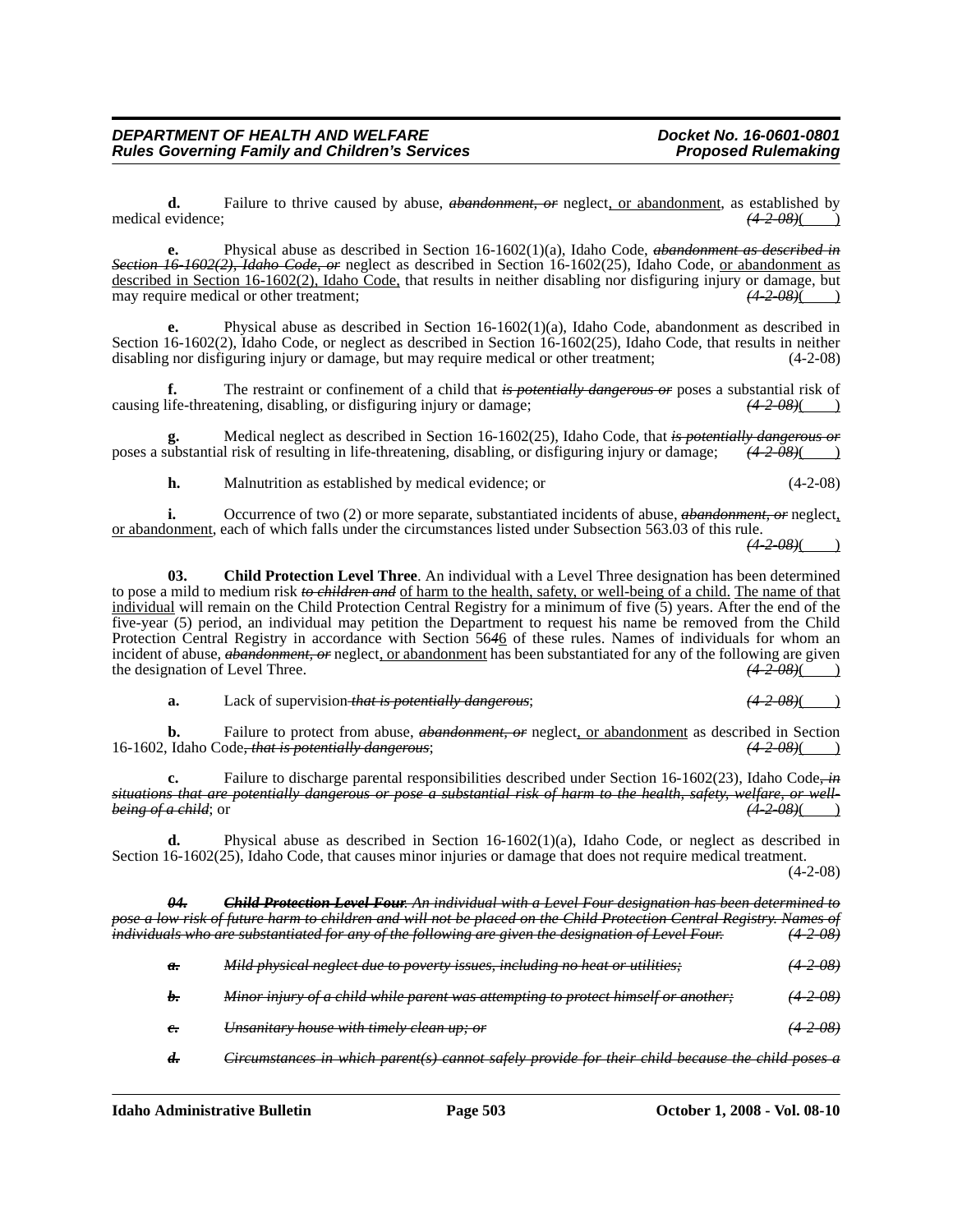*threat to the safety of the parent(s) or other children in the home and the parent(s) are actively working with the Department or other agency to find a safe and appropriate placement solution for the child.* 

#### **564. NOTIFICATION OF A SUBSTANTIATED INCIDENT OF ABUSE, NEGLECT, OR ABANDONMENT, AND RELATED ADMINISTRATIVE REVIEW AND CONTESTED CASE APPEAL RIGHTS.**

**01. Notification of Substantiated Incident**. Prior to placement on the Child Protection Central Registry, the Department will notify by certified mail, return receipt requested, each individual for whom an incident of abuse, neglect, or abandonment has been substantiated. The individual has twenty-eight (28) days from the date on the notification to file a request for an administrative review under the requirements in IDAPA 16.05.03, "Rules Governing Contested Case Proceedings and Declaratory Rulings." The Department's written notice will state:  $($   $)$ 

| а.        | The risk level assigned to the incident; |  |
|-----------|------------------------------------------|--|
| <u>b.</u> | The basis for the Department's decision; |  |

**c.** The individual's right to request an administrative review by the Department's Family and Community Services (FACS) Division Administrator of the Department's decision; and

**d.** The Department's contact information under Section 007 of these rules.

**02. Administrative Review Not Requested**. If the individual does not request an administrative review by the FACS Division Administrator within twenty-eight (28) days from the date on the notification, his name will automatically be entered on the Child Protection Central Registry without further notice or right for appeal.  $($   $)$ 

**03. Administrative Review Requested**. If the individual requests an administrative review by the FACS Division Administrator within twenty-eight (28) days from the date on the notification, the incident will be reviewed by the FACS Division Administrator and a decision will be rendered to either affirm, reverse, or modify, the decision to substantiate the incident of abuse, neglect, or abandonment. The Department will notify the individual of the FACS Division Administrator's decision by mail.

**04. Reversal of Decision to Substantiate**. When the FACS Division Administrator completes the administrative review and reverses the decision to substantiate the incident of abuse, neglect, or abandonment, and determines that the incident is not substantiated, then no further action is required by the individual. The individual's name will not be placed on the Child Protection Central Registry.

**05. Contested Case Appeal**. When the FACS Division Administrator completes the administrative review and affirms the decision to substantiate the incident of abuse, neglect, or abandonment, the individual will be notified by mail that his name has been placed on the Child Protection Central Registry and informed of:

**a.** The basis for the Department's decision; ( )

**b.** The procedures for filing a contested case appeal under IDAPA 16.05.03, "Rules Governing Contested Case Proceedings and Declaratory Rulings," Section 101; ( )

**c.** The procedures for filing a petition for removal from the Child Protection Central Registry after the applicable minimum time has passed under Section 566 of these rules; and

**d.** The Department's contact information under Section 007 of these rules.

# **565. PETITION FOR REMOVAL OF AN INDIVIDUAL'S NAME ON THE CHILD PROTECTION CENTRAL REGISTRY PRIOR TO OCTOBER 1, 2007.**

After January 1, 2008, an individual whose name was placed on the Child Protection Central Registry prior to October 1, 2007, may file a petition to have his name removed from the registry in accordance with Subsection

**Idaho Administrative Bulletin Page 504 October 1, 2008 - Vol. 08-10**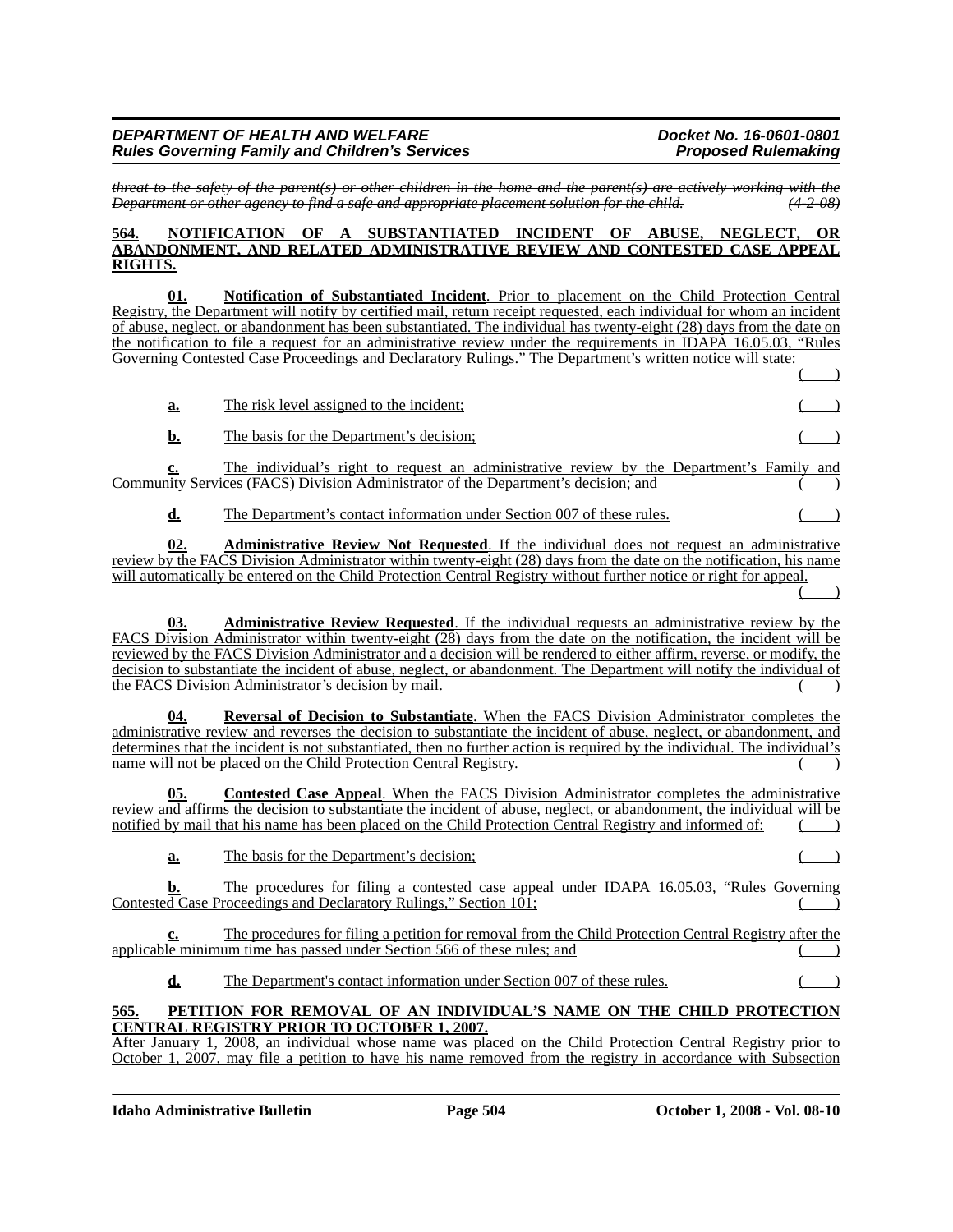566.01 of these rules. The petitioner will be assigned a child protection risk level in accordance with criteria under Section 563 of these rules and the case will be reviewed to determine if it meets the requirements for removal.

#### **56***4***6. PETITION***ING* **FOR REMOVAL OF AN INDIVIDUAL'S NAME FROM THE CHILD PROTECTION CENTRAL REGISTRY.**

Any individual whose name is on the Child Protection Central Registry and whose required minimum time on the registry has elapsed, may petition the Department to remove his name from the Registry. An individual whose name appears with a Level One designation on the Child Protection Central Registry is not eligible to petition for removal.  $($   $)$ 

**01.** Petitioning for Removal From the Child Protection Central Registry. Any individual whose name appears on the Child Protection Central Registry*, other than an individual with a Level One designation* with a designation or either Level Two or Level Three, may*, after the applicable minimum period of time has passed,* petition to have his name removed from the Child Protection Central Registry after the minimum period of time has elapsed for the applicable level. The petition must include a written statement from the petitioner to the Department's FACS Division Administrator requesting that the petitioner's name be removed from the Child Protection Central Registry. *The petition will be granted if:* The Department's address is found under Section 007 of these rules.

 $(4 - 2 - 08)$ 

#### **02. Criteria for Granting Petition for Removal From the Child Protection Central Registry**. The petition for removal from the Child Protection Central Registry will be granted if:

**a.** There are no additional substantiated reports on the Child Protection Central Registry or that of other states in which the petitioner has resided since the last substantiated report of abuse, *abandonment*, *or* neglect, or abandonment in Idaho; and (4–2–08)() or abandonment in Idaho; and *(4-2-08)*( )

**b.** There are no convictions, adjudications, or withheld judgments for <u>any of</u> the *following* crimes listed under Subsection 566.03 of this rule: ( )

 $\partial$ On *the state's* Idaho's central repository of criminal history records as established and maintained by the Idaho State Police under Title 67, Chapter 30, Idaho Code*,*; or ( )

ii. *o*On the criminal history repository of other states in which the petitioner has resided since the last substantiated report of abuse, *abandonment, or* neglect, or abandonment in Idaho.

**03. Criminal History Checks**. It is the responsibility of the petitioner to request, pay for, and obtain minal history checks and submit them to the Department.  $(4-2-08)$  (4-2-08) these criminal history checks and submit them to the Department.

*i***a.** The Department will not remove a petitioner from the Child Protection Central Registry if a criminal history check reveals any of the following, within five (5) years of the receipt of the petition: (4-2-08)

| $(\frac{\partial}{\partial \mathbf{L}})$ | <b>Physical Assault:</b>                  | $(4-2-08)$ |
|------------------------------------------|-------------------------------------------|------------|
| $(2)$ <u>ii.</u>                         | Battery; or                               | $(4-2-08)$ |
|                                          | $\frac{(3)}{111}$ A drug-related offense. | $(4-2-08)$ |
|                                          |                                           |            |

*ii***b.** The Department will not remove a petitioner from the Child Protection Central Registry if a criminal history check reveals any of the following: (4-2-08)

| $(H)$ i.   | Child abuse or neglect;                                   | $(4-2-08)$ |
|------------|-----------------------------------------------------------|------------|
| $(2)$ ii.  | Spousal abuse;                                            | $(4-2-08)$ |
| $(3)$ iii. | A crime against children, including child pornography; or | $(4-2-08)$ |

*(4)*iv. A crime involving violence, including rape, sexual assault, or homicide, but not including other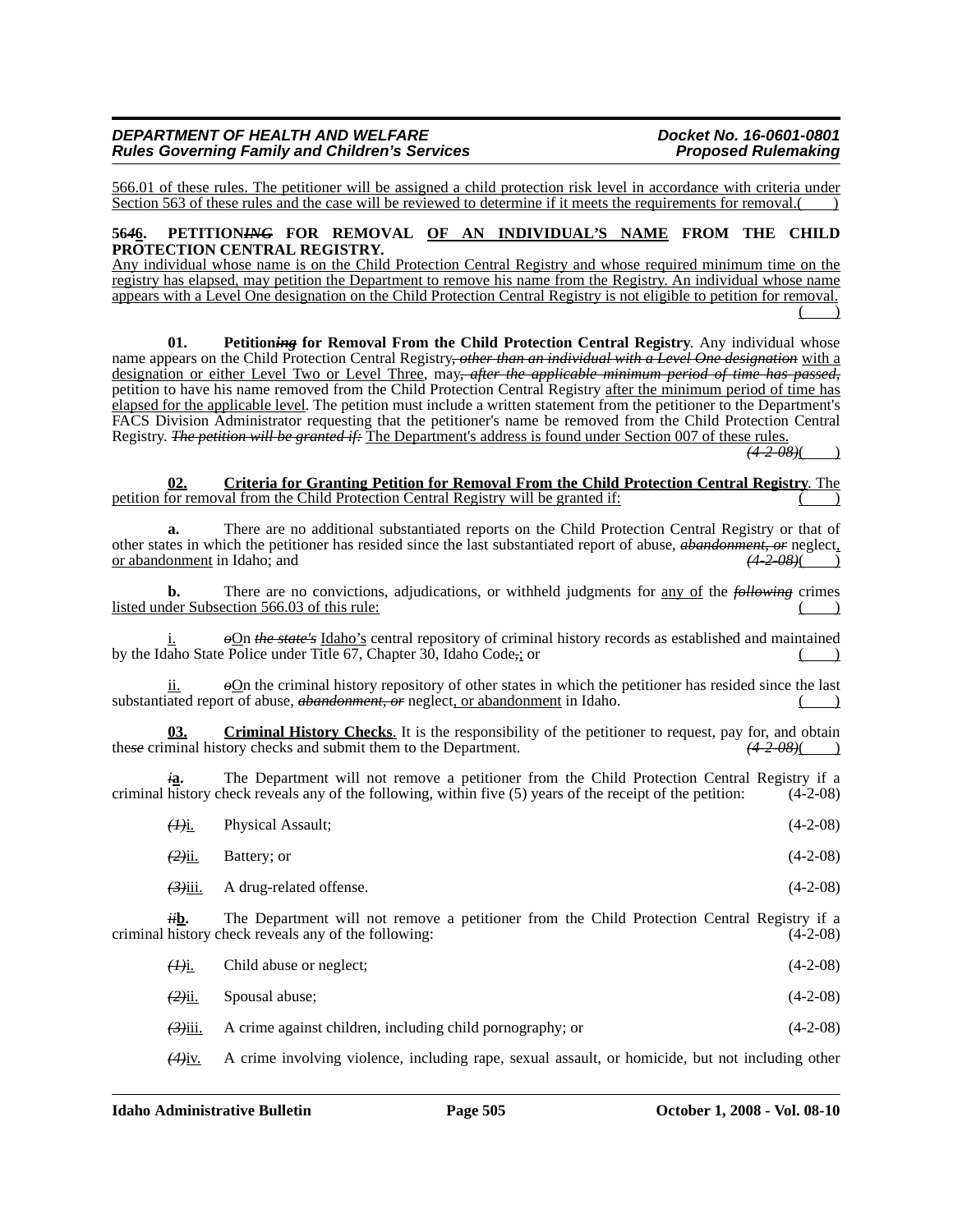physical assault or battery. (4-2-08)

**0***2***4. Granting or Denying** *the Petition for* **Removal From the Child Protection Central Registry**. The Department will issue a letter granting or denying removal of the petitioner's name from the Child Protection<br>Central Registry within twenty-eight (28) days of receipt of the petition.  $(42.08)()$ Central Registry within twenty-eight (28) days of receipt of the petition.<sup>7</sup>

**0***3***5. Appeal of a Denial** *for Petition for* **of Removal From the Child Protection Central Registry**. The individual may *file an* appeal *from* the denial of removal of his name from the Child Protection Central Registry under IDAPA 16.05.03, "Rules Governing Contested Cases Proceedings and Declaratory Ruling*s.*," Section 101. *(4-2-08)*( )

*04. Petition for Removal of Individuals on the Child Protection Central Registry Prior to October 1, 2007. After January 1, 2008, an individual whose name was placed on the Child Protection Central Registry prior to October 1, 2007, may file a petition to have his name removed from the registry in accordance with Subsection 564.01 of this rule. The petitioner will be assigned a child protection risk level in accordance with criteria under Section 563 of these rules and the case will be reviewed to see if it meets the requirements for removal. (4-2-08)*

# **56***5***7. "SAFE HAVEN" EXEMPTION FOR PARENTS OF CERTAIN ABANDONED INFANTS.**

No disposition will be made on the parent(s) and no information will be entered into the Child Protection Central Registry when a parent(s) relinquishes their infant within the first thirty (30) days of life to a "Safe Haven" according to Title 39, Chapter 82, Idaho Code, Idaho Safe Haven Act. (4-2-08)

# **56***6***8. COURT-ORDERED CHILD PROTECTION RISK ASSESSMENT.**

When, in any divorce proceeding or upon request for modification of a divorce decree, an allegation of child abuse or child sexual abuse is made, implicating either party, the court may order that an investigation/risk assessment be conducted by the Department. Court orders for preliminary child protective risk assessment and for any subsequent assessment the court may deem necessary will be served on the Department supervisor for child protection services in the field office in which the court has geographical jurisdiction. The child protection supervisor must immediately initiate the risk assessment and consult with the court promptly if there are any obstacles proceeding its completion. Immediately upon completing the report, the Department must make a written report to the court. (4-2-08)

# **56***7***9. PETITION UNDER THE CHILD PROTECTIVE ACT.**

If any incidence of child abuse, *abandonment, or* neglect, or abandonment is substantiated through an immediate safety or comprehensive assessment, or both, or during the provision of services, and cannot be resolved through informal processes or voluntary agreement that is adequate for protection of the child, the Department will request the prosecuting attorney to file a Child Protective Act petition.  $\frac{(4-2-0.08)}{(4-2-0.08)}$ 

# **5***68***70. COOPERATION WITH LAW ENFORCEMENT.**

The Department will cooperate with law enforcement personnel in their handling of criminal investigations and the filing of criminal proceedings. (4-2-08) filing of criminal proceedings.

# **5***69***71. CHILD CUSTODY INVESTIGATIONS FOR THE DISTRICT COURT.**

Where no other community resources are available and when ordered by the district courts, the Department will, for a fee of thirty-five dollars (\$35) per hour, conduct immediate safety and comprehensive assessments and provide social information to assist the court in child custody actions, to assist the court to determine the most therapeutic placement for the child.  $(3-30-07)$ 

**01. Requests From Private Attorney**. If a parent's attorney requests an immediate safety or comprehensive assessment, or both, and a report of findings regarding the fitness of a parent, the attorney must be advised that such service is provided on behalf of a child but not on behalf of a litigant, and that any such assessment and report would be provided to the court pursuant to a court order. (3-30-07)

**02. Conduct of the Assessment**. In conducting the assessment, the family services worker must explain to the family the purpose for which the information is being obtained. If the judge intends to treat the report as evidence, the family must be informed that any information they provide will be brought out at the court hearing. If the family refuses to give information to the family services worker, the Department has no authority to require cooperation. However, the judge may issue an order directing the family to provide information to the family services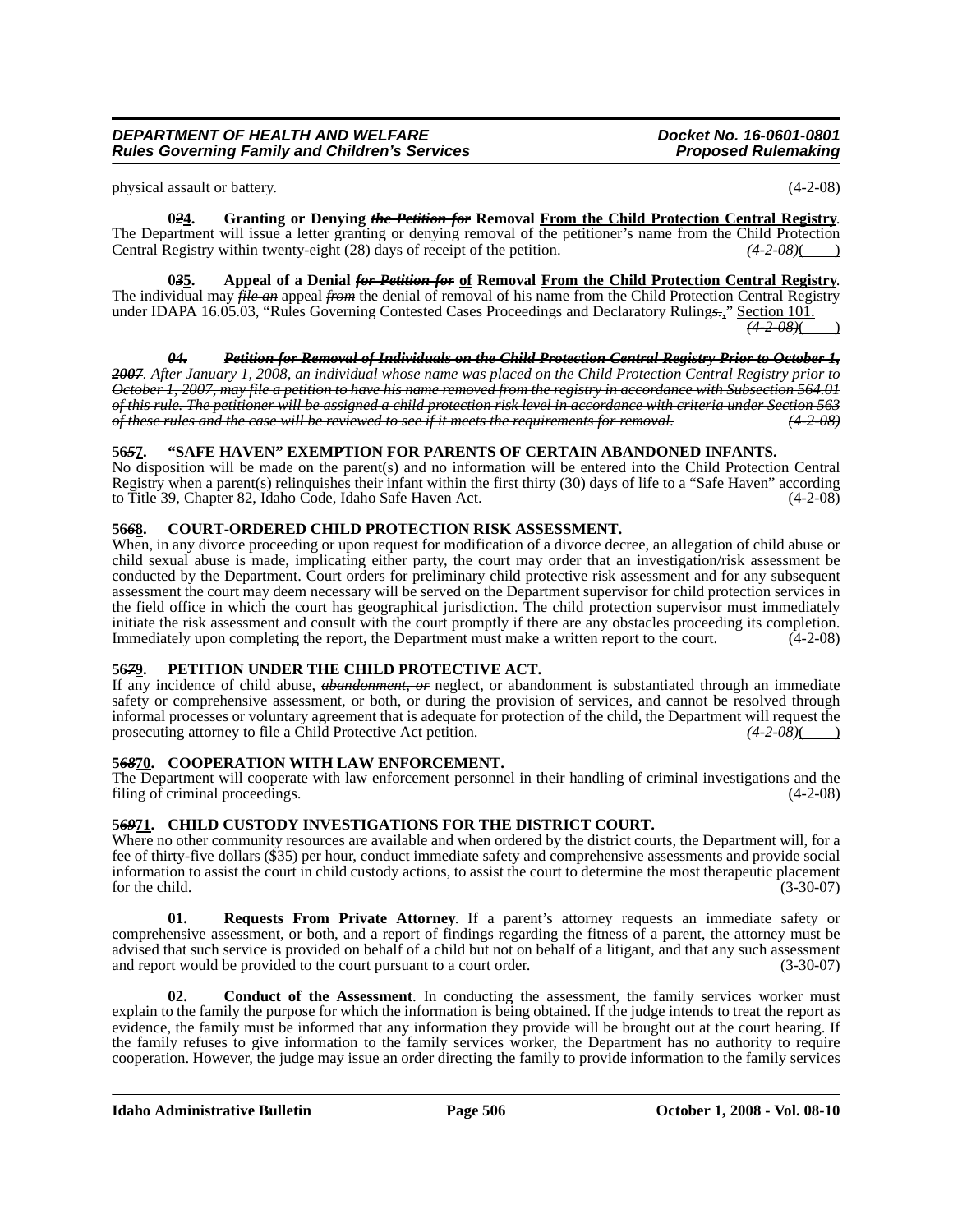worker for the purpose of making a report to the court. (3-30-07)

**03. Report to Court**. The family services worker will provide a report only to the Magistrate judge who ordered the assessment, and must use the Department's format for the assessment of need. The report must describe what was observed about the home conditions and the care of the child(ren). (3-30-07)

**04. Department Clients**. If the family is or has been a client of the Department, disclosure of information must comply with *Idaho Department of Health and Welfare Rules,* IDAPA 16.05.01, "Use and Protection of Department Records." *(3-30-07)*( )

## **57***0***2. -- 6***3***99. (RESERVED).**

#### *CHILDREN'S MENTAL HEALTH SERVICES (Sections 640 -- 699)*

#### *640. CHILD MENTAL HEALTH SERVICES.*

*Section 16-2402, Idaho Code, designates the Department as the lead agency in establishing and coordinating community supports, services, and treatment for children with serious emotional disturbances and their families. Core services provided are identified in Section 030.* 

#### *641. OUTCOMES.*

*01. Outcomes. Outcomes are measured through administration of a standardized assessment tool both before and after intervention. Major life areas such as school, community, mental status, family life are the focus of the assessment. (3-30-01)*

| <del>outcome:</del> | <u>θ2.</u>             | Progress. Progress on each of the following behavioral indicators would be suggestive of a positive | <del>(3-30-01)</del> |
|---------------------|------------------------|-----------------------------------------------------------------------------------------------------|----------------------|
|                     | $\theta$ .             | Child lives at home;                                                                                | (3300)               |
|                     | b.                     | Child has positive peers;                                                                           | <del>(3-30-01)</del> |
|                     | $e_{\overline{\cdot}}$ | <del>Child attends and participates regularly in school;</del>                                      | <del>(3-30-01)</del> |
|                     | d.                     | Child manages psychiatric symptoms and is not a danger to self or others; and                       | <del>3 30 OH</del>   |
|                     | $e_{\overline{\cdot}}$ | Child does not exhibit criminal behavior.                                                           | <del>3-30-01)</del>  |

#### *642. ACCESS TO SERVICES.*

*The Department will prioritize services to seriously emotionally disturbed children and their families. Services may be accessed through a voluntary application for services or through involuntary legal proceedings. When regional service capacity is reached, every reasonable effort will be made to obtain alternative services for the child and family. Their names will also be placed on a waiting list for Department services.* 

*01. Local Resources and Plan Development. Children with serious emotional disturbances and their families may have access to local resources and services which do not require placement outside their home into alternate care. A plan will be developed between the Department, the parent(s) or legal guardian(s), the child, if appropriate, and the service provider. This plan will be specific, measurable and realistic in the identification of the goal(s), relevant areas of concern, and desired results. (3-30-07)*

*02. Payment for Treatment. When parent(s) or legal guardian(s) request Department payment for a child's treatment, a service agreement must be negotiated and signed by the parent(s) or legal guardian(s) and the Department. A referral will be made to Child Support Services to collect payment for the cost of out-of-home care.*

*(5-3-03)*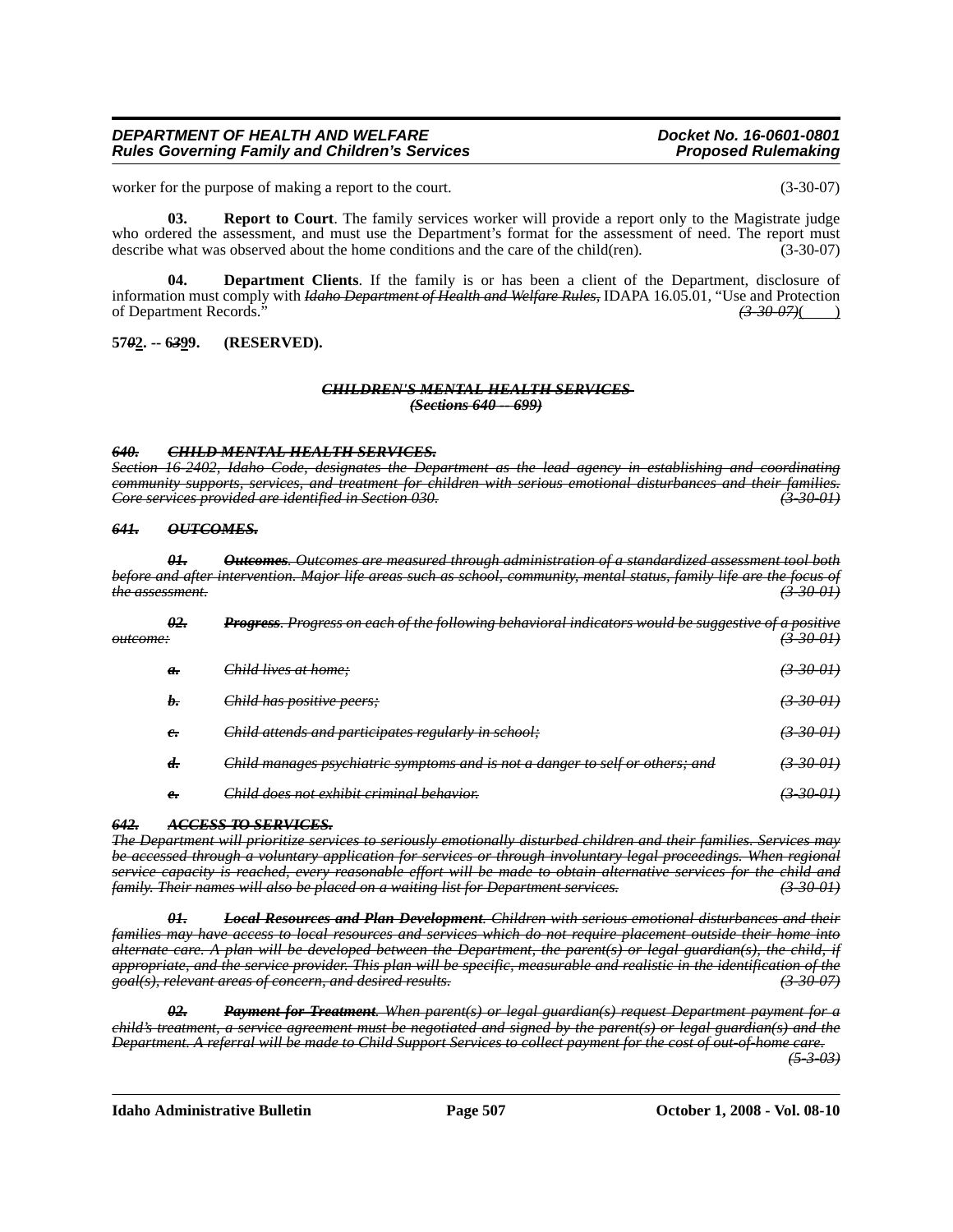*03. Involuntary Placement Under the Children's Mental Health Services Act. When a seriously emotionally disturbed child presents a significant danger to himself or herself and/or to others and the child's parent(s) or legal guardian(s) will not consent to a voluntary placement of the child, the child can be placed involuntarily through a court order. Involuntary Treatment Orders are limited to one hundred twenty (120) days and can be changed to a voluntary placement upon the request of the consenting parent(s) or legal guardian(s). At the end of one hundred twenty (120) days, a judicial redetermination is required to extend the involuntary treatment order for an additional set period of time. (5-3-03)*

*04. Use of Public Funds and Benefits. Public funds and benefits will be used to provide services for children with serious emotional disturbances and their families. Services should be planned and implemented to maximize the support of the family's ability to provide adequate safety and well-being for the child at home. If the child cannot receive adequate services within the family home, community resources will be provided to minimize the need for institutional or other residential placement. Services will be individually planned with the family to meet the unique needs of each child and family. Services will be provided without requiring that parent(s) or legal guardian(s) relinquish custody of the child. (3-30-07)*

#### *643. CHARGES TO PARENT(S) OR LEGAL GUARDIAN(S).*

*Parent(s) or legal guardian(s) of children with serious emotional disturbances who are receiving services either directly from the Department's Family and Children's Services program or through Department contracts with private providers, are responsible for paying for services provided to their child and to their family. The amount charged for each service shall be in accordance with the parent(s)' or legal guardian(s)' ability to pay as determined by a sliding fee scale. The amount charged for services when a child is living outside of his or her home, such as foster care, residential care or hospital shall be in accordance with the parent(s)' or legal guardian(s)' ability to pay as determined by a sliding scale (cost of care as compared with parent(s)' or legal guardian(s)' available income and consideration of indebtedness) applied by the Division of Welfare's Bureau of Child Support Services. (5-3-03)*

#### *644. SLIDING SCALE FEE TABLE 644.*

*Sliding scale fee for services provided to a child in their home will be calculated using the following table. This sliding fee scale is based on the current Poverty Guidelines published in the Federal Register. Incomes below the five percent (5%) level are not to be charged.*

| ANNUAL HOUSEHOLD INCOME |                          |                                         |           |                      |                         |                 |                      |                     |             |
|-------------------------|--------------------------|-----------------------------------------|-----------|----------------------|-------------------------|-----------------|----------------------|---------------------|-------------|
|                         | <del>each</del><br>add'l | <del>% pay</del><br><del>child at</del> |           |                      |                         |                 |                      |                     |             |
| $\overline{1}$          | 2                        | $\boldsymbol{3}$                        | 4         | 5                    | 6                       | $\overline{f}$  | 8                    | person              | home        |
| <del>4\$8.050</del>     | <del>4\$10,850</del>     | 543,650                                 | 4\$16,450 | <del>4\$19,250</del> | <del>&lt;\$22,050</del> | 4\$24,850       | 4\$27,650            |                     | $0\%$       |
| \$8,050                 | \$10,850                 | \$13,650                                | \$16,450  | \$19,250             | \$22,050                | \$24,850        | \$27,650             | +\$2,800            | 0 %         |
| \$10,062                | \$13,562                 | \$17,062                                | \$20,562  | \$24,062             | \$27,562                | \$31,062        | \$34,562             | <del>1\$3,500</del> | 5%          |
| \$12,075                | \$16,275                 | \$20,475                                | \$24,675  | \$28,875             | \$33,075                | \$37,275        | \$41,475             | $+ $4,200$          | $-10%$      |
| <del>\$14,087</del>     | \$18,987                 | \$23,887                                | \$28,787  | \$33,687             | \$38,587                | \$43,487        | \$48,387             | $+ $4,900$          | 15%         |
| \$16,100                | \$21,700                 | \$27,300                                | \$32,900  | \$38,500             | \$44,100                | \$49,700        | <del>\$55,300</del>  | +\$5,600            | <b>20%</b>  |
| \$18,112                | \$24,412                 | \$30,712                                | \$37,012  | \$43,312             | \$49,612                | <b>\$55,912</b> | <del>\$62,212</del>  | $+ $6,300$          | 30%         |
| \$20,125                | \$27,125                 | <del>\$34,125</del>                     | \$41,125  | \$46.625             | \$55,125                | \$62,125        | <del>\$69,125</del>  | $+ $7,000$          | 40 %        |
| \$22,137                | \$30,712                 | \$37,537                                | \$45,237  | \$51,437             | \$60,637                | \$68,337        | \$76,037             | +\$7,700            | 50 %        |
| \$24,150                | \$32,550                 | \$40,950                                | \$49,350  | \$57,750             | \$66,150                | \$74,550        | <del>\$82,95</del> 0 | $+ $8,400$          | 60 %        |
| \$26,162                | \$35,262                 | \$44,362                                | \$53,462  | \$62,562             | \$71,662                | \$80,762        | <del>\$89,862</del>  | <del>1\$9,100</del> | <b>70 %</b> |
| \$28,175                | \$37,975                 | \$47,775                                | \$57,575  | \$67,375             | \$77,175                | \$86,975        | <del>\$96.775</del>  | +\$9,800            | 80 %        |

**Idaho Administrative Bulletin Page 508 October 1, 2008 - Vol. 08-10**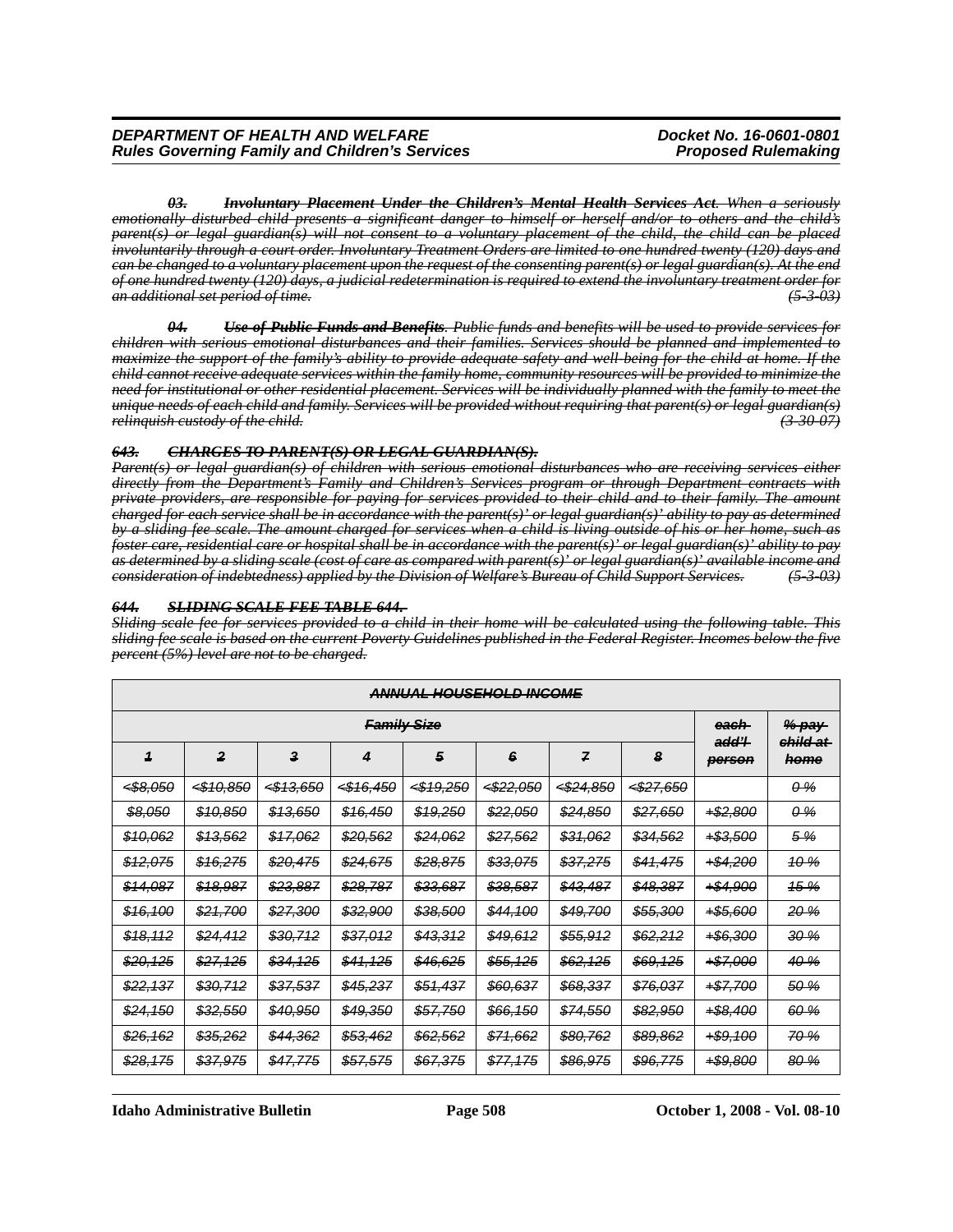|                        | ANNIHAI HOHEEHOLD INCOME |          |          |          |          |          |           |                 |                     |
|------------------------|--------------------------|----------|----------|----------|----------|----------|-----------|-----------------|---------------------|
| <del>Family Size</del> |                          |          |          |          |          |          |           |                 | $%$ pay<br>child at |
|                        | 2                        | -3       | 4        | 5        | 6        | 7        | 8         | add'l<br>person | home                |
| \$30,187               | \$40,687                 | \$51,187 | \$61,687 | \$72,187 | \$82,687 | \$93,187 | \$103,687 | +\$10,500       | 90%                 |
| \$32,200               | \$43,400                 | \$54,600 | \$65,800 | \$77,000 | \$88,200 | \$99,400 | \$110,600 | +\$11,200       | <del>100 %</del>    |

*(3-30-01)*

#### *645. FEE DETERMINATION FOR SERVICES OTHER THAN OUT-OF-HOME CARE.*

*Parent(s) or legal guardian(s) must complete an application for service and a "Fee Determination Form" prior to the delivery of services. The fee determination process includes the following features: (5-3-03) 01. Ability to Pay. Charges are based upon the number of dependents and family income. (3-18-99)*

*a. An ability to pay determination will be made at the time of the voluntary request for services or as soon as possible. (3-18-99)*

*b. Redetermination of ability to pay will be made at least annually or upon request of the parent(s) or legal guardian(s) or at any time changes occur in family size, income or allowable deductions.* 

| <del>amounts for:</del> | $e_{\overline{\cdot}}$ | In determining the family's ability to pay for services, the Department shall deduct annualized | $(3-18-99)$         |
|-------------------------|------------------------|-------------------------------------------------------------------------------------------------|---------------------|
|                         | $t$ .                  | Court ordered obligations;                                                                      | (3, 18, 99)         |
|                         | $\cdot \cdot$<br>it.   | Dependent support;                                                                              | $(3-18-99)$         |
|                         | iii.                   | Child care payments necessary for parental or legal guardian(s) employment;                     | <del>(5-3-03)</del> |
|                         | $\ddot{t}$             | Medical expenses;                                                                               | (3, 18, 99)         |
|                         | ν.                     | <i>Transportation</i> :                                                                         | $(3-18-99)$         |
|                         | vi.                    | Extraordinary rehabilitative expenses; and                                                      | $(3-18-99)$         |
|                         | vii.                   | State and federal tax payments, including FICA taxes.                                           | <u>3 18 99)</u>     |
|                         |                        |                                                                                                 |                     |

*d. Information regarding third-party payors and other resources including Medicaid or private insurance must be identified and developed in order to fully determine the parent(s)' or legal guardian(s)' ability to pay and to maximize reimbursement for the cost of services provided. (5-3-03)*

*e. It is the responsibility of the parent(s) or legal guardian(s) to obtain and provide information not available at the time of the initial financial interview whenever that information becomes available. (5-3-03)*

*02. Time of Payment. Normally charges for services will be due upon delivery of the service unless other arrangements are made, such as for monthly billing. (3-18-99)*

*03. Charges. Using the sliding fee scale in Section 644, an amount will be charged based on family size, resources, income, assets and allowable deductions, exclusive of third-party liable sources, but in no case will the amount charged exceed the cost of the services. (3-30-01)*

*04. Established Fee. The maximum hourly fees or flat fees charged for children's mental health services shall be established by the Department of Health and Welfare. The current charges are set out in Table 645.*

**Idaho Administrative Bulletin Page 509 October 1, 2008 - Vol. 08-10**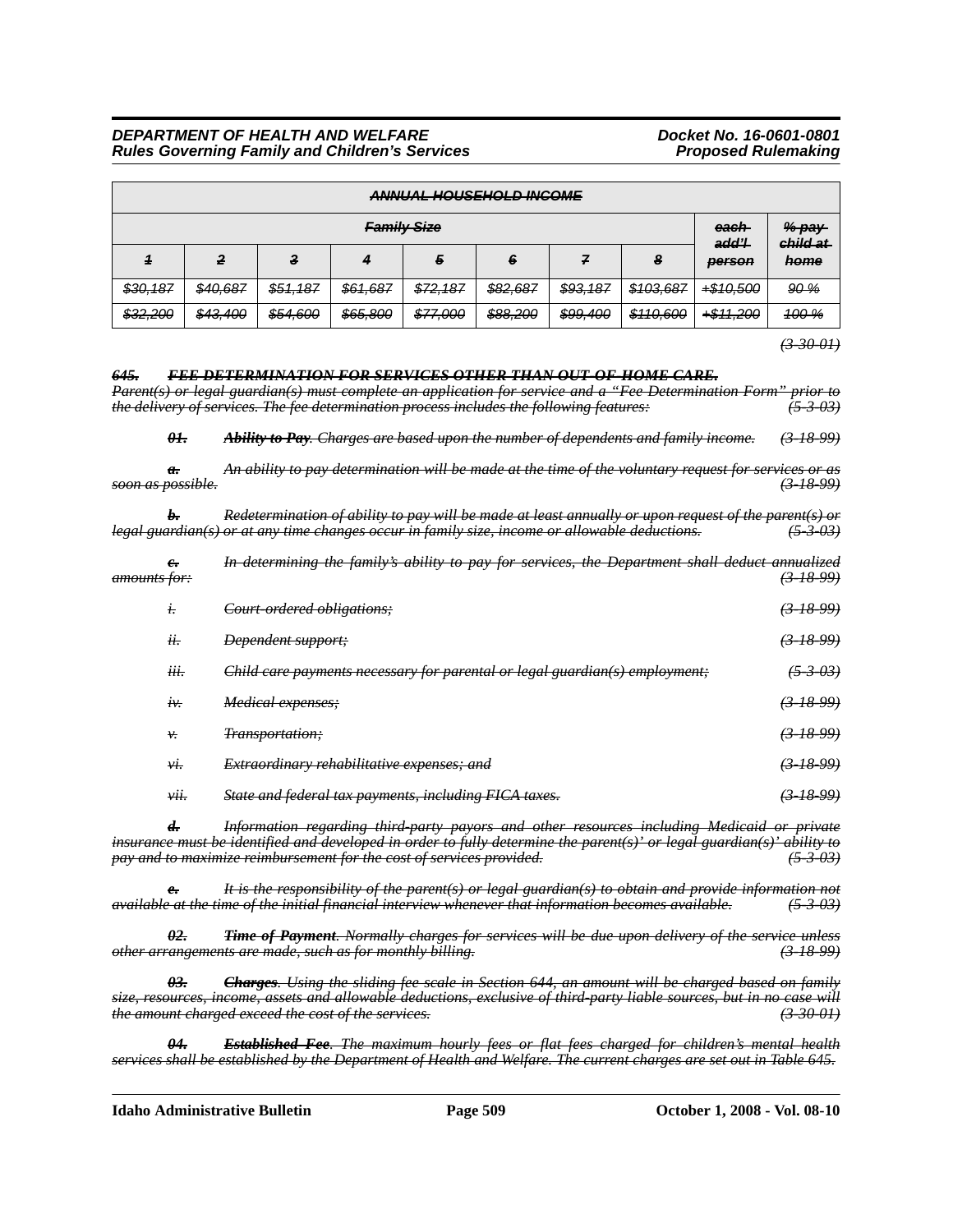|          | <b>Table 645 - Hourly Charges for Children's</b><br><b>Mental Health Services</b> |                      |
|----------|-----------------------------------------------------------------------------------|----------------------|
|          |                                                                                   | <b>Hourly Charge</b> |
| a.       | <b>Psychosocial Rehabilitation Services</b>                                       |                      |
| İ.       | Individual Psychosocial Rehabilitation                                            | \$74                 |
| ii.      | Group Psychosocial Rehabilitation                                                 | \$18                 |
| iii.     | <b>Rehabilitative Evaluation</b>                                                  | \$74                 |
| À۷.      | <b>Task Plan Development</b>                                                      | \$74                 |
| V.       | <b>Community Crisis Support</b>                                                   | \$74                 |
| ۱ń       | Psychopharmacological Management                                                  | \$32                 |
| νii.     | Psychological Test                                                                | \$63                 |
| viii.    | <b>Medical Report (new)</b>                                                       | \$63                 |
| ix.      | <b>Medical Report (past record)</b>                                               | \$63                 |
| $\times$ | Consultation/Collateral                                                           | \$63                 |
| хi.      | Crisis Intervention (at Emergency Room)                                           | \$74                 |
| хij.     | <b>Diagnostic Interview/Screening</b>                                             | \$63                 |
| Ь.       | Psychotherapy                                                                     |                      |
| i.       | <i><b>Individual</b></i>                                                          | \$63 \$83*           |
| ii.      | Group Psychotherapy                                                               | \$24                 |
| iii.     | <b>Family Psychotherapy</b>                                                       | \$63 \$77*           |
|          |                                                                                   | <i>*M.D. rate</i>    |

*(3-30-01)*

*646. -- 699. (RESERVED).*

## **ADOPTION SERVICES (Sections 700 -- 710)**

# **700. ADOPTION SERVICES POLICY.**

Where reasonable efforts to reunite or preserve a family are unsuccessful, or where relinquishment is requested by the parent(s), the Department *shall* will consider whether termination of parental rights is in the best interests of the child. The Department *shall* must make every effort to place any child legally free for adoption in an appropriate adoptive home. Each child will be placed with an adoptive family who can support the racial, ethnic or cultural identity of the child, and is able to cope with any forms of discrimination the child may experience.  $\frac{(5-3-0.3)}{(5-3$ child, and is able to cope with any forms of discrimination the child may experience.

# **701. SERVICES TO BE PROVIDED IN ADOPTIONS.**

In addition to the core *family and children's* services provided *in accordance with* under these rules, the Department must assure provision of the following: must assure provision of the following: *(3-30-07)*( )

**01. Response to Inquiries**. Written or personal inquiries from prospective adoptive families must be d within two (2) weeks. (3-30-07) answered within two  $(2)$  weeks.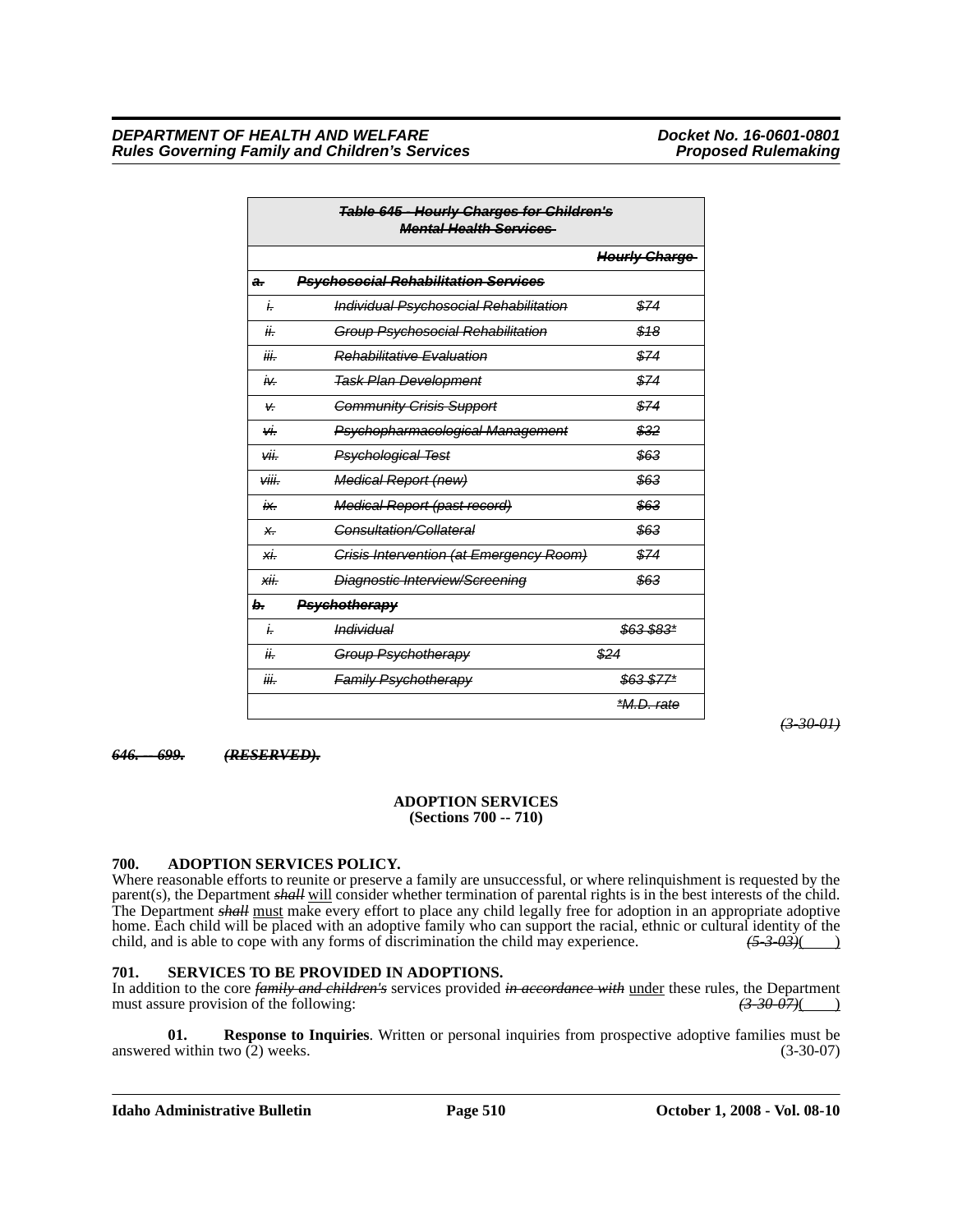**02. Pre-Placement Child/Family Assessment**. An assessment of the child's family of origin history, needs as an individual and as part of a family, and completion of a life story book for each child preparing for adoptive placement. (3-18-99) adoptive placement.

**03. Compliance with Multi-Ethnic Placement Act and Interethnic Adoption Provisions**. Selection of the most appropriate adoptive family consistent with the Multi-Ethnic Placement Act and Interethnic Adoption<br>Provisions, if the child is not an Indian. Provisions, if the child is not an Indian.

**04. (Pre-Placement) Home Study**. An adoptive home study to ensure selection of an appropriate adoptive home. (3-18-99)

**05. Preparation for Placement**. Preparation of the child by an assigned social worker who will assist the child in addressing anticipated grief and loss due to separation from his parents and assisting the child with the transition into an adoptive home. (5-3-03)

**06. Technical Assistance**. Assistance in completing the legal adoption, including compliance with the hild Welfare Act. (3-18-99) Indian Child Welfare Act.

**07. Adoption Assistance**. A determination of eligibility for adoption assistance must be made for each child placed for adoption through the Department prior to the finalization of his adoption. Eligibility for adoption assistance is determined solely on the child's need. No means test may be applied to the adoptive family's income or resources. Once eligibility is established, the Division will negotiate a written agreement with the adoptive family. The agreement must be fully executed by all parties prior to the finalization of the adoption in order to be valid.

(3-30-07)

**08. Period of Support Supervision**. Once a child is placed with an adoptive family, a period of support and supervision by the Department lasting at least six (6) months must be completed prior to the finalization of the adoption. If the child has been a foster child placed with the family for a period of at least six (6) months, the family may submit a written request to the Department's *Family and* Child*ren's* and Family Services Program Manager to reduce the supervisory period to a minimum of three (3) months. *(3-30-07)*( )

**09. Post Adoption Services**. Services after an adoption is final are provided within available resources. Children with negotiated adoption assistance agreements, whether from Idaho or from another state, are eligible for any services available to Idaho children. International adoptees residing in Idaho are also eligible for any services available to Idaho children under the Inter-Country Adoption of 2000 (P.L.106-279). Children with either IV-E or state adoption assistance agreements are eligible for Medicaid in Idaho. A referral from an Interstate Compact on Adoption and Medical Assistance member state will serve as a formal application for services in Idaho. Applications for Medicaid are made through the Department in accordance with IDAPA 16.03.01, "Eligibility for Health Care Assistance for Families and Children." (3-30-07)

# **702. SERVICES TO BE PROVIDED IN LEGAL GUARDIANSHIPS.**

In addition to the family services provided *in accordance with* under these rules, the Department will provide the following: *(3-30-07)*( )

**01. Preparation for Placement**. Preparation of the child by an assigned social worker who will assist the child in addressing anticipated grief and loss due to separation from his parent(s) and assisting the child with the transition into the home of the legal guardian(s). (5-3-03)

**02.** Licensure. Potential legal guardian(s) must apply for and receive a foster care license before any he guardianship of the Department can be placed in their home. (5-3-03) child in the guardianship of the Department can be placed in their home.

**Financial Assistance to Obtain Guardianship**. For potential legal guardian(s) who are not able to afford the attorney and court costs to obtain legal guardianship of a child in the Department's guardianship, financial assistance may be available from the Department. Financial assistance may be provided regardless of the guardian's state of residence.

**04. Eligibility for Guardianship Assistance**. A determination of eligibility for guardianship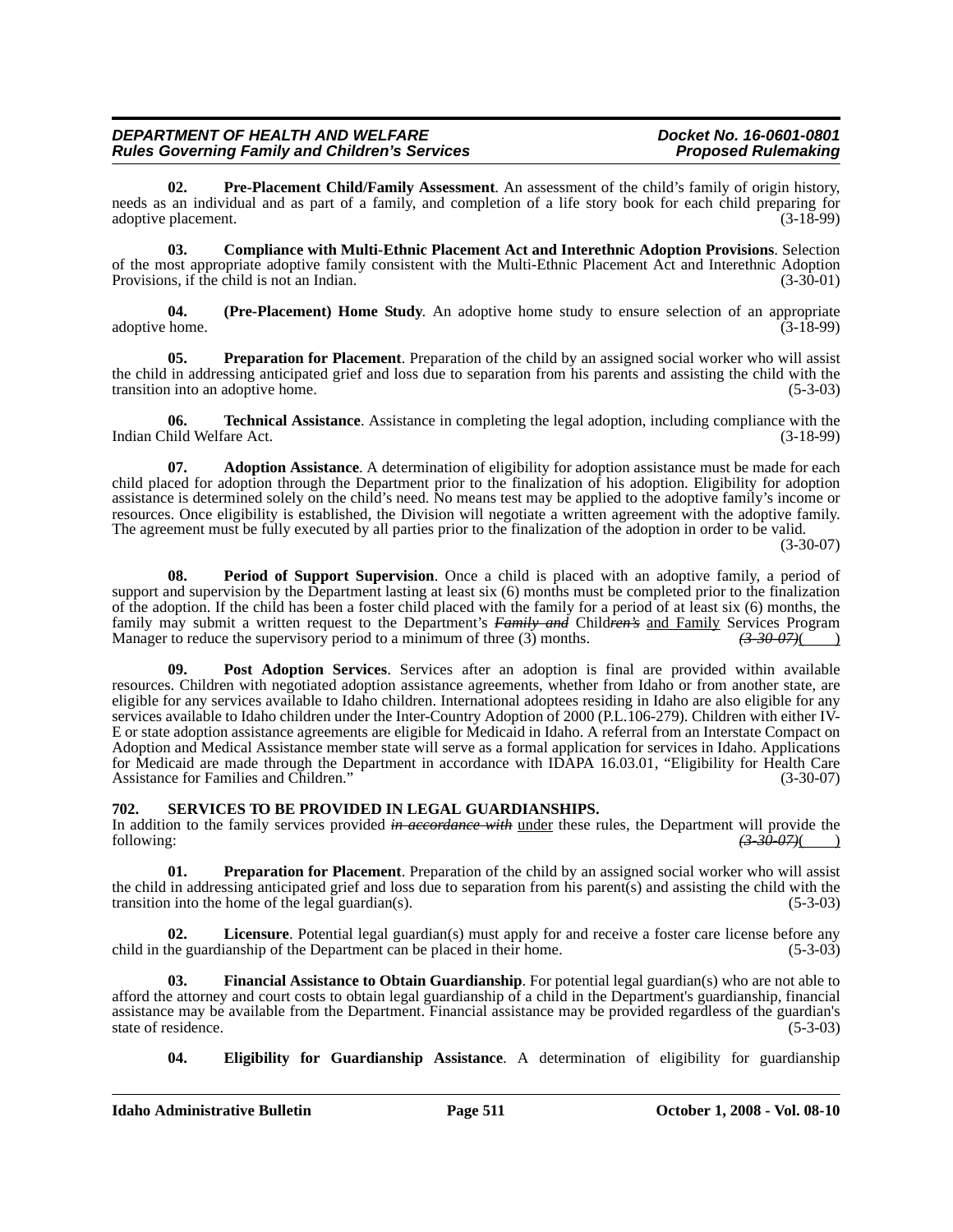assistance must be made for each child placed in a legal guardianship through the Department prior to the finalization of the guardianship. Eligibility for guardianship assistance is based on the child's identified needs, and requires completion of the legal termination of parental rights and documentation of unsuccessful efforts to place the child for adoption. No means test may be applied to the prospective legal guardian family's income or resources in a determination of eligibility. (3-30-07)

**05. Guardianship Assistance Agreement**. The region will negotiate a written guardianship assistance agreement with the prospective legal guardian(s). The agreement must be fully executed by all parties prior to the finalization of the guardianship in order to be valid. Benefits may include both a monthly cash payment and Medicaid benefits. The cash payment may not exceed the published foster care rate the child would receive if he or she were living in family foster care in Idaho. Idaho Medicaid benefits can only be used in Idaho. There is no reciprocity with other state's Medicaid programs. Guardianship benefits are subject to availability and are to be reviewed by the Department and the legal guardian(s) at least annually. This benefit terminates on the child's eighteenth birthday regardless of the child's academic standing, physical, or developmental delays. (3-30-07)

**06. Revocation of Legal Guardianship**. Any party including the Department or the child, if age fourteen (14) or older, may petition the court to have the legal guardian(s) removed. Guardianship assistance is terminated when a court revokes the guardianship. (5-3-03)

**07.** Termination of Guardianship Assistance When Child Leaves Home of the Legal Guardian(s). If guardianship is revoked and the child(ren) are returned to the Department's guardianship, guardianship assistance will be terminated. If it is anticipated that another legal guardian(s) will be appointed by the court, the new guardian(s) will need to complete application for guardianship assistance before the guardianship is finalized. The guardian(s) is required to immediately report to the Department any reason which would make them ineligible to receive guardianship assistance, such as, the child leaves the home, the child marries or enters the military. (5-3-03)

**08. Retroactive Benefits**. Legal guardians appointed on or before July 1, 2001, are not eligible for guardianship assistance. There will be no retroactive benefits paid by the Department for a child whose legal guardian(s) was appointed before July 1, 2001 or for guardians who did not negotiate a guardianship assistance agreement prior to the finalization of the guardianship. (5-3-03)

# **703. -- 709. (RESERVED).**

# **710. FAMILY HISTORY.**

If the family case plan is termination of parental rights and adoption is considered a part of the total planning for the child, the following information *shall* will be obtained and placed in the child's permanent adoption record:

 $(3-30-0)$ 

| and the child. | 01. | <b>Informational Forms.</b> Informational background forms regarding the birth mother, birth father,                                       | $(3-18-99)$ |
|----------------|-----|--------------------------------------------------------------------------------------------------------------------------------------------|-------------|
|                | 02. | <b>Hospital Records.</b> Hospital birth records on child.                                                                                  | $(3-18-99)$ |
|                | 03. | <b>Evaluations/Assessments.</b> Evaluations/Assessments previously completed on child.                                                     | $(3-18-99)$ |
|                | 04. | <b>Current Picture.</b> Current picture of child.                                                                                          | $(3-18-99)$ |
|                | 05. | <b>Narrative Social History.</b> <i>Family and</i> Child's and family's narrative social history that addresses:<br><del>(3-18-99)</del> ( |             |
|                | a.  | Family dynamics and history;                                                                                                               | $(3-18-99)$ |
|                | b.  | Child's current functioning and behaviors;                                                                                                 | $(3-18-99)$ |
|                | c.  | Interests, talents, abilities, strengths;                                                                                                  | $(3-18-99)$ |
|                |     |                                                                                                                                            |             |

**d.** Child's cultural and racial identity needs. The ability to meet the cultural and racial needs of the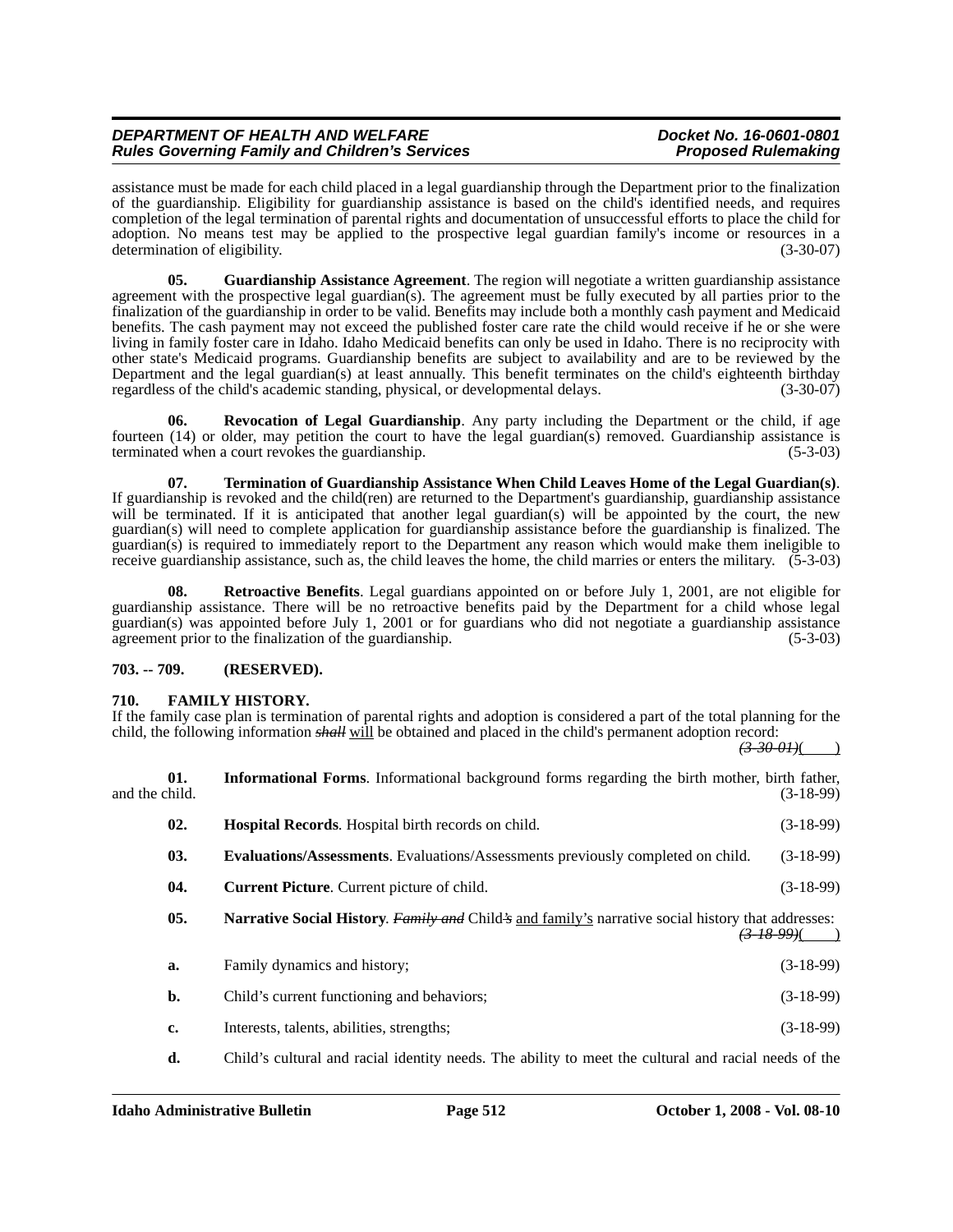| DEPARTMENT OF HEALTH AND WELFARE<br><b>Rules Governing Family and Children's Services</b> |    |                                                                                                                                                                                                    | Docket No. 16-0601-0801<br><b>Proposed Rulemaking</b> |             |
|-------------------------------------------------------------------------------------------|----|----------------------------------------------------------------------------------------------------------------------------------------------------------------------------------------------------|-------------------------------------------------------|-------------|
|                                                                                           |    | child does not necessitate a family have the same culture or race as the child;                                                                                                                    |                                                       | $(3-18-99)$ |
|                                                                                           | e. | Life story, moves, reasons, key people;                                                                                                                                                            |                                                       | $(3-18-99)$ |
| teachers, etc.:                                                                           | f. | Child's attachments to current caretakers, siblings and significant others; i.e., special friends,                                                                                                 |                                                       | $(3-18-99)$ |
|                                                                                           | g. | Medical, developmental and educational needs;                                                                                                                                                      |                                                       | $(3-18-99)$ |
|                                                                                           | h. | Child's history, past experiences, and previous trauma;                                                                                                                                            |                                                       | $(3-18-99)$ |
|                                                                                           | i. | Indian child's membership or eligibility for membership in tribe $(s)$ ;                                                                                                                           |                                                       | $(3-18-99)$ |
|                                                                                           | j. | Membership or eligibility for membership in, and social and cultural contacts with, tribe(s) of<br>parent(s), if any, including names and addresses of extended family and membership in tribe(s); |                                                       | $(3-18-99)$ |
|                                                                                           | k. | Indian child's contacts with tribe(s);                                                                                                                                                             |                                                       | $(3-18-99)$ |
|                                                                                           | l. | Individualized recommendations regarding each child's need for permanency; and                                                                                                                     |                                                       | $(3-18-99)$ |
|                                                                                           | m. | Reasons for requesting termination of parental rights.                                                                                                                                             |                                                       | $(3-18-99)$ |

#### **TERMINATION OF PARENT-CHILD RELATIONSHIP (Sections 711 -- 749)**

# **711. DECISION AND APPROVAL PROCESS FOR TERMINATION OF PARENT AND CHILD RELATIONSHIP (TPR).**

*01. Recommendation for Termination.* Any recommendation to the *Family and* Child*ren's* and Family Services Program Manager regarding the termination of parental rights *shall* will be based on the outcome of a team decision-making process and must receive written approval by the program manager before a petition may be filed.

 $\frac{(3-30-01)}{2}$ 

|      | θ2.                           | When the Program Manager has approved, in writing, the request to<br>Annroual to Eile a Detition                                                                      |                      |
|------|-------------------------------|-----------------------------------------------------------------------------------------------------------------------------------------------------------------------|----------------------|
| file | natition<br><del>vennon</del> | child's worker shall send the following<br>Child Polationship<br>fba<br><i><b>Returnation</b></i> .<br>$\mu$<br>information to the State Adoption Program Specialist: | <u>3 30 01)</u>      |
|      | $\theta$ .                    | Child's name;                                                                                                                                                         | <del>(3-30-01)</del> |
|      | b.                            | Child's date of birth;                                                                                                                                                | $(3-30-0)$           |
|      | $e_{\overline{\cdot}}$        | Racial background;                                                                                                                                                    | <del>(3 30 01)</del> |
|      | $d_{\overline{r}}$            | Sibling names and dates of birth; and                                                                                                                                 | <del>(3-30-01)</del> |
|      | $e_{\overline{\cdot}}$        | The permanent plan for the child.                                                                                                                                     | <del>(3-30-01)</del> |
|      |                               |                                                                                                                                                                       |                      |

# *(BREAK IN CONTINUITY OF SECTIONS)*

# **715. VOLUNTARY CONSENT.**

In obtaining a parent's consent to terminate their parental rights through the Department, a Consent to Terminate Parental Rights and Waiver of Rights to Hearing *shall* must be signed before the Magistrate Judge. Once a parent's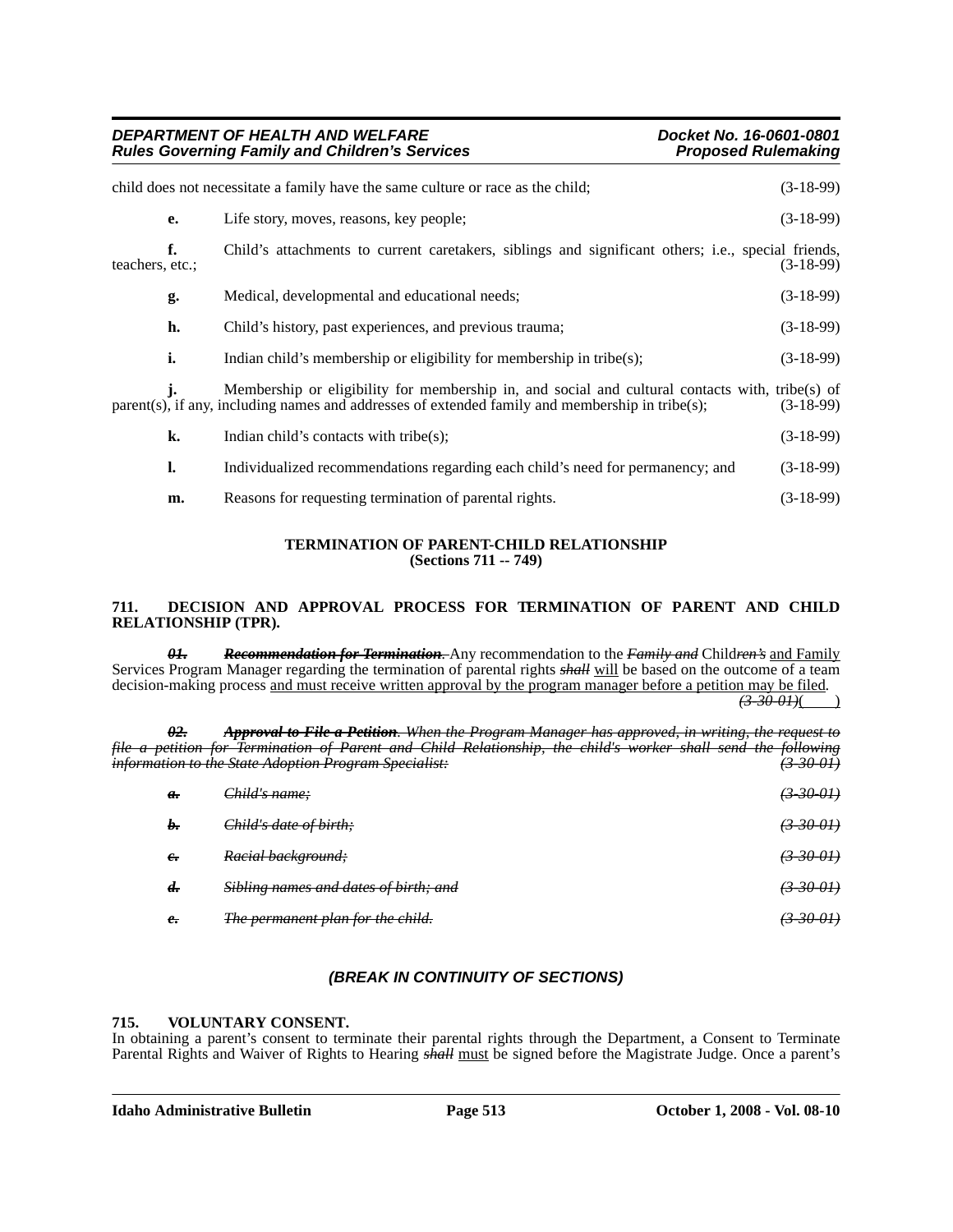consent has been given before the court, a corresponding petition under the Termination of Parent and Child Relationship Act  $\frac{\partial H}{\partial t}$  will be filed by legal counsel representing the Department. Relationship Act *shall* will be filed by legal counsel representing the Department.

## **716. VOLUNTARY TERMINATION OF PARENTAL RIGHTS TO AN INDIAN CHILD.**

Consent to voluntary termination of parental rights by the parent(s) or Indian custodian(s) of an Indian child *shall* is not *be* valid unless executed in writing and recorded before a court of competent jurisdiction, which may be a tribal court. The written consent must be accompanied by the presiding judge's certificate that:  $\frac{(5-3-0.3)()}$ court. The written consent must be accompanied by the presiding judge's certificate that:

**01. Explanation of Consent**. The terms and consequences of the consent were fully explained in detail and were fully understood by the parent(s) or Indian custodian(s); and  $(5-3-03)$ 

**02.** Interpretation If Necessary. The parent(s) or Indian custodian(s) fully understood the explanation the orienting the parent of the parent of the parent of the explanation (5-3-03) in English or it was interpreted into a language the parent(s) or Indian custodian(s) understood.

# *(BREAK IN CONTINUITY OF SECTIONS)*

#### **718. REPORT TO COURT -- VOLUNTARY TERMINATION.**

If a voluntary consent to termination has been signed by the parent(s) before the Magistrate Court, an investigation or Report to the Court under the Termination Act is at the court's discretion. If the petition has been filed by the Department of Health and Welfare, Division of Family and Community Services, a report is required to accompany the petition, *pursuant to* under Section 16-2008(b), Idaho Code. *(5-3-03)*( *(5-3-03)* 

#### **719. INVESTIGATION.**

An investigation of the allegations in the petition and a report recommending disposition of the petition under the Termination of Parent and Child Relationship Act *shall* will be completed and submitted to the court within thirty (30) days, unless an extension of time is granted by the court. The purpose of this investigation is to verify the allegations through all available sources, including the petitioner, parent(s) and possibly the extended family of the child. The Report to the Court under the Termination of Parent and Child Relationship Act, is to serve as an aid to the court in determining a disposition that complies with the Indian Child Welfare Act where applicable, or that will be in the best interest of the child. If a petition is filed by a party other than the Department, the court may order such an investigation by the Department. The law also allows completion of an investigation by an authorized agency or a certified adoption professional, prior to adjudication and disposition. If the Department is the petitioner, the report *shall* will accompany the petition. Reports submitted under the Termination of Parent and Child Relationship Act based on a parent's voluntary consent *shall* will include:<br>
(3-20-04) based on a parent's voluntary consent *shall* will include:

**01. Description of Investigation**. The circumstances of the petition and the facts determined from the tion; and (3-18-99) investigation; and

| 02. | <b>Child-Related Factors.</b> Child related factors, including:  | $(3-18-99)$ |
|-----|------------------------------------------------------------------|-------------|
| a.  | Child's current functioning and behaviors;                       | $(3-18-99)$ |
| b.  | Medical, educational and developmental needs of the child;       | $(3-18-99)$ |
| c.  | Child's history and past experiences;                            | $(3-18-99)$ |
| d.  | Child's identity needs;                                          | $(3-18-99)$ |
| e.  | Child's interests and talents;                                   | $(3-18-99)$ |
| f.  | Child's attachments to current caretakers and any absent parent; | $(3-18-99)$ |
| g.  | Child's current living situation;                                | $(3-18-99)$ |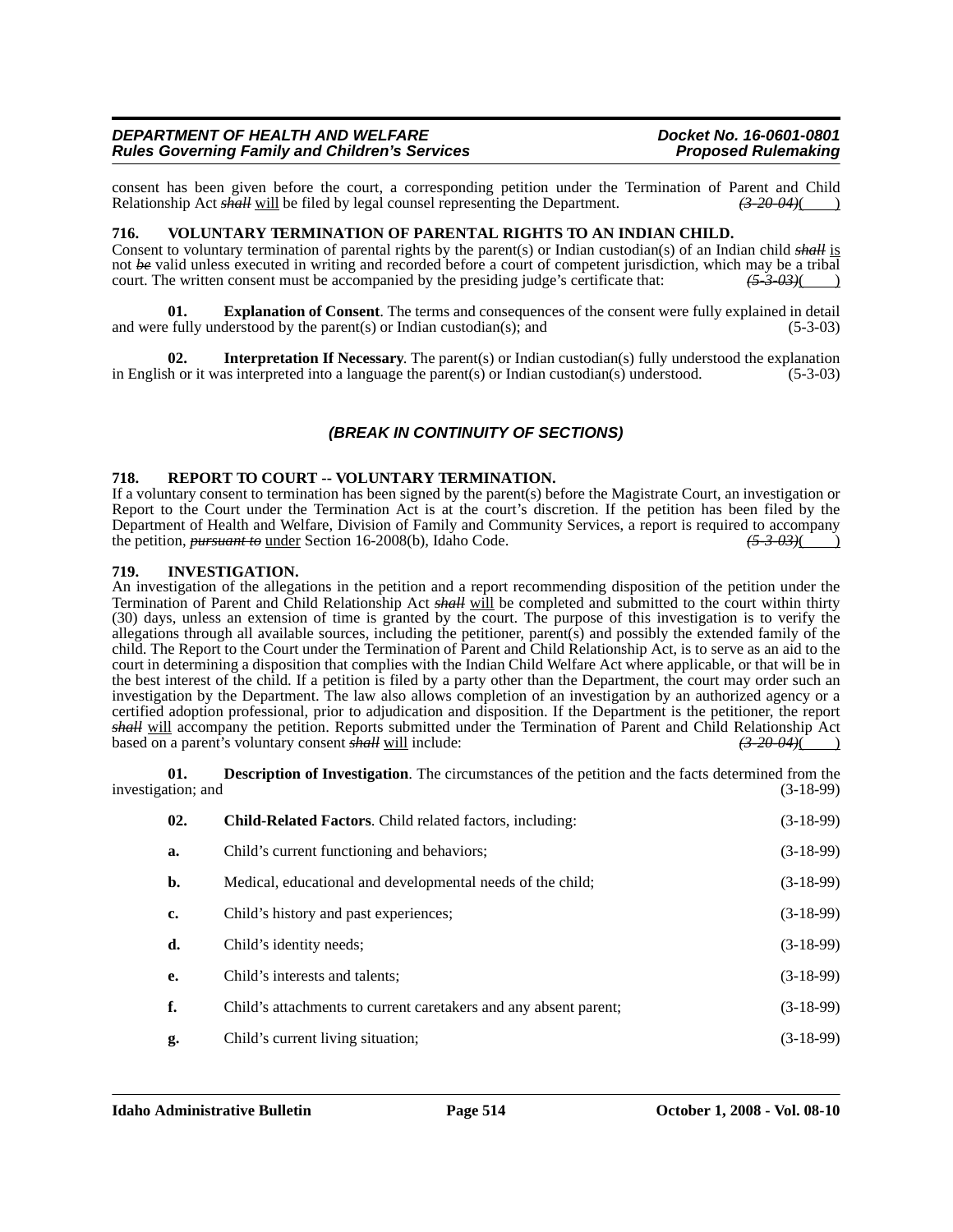**h.** Indian child's membership or eligibility for membership in tribe(s); (3-18-99)

**i.** Indian child's contacts with tribe(s); (3-18-99)

**j.** The present circumstances, history, condition and desire of the parent whose rights are being terminated regarding plans for the child; (3-18-99)

**k.** Such other facts as may be pertinent to the parent and child relationship and this particular case; i.e., compliance with Interstate Compact Placement on Children; and (3-18-99)

**l.** A recommendation and reasons as to whether or not the termination of the parent and child relationship should be granted. (3-18-99)

## **720. FILING OF A PETITION FOR INVOLUNTARY TERMINATION OF PARENT AND CHILD RELATIONSHIP.**

Unless there are compelling reasons it would not be in the interest of the child, the Department *shall be* is required to file a Petition to Terminate the Parent and Child Relationship within sixty (60) days of a judicial determination that one (1) or more of the following has occurred: one (1) or more of the following has occurred:

**01. Abandonment**. An infant has been abandoned; (3-30-01)

**02. Reasonable Efforts to Reunify the Family Are Not Required**. That reasonable efforts, as defined in Section 16-1610(b)(2)(iv), Idaho Code, are not required because the court determines the parent(s) has subjected a child or children to aggravated circumstances. (5-3-03)

# **721. REPORT TO THE COURT -- INVOLUNTARY TERMINATION.**

If a petition for an involuntary termination of parental rights has been brought before the Magistrate Court, an investigation or report to the court under the Termination Act is required. If the petition has been filed by the Department a report is required *pursuant to* under Section 16-2008(b), Idaho Code. Reports submitted under the Termination Act based on an involuntary termination of parental rights *shall* must include: *(3-30-01)*( )

| 01. |  | <b>Allegations.</b> The allegations contained in the petition. |  | $(3-30-01)$ |
|-----|--|----------------------------------------------------------------|--|-------------|
|-----|--|----------------------------------------------------------------|--|-------------|

**02.** Investigation. The process of the assessment and investigation. (3-30-01)

**03. Family Circumstances**. The present condition of the child and parent(s), especially the circumstances of the parent(s) whose rights are being terminated and contact with the parent(s) of a minor parent, unless lack of contact is explained. (5-3-03)

**04. Medical Information**. The information forms regarding the child, birth mother, and birth father *shall* will be submitted with the Report to the Court. Reasonably known or available medical and genetic information regarding both birth parents and source of such information, as well as reasonably known or available providers of medical care and services to the birth parents. *(3-30-01)*(

**05. Efforts to Maintain Family**. Other facts that pertain to the parent and child relationship including sonable efforts have been made to keep the child with the family.  $(3-30-01)$ what reasonable efforts have been made to keep the child with the family.

**06. Absent Parent**. Reasonable efforts made by the petitioner to locate an absent parent(s) and provision of notification to an unmarried father of the paternity registry requirement *pursuant to* under Section 16-<br>1513. Idaho Code. 1513, Idaho Code. *(3-20-04)*( )

**07. Planning**. Proposed plans for the child consistent with: (3-30-01)

**a.** The Indian Child Welfare Act, including potential for placement with the Indian child's extended ther members of the Indian child's tribe, or other Indian families; and (3-30-01) family, other members of the Indian child's tribe, or other Indian families; and

**b.** The Multi-Ethnic Placement Act and Interethnic Placement Act and regulations prohibiting states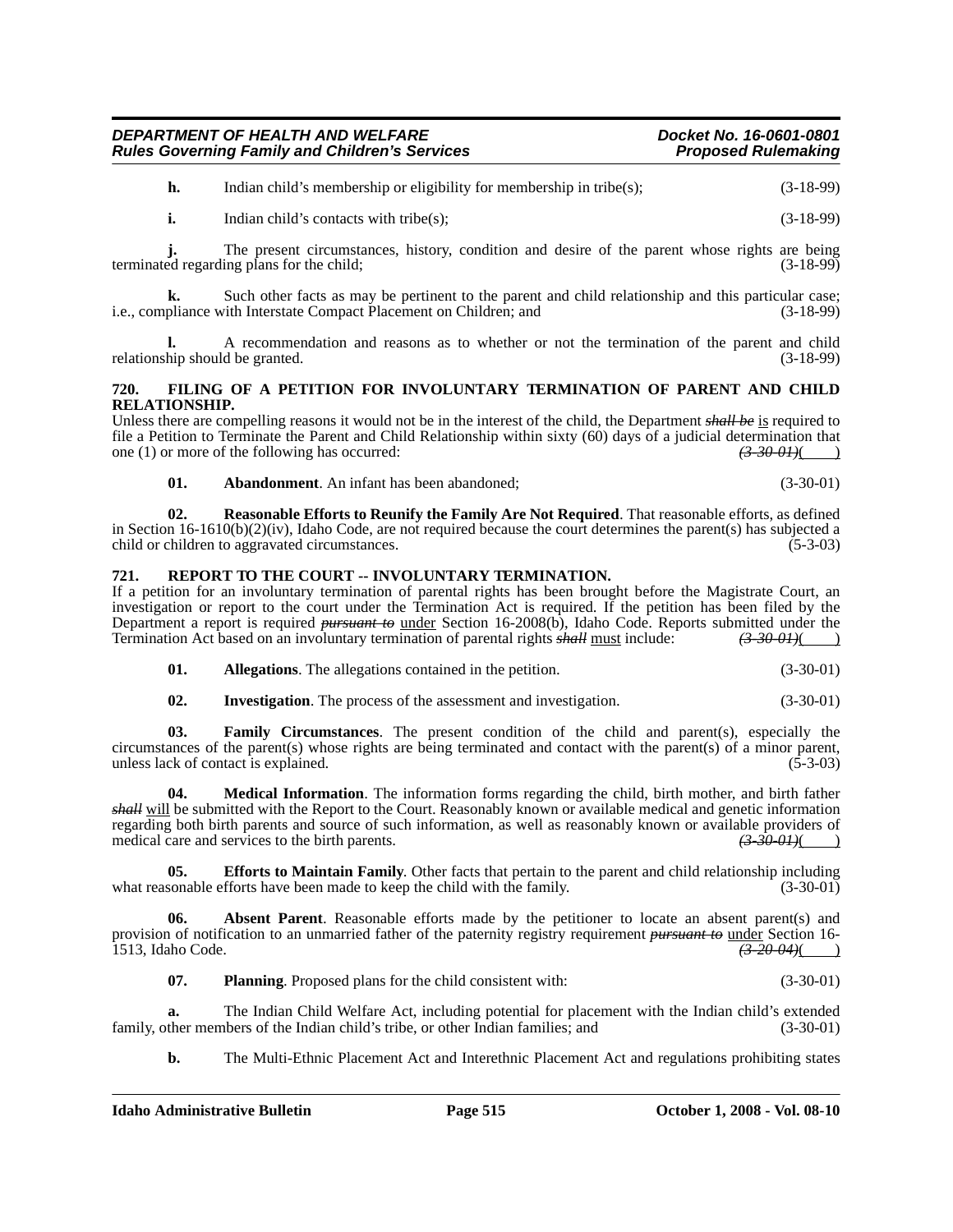from delaying or denying cross-jurisdictional adoptive placements with an approved family which *shall* must include individualized documentation regarding this child's needs in permanent placement. (3.30 01) individualized documentation regarding this child's needs in permanent placement.

**08. Compliance with the Indian Child Welfare Act**. Documentation of compliance with the Indian Child Welfare Act, including identification of whether the child is Indian and if so: (3-30-01)

**a.** Notification of the pending proceedings by registered mail with return receipt requested, to the parent(s) or Indian custodian(s) and the Indian child's tribe, or to the Secretary of the Interior if their identity or location cannot be determined; (5-3-03)

**b.** Notification of the right of the parent(s) or Indian custodian(s), and the Indian child's tribe, to intervene in the proceeding and their right to be granted up to twenty (20) additional days to prepare for the proceeding;  $(5-3-03)$ 

Notification that if the court determines indigency, the parent(s) or Indian custodian(s) *shall* have appointed counsel;<br>(5-3-03)( the right to court-appointed counsel;

**d.** Evidence, including identity and qualifications of expert witnesses, that continued custody of the child by the parent(s) or Indian custodian(s) is likely to result in serious emotional or physical damage to the child;  $(5-3-03)$ 

**e.** A recommendation and the reasons therefor as to whether or not termination of the parent and child hip is in the best interest of the child: and (3-30-01) relationship is in the best interest of the child; and

**f.** Upon the court's written decision to terminate parental rights, two certified copies of the "Findings Conclusions of Law and Decree" are to be placed in the child's permanent record. (3-30-01) of Fact, Conclusions of Law and Decree" are to be placed in the child's permanent record.

## **722. -- 749. (RESERVED).**

#### **BECOMING AN ADOPTIVE PARENT (Sections 750 -- 850)**

#### **750. APPLICATION TO BE ADOPTIVE PARENT(S).**

Each field office *shall be* is responsible for compiling the names and addresses of adoptive applicant(s), along with the dates of inquiry and membership in an Indian tribe, if any. A database or register must be maintained in order to assure the orderly completion of home studies.  $\frac{(5.3.03)}{(2.5.03 \times 10^{11} \text{ J s})}$ assure the orderly completion of home studies.

**01. Interviews with Potential Applicant(s)**. Initial interviews with groups of applicants or with individual families *shall* will scheduled promptly and *shall* will be used to explain Department policies and procedures regarding adoptive placement, the kinds of children available, and the nature of the home study.

 $(5-3-03)$ 

**02. Screening of Adoptive Applicants**. Screening of the adoptive applicants will assist the agency or family services worker in assessing, on an individualized basis, the prospective adoptive parent(s)' suitability to care for a specific child, or general description of children through: (5-3-03)

**a.** The family's ability to form relationships and to bond with a specific child, or general description of children; (3-18-99) of children;  $(3-18-99)$ 

- **b.** The family's ability to help the child integrate into the family; (3-18-99)
- **c.** The family's ability to accept the child's background and help the child cope with his or her past; (3-18-99)
- **d.** The family's ability to accept the behavior and personality of a specific child or general description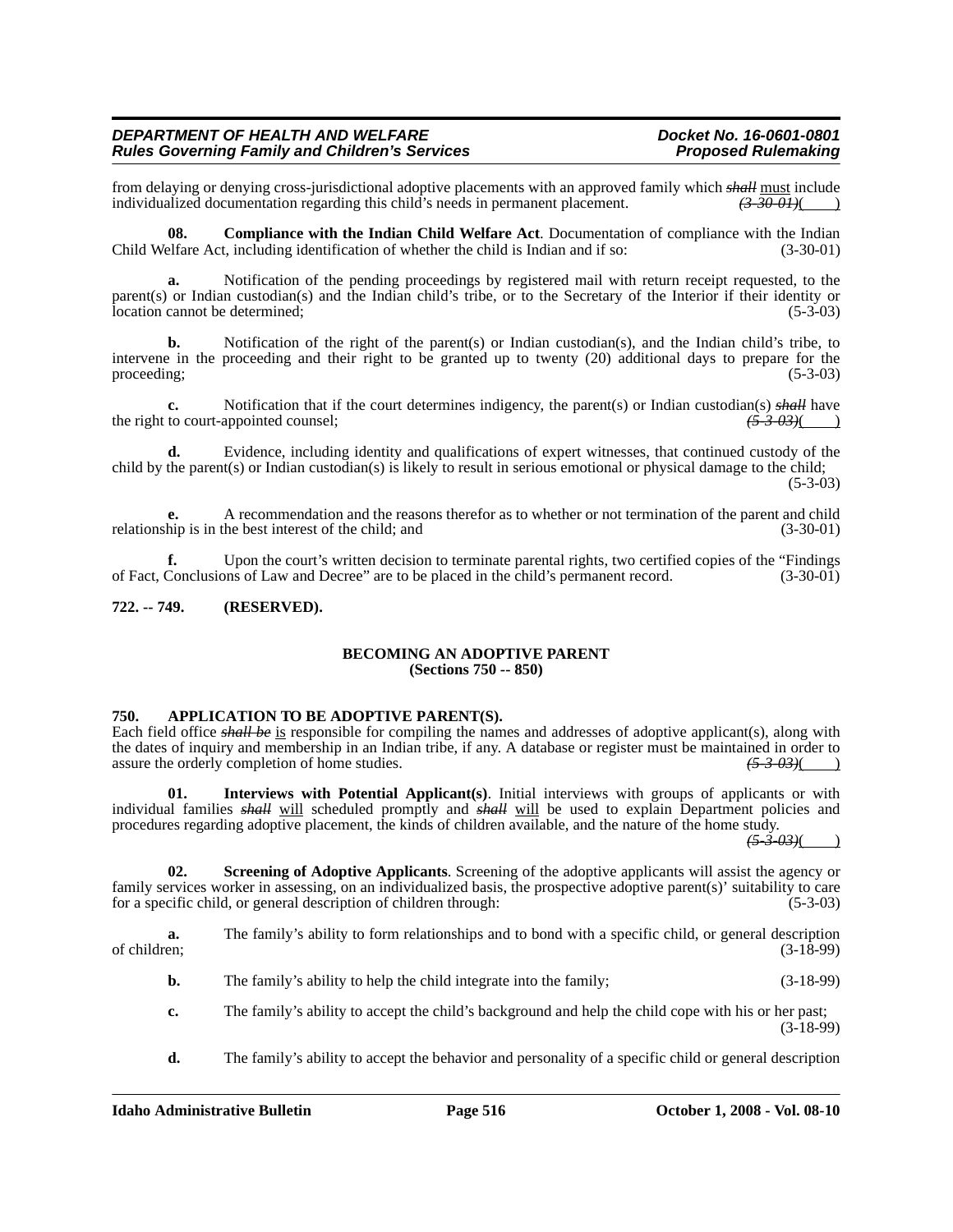of children; (3-18-99)

**e.** The family's ability to nurture and validate a child's particular cultural, racial, and ethnic background; and (3-18-99)

**f.** The family's ability to meet the child's particular educational, developmental or psychological (3-18-99)  $\text{needs.}$  (3-18-99)

# *(BREAK IN CONTINUITY OF SECTIONS)*

# **761. DENIAL OF APPLICATION.**

Following an initial interview, an applicant who does not appear to meet the Department's requirements at the time of initial application may be denied a full home study. The family *shall* will be advised why they were ineligible for a full home study and provide notice to the applicant of their right to appeal this decision. Upon resolution of the factors leading to the denial, the applicant may again file an application and receive a home study. *(3-20-04)*( )

**762.** *APPLICATION AND DATA COLLECTION* **COMPLETING THE ADOPTION HOME STUDY.** Following the initial interview, the application, medical forms, list of items to be verified and other pertinent information needed to complete the adoptive home study *shall* will be given to the prospective adoptive parent(s). *(3-20-04)*( )

**01. Interviews**. Family assessment interviews as well as individual interviews must be held with the ive adoptive parent(s). (3-20-04) prospective adoptive parent $(s)$ .

**02. Home Study of Applicant**. A full home study must then be made to determine the ability of the applicant to meet the needs of children available for adoption, and the specific characteristics of children the applicant indicates would be most suitably placed in the home. For an Indian child, the study *shall* will also determine the prevailing social and cultural standards of the Indian community in which the parent(s) or extended family resides or maintains social and cultural ties. or maintains social and cultural ties.

**03.** *Submission of* **Timeframes for a Completed Home Study**. Once the adoptive home study has been initiated, the completion of the home study *shall* must occur within three (3) months. *The original and one (1) copy of the completed home study and all supporting documentation must be submitted to the State Adoption Program Specialist immediately upon approval of the supervisor.* 

#### **763. APPLICANT RESPONSIBILITIES.**

*It shall be the responsibility of t*The adoptive applicant is responsible to keep the *field office* agency or Certified Adoption Professional that completed the home study informed of any changes *of* in the family's circumstances, or of any subsequent decision against adoption. *An applicant is to maintain contact with the Department on an annual basis. In the absence of contact from the adoptive applicant, the Department shall initiate contact on an annual basis to confirm the accuracy of information in the files and the status of the application. The contact shall be verified by a written annual update to the adoption home study. (3-20-04)*( )

#### **764. PRE-PLACEMENT ADOPTIVE HOME STUDY.**

Upon application by a potential adoptive family, the family services worker *shall* will conduct the pre-placement adoptive home study and issue the verification of positive recommendation where appropriate. The home study *shall*<br>must be completed prior to placement of any child for adoption in that home. must be completed prior to placement of any child for adoption in that home.  $\left(3\frac{18}{99}\right)$  (a)

# **765. -- 769. (RESERVED).**

#### **770. ADOPTIVE HOME STUDIES.**

Pre-placement home studies for Department adoptions, independent, relative and step-parent adoptions must document the following: (3-30-07) (3-30-07)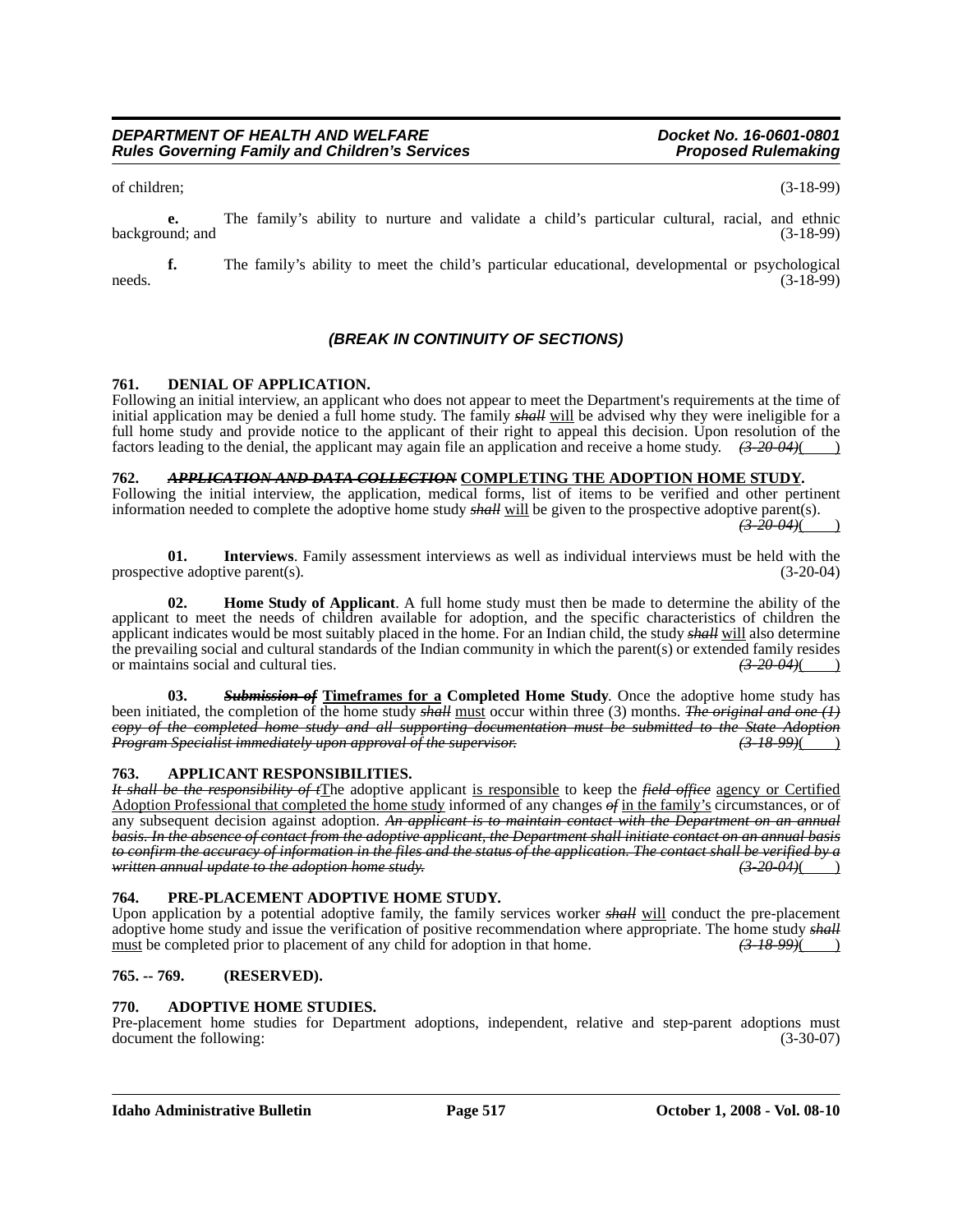**01. Residence**. References who can verify that the family has resided and maintained a dwelling within of Idaho for at least six (6) consecutive months prior to the filing of the petition. (3-18-99) the State of Idaho for at least six  $(6)$  consecutive months prior to the filing of the petition.

**02. Verification of Ages of Adopting Parent(s)**. Legal verification that the person(s) adopting is at least fifteen (15) years older than the child or twenty-five (25) years of age or older, except in cases where the adopting person is a spouse of the child's parent, must be accomplished by: (3-30-07)

**a.** Viewing a certified copy of the birth certificate filed with the Bureau of Vital Statistics; or

(3-18-99)

**b.** Viewing one (1) of the following documents for which a birth certificate was presumably required prior to its issuance, such as armed services or other governmental identification, including a valid Idaho driver's license, passport, visa, alien identification cards or naturalization papers. (3-30-01) license, passport, visa, alien identification cards or naturalization papers.

**c.** If verifying documentation is not available, the report must indicate the date and place of birth and or lack of verification. (3-30-07) reason for lack of verification.

**03. Medical Statement**. A medical statement for each applicant, signed by a qualified medical professional, within the twelve (12) month period prior to application to be an adoptive parent, indicating the applicant is in such physical and mental health so as to not adversely affect either the health or quality of care of the adopted child. (3-30-07) (3-30-07)

**04.** *Photograph. A photograph of the adopting family.* **References**. The applicant must provide at least three (3) satisfactory references, one (1) of which may be from a person related to the applicant. An applicant must<br>provide additional references upon the request of the children's agency. provide additional references upon the request of the children's agency.

# **771. ANNUAL HOME STUDY UPDATE.**

An adoptive home study must be updated on an annual basis. A current home study is defined as a home study completed within the previous twelve  $(12)$  months.

# **77***1***2. -- 779. (RESERVED).**

# **780. FACTORS TO BE CONSIDERED IN DETERMINING SUITABILITY OF ADOPTIVE PARENTS.**

**01.** Indian Child. For an Indian child, absent good cause to the contrary, the following preferences for placement under the Indian Child Welfare Act *shall* must be followed:  $\left(3-18-99\right)$  (

| а. | Extended family;                       | $(3-18-99)$ |
|----|----------------------------------------|-------------|
| b. | Other members of the child's tribe; or | $(3-18-99)$ |
| c. | Other Indian families.                 | $(3-18-99)$ |

02. Needs of Adoptive Child. The primary factor in the review of a prospective adoptive family's eligibility is the ability to protect and promote the best interests of a child to be placed in their home. (3-20-04)

**03. Availability of Prospective Adoptive Families**. The Department will not delay or deny the placement of a child with an approved family that is located outside of the jurisdiction responsible for the care and planning for the child. (3-20-04) planning for the child.

# *(BREAK IN CONTINUITY OF SECTIONS)*

# **800. PLACEMENT OF THE CHILD.**

The field office *shall* must provide full confidential background information and discuss the child's history fully with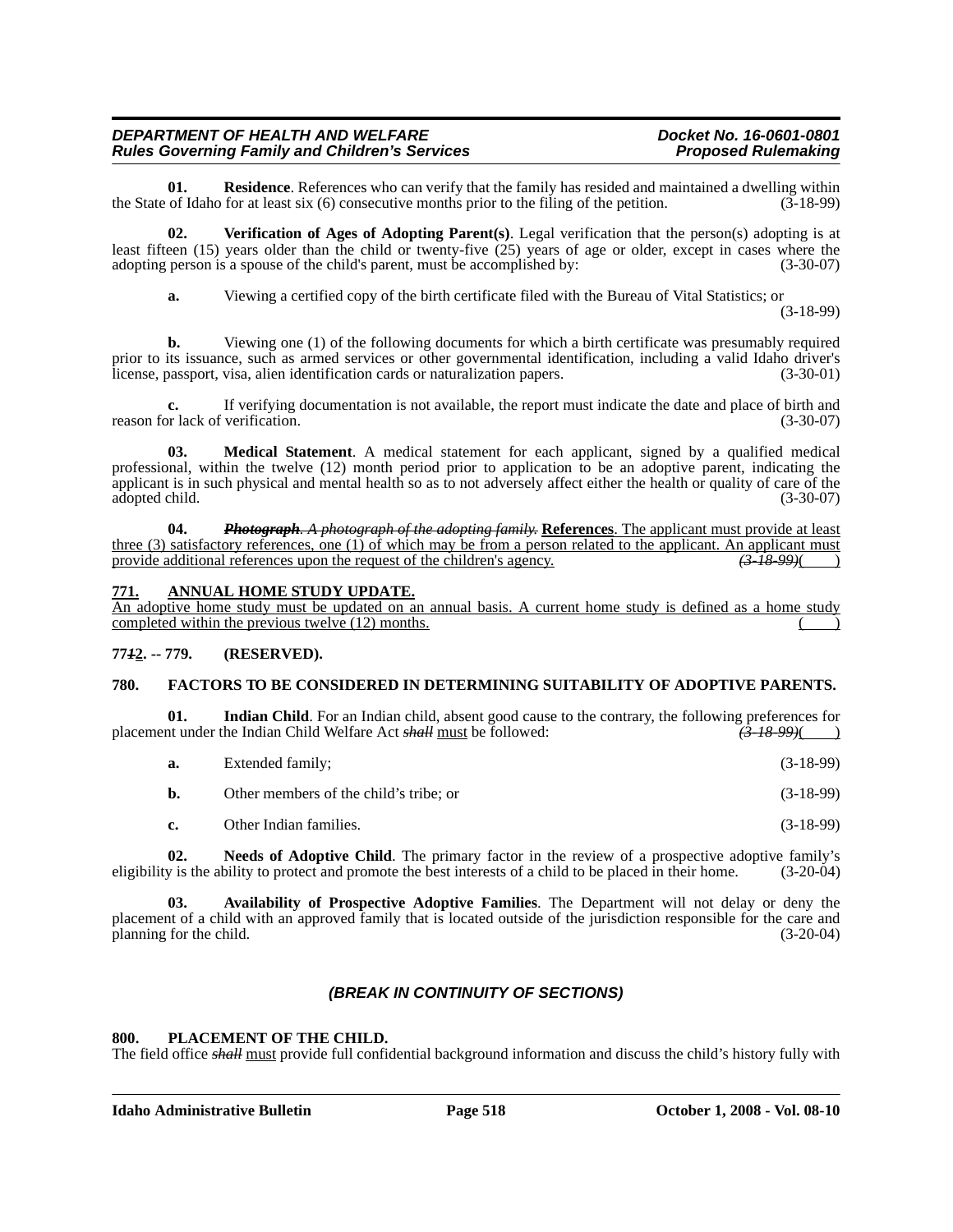the prospective adoptive parent(s) prior to the placement. The disclosure of background information *shall* must be confirmed at the time of placement by a written statement from the family services worker to the prospective adoptive family which they will be asked to acknowledge and sign. A copy of this statement *shall* must be provided to the adoptive family and one (1) copy will be kept in the child's permanent record. The child's record *shall* will be reviewed by the placing region's Program Manager or designee prior to being forwarded to the supervising family services worker. The child's case record must be complete and transferred to the supervising family services worker at the time of placement.  $\left( \frac{3-20.04}{2} \right)$ at the time of placement. *(3-20-04)*( )

# *(BREAK IN CONTINUITY OF SECTIONS)*

# **831. HOME STUDY, SUPERVISORY REPORTS, AND REPORTS OF THE COURT FEES.**

A family who cares for a child or children with special needs through the Department foster care program, who is not able to pay the costs associated with the pre-placement home study, supervisory reports, or the report to the court, may apply to the regional *Family and* Child*ren's* and Family Services Program Manager for a waiver of some or all of the fees. If a family who receives a waiver of the pre-placement home study fee uses that home study to pursue adoption of a child not in the Department's custody, the Department will rescind the waiver and the family will be expected to pay the Department for the full cost of the study.  $\frac{(3-30.07)()}{(3-30.07)()}$ expected to pay the Department for the full cost of the study.<sup>7</sup>

# *(BREAK IN CONTINUITY OF SECTIONS)*

#### **833. PLACEMENT SUPERVISION -- TRANSFER FROM OUT OF STATE PRIVATE AGENCY.**

When a prospective adoptive parent(s) moves to Idaho, with a child who has been placed with them by a private agency in their former state of residency, the sending state agency *shall* must arrange through the Interstate Compact on the Placement of Children, services through one of Idaho's private, licensed adoption agencies, or a certified adoption professional.  $\left(3-20-04\right)$ adoption professional. *(3-20-04)*( )

# **834. -- 849. (RESERVED).**

#### **850. INDEPENDENT, RELATIVE AND STEPPARENT ADOPTIONS.**

Independent adoptive placements *shall be* are handled *in accordance with* under Section 16-1506, Idaho Code. *Person(s) petitioning to adopt a child should have initially completed a pre-placement home study that includes a positive recommendation for adoption. Proceedings to adopt a child shall be commenced by the filing of a petition by the person(s) proposing to adopt the child. Within five (5) days of receiving a petition to adopt a minor child by a person(s) unrelated to the child or not married to a parent of the child, the court shall serve a copy of the petition on the Director. The court may also request the Department to conduct an investigation in the case of a relative or step parent adoption. The pre-placement investigation home study and the adoption investigation report to the court shall be completed by qualified staff of the Department, staff of a qualified child-placing children's adoption agency, or a certified adoption professional. (3-20-04)*( )

*01. Prospective Adoptive Parent Is the Spouse of a Child's Parent. When a prospective adoptive parent is married to the parent of the child being adopted, the report to the court under the Adoption of Children Act shall be completed for the prospective adoptive parent only upon order of the court. (3-20-04)*

*02. Exigent Circumstances. In exigent circumstances where the prospective adoptive parent(s) are determined by the court to have been unable to complete the pre-placement study with a positive recommendation prior to the time the child is placed in the home, the child shall remain in the home unless the court determines that another placement is appropriate. When exigent circumstances exist, the pre-placement home study, combined with the adoption report under the Adoption of Children Act, shall be initiated within five (5) days of placement, and shall be completed within sixty (60) days.* 

**Idaho Administrative Bulletin Page 519 October 1, 2008 - Vol. 08-10**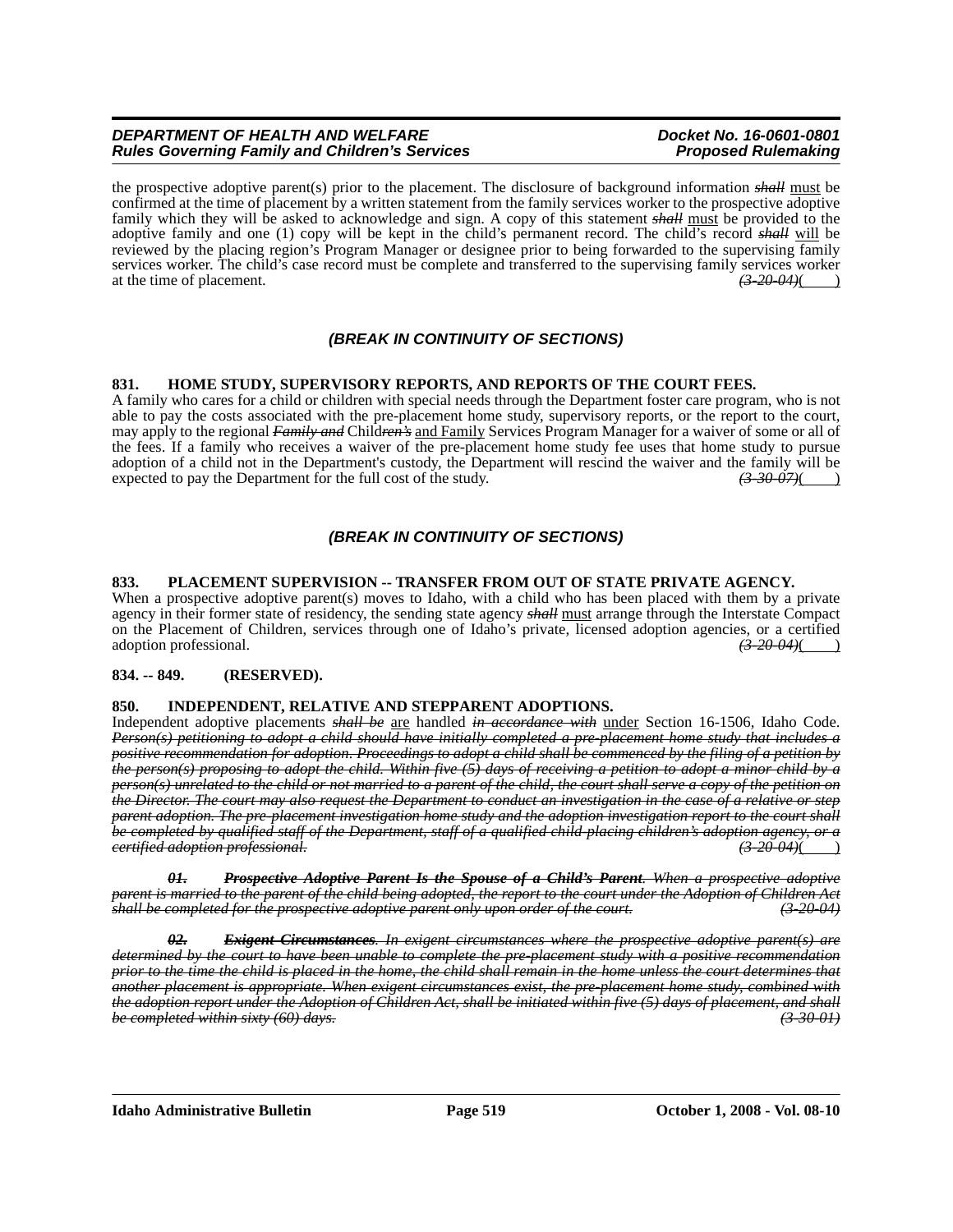# *(BREAK IN CONTINUITY OF SECTIONS)*

## **862. PETITION TO ADOPT UNDER THE ADOPTION OF CHILDREN ACT.**

**01. Filing a Petition**. When the family and the child who was placed for adoption in that home are ready to finalize the adoption, the family's attorney *shall* files a petition to adopt with the court. A copy of that petition *shall be* is served upon the director of the Department. Upon receipt of a copy of the petition to adopt, the family services worker, licensed children's adoption agency worker or certified adoption professional *shall* verif*y*ies the allegations set forth in the petition and make a thorough investigation of the matter and report the findings in writing to the court within thirty (30) days. writing to the court within thirty (30) days.

**02. Registration and Acknowledgment**. Upon receipt of the petition to adopt, the field office *shall* registers the petition and acknowledge receipt to the court and to the petitioner(s) or private adoption agency. If the licensed adoption agency or certified adoption professional who completed the pre-placement home study is not identified, the information should be obtained from the petitioner(s)' attorney. The register *shall* will indicate the date the petition was received, the date the study is due in court, the date the completed study was sent to the court, whether an Indian child is involved, and other pertinent data.  $\left(3.2004\right)(\frac{1}{2})$ whether an Indian child is involved, and other pertinent data.

#### **863. INVESTIGATION OF PETITION TO ADOPT AND REPORT TO THE COURT.**

According to Section 16-1506, Idaho Code, an investigation regarding the allegations stated in the petition and subsequent written report of findings must be filed with the court unless the investigation is waived by order of the court. The prospective adoptive family's pre-placement home study will be filed at the same time as the written report of investigation. If the family services worker, licensed child placing agency staff, or certified adoption professional is unable to complete the study within thirty (30) days, an extension of time *shall* must be requested in writing of the court, stating the reasons for the request. If the worker suspects that the child is of Indian heritage and the child's tribe or the Secretary of the Interior has not been notified, the worker *shall* must inform the court and the petitioner's attorney and the independent agency of the need to comply with the Indian Child Welfare Act. This adoption report to the court shall must address the following:  $\left( \frac{3-20-04}{2} \right)$ the court *shall* must address the following:

**Legal Availability of the Child.** It is the responsibility of the petitioners, through their attorney, to present documentary evidence to the court so the judge can examine it and be satisfied that the identity, birthdate, and parentage of the child are as represented in the petition. The family services worker *shall* will interview the family and any other person(s) having knowledge in the matter, review all documentary evidence presented by the petitioner(s), record the information and source of the information, noting any discrepancies. Such documentary evidence shall must include but is not limited to the following:<br>  $\left(320.04\right)$ evidence *shall* must include *but is not limited to* the following:

**a.** The birth certificate of the child; (3-20-04)

**b.** The consent(s) of the child's parent(s) to terminate their parental rights, termination decrees for any parent(s) whose parental rights have been terminated involuntarily by the court, and documentation of marriage and divorce;<br>(3-20-04)  $div \, \text{or} \, (3-20-04)$ 

**c.** Indian child's parent(s) or Indian custodian(s), and tribe have received notice of their right to e; and (5-3-03) intervene; and

**d.** Consent to adoption has been secured for all persons from whom it is required, including a legal (s), to make the child legally available for adoption. (3-20-04) guardian(s), to make the child legally available for adoption.

**e.** The death certificate of a deceased parent; (3-20-04)

**f.** Verification from the Bureau of Vital Statistics of the registry of any putative father; and (3-20-04)

**g.** The Interstate Compact on the Placement of Children Form 100-A, for a child born outside of the state of Idaho, to determine if required state authorizations have been given, or if the Compact does not apply.  $(3-20-04)$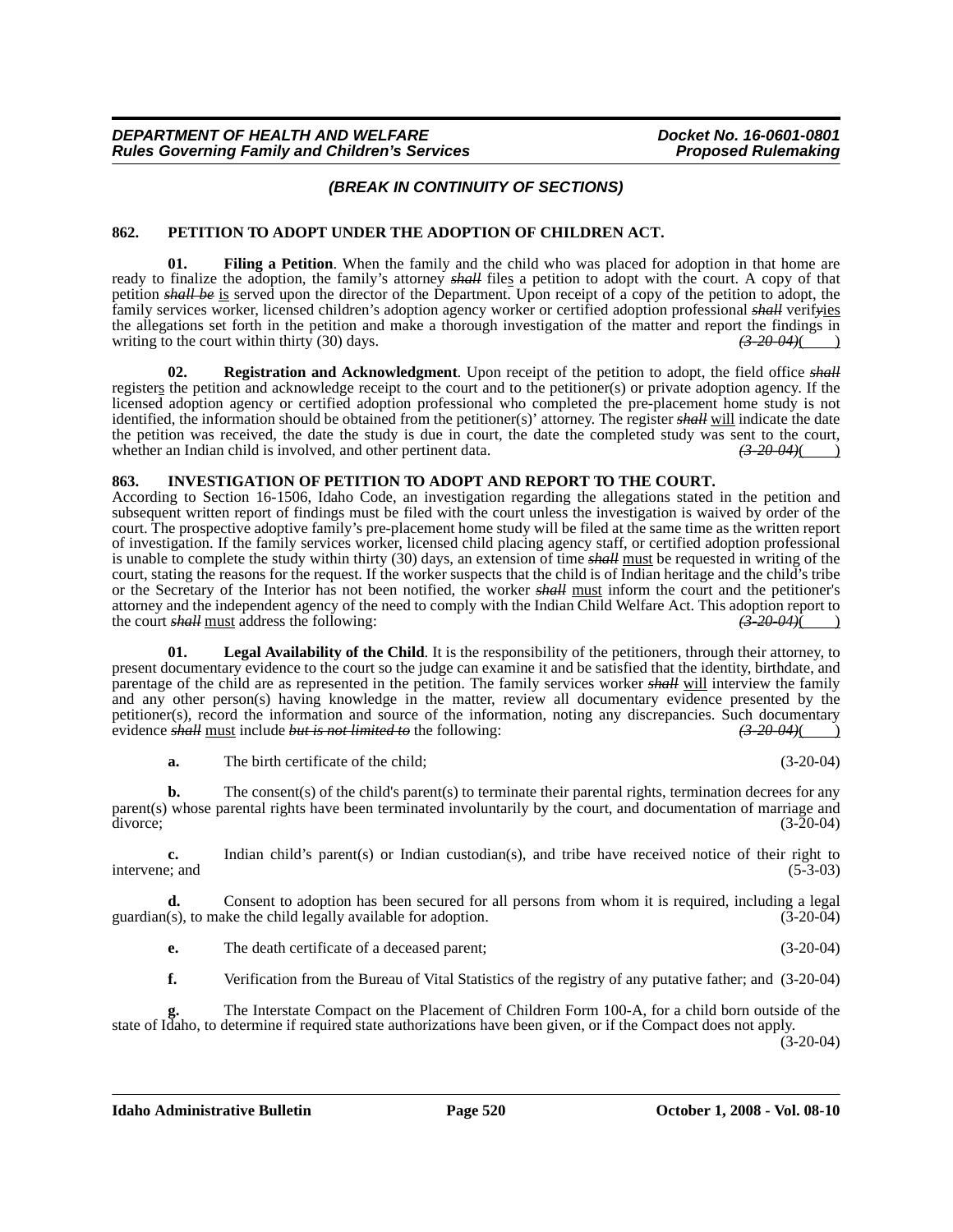**02.** Needs of the Child. The report to the court *shall* must address the needs of the child, including but *not limited to*: (3.20.04)(  $(3-20.04)$ ( )

**a.** The history of the child and the child's birth family; (3-18-99)

**b.** The family history for a child who has been previously adopted, should include information about 's previous adoptive family and the circumstances of the disruption:  $(3-20-04)$ the child's previous adoptive family and the circumstances of the disruption;

**c.** A detailed description of the circumstances that brought about the placement with the prospective adoptive family; (3-20-04)

**d.** The state of Idaho Social, Medical, and Genetic History forms *shall* must be completed and submitted to the court, showing reasonably known or available medical and genetic information regarding both birth parents and the child, as well as reasonably known or available providers of medical care and services to birth parents and child; and **(3-30-01)**( )

**e.** The appropriateness of the prospective adoptive family for the particular child or children who are the subject of the petition. (3-20-04)

**03. Degree of Relationship of the Child to Petitioners**. In those cases where the court has ordered an investigation of petitions to adopt by relatives or step parents, the study  $s$ *hall* must record such alleged relationship and specify the documentary evidence the petitioners have of that relationship.  $\left(3-30-01\right)$ and specify the documentary evidence the petitioners have of that relationship.

**04. Evaluation and Recommendation**. The family services worker *shall* must provide a brief summary of data presented in prior sections and the pre-placement home study, supporting the recommendation regarding the adoption.  $\left(3, 20, 04\right)$ regarding the adoption.

**05. Medical Information**. A copy of medical and genetic information compiled in the investigation *shall* must be made available to the prospective adoptive family by the family services worker or certified adoption professional prior to the final order of adoption.  $\left(3\text{-}20\text{-}04\right)$ 

**06. Confidentiality of Information**. The family services worker *shall* must exercise caution in discussing identifying information and avoid revealing that information in the petition while attempting to secure the necessary facts for the study. necessary facts for the study.  $\left(3-30-01\right)$  ( $\left(3-30-01\right)$ )

**07. Financial Accounting**. A financial accounting must be approved by the court, of any financial assistance given to the birth parent(s) which exceeds five hundred dollars (\$500), in accordance  $\theta \theta$  with Section 18-<br>1511, Idaho Code. 1511, Idaho Code. *(3-20-04)*( )

# **864. -- 869. (RESERVED).**

# **870. REMOVAL OF A CHILD FROM A PROSPECTIVE ADOPTIVE HOME.**

Despite careful assessment of the child and the family prior to placement, circumstances may arise which make it necessary to remove the child from the prospective adoptive home prior to adoption. The child may manifest problems the family is unable to accept or to handle constructively; or changed circumstances may develop which make it inadvisable for the placement to continue. The final decision to remove a child from a prospective adoptive home will be made by the Department as the legal guardian of the child *and reported to the State Adoption Program Specialist*. *(3-20-04)*( )

# **871. TEMPORARY REPLACEMENT AFTER DISRUPTION.**

When a disruption occurs and it becomes necessary to remove a child from a prospective adoptive home, the field office where the child has been placed *shall be* is responsible for finding a temporary arrangement for the child until another permanent placement can be arranged. In the case of the adoption of an Indian child, the consent of the parent(s) may be withdrawn for any reason at any time prior to the entry of a final decree of adoption, and the child returned to the parent(s).  $\left( \frac{3-20-04}{2} \right)$ returned to the parent(s).

# **872. PREFERENCES FOR TEMPORARY PLACEMENT -- INDIAN CHILD.**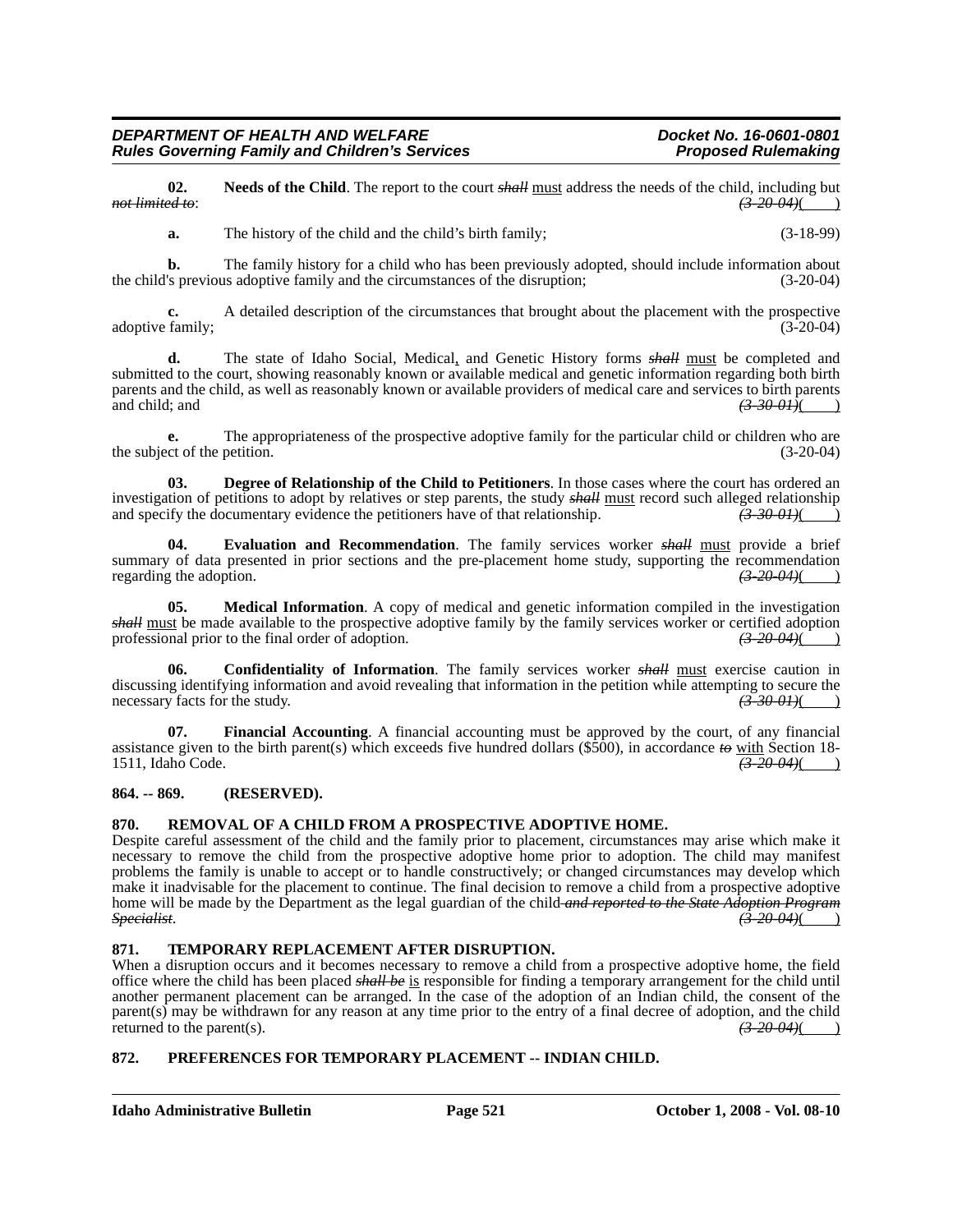Preferences for placement of an Indian child *shall* must be observed in the temporary and permanent placement unless the child is being returned to the parent(s) or Indian custodian(s) from whose custody the child was originally removed. *(3-18-99)*( )

# **873. -- 879. (RESERVED).**

# **880. APPLICATIONS FOR SUBSEQUENT ADOPTIONS.**

When adoptive applicants on the Department's list of families waiting to adopt receive a child, either through the Department or as an independent placement, their home study will be closed. Following the finalization of the adoption, the family may again apply to be considered for another placement. (3-30-01)

**01. Reapplication Process**. Adoptive parent(s) who have experienced a successful adoption and wish to reapply *shall* must complete an adoption application and financial statement, and submit medical reports and *four* three (*4*3) references. One (1) reference may be from a person related to the applicant. When requested by the Department, an applicant must provide additional references. *(5-3-03)*( )

**02. Update of Adoption Study**. The prospective adoptive family *shall* will assist in amending the original adoption study to include information concerning the acceptance and adjustment of the child previously placed in the home*, a photograph of the family, including the child previously placed in the home,* and their *special* request for another placement.  $\frac{(3-30-0.01)(1)}{2}$ 

## **881. CLOSURE OF CASE.**

The family services worker *shall* must request from the adopting parent(s)' attorney, a certified copy of the final order of adoption, and a copy of the family service worker's executed consent to adoption taken at the time of the adoption finalization. These documents are necessary to close the adoption file and initiate the child's adoption assistance benefits.  $\frac{(5-3.03)}{(2.5-3.03)}$ **benefits.**  $\qquad \qquad (5.3-0.3)()$ 

#### **882. RECORDS OF PLACEMENT.**

Upon finalization of the adoption, the complete record from the local field office, regarding the child and family will be requested by the State Adoption Program Specialist for permanent storage. Records of adoption involving Indian children *shall* must be forwarded by the State Adoption Program Specialist to the Secretary of the Interior.

*(3-18-99)*( )

#### **883. POST-LEGAL ADOPTION SERVICES.**

Upon finalization of the adoption, the Department can offer post-legal adoption services upon request, including *but not limited to,* case management services, referrals for counseling or other supportive services.  $(3-18-99)()$ 

#### **884. OPENING SEALED RECORDS OF ADOPTIONS.**

In addition to the exceptions noted in Section 16-1511, Idaho Code, a sealed adoption proceedings may be opened in the following circumstances according to the Indian Child Welfare Act: (3-20-04) the following circumstances according to the Indian Child Welfare Act:

**01. Motion of an Indian Individual**. Upon motion of an Indian individual who has reached the age of eighteen (18) and was the subject of an adoption, the court *shall* must provide tribal affiliation, if any, of the individual's biological parent(s) and other information necessary to protect any rights flowing from the individual's tribal relationship. *(3-20-04)*( )

**02. Request From the Secretary of the Interior or the Indian Child's Tribe**. Upon request of the Secretary of the Interior or the Indian child's tribe, evidence of efforts to comply with the Indian Child Welfare Act shall must be made available to the parties requesting such information.  $\left(3-20.04\right)$ *shall* must be made available to the parties requesting such information.

## **885. -- 888. (RESERVED).**

#### **CERTIFIED ADOPTION PROFESSIONAL (Sections 889 -- 899)**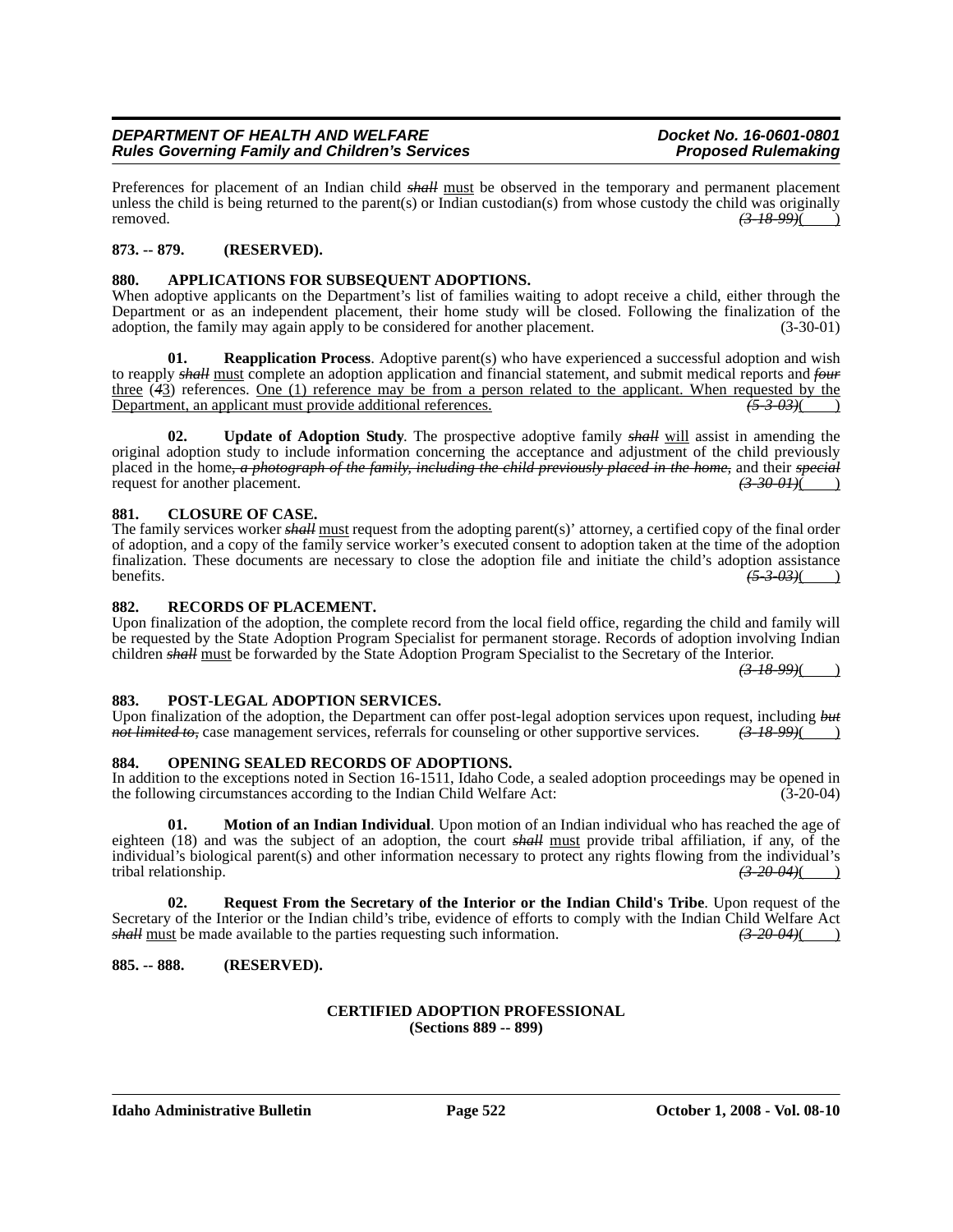| DEPARTMENT OF HEALTH AND WELFARE                      | Docket No. 16-0601-0801    |
|-------------------------------------------------------|----------------------------|
| <b>Rules Governing Family and Children's Services</b> | <b>Proposed Rulemaking</b> |

#### **889. CERTIFIED ADOPTION PROFESSIONAL REQUIREMENTS.**

An applicant requesting to become a Certified Adoption Professional must meet the following criteria: (3-20-04)

**01. College Degree**. A minimum of a bachelor's degree in a field deemed related to adoptions by the Department's *Family and* Children's <u>and Family</u> Services Program, such as social work, psychology, family counseling or other related behavioral science; *and* counseling or other related behavioral science; and

**02. Adoption Training**. Must have completed a minimum of twenty (20) hours of training in adoption within the last four (4) years-; and  $\left(\frac{3-20.04}{1000}\right)$ services within the last four (4) years.; and

**03. Department Criminal History and Background Clearance**. Must complete a Department criminal history and background check in accordance with IDAPA 16.05.06, "Criminal History and Background Checks," and receive a clearance.

**034.** Designee of a Tribe. Individuals designated by the Indian child's tribe to perform these duties are ct to the provisions in Subsections 889.01 and 889.023 of this rule.  $\left(3-20-04\right)$ not subject to the provisions in Subsections 889.01 and 889.023 of this rule.

#### **890. TERMS OF CERTIFICATION FOR ADOPTION PROFESSIONALS.**

**01. Certification**. Certification for adoption professionals will be completed through the regional *Family and* Children's and Family Services office and will be effective for a period of four (4) years.  $\overline{(3-20-04)}$ 

**02. Recertification**. Certified adoption professionals must apply for renewal of their certificate every four (4) years and provide documentation of twenty (20) hours of *current* adoption training taken during that period.  $(3-20.04)$ 

**03. Lapse of Certification**. If a certified adoption professional does not apply for recertification within four (4) years in accordance with Subsection 890.02 of this rule, this will result in a lapse of certification. Any lapse in certification will require completion of a new certified adoption professional application, documentation of twenty (20) hours of adoption training during the four (4) years previous to this new application, and a new criminal history and background check.

**a.** If the individual applying for certification has received a Department criminal history and background check clearance within three (3) years of the date of this application and has not lived outside the state of Idaho since his last criminal history and background check, all of the following must be conducted and no disqualifying crimes or appearance on a registry found:

|      | A name-based background check by the Idaho State Police; |  |
|------|----------------------------------------------------------|--|
| ii.  | A check of the Idaho Child Protection Central Registry;  |  |
| iii. | A check of the Idaho Adult Protection Registry; and      |  |
| 1V.  | A check of the Idaho Sexual Offender Registry.           |  |

**b.** If the individual has lived outside the state of Idaho for any amount of time during the three (3) years since the previous Department criminal history and background check clearance was completed, he must get a new Department criminal history and background check clearance.

**0***3***4. Denial of Recertification**. The Department may choose not to recertify a certified adoption professional. Notification of denial will be made by the Department by certified mail. The notice *shall* will state the specific grounds for denial of recertification. This decision may be appealed within twenty-eight (28) days of receipt of notification under the provisions in IDAPA 16.05.03, "Rules Governing Contested Case Proceedings and Declaratory Rulings." Grounds for denial of recertification are one (1) or more of the following: *(3-20-04)*( )

**a.** Substandard quality of work following the development of a quality improvement plan; (3-30-01)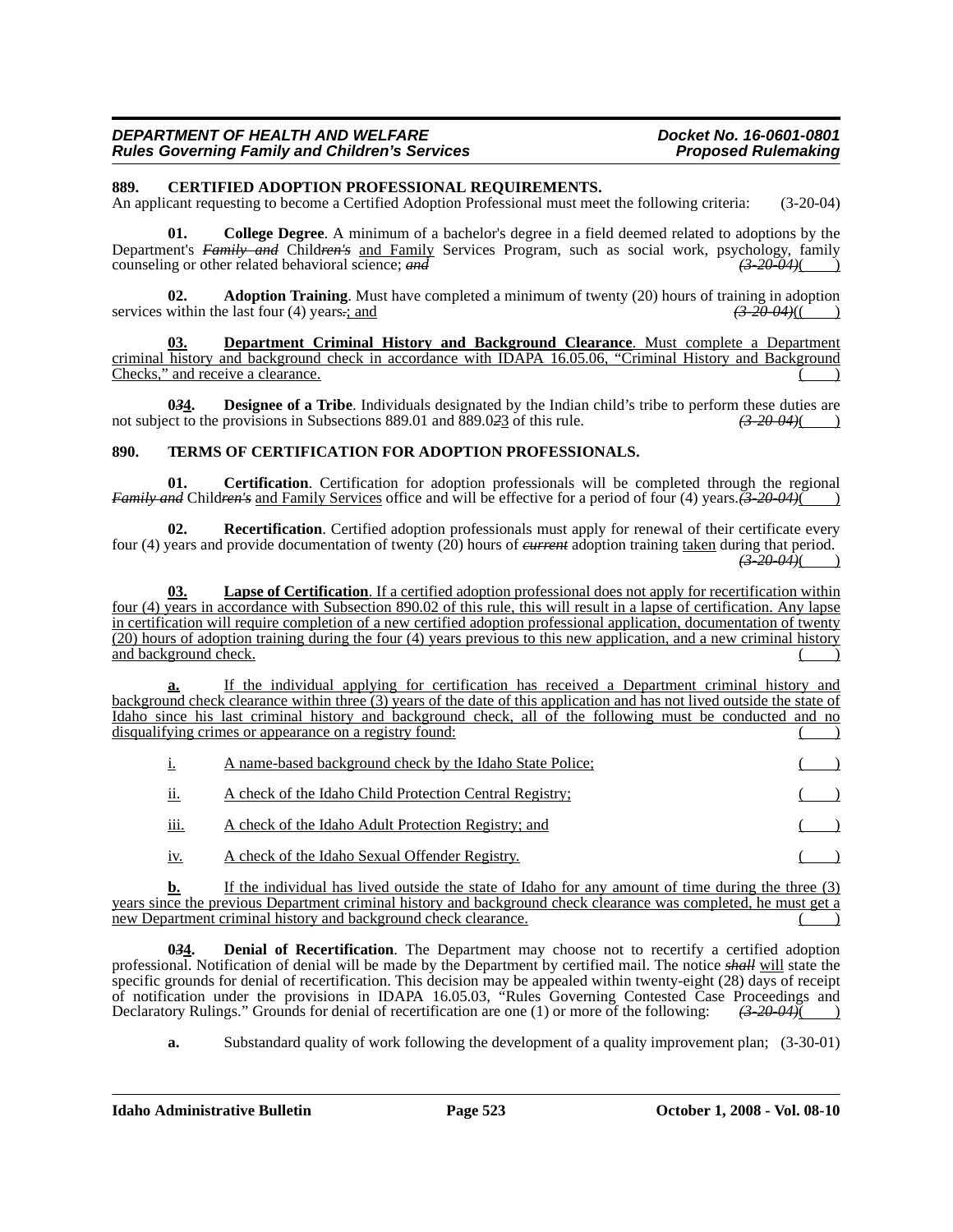**b.** Failure to gain twenty (20) additional hours of adoption continuing education required for (3-30-01) (3-30-01) recertification; or

**c.** A demonstrated pattern of negligence or incompetence in performing the duties of a certified adoption professional. (3-20-04)

**0***4***5. Decertification**. A certified adoption professional can be decertified by the Department at any time during a four (4) year period of certification. Notification of decertification will be made by the Department by certified mail. The notice *shall* will state the specific grounds for decertification. This decision may be appealed within twenty-eight (28) days of receipt of notification under the provisions in IDAPA 16.05.03, "Rules Governing Contested Case Proceedings and Declaratory Rulings." Grounds for decertification are one (1) or more of the following: following: *(3-20-04)*( )

| a. | Conviction for a felony: |  | $(3-30-01)$ |
|----|--------------------------|--|-------------|
|----|--------------------------|--|-------------|

**b.** Negligence in carrying out the duties of a certified adoption professional; (3-20-04)

**c.** Misrepresentation of facts regarding their qualifications and/or the qualifications of a prospective adoptive family to adopt; and (3-20-04)  $(3-20-04)$ 

**d.** A demonstrated pattern of failure to obtain Departmental review and approval of pre-placement dies and placement supervision reports. (3-20-04) homestudies and placement supervision reports.

#### **891. CERTIFIED ADOPTION PROFESSIONAL'S CLIENT RELATIONSHIP.**

A certified adoption professional *shall* may not assume a legal relationship with any child for whom they have been contracted to perform services. contracted to perform services.

# *(BREAK IN CONTINUITY OF SECTIONS)*

#### **893. RECORDS OF THE CERTIFIED ADOPTION PROFESSIONAL.**

Records of the pre-placement home studies, court reports, and supervisory reports provided by the certified adoption professional must be made available to the regional *Family and* Child*ren's* and Family Services program manager or designee one (1) week prior to the required court filing date. The regional designee will be responsible for monitoring of quality of the services provided. of quality of the services provided. *(3-20-04)*( )

### **894. FEES CHARGED BY THE DEPARTMENT.**

Monitoring fees *shall* will accompany the submission of each report and be paid directly to the Department through the *Family and* Child*ren's* and Family Services*'* regional office as follows:

| <b>Table 894 - Qualified Individuals</b>           |      |  |
|----------------------------------------------------|------|--|
| Home Study or Court Report                         | \$50 |  |
| Supervision Report or<br>\$30<br>Home Study Update |      |  |

*(3-30-01)*( )

#### **895. DEPARTMENT RESPONSIBILITY TO CERTIFIED ADOPTION PROFESSIONAL.**

The regional *Family and* Child*ren's* and Family Services designee *shall* will review the reports provided within a timely manner to insure filing of documentation by required court date by the certified adoption professional. The region *shall* will initiate corrective action plans when the documentation of any certified adoption professional is determined to be incorrect or substandard. determined to be incorrect or substandard.

#### **896. -- 899. (RESERVED).**

**Idaho Administrative Bulletin Page 524 October 1, 2008 - Vol. 08-10**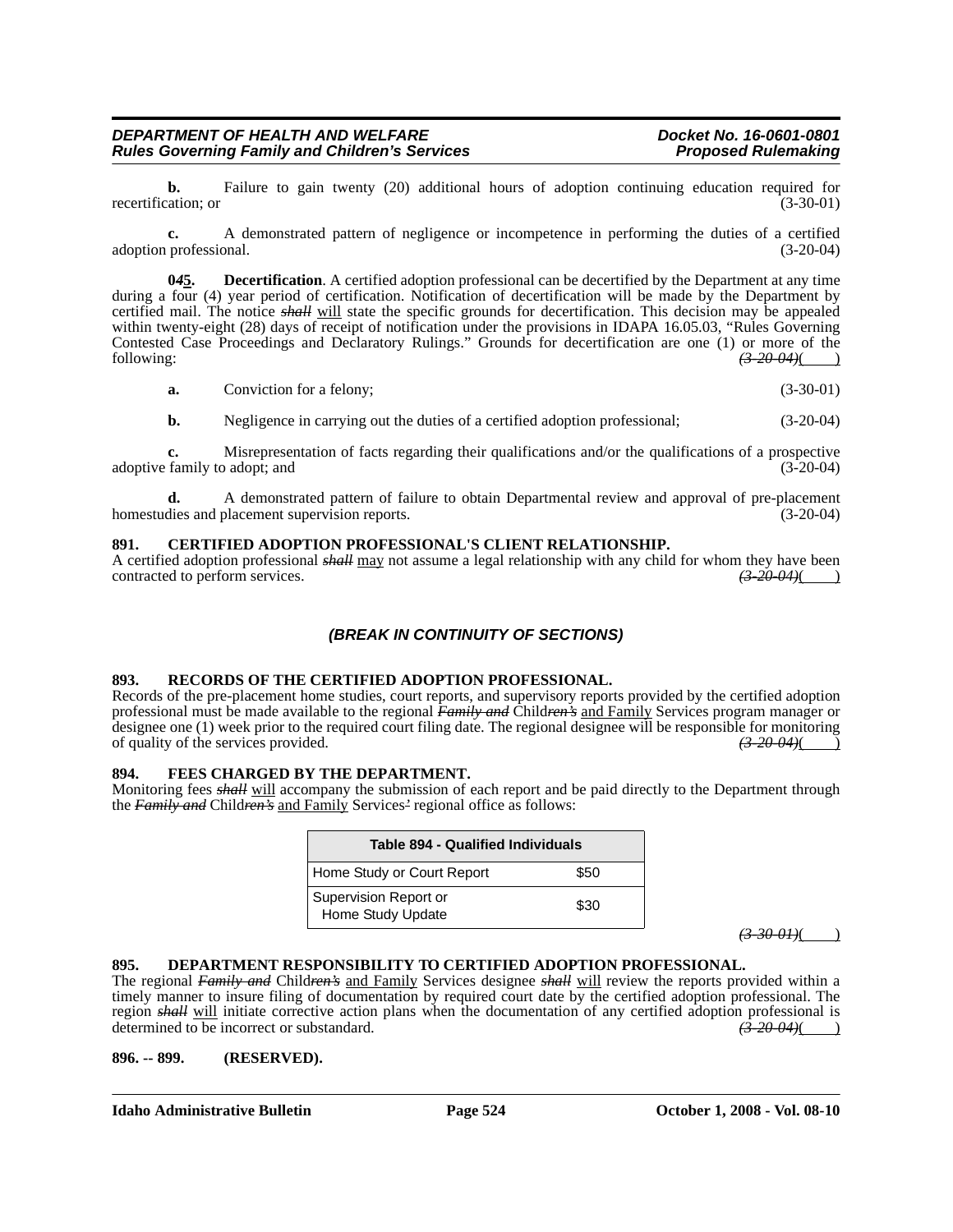#### **ADOPTION ASSISTANCE (Sections 900 -- 999)**

## **900. ADOPTION ASSISTANCE.**

The purpose of the adoption assistance program is to encourage the legal adoption of children with special needs who would not be able to have the security of a permanent home without support payments. Applications are made through the Division of Family and Community Services, Resource Development Unit for a determination of eligibility. Once an application for adoption assistance is submitted to the Division of Family and Community Service's, the Division will respond with a determination of the child's eligibility within forty-five (45) days.

(3-30-07)

**01. Determination of Eligibility for Title IV-E Adoption Assistance**. The Bureau of *Family and* Child*ren's* and Family Services will determine whether a child is a child with special needs. Children applying for adoption assistance benefits must meet Idaho's definition of a child with special needs according to Section 473 (c) of P.L. 96-272 (The Adoption Assistance and Child Welfare Act of 1980). There are five (5) ways a child can be eligible for Title IV-E adoption assistance: *(3-30-07)*( )

**a.** Child is Aid to Families with Dependent Children (AFDC) eligible, is in the custody or care of the public child welfare agency or an Indian tribe with whom the state has a IV-E agreement and meets the definition of a child with special needs. For children whose adoption assistance eligibility is based on the child's AFDC eligibility, the child must meet the AFDC criteria *both* at the time of removal from his home *and in the month the adoption petition is filed.* 

i. If the child is removed from his home *pursuant to* in accordance with the first judicial determination, such determination must indicate that it was contrary to the welfare of the child to remain in the home. *(5-3-03)*( )

ii. If the child is removed from the home *pursuant to* in accordance with a voluntary out-of-home placement agreement, the child must receive at least one (1) Title IV-E foster care payment to be eligible for Title IV-E adoption assistance.  $\left(5-3-03\right)$ 

**b.** Child is eligible for Supplemental Security Income (SSI) benefits and meets the definition of a child with special needs. (5-3-03)

i. A child is eligible for adoption assistance if, at the time the adoption petition is filed, the child has met the requirements for Title XVI (SSI) benefits; (5-3-03)

ii. The circumstances of a child's removal from his home or whether the public child welfare agency has responsibility for the child's placement and care is not relevant. (5-3-03)

**c.** Child has been voluntarily relinquished to a private non-profit adoption agency and meets the definition of a child with special needs. (5-3-03)

i. The child must meet the requirements, or would have met the requirements, of the AFDC program as such sections were in effect on July 16, 1996, in or for the month in which the relinquishment occurred, or court proceedings were held which lead to the removal of the child from his home; (5-3-03) proceedings were held which lead to the removal of the child from his home;

ii. At the time of the voluntary placement or relinquishment, the court must make a judicial determination that it would be contrary to the welfare of the child for the child to remain in the home. (5-3-03)

**d.** Child is eligible for Title IV-E adoption assistance as a child of a minor parent and at the time of the petition the child meets the definition of a child with special needs. (5-3-03) adoption petition the child meets the definition of a child with special needs.

i. The child's parent is in foster care and receiving Title IV-E foster care maintenance payments that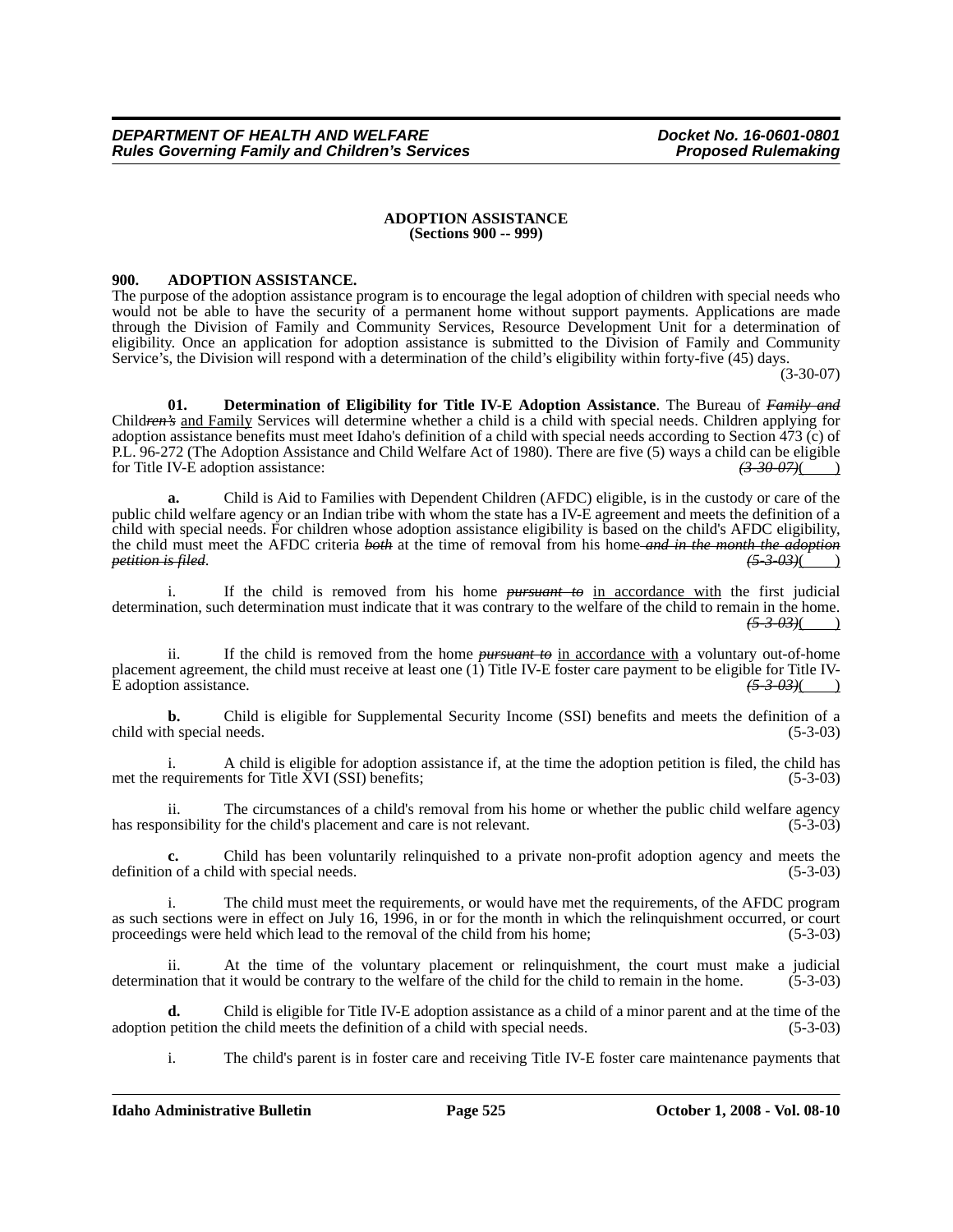| DEPARTMENT OF HEALTH AND WELFARE                      | Docket No. 16-0601-0801    |
|-------------------------------------------------------|----------------------------|
| <b>Rules Governing Family and Children's Services</b> | <b>Proposed Rulemaking</b> |

cover both the minor parent and child at the time the adoption petition is filed; and (5-3-03)

ii. The child continues to reside in the foster home with his minor parent until the adoption petition has been filed. If the child and minor parent have been separated in foster care prior to the time of the adoption petition, the child's eligibility for Title IV-E adoption assistance must be determined based on the child's current and individual circumstances. (5-3-03)

**e.** Child is eligible due to prior Title IV-E adoption assistance eligibility and meets the definition of a child with special needs. (5-3-03) (5-3-03)

i. A child whose adoption later dissolves or the adoptive parent(s) die, may continue to be eligible for Title IV-E adoption assistance in a subsequent adoption. (5-3-03)

ii. The subsequent adoption of a child may be arranged through an independent adoption, private agency, or state agency. (5-3-03)

iii. No needs or eligibility redetermination is to be made upon a subsequent adoption. The child's need and eligibility remain unchanged from what they were prior to the initial adoption. (5-3-03)

iv. It is the responsibility of the placing state to determine whether the child meets the definition of special needs and to pay the subsidy in a subsequent adoption. (5-3-03)

**02. Special Needs Criteria**. The definition of special needs includes the following factors: (3-30-07)

**a.** The child cannot or should not be returned to the home of the parents <u>as evidenced by an order from</u> a court of competent jurisdiction terminating parents rights or an Abandonment Certificate or its equivalent issued by a governmental entity either domestic or foreign; and *(3-18-99)*( )

**b.** The child has a physical, mental, emotional, or medical disability, or is at risk of developing such disability based on known information regarding the birth family and child's history, or (3-18-99)

**c.** The child's age makes it difficult to find an adoptive home; or (3-18-99)

**d.** The child is a member of a sibling group that must not be placed apart; and  $(5-3-03)$ 

**e.** State must make a reasonable but unsuccessful effort to place the child with special needs without a subsidy, except in cases where it is not in the best interests of the child due to his significant emotional ties with the foster parent(s) or relative(s) who are willing to adopt the child.  $(5-3-03)$ 

**03. Determination of Eligibility for State Funded Adoption Assistance**. Children in state custody who meet the special needs criteria found in Subsection 900.02 of these rules and do not meet any of the criteria for Title IV-E adoption assistance found at Subsection 900.01 in these rules, may be eligible for state-funded adoption assistance benefits. If the child is determined ineligible for Title IV-E adoption assistance, the application will be evaluated for a state-funded subsidy. (3-30-07)

**04. Interjurisdictional Adoptions**. When a child's adoption is arranged through the care and placement of a private non-profit adoption agency in another state and the adoptive family are residents of Idaho, the state of Idaho is responsible for the eligibility determination, negotiation, and payment of any subsequent Title IV-E adoption assistance benefits. (3-30-07)

# *(BREAK IN CONTINUITY OF SECTIONS)*

# **911. ADOPTION ASSISTANCE PROGRAM AGREEMENT.**

A written agreement *shall* must be negotiated and fully executed between the Department and adopting family prior